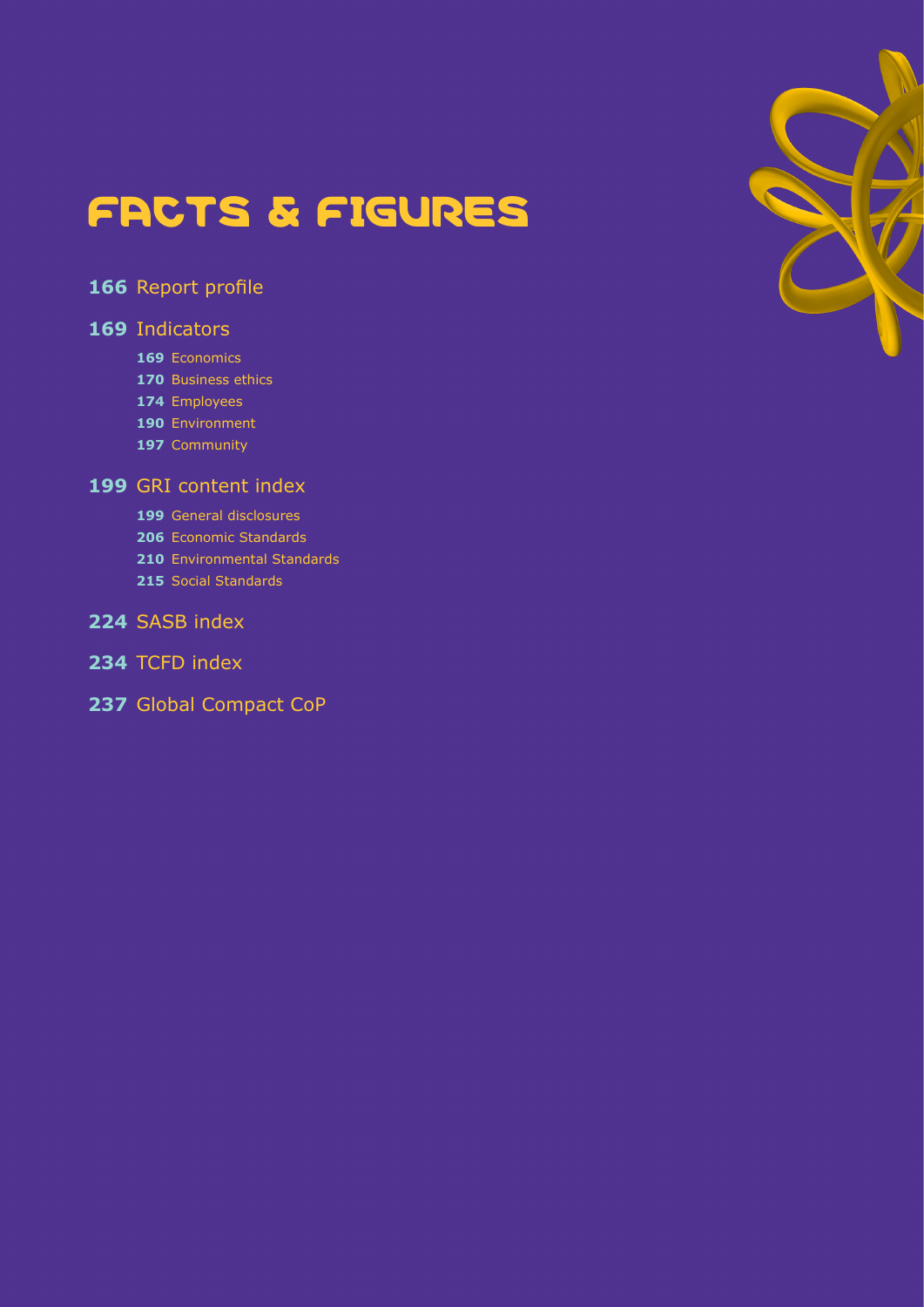# Report profile

For us, sustainable entrepreneurship and profitable growth go hand in hand. Through our business, we want to create sustainable value for our company, our stakeholders and society while balancing ecological, social and business aspects. In doing so, we are helping tackle the great challenges facing today's world, such as disease, poverty, hunger, and climate change. Our ambition is to leverage science and technology to achieve progress for humankind. In this report, we comprehensively present our understanding of sustainable entrepreneurship.

We have a long-standing history of embracing corporate responsibility, which is also reflected in our reporting practices. We have been detailing our efforts to live up to our corporate responsibility since 1993, focusing initially on environmental topics. In 2003, we began reporting on sustainability topics every two years. Since 2016, we have been publishing a report annually.

In this report, we describe the [strategic direction](#page-10-0) of our sustainable entrepreneurship as well as the focus areas in which we intend to achieve our sustainability goals. We want to inform our [stakeholders](#page-18-0) transparently and comprehensively about our activities and successes as well as the challenges we face.

Moreover, in 2021, we integrated our disclosures pursuant to the [SASB](https://www.sasb.org/) standards (Sustainability Accounting Standards Board) and the requirements of the Task Force on Climate-Related Financial Disclosures [\(TCFD\)](https://www.fsb-tcfd.org/) into the Sustainability Report. Through this step, we aim to meet the increasing transparency expectations of our investors and other stakeholders.

In addition, this Sustainability Report documents the progress we have made in implementing the principles of the United Nations Global Compact [\(Communication on Progress](#page-236-0)).

# Reporting framework

This report covers fiscal 2021 and pertains to our entire Group, including its 227 companies in 66 countries. Any deviations from this reporting framework are indicated on a case-by-case basis.

# Transformation of the Electronics business sector

In 2018, we commenced a transformation in order to reposition the Performance Materials business sector and to develop it into a leading company in the global market for electronic materials. With the acquisitions of Versum Materials, Inc. and Intermolecular, Inc. in 2019, we achieved two important milestones. In 2021, we renamed the Performance Materials business sector Electronics. The new name is the visible result of the strategic realignment of previous years.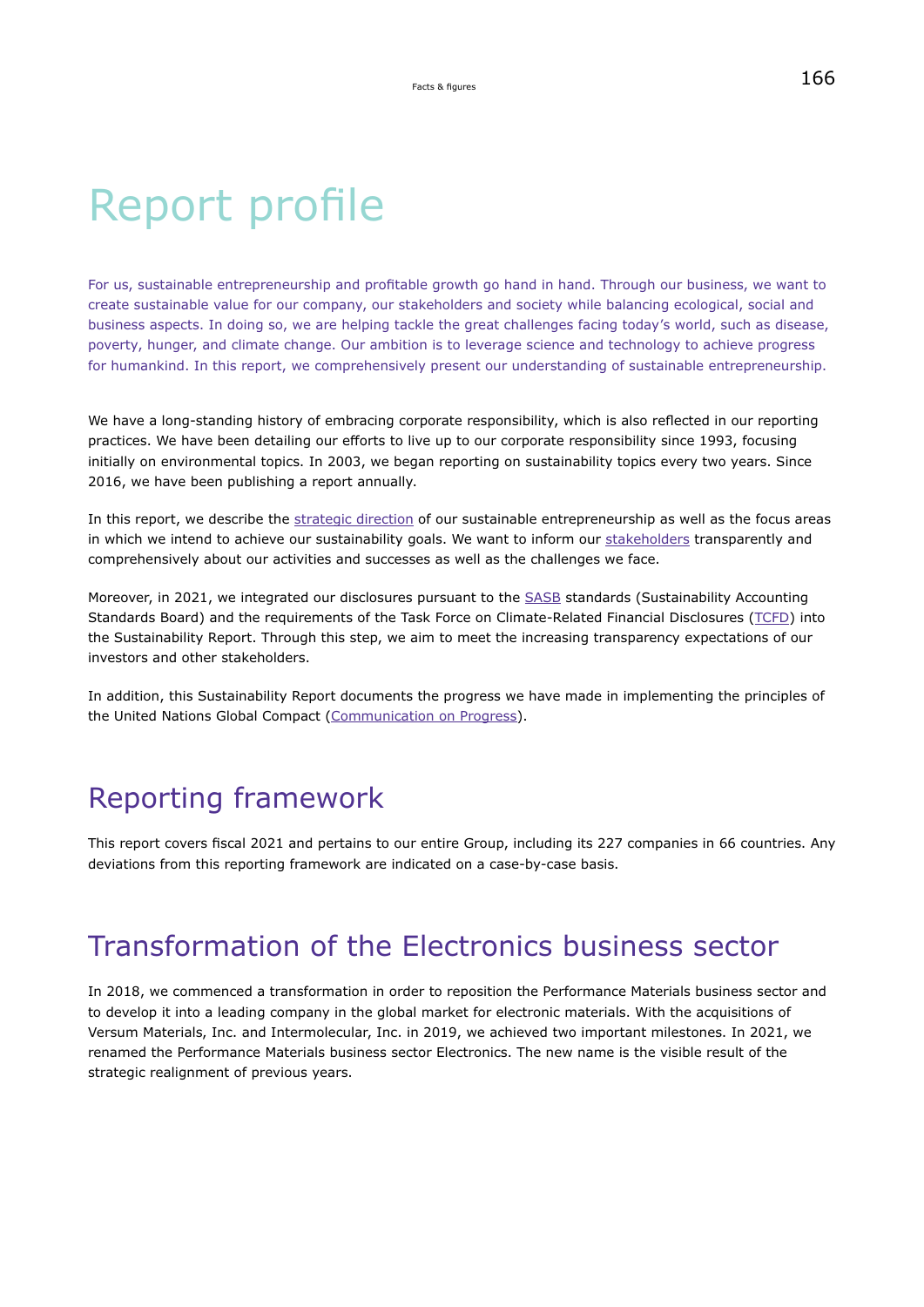# Determining report content

We align the content of our report with the internationally recognized guidelines of the Global Reporting Initiative [\(GRI](https://www.globalreporting.org/)) and the principles of completeness and materiality as well as input from our stakeholders. This report has been prepared in accordance with the [GRI Standards: Comprehensive option](#page-198-1). Furthermore, we have taken into consideration the requirements of the capital market for assessing companies' sustainability performance.

Every year, we carry out a materiality analysis to determine the sustainability topics of relevance to our Group. We have derived the content of this Sustainability Report from the results of the materiality analysis, which can be found together with the materiality matrix under [Materiality analysis.](#page-22-0)

Our Executive Board has reviewed and approved the Sustainability Report for 2021.

# Data collection and consolidation systems

The 2021 Sustainability Report generally provides non-financial indicators for the entire Group. The majority of the figures we publish reflect the status as of December 31, 2021. We explicitly state when, in individual cases, the information provided deviates from these parameters.

Since 2005, we have been using a Group-wide electronic data collection system to collect environmental and occupational health and safety data, which are tracked locally at our individual sites and approved following review. To improve the quality of this data, we support the sites in optimizing their collection processes and their corresponding quality assurance measures. Moreover, our Corporate Sustainability, Quality and Trade Compliance function takes measures, such as internal EHS audits to review both the processes and the data provided.

We collect environmental performance indicators across all our production sites. We also record these indicators for the warehouse, research and office locations that are relevant in terms of their environmental impact. This report's scope of consolidation therefore covers all Group sites that have relevant impacts on the environment.

All employee master data is continually updated in an SAP database. Some employee data is only disclosed for select sites or countries, which is accordingly indicated in the respective text passages.

We use community data management software to track data pertaining to our community outreach activities.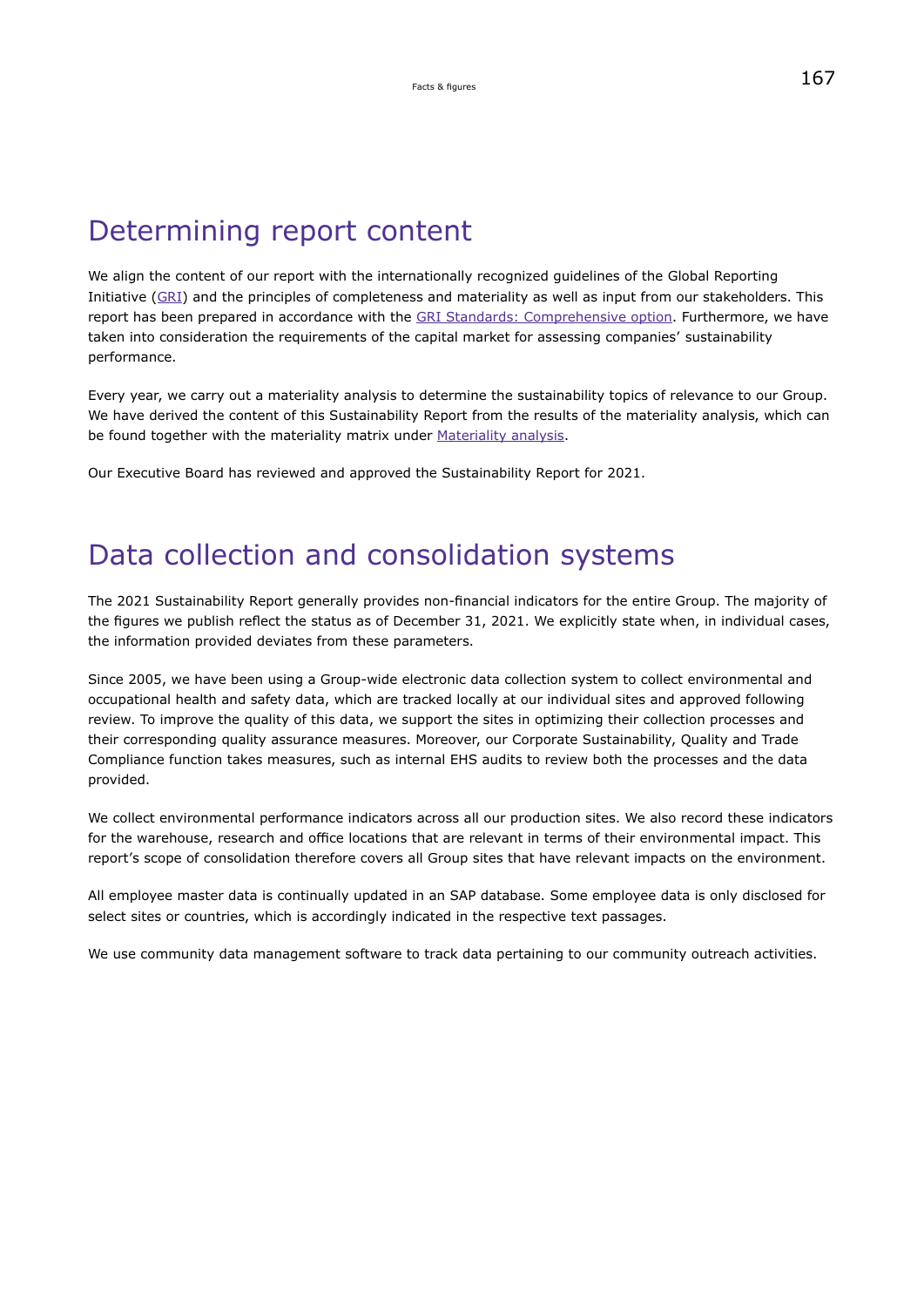# <span id="page-3-0"></span>Non-financial statement pursuant to the German Commercial Code

The combined management report of the whole Group and the Merck KGaA, Darmstadt, Germany for fiscal 2021 includes for the first time a combined non-financial statement in accordance with sections 315b and 315c in conjunction with 289b to 289e of the German Commercial Code (HGB) in the form of a separate chapter. Our non-financial statement orients towards the requirements of the Global Reporting Initiative (GRI) standards. It also includes our reporting in accordance with the EU taxonomy regulation. The content of this non-financial statement has also been reviewed by the Supervisory Board in accordance with section 111 (2) of the German Stock Corporation Act (AktG).

# External audit

KPMG AG Wirtschaftsprüfungsgesellschaft has audited the annual financial statements and management report of our company for the fiscal year spanning January 1 to December 31, 2021 and has issued an unqualified opinion. The non-financial statement contained in the management report underwent a limited assurance by KPMG AG Wirtschaftsprüfungsgesellschaft.

Furthermore, after undergoing a limited assurance, our company also received an [independent audit certificate](https://hippo.nexxar.com/pagenotfound) for this Sustainability Report for 2021.

The additional content provided on both the company's websites as well as external web pages that are linked in this report are not part of the information assured by KPMG. This also applies to the voluntary information contained in the [SASB](#page-223-0) and the [TCFD](#page-233-0) indices.

# Contacts:

We welcome your feedback and are happy to answer any questions.

**Merck KGaA, Darmstadt, Germany** Corporate Sustainability, Quality and Trade Compliance Group Corporate Sustainability

**Maria Schaad** Frankfurter Str. 250 64293 Darmstadt Germany

Tel.: +49 6151 72-0 Email: [corporate-sustainability@emdgroup.com](mailto:corporate-sustainability@emdgroup.com)

We published the previous Sustainability Report in April 2021. Our next Sustainability Report is scheduled for publication in April 2023.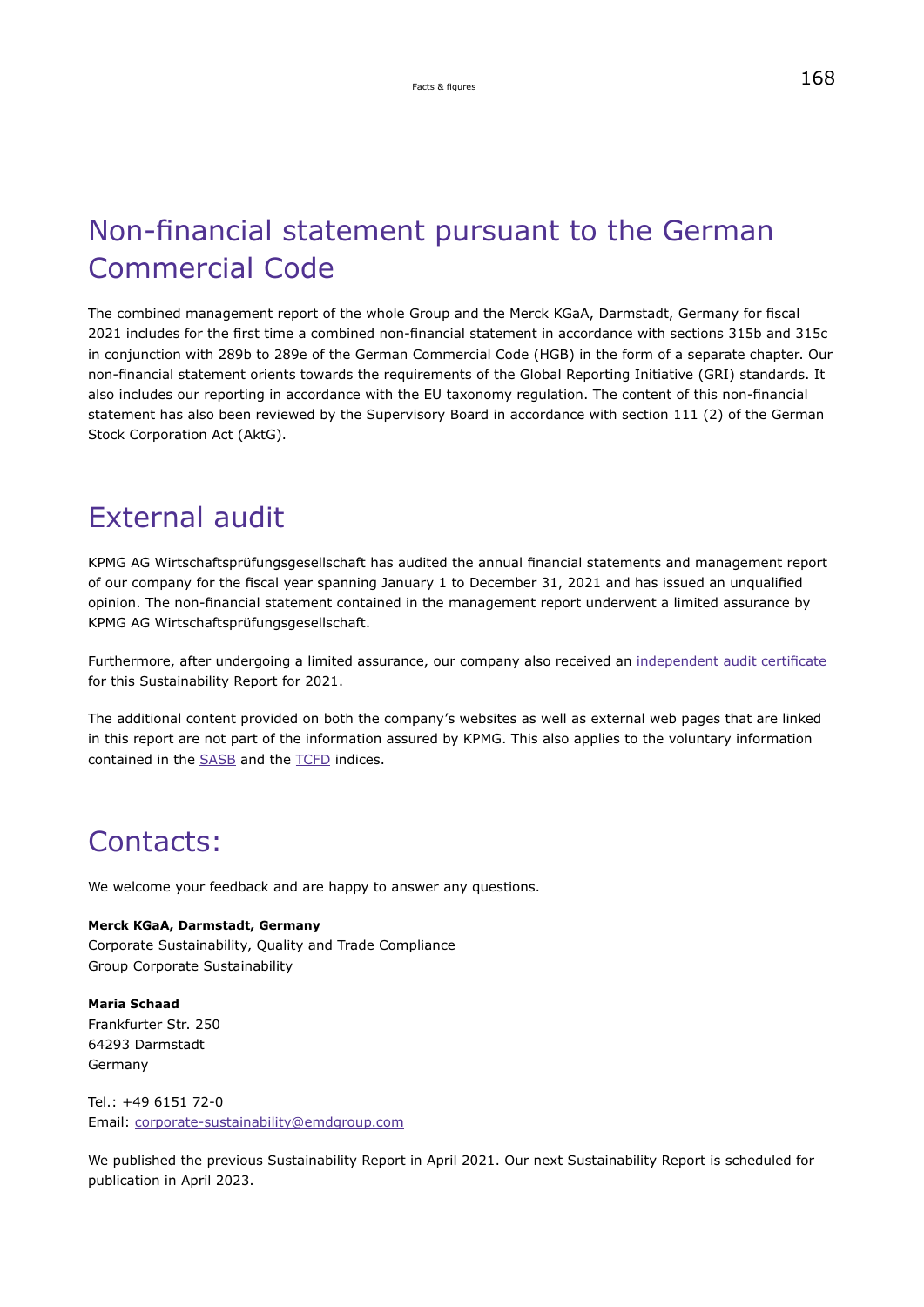# **Indicators**

# **Economics**

Net sales, operating result (EBIT) and research and development costs, by business sector<sup>1</sup>

| $\epsilon$ million      | Life Science | Healthcare | Electronics | Group  |
|-------------------------|--------------|------------|-------------|--------|
| 2020                    |              |            |             |        |
| Net sales               | 7,515        | 6,639      | 3,380       | 17,534 |
| Operating result (EBIT) | 1,599        | 1,804      | 240         | 2,985  |
| R&D costs <sup>2</sup>  | 313          | 1,640      | 274         | 2,288  |
| 2021                    |              |            |             |        |
| Net sales               | 8,990        | 7,089      | 3,608       | 19,687 |
| Operating result (EBIT) | 2,479        | 1,823      | 509         | 4,179  |
| R&D costs <sup>2</sup>  | 351          | 1,712      | 278         | 2,408  |

1 As a non-operating segment, Corporate and Other is not shown here as a separate item, but rather under Segment Reporting in our [2021 Annual Report](https://www.emdgroup.com/investors/reports-and-financials/earnings-materials/2021-q4/en/2021-Q4-Report-EN.pdf) (p. 246-250).

2 Not presented: research and development costs of € 67 million (2020: € 62 million) allocated to Corporate and Other.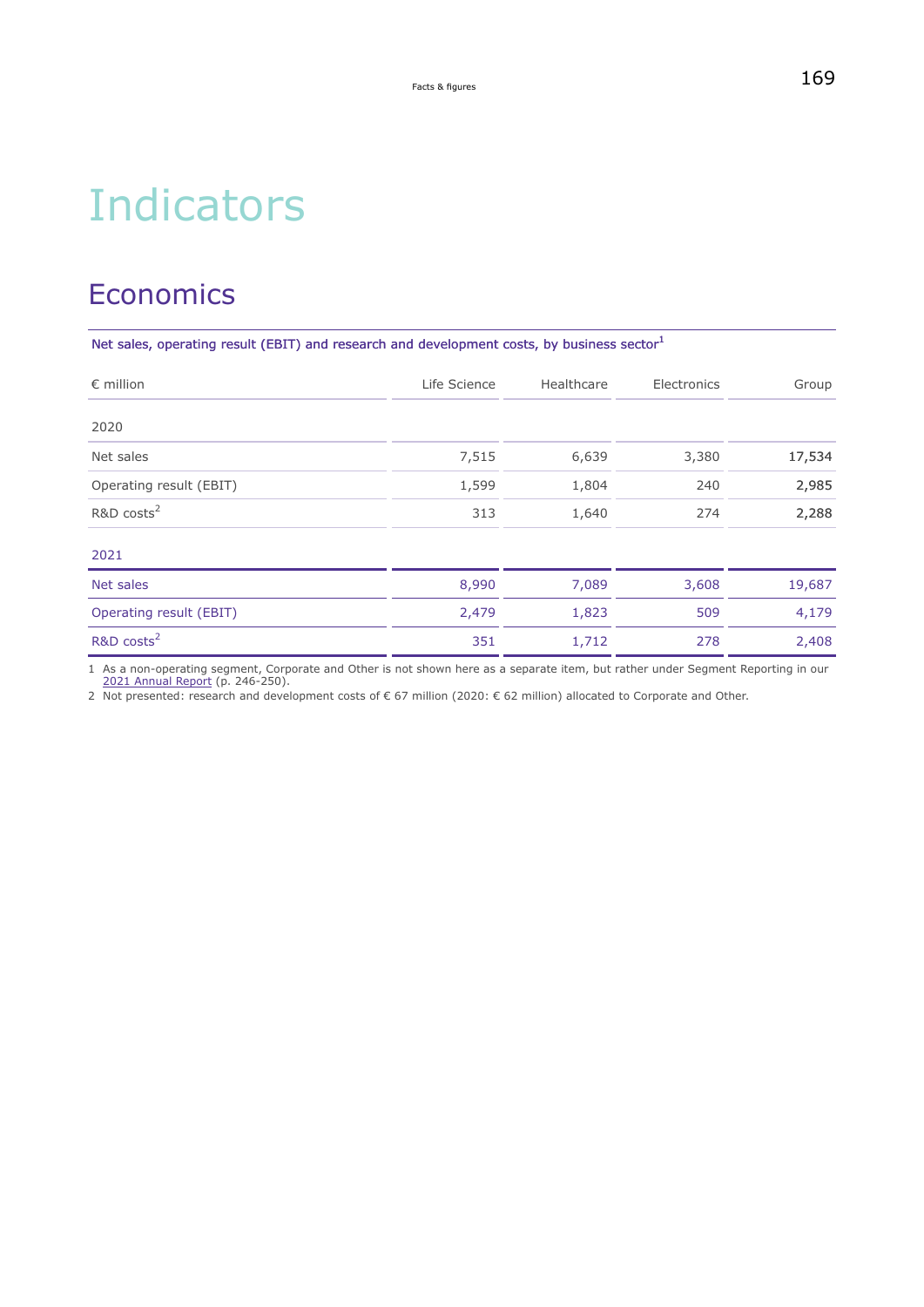# Business ethics

Compliance training

|                                                                                  | 2018   | 2019 <sup>1</sup> | $2020^2$ | 2021<br>The Group | 2021<br>thereof<br>Merck KGaA,<br>Darmstadt,<br>Germany |
|----------------------------------------------------------------------------------|--------|-------------------|----------|-------------------|---------------------------------------------------------|
| Total number of persons<br>trained on anti-corruption<br>quidelines <sup>3</sup> | 11,404 | 36,109            | 28,827   | 5,790             | 509                                                     |
| Total number of employees<br>trained on anti-corruption<br>guidelines            | 11,155 | 35,673            | 28,805   | 5,772             | 508                                                     |
| % of employees trained on<br>anti-corruption                                     | 22     | 63                | 50       | 10                | 6                                                       |
| by employee category <sup>4</sup>                                                |        |                   |          |                   |                                                         |
| Number of Role 2+<br>employees trained on<br>anti-corruption                     | 9,257  | 26,890            | 27,123   | 5,284             | 495                                                     |
| % of Role 2+ employees<br>trained on anti-corruption                             | 36     | 96                | 90       | 17                | 12                                                      |
| % of employees below<br>Role 2 trained on anti-<br>corruption                    | 7      | 30                | 6        | $\overline{2}$    | $\bf 0$                                                 |
| by region (%)                                                                    |        |                   |          |                   |                                                         |
| Europe                                                                           | 19     | 71                | 51       | 8                 | 6                                                       |
| North America                                                                    | 36     | 59                | 45       | 11                | not applicable                                          |
| Asia-Pacific (APAC)                                                              | 16     | 47                | 44       | 12                | not applicable                                          |
| Latin America                                                                    | 12     | 62                | 44       | 8                 | not applicable                                          |
| Middle East and Africa<br>(MEA)                                                  | 18     | 80                | 66       | 12                | not applicable                                          |

1 As of 2019, we changed our reporting method. Previously, our reports covered the active workforce who has been trained on a specific subject during a particular year. In 2019, we report on the active, trained workforce in the company, regardless of whether their training has already taken place prior to the reporting year. The possibility of trend forecasts for year-to-year comparisons is therefore limited.

2 In 2020, we began using our own global learning management tool and therefore now have a different reporting structure. As of 2020, we report on the active workforce that is part of the target group and has completed the training in the reporting year. The possibility of trend forecasts for year-to-year comparisons is therefore limited.

3 Includes contractors, external supervised workers (e.g. temps) and contract partners working on-site who were trained on anticorruption guidelines (2021: 18).

4 Employees whose role level had not yet been recorded in our database by December 31 of the respective reporting year have been allocated to "employees below Role 2".

The (employee) target audience for a specific training is related to the risk level associated with employee positions and Role levels. Target audiences therefore may not include all Group employees and also may vary from training to training.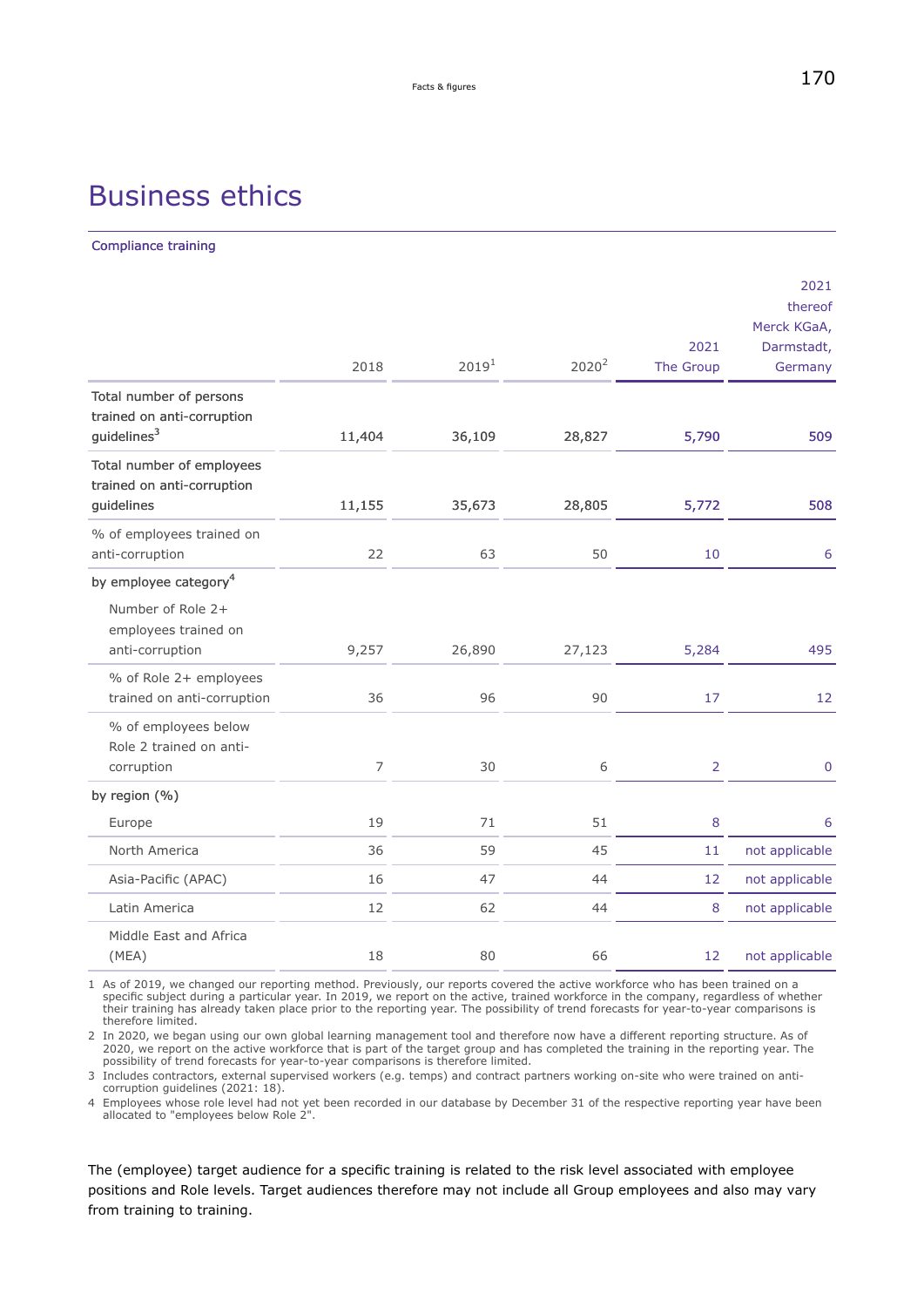In order to address the special responsibility held by management personnel, and staff with HR responsibility, trainings on anti-corruption guidelines for these employees are in focus. This applies to all employees rated Role 2+.

Our new Anti-Corruption E-learning was rolled out in 2020. The majority of employees within the defined target group already completed the training in 2020. Therefore, the 2021 completion number is lower as the training was only assigned to new joiners, internal transfers or employees who did not complete the E-learning in 2020.

Internal audits on corruption and Human Rights Charter

|                                                                                                  |      |      |      | 2021      | 2021<br>thereof<br>Merck KGaA,<br>Darmstadt, |
|--------------------------------------------------------------------------------------------------|------|------|------|-----------|----------------------------------------------|
|                                                                                                  | 2018 | 2019 | 2020 | The Group | Germany <sup>1</sup>                         |
| Number of audits relating to corruption                                                          | 54   | 50   | 52   | 56        | 29                                           |
| % of audits relating to corruption                                                               | 69   | 65   | 66   | 67        | 35                                           |
| Number of audits relating to the<br>workplace requirements of our Human<br><b>Rights Charter</b> | 46   | 46   | 42   | 51        | 27                                           |

1 Includes global audits which are conducted at the headquarters in Darmstadt and/or the management of the audited function is reporting into KGaA.

# In 2021, during 51 of our audits conducted in 11 countries, we reviewed workplace parameters as per our Human Rights Charter. No violations were identified.

| Human rights violations <sup>1</sup>                                          |          |                          |      |      |
|-------------------------------------------------------------------------------|----------|--------------------------|------|------|
|                                                                               | $2018^2$ | $2019^2$                 | 2020 | 2021 |
| Number of reported violations of Social and Labor<br><b>Standards Policy</b>  |          |                          | 108  | 121  |
| Number of confirmed violations of Social and Labor<br><b>Standards Policy</b> |          | $\overline{\phantom{a}}$ | 29   | 41   |
| thereof number of incidents of discrimination                                 |          |                          |      | 6    |

1 In 2020, we modified our reporting structure for human rights violations. Previously, we reported on such violations in the "Reported compliance violations" table. Since 2020, we report on violations of our [Social and Labor Standards Policy](https://www.emdgroup.com/company/responsibility/us/regulations-and-guidelines/Social-and-Labor-Standards-Policy-Website-US.pdf), which was drafted and rolled out across the entire Group in 2019.

2 Due to our revised reporting practices, we have decided not to report the data from previous years.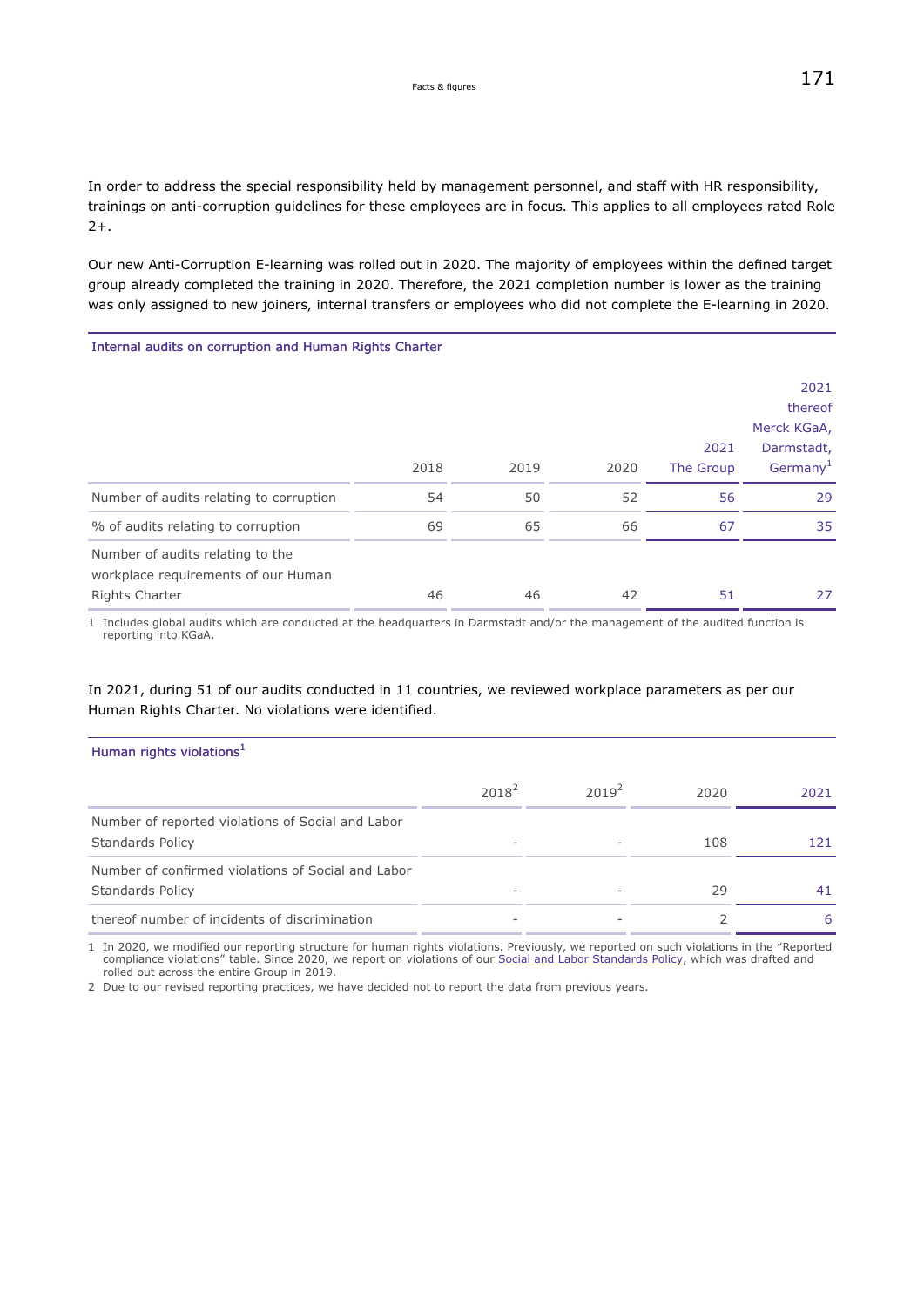<span id="page-7-0"></span>

|                                                                                              | 2018 | 2019           | 2020        | 2021<br>The Group | 2021<br>thereof<br>Merck KGaA,<br>Darmstadt,<br>Germany |
|----------------------------------------------------------------------------------------------|------|----------------|-------------|-------------------|---------------------------------------------------------|
| Total number of reported compliance<br>violations                                            |      |                |             |                   |                                                         |
| Number of reported compliance<br>incidents                                                   | 72   | 75             | 81          | 79                | 6                                                       |
| Number of confirmed cases                                                                    | 19   | 30             | 41          | 42                | 3                                                       |
| Confirmed cases by category                                                                  |      |                |             |                   |                                                         |
| Bribery and corruption                                                                       | 3    | 9              | 6           | 1                 | $\mathbf{0}$                                            |
| Violation of cartel laws and fair<br>competition rules                                       | 1    | 0              | 0           | $\mathbf 0$       | $\mathbf 0$                                             |
| Fraudulent actions against the Group                                                         | 5    | 8              | 11          | 6                 | $\mathbf 0$                                             |
| Other violations of our Compliance<br>Principles for the relations with business<br>partners | 1    | $\overline{4}$ | $\mathbf 0$ | $\mathbf 0$       | $\mathbf{0}$                                            |
| Other violations of our values, internal<br>guidelines or legal requirements                 | 9    | 9              | 24          | 35                | 3                                                       |

## Data Privacy

|                                              |          |                   |          |           | 2021        |
|----------------------------------------------|----------|-------------------|----------|-----------|-------------|
|                                              |          |                   |          |           | thereof     |
|                                              |          |                   |          |           | Merck KGaA, |
|                                              |          |                   |          | 2021      | Darmstadt,  |
|                                              | 2018     | 2019 <sup>1</sup> | 2020     | The Group | Germany     |
| Reported violations of Data Privacy          |          |                   |          |           |             |
| Guidelines                                   | 1        |                   | 3        | 3         |             |
| Customer Privacy <sup>2</sup>                |          |                   |          |           |             |
| Total number of substantiated complaints     |          |                   |          |           |             |
| received from outside parties                | $\Omega$ | $\Omega$          | $\Omega$ |           |             |
| Total number of complaints from              |          |                   |          |           |             |
| regulatory bodies                            | $\Omega$ | 1                 | $\Omega$ | 0         | $\Omega$    |
| Total number of identified leaks, thefts, or |          |                   |          |           |             |
| losses of customer data                      |          |                   |          |           |             |

1 Since 2019, our reported figures have excluded the Consumer Health business, which was divested on December 1, 2018.

2 These data only reflect incidents classified as significant.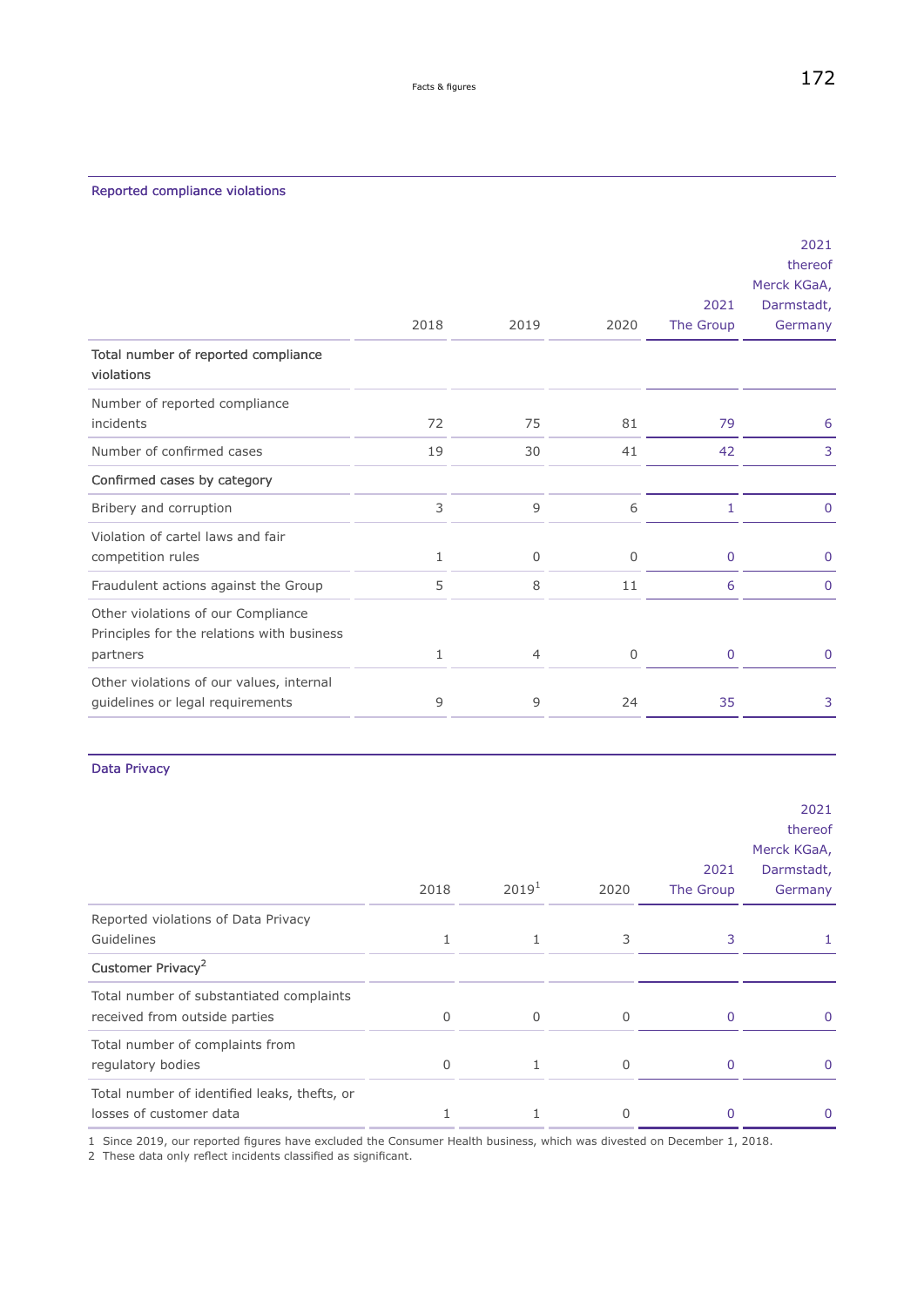| Legal actions                                                                                                                     |          |          |                |           |             |
|-----------------------------------------------------------------------------------------------------------------------------------|----------|----------|----------------|-----------|-------------|
|                                                                                                                                   |          |          |                |           | 2021        |
|                                                                                                                                   |          |          |                |           | thereof     |
|                                                                                                                                   |          |          |                |           | Merck KGaA, |
|                                                                                                                                   |          |          |                | 2021      | Darmstadt,  |
|                                                                                                                                   | 2018     | 2019     | 2020           | The Group | Germany     |
| Total number <sup>1</sup> of legal actions pending<br>or completed (for anti-competitive<br>behavior, violations of anti-trust or |          |          |                |           |             |
| violations of monopoly legislation)                                                                                               | 3        | 3        | $\overline{4}$ | 4         | 2           |
| pending                                                                                                                           | 3        | 3        | $\overline{4}$ | 3         | 2           |
| completed                                                                                                                         | $\Omega$ | $\Omega$ | $\Omega$       |           | $\Omega$    |
|                                                                                                                                   |          |          |                |           |             |

1 As published in the annual reports, the herein listed total number of legal actions refers to the significant legal risks as per the company's definition. The significance of legal risks is based on potential negative effects on projected financial objectives as well as on the probability of occurrence.

## For further information please see our annual reports:

[Annual Report 2018,](https://www.emdgroup.com/en/annualreport/2018/) pages 146-148 and pages 247-251, No. 26 [Annual Report 2019,](https://www.emdgroup.com/en/annualreport/2019/) pages 120-122 and pages 243-245, No. 26 [Annual Report 2020,](https://www.emdgroup.com/en/annualreport/2020/servicepages/downloads/files/entire-emd-ar20.pdf) pages 125-127 and pages 252-256, No. 27 [Annual Report 2021,](https://www.emdgroup.com/investors/reports-and-financials/earnings-materials/2021-q4/en/2021-Q4-Report-EN.pdf) pages 100-101 and pages 280-284, No. 27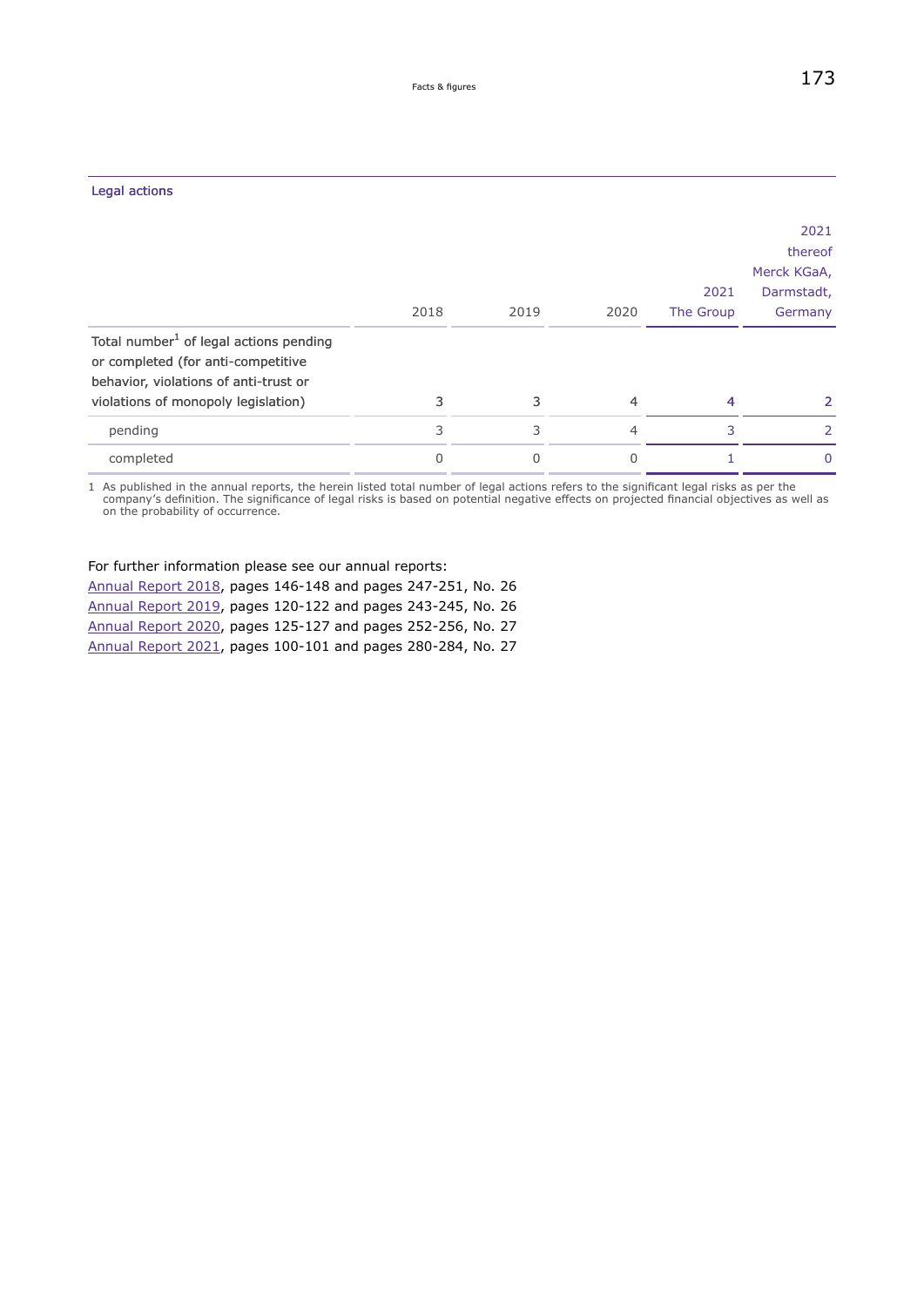# Employees

# Total number of employees

|                           |        |        |        |           | 2021        |
|---------------------------|--------|--------|--------|-----------|-------------|
|                           |        |        |        |           | thereof     |
|                           |        |        |        |           | Merck KGaA, |
|                           |        |        |        | 2021      | Darmstadt,  |
| As of Dec. 31             | 2018   | 2019   | 2020   | The Group | Germany     |
| Total number of employees | 51,749 | 57,071 | 58,127 | 60,348    | 8,081       |
| Men                       | 29,006 | 32,531 | 33,204 | 34,274    | 5,292       |
| Women                     | 22,743 | 24,540 | 24,923 | 26,074    | 2,789       |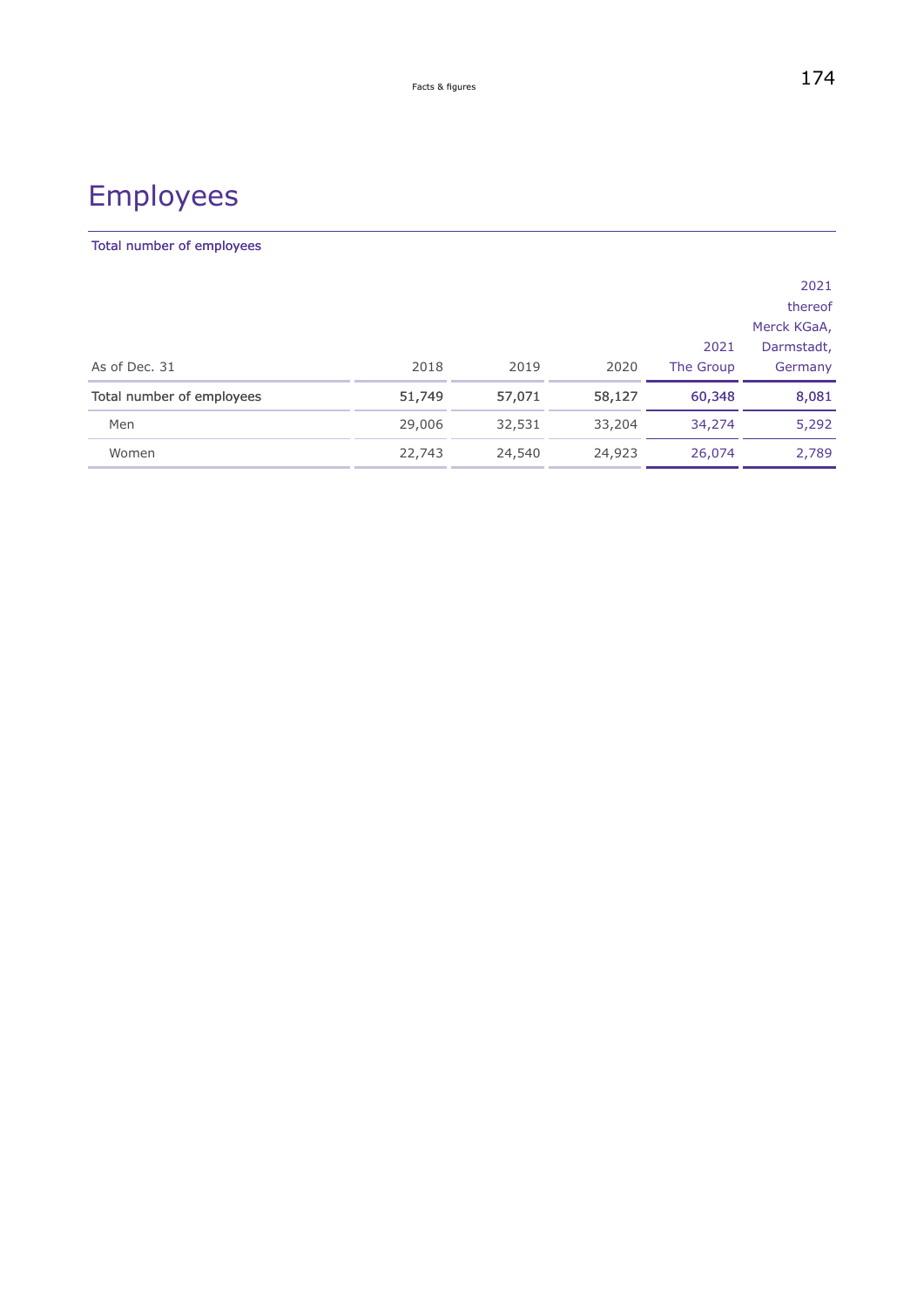## <span id="page-10-0"></span>Number of employees by hierarchical level

|                                           |                   |             |                | 2021<br>The    | 2021<br>thereof<br>Merck KGaA,<br>Darmstadt, |
|-------------------------------------------|-------------------|-------------|----------------|----------------|----------------------------------------------|
| As of Dec. 31                             | 2018 <sup>1</sup> | $2019^2$    | 2020           | Group          | Germany                                      |
| Total employees                           | 51,749            | 57,071      | 58,127         | 60,348         | 8,081                                        |
| Senior management (Role 6+)               | 193               | 190         | 193            | 194            | 70                                           |
| Middle management (Role 4 & 5)            | 3,095             | 3,352       | 3,637          | 3,831          | 824                                          |
| Low management (Role 3)                   | 9,019             | 9,499       | 10,286         | 10,880         | 2,077                                        |
| Other employees (below Role 3)            | 39,442            | 44,030      | 44,011         | 45,443         | 5,110                                        |
| % of women (total)                        | 44                | 43          | 43             | 43             | 35                                           |
| thereof in senior management (Role $6+)$  | 36                | 39          | 42             | 49             | 18                                           |
| thereof in middle management (Role 4 & 5) | 1,025             | 1,146       | 1,284          | 1,413          | 257                                          |
| thereof in low management (Role 3)        | 3,795             | 4,029       | 4,352          | 4,669          | 773                                          |
| thereof other employees (below Role 3)    | 17,888            | 19,326      | 19,245         | 19,943         | 1,741                                        |
| % of men (total)                          | 56                | 57          | 57             | 57             | 65                                           |
| thereof in senior management (Role $6+)$  | 157               | 151         | 151            | 145            | 52                                           |
| thereof in middle management (Role 4 & 5) | 2,070             | 2,206       | 2,353          | 2,418          | 567                                          |
| thereof in low management (Role 3)        | 5,224             | 5,470       | 5,934          | 6,211          | 1,304                                        |
| thereof other employees (below Role 3)    | 21,554            | 24,704      | 24,766         | 25,500         | 3,369                                        |
| by age group<br>Up to 29 years old (%)    | 15                | 15          | 15             | 15             | 14                                           |
| thereof in senior management (Role $6+)$  | 0                 | $\mathsf 0$ | $\overline{0}$ | $\overline{0}$ | $\pmb{0}$                                    |
| thereof in middle management (Role 4 & 5) | 5                 | 8           | 6              | 8              | $\overline{2}$                               |
| thereof in low management (Role 3)        | 211               | 190         | 199            | 241            | 65                                           |
| thereof other employees (below Role 3)    | 1,219             | 8,362       | 8,365          | 8,880          | 1,058                                        |
| 30 to 49 years old (%)                    | 61                | 60          | 60             | 60             | 53                                           |
| thereof in senior management (Role $6+$ ) | 69                | 69          | 68             | 63             | 25                                           |
| thereof in middle management (Role 4 & 5) | 1,829             | 1,933       | 2,032          | 2,172          | 512                                          |
| thereof in low management (Role 3)        | 6,206             | 6,516       | 6,926          | 7,298          | 1,336                                        |
| thereof other employees (below Role 3)    | 23,536            | 25,859      | 25,948         | 26,624         | 2,415                                        |
| 50 years or older (%)                     | 24                | 25          | 25             | 25             | 33                                           |
| thereof in senior management (Role $6+)$  | 124               | 121         | 125            | 131            | 45                                           |
| thereof in middle management (Role 4 & 5) | 1,261             | 1,411       | 1,599          | 1,651          | 310                                          |

1 In 2018 the position assessment had not yet been carried out for employees of all Sigma-Aldrich legal entities in Germany, or for employees of Allergopharma. In the facts and figures, these employees are included under "other employees (below Role 3)".

2 In 2019, the position assessment had not yet been carried out for employees of Versum Materials as well as of Allergopharma. In the<br>4." figures, employees whose positions have not been assessed have been allocated to "ot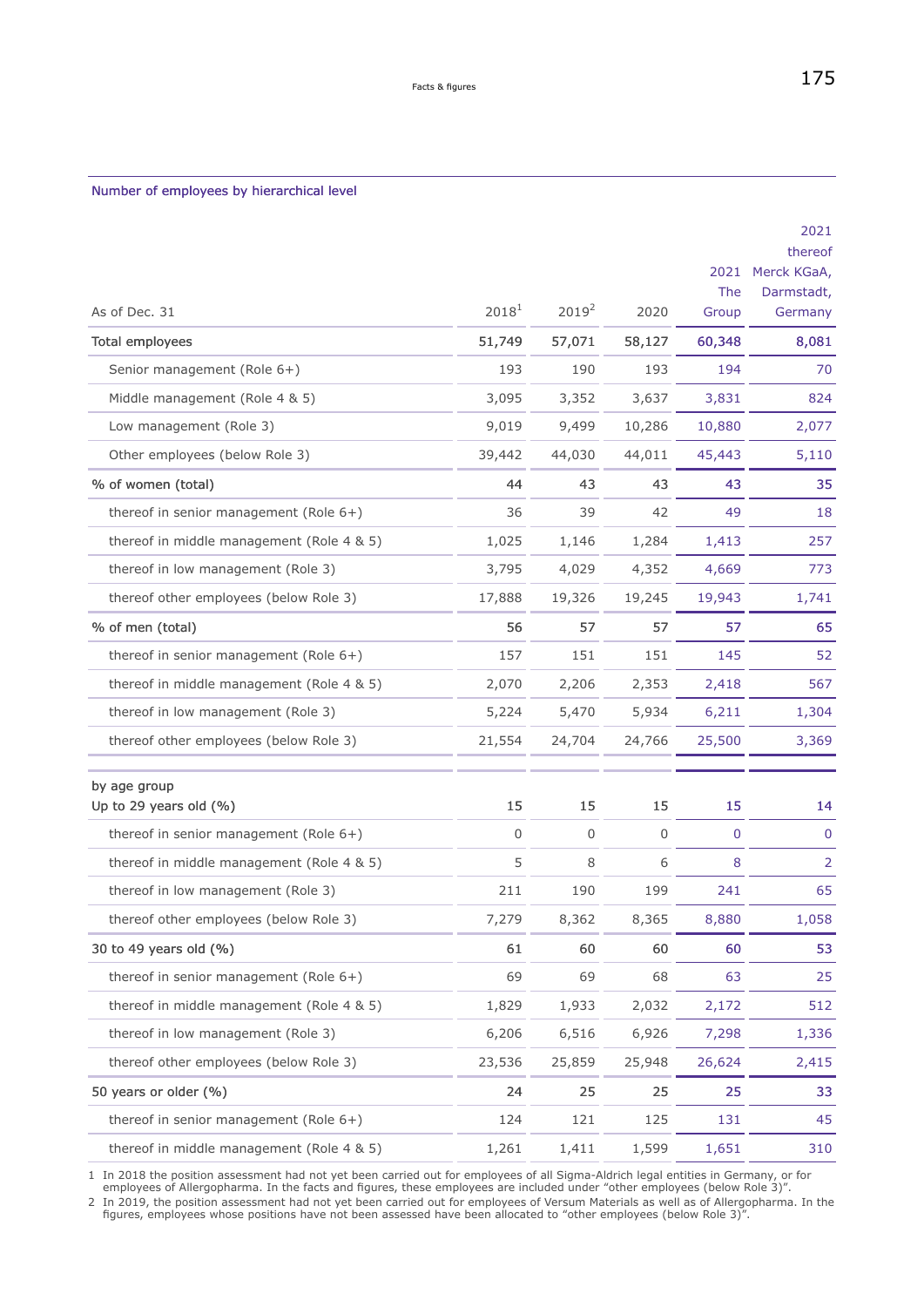#### Number of employees by hierarchical level

|                                        |          |          |       |            | 2021<br>thereof  |
|----------------------------------------|----------|----------|-------|------------|------------------|
|                                        |          |          |       |            | 2021 Merck KGaA, |
|                                        |          |          |       | <b>The</b> | Darmstadt,       |
| As of Dec. 31                          | $2018^1$ | $2019^2$ | 2020  | Group      | Germany          |
| thereof in low management (Role 3)     | 2,602    | 2,793    | 3,161 | 3,341      | 676              |
| thereof other employees (below Role 3) | 8,627    | 9,809    | 9,698 | 9,939      | 1,637            |

1 In 2018 the position assessment had not yet been carried out for employees of all Sigma-Aldrich legal entities in Germany, or for employees of Allergopharma. In the facts and figures, these employees are included under "other employees (below Role 3)".

2 In 2019, the position assessment had not yet been carried out for employees of Versum Materials as well as of Allergopharma. In the figures, employees whose positions have not been assessed have been allocated to "other employees (below Role 3)".

## Average number of employees by functional area<sup>1</sup>

|                                 | $2018^2$ | 2019 <sup>3</sup> | 2020 <sup>4</sup> | 2021   |
|---------------------------------|----------|-------------------|-------------------|--------|
| Group                           | 53,809   | 53,645            | 57,612            | 58,731 |
| thereof women                   | 23,388   | 23,503            | 24,746            | 25,295 |
| Production                      | 16,240   | 16,455            | 17,624            | 19,782 |
| thereof women                   | 5,359    | 5,529             | 6,043             | 6,541  |
| Logistics/Supply Chain          | 4,014    | 4,109             | 4,298             | 4,557  |
| thereof women                   | 1,569    | 1,626             | 1,734             | 1,838  |
| Marketing and Sales/Commercials | 15,479   | 13,970            | 14,127            | 14,318 |
| thereof women                   | 6,981    | 6,608             | 6,787             | 6,906  |
| Administration                  | 9,864    | 10,342            | 11,342            | 11,824 |
| thereof women                   | 5,067    | 5,194             | 5,499             | 5,718  |
| Research and Development        | 7,245    | 7,561             | 7,504             | 7,168  |
| thereof women                   | 3,871    | 4,053             | 3,996             | 3,694  |
| Infrastructure and Other        | 966      | 1,208             | 2,717             | 1,083  |
| thereof women                   | 541      | 493               | 687               | 598    |

1 The average employee headcount is calculated by adding up all employees at the end of each of the last 13 months, and dividing this total by 13.

2 The average employee headcount for fiscal 2018 incorporates the Consumer Health employees on a pro rata basis up until the end of November 2018 due to the divestment of the Consumer Health business as of December 1, 2018.

3 To calculate the average number of employees in fiscal 2019, the employee headcount of Versum Materials has been included on a pro rata basis as of October 2019 owing to the acquisition. They are allocated to the functional area "Infrastructure and Other".

4 The average employee headcount for fiscal 2020 incorporates the Allergopharma employees on a pro rata basis up until the end of March 2020 due to the divestment of the Allergopharma business as of March 31, 2020.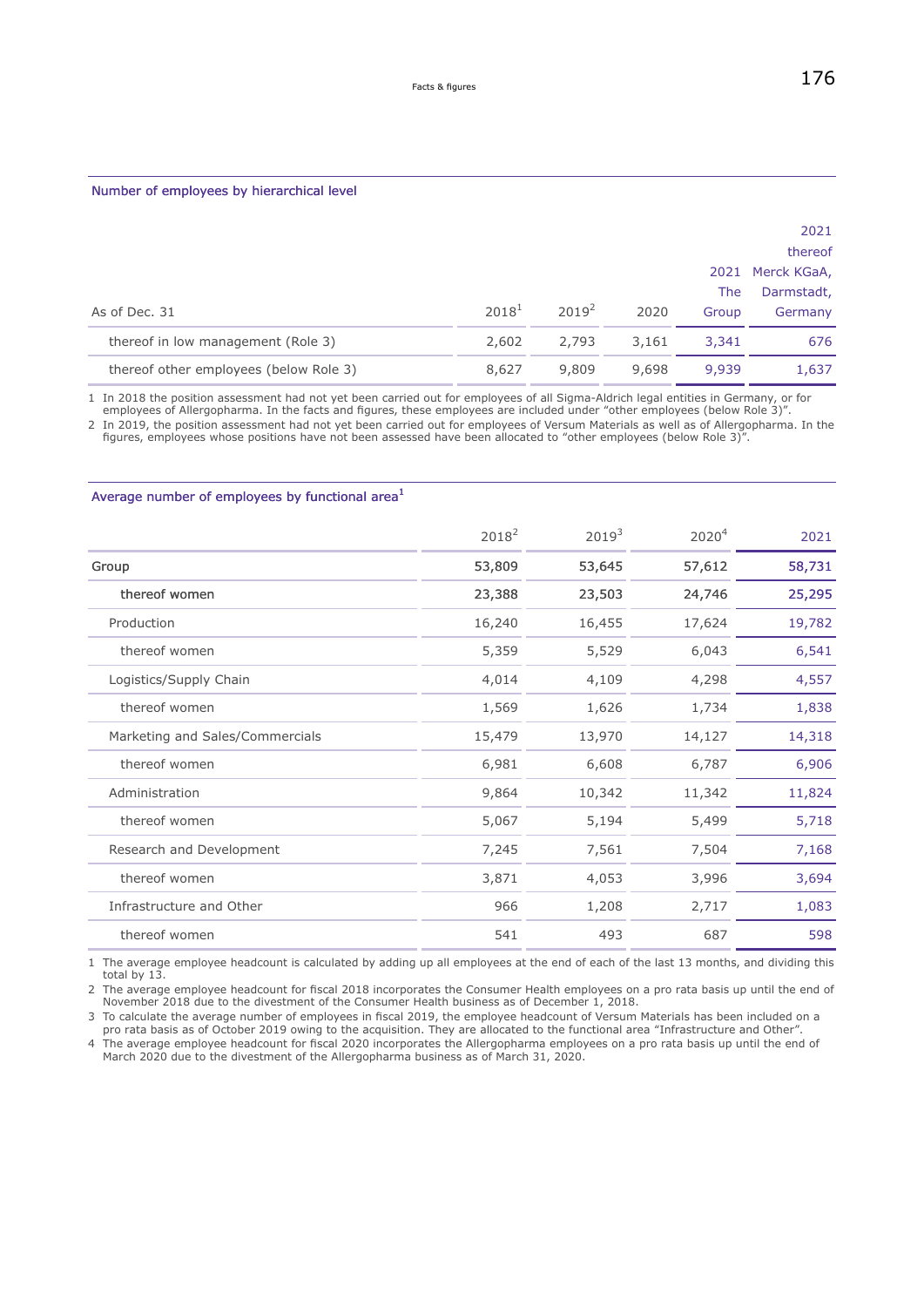## Number of employees by region

|                                                 |                |                 |                |           | 2021<br>thereof |
|-------------------------------------------------|----------------|-----------------|----------------|-----------|-----------------|
|                                                 |                |                 |                |           | Merck KGaA,     |
|                                                 |                |                 |                | 2021      | Darmstadt,      |
| As of Dec. 31                                   | 2018           | 2019            | 2020           | The Group | Germany         |
| <b>Total</b>                                    | 51,749         | 57,071          | 58,127         | 60,348    | 8,081           |
| Europe                                          | 25,792         | 26,715          | 26,587         | 27,217    | 8,081           |
| Women                                           | 11,464         | 11,909          | 11,743         | 12,098    | 2,789           |
| Women (%)                                       | 44             | 45              | 44             | 44        | 35              |
| Number of employees with<br>temporary contracts | 1,209          | 1,137           | 1,105          | 988       | 247             |
| % of employees with temporary<br>contracts      | 5              | 4               | 4              | 4         | 3               |
| North America                                   | 10,978         | 12,829          | 13,312         | 14,070    | $\bf 0$         |
| Women                                           | 4,742          | 5,285           | 5,527          | 5,800     | not applicable  |
| Women (%)                                       | 43             | 41              | 42             | 41        | not applicable  |
| Number of employees with<br>temporary contracts | 148            | 1581            | 139            | 115       | not applicable  |
| % of employees with temporary<br>contracts      | 1              | 1 <sup>1</sup>  | 1              | 1         | not applicable  |
| Asia-Pacific (APAC)                             | 10,486         | 12,728          | 13,518         | 14,285    | 0               |
| Women                                           | 4,348          | 5,049           | 5,425          | 5,874     | not applicable  |
| Women (%)                                       | 41             | 40              | 40             | 41        | not applicable  |
| Number of employees with<br>temporary contracts | 2,846          | 3,2631          | 3,362          | 3,660     | not applicable  |
| % of employees with temporary<br>contracts      | 27             | 26 <sup>1</sup> | 25             | 26        | not applicable  |
| Latin America                                   | 3,340          | 3,433           | 3,387          | 3,529     | 0               |
| Women                                           | 1,648          | 1,690           | 1,630          | 1,721     | not applicable  |
| Women (%)                                       | 49             | 49              | 48             | 49        | not applicable  |
| Number of employees with<br>temporary contracts | 62             | 55              | 67             | 12        | not applicable  |
| % of employees with temporary<br>contracts      | $\overline{2}$ | $\overline{2}$  | $\mathsf{2}\,$ | 0         | not applicable  |
| Middle East and Africa (MEA)                    | 1,153          | 1,366           | 1,323          | 1,247     | 0               |
| Women                                           | 541            | 607             | 598            | 581       | not applicable  |
| Women (%)                                       | 47             | 44              | 45             | 47        | not applicable  |
| Number of employees with                        | 189            | 182             | 420            | 59        | not applicable  |

1 Employees whose contract type had not yet been recorded in our database by December 31, 2019 were divided up proportionally between the categories "employees with permanent contracts" and "employees with temporary contracts".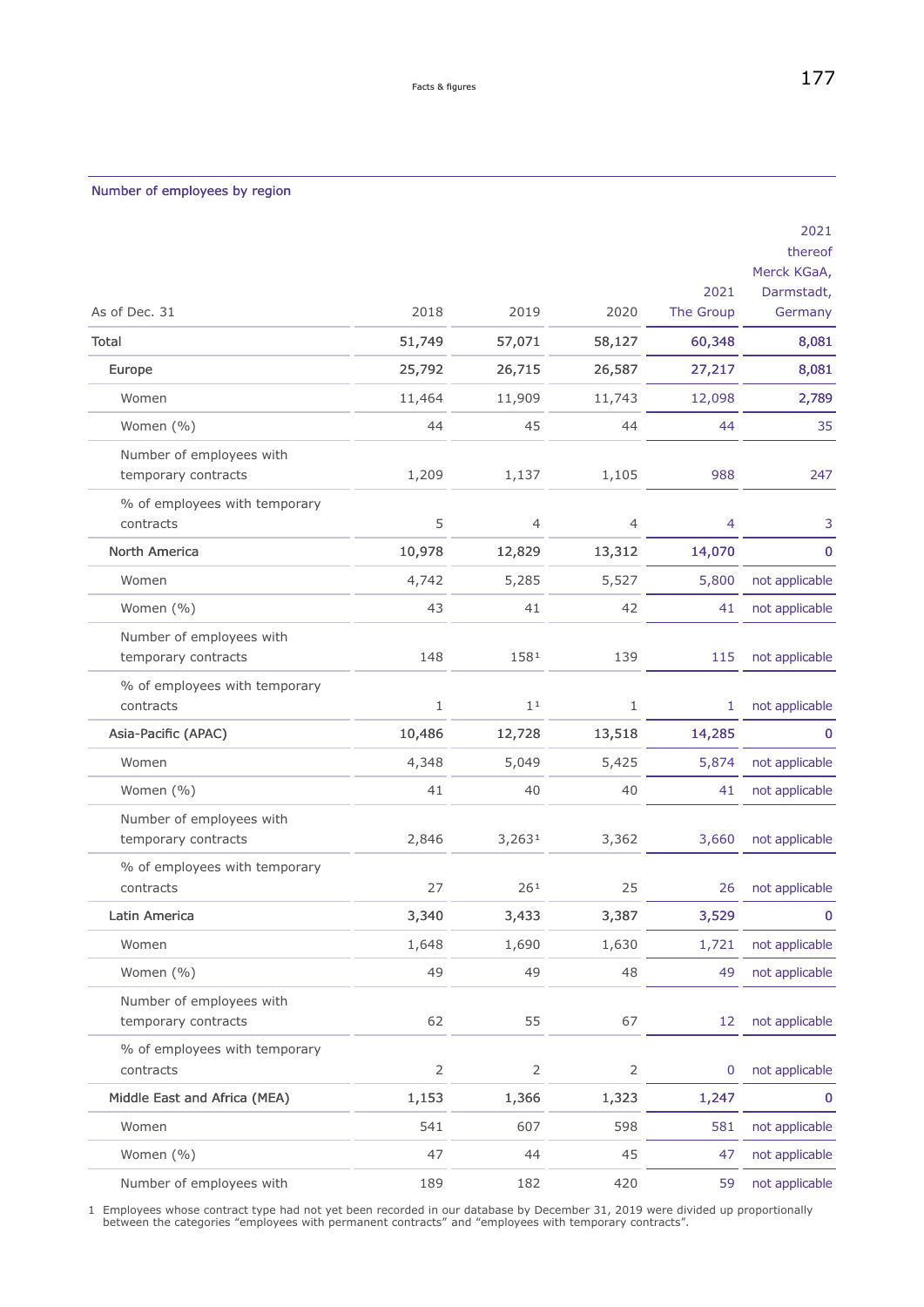|                                            |      |      |      | 2021      | 2021<br>thereof<br>Merck KGaA,<br>Darmstadt, |
|--------------------------------------------|------|------|------|-----------|----------------------------------------------|
| As of Dec. 31                              | 2018 | 2019 | 2020 | The Group | Germany                                      |
| temporary contracts                        |      |      |      |           |                                              |
| % of employees with temporary<br>contracts | 16   | 13   | 32   | 5         | not applicable                               |

1 Employees whose contract type had not yet been recorded in our database by December 31, 2019 were divided up proportionally between the categories "employees with permanent contracts" and "employees with temporary contracts".

# Employees by business sector

| As of Dec. 31          | 2018   | 2019   | 2020   | 2021   |
|------------------------|--------|--------|--------|--------|
| Life Science employees | 20,667 | 21,934 | 23,196 | 25,323 |
| thereof women          | 8,837  | 9,487  | 10,175 | 11,255 |
| thereof women $(\% )$  | 43     | 43     | 44     | 44     |
| Healthcare employees   | 17,456 | 18,136 | 17,463 | 17,269 |
| thereof women          | 8,884  | 9,232  | 8,788  | 8,717  |
| thereof women $(\% )$  | 51     | 51     | 50     | 50     |
| Electronics employees  | 5,278  | 7,329  | 7,228  | 7,432  |
| thereof women          | 1,411  | 1,712  | 1,666  | 1,704  |
| thereof women $(\% )$  | 27     | 23     | 23     | 23     |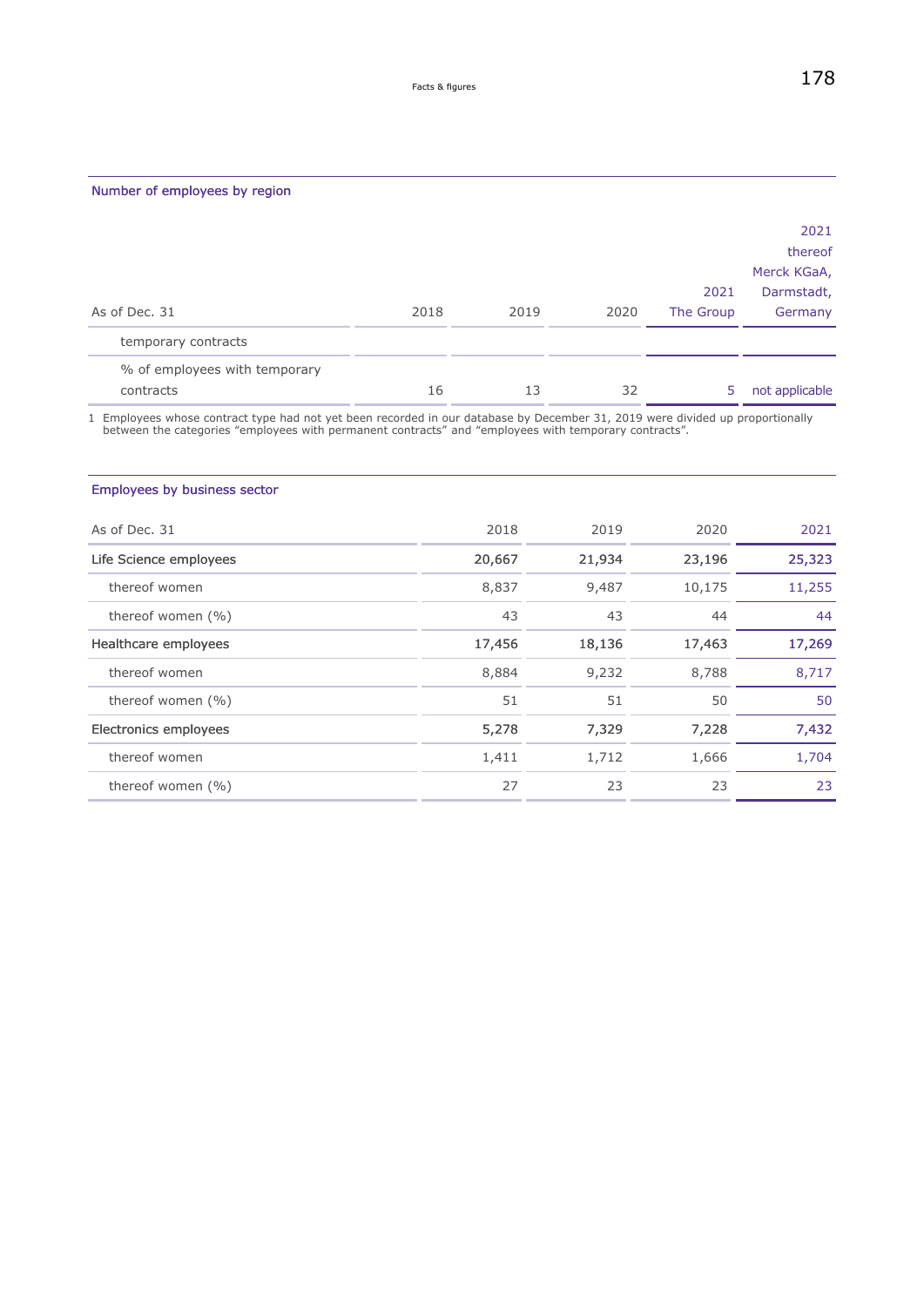## Employees by contract type

| As of Dec. 31                                | 2018   | 2019    | 2020   | 2021   |
|----------------------------------------------|--------|---------|--------|--------|
| Total employees                              | 51,749 | 57,071  | 58,127 | 60,348 |
| Number of employees with permanent contracts | 47,295 | 52,2761 | 53,034 | 55,514 |
| % of employees with permanent contracts      | 91     | 921     | 91     | 92     |
| thereof women                                | 20,545 | 22,2371 | 22,500 | 23,640 |
| thereof women (%)                            | 43     | 431     | 42     | 43     |
| Number of employees with temporary contracts | 4,454  | 4,7951  | 5,093  | 4,834  |
| % of employees with temporary contracts      | 9      | 81      | 9      | 8      |
| thereof women                                | 2,198  | 2,3031  | 2,423  | 2,434  |
| thereof women (%)                            | 49     | 481     | 48     | 50     |
| full-time employees                          | 49,273 | 54,265  | 55,220 | 57,091 |
| % full-time                                  | 95     | 95      | 95     | 95     |
| thereof women                                | 20,577 | 22,208  | 22,572 | 23,585 |
| thereof women (%)                            | 42     | 41      | 41     | 41     |
| part-time employees                          | 2,476  | 2,806   | 2,907  | 3,257  |
| % part-time                                  | 5      | 5       | 5      | 5      |
| thereof women                                | 2,166  | 2,332   | 2,351  | 2,489  |
| thereof women (%)                            | 87     | 83      | 81     | 76     |

1 Employees whose contract type had not yet been recorded in our database by December 31, 2019 were divided up proportionally between the categories "employees with permanent contracts" and "employees with temporary contracts".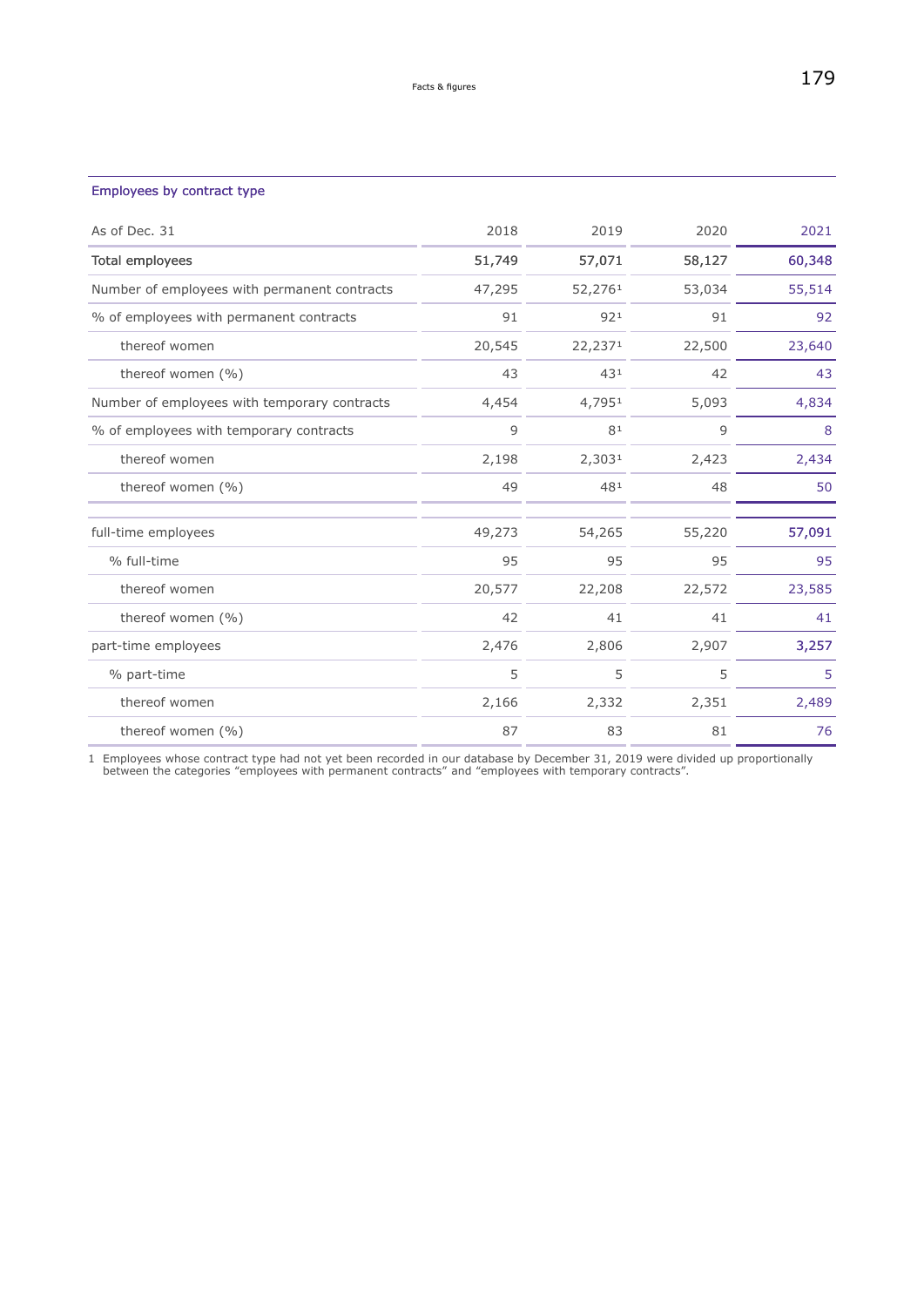# As of Dec. 31 2018 2018 2019<sup>1</sup> 2020 2021 The Group 2021 thereof Merck KGaA, Darmstadt, Germany Total number of new employee hires 7,129 7,924 6,669 8,960 504 by age group up to 29 years old 2,967 3,432 2,889 3,679 263 30 to 49 years old 3,728 4,055 3,347 4,610 225 50 or older 434 437 433 671 16 by gender Women 3,401 3,622 3,016 4,101 215 Men 3,728 4,302 3,653 4,859 289 by region Europe 2,560 2,529 2,160 2,567 504 North America 1,524 1,733 1,789 2,855 not applicable Asia-Pacific (APAC) 2,222 2,729 2,206 2,803 not applicable Latin America **583** 578 396 579 not applicable Middle East and Africa (MEA) 240 355 118 156 not applicable Rate of new employee hires<sup>2</sup> (%) (%) 14 14 11 15 6 by age group $3$ up to 29 years old 52 30 to 49 years old 52 51 51 50 51 45 50 or older 6 6 7 8 3 by gender<sup>3</sup> Women 48 46 45 46 43 Men 52 54 55 54 57 by region $3$ Europe 36 32 32 29 100 North America 21 22 27 32 not applicable Asia-Pacific (APAC) 31 34 33 31 not applicable Latin America 8 7 6 6 not applicable Middle East and Africa (MEA) 3 5 2 2 not applicable

<span id="page-15-0"></span>New employees

1 These figures exclude the approximately 2,400 Versum Materials and Intermolecular employees who are not classified as new hires because they joined the Group as part of the acquisitions.

2 Formula for calculating the rate of new employee hires: Total number of new employee hires divided by number of employees at the end of the fiscal year.

3 Formula for calculating the rate of new employee hires by age/gender/region: New employee hires of the focus group divided by the total number of new employee hires.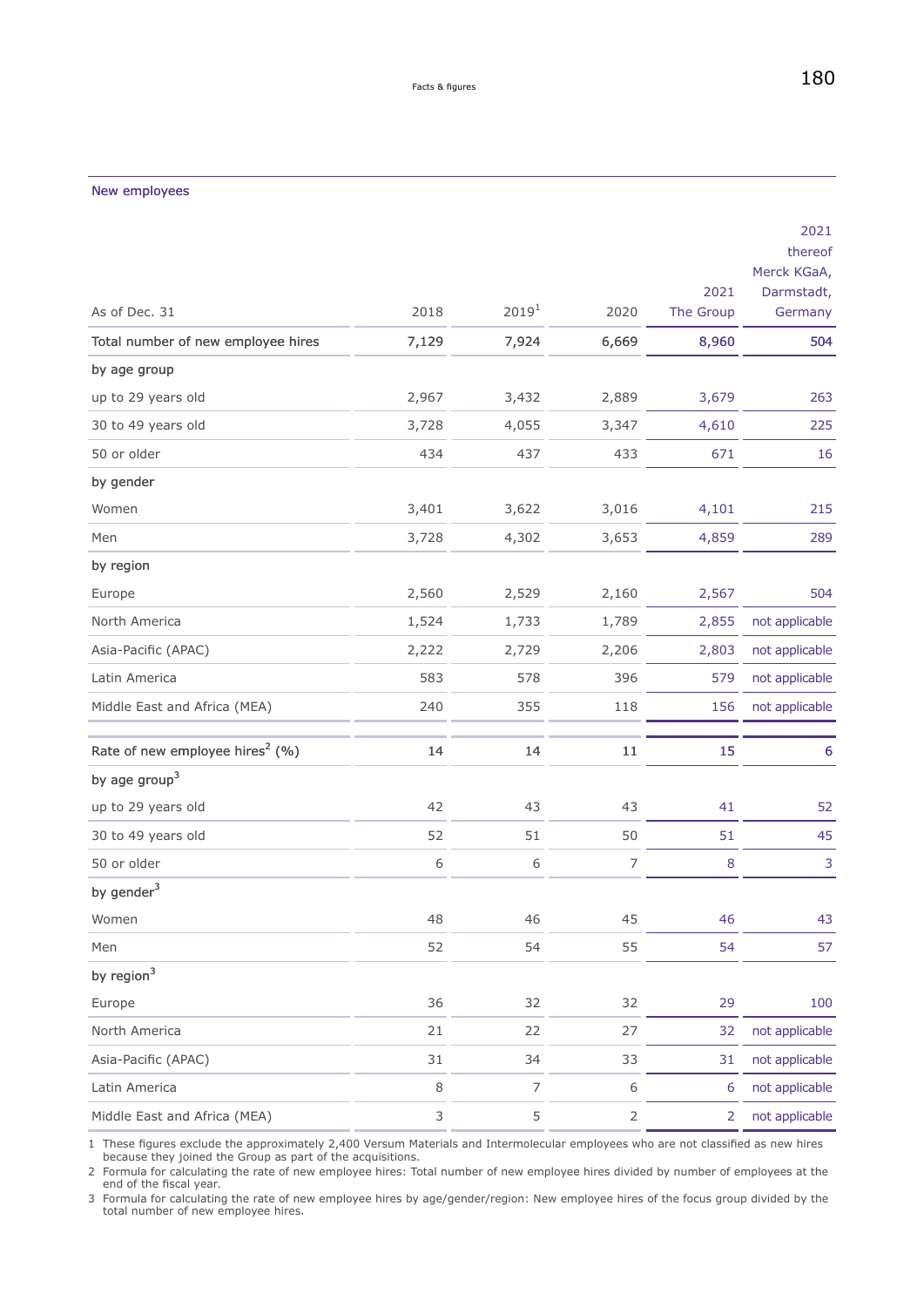# Staff turnover $^{1,2}$

|                              |       |       |                   | 2021      | 2021<br>thereof<br>Merck KGaA,<br>Darmstadt, |
|------------------------------|-------|-------|-------------------|-----------|----------------------------------------------|
|                              | 2018  | 2019  | 2020 <sup>3</sup> | The Group | Germany                                      |
| Total turnover rate          | 9.09  | 9.07  | 8.22              | 10.82     | 2.37                                         |
| Turnover rate by gender      |       |       |                   |           |                                              |
| Men                          | 9.03  | 8.69  | 8.22              | 10.69     | 2.45                                         |
| Women                        | 9.18  | 9.54  | 8.22              | 11.00     | 2.22                                         |
| Turnover rate by age group   |       |       |                   |           |                                              |
| Up to 29 years old           | 14.24 | 13.13 | 11.30             | 16.64     | 2.59                                         |
| 30 to 49 years old           | 8.53  | 8.90  | 7.74              | 10.05     | 1.95                                         |
| 50 or older                  | 7.39  | 7.03  | 7.52              | 9.22      | 2.95                                         |
| Turnover rate by region      |       |       |                   |           |                                              |
| Europe                       | 5.73  | 5.72  | 5.64              | 6.00      | 2.37                                         |
| North America                | 9.90  | 11.02 | 9.79              | 15.44     | not applicable                               |
| Asia-Pacific (APAC)          | 14.51 | 13.18 | 10.60             | 14.66     | not applicable                               |
| Latin America                | 15.41 | 13.47 | 11.40             | 12.95     | not applicable                               |
| Middle East and Africa (MEA) | 9.77  | 12.14 | 11.80             | 16.57     | not applicable                               |
| Total number of leavers      | 4,613 | 4,863 | 4,721             | 6,354     | 201                                          |
| by gender                    |       |       |                   |           |                                              |
| Men                          | 2,578 | 2,621 | 2,697             | 3,575     | 139                                          |
| Women                        | 2,035 | 2,242 | 2,024             | 2,779     | 62                                           |
| by age group                 |       |       |                   |           |                                              |
| Up to 29 years old           | 1,061 | 1,042 | 974               | 1,451     | 30                                           |
| 30 to 49 years old           | 2,649 | 2,898 | 2,677             | 3,545     | 86                                           |
| 50 or older                  | 903   | 923   | 1,070             | 1,358     | 85                                           |
| by region                    |       |       |                   |           |                                              |
| Europe                       | 1,457 | 1,500 | 1,490             | 1,601     | 201                                          |
| North America                | 1,064 | 1,264 | 1,281             | 2,078     | not applicable                               |
| Asia-Pacific (APAC)          | 1,468 | 1,484 | 1,394             | 2,015     | not applicable                               |
| Latin America                | 522   | 459   | 398               | 449       | not applicable                               |
| Middle East and Africa (MEA) | 102   | 156   | 158               | 211       | not applicable                               |

1 The table contains unadjusted turnover rates. The rate excludes employees who pause due to parental leave or a long-term illness, as well as employees who are transitioning to the non-working phase of partial retirement.

2 The employee turnover rate is calculated as follows: Total number of leavers from the past 12 months divided by the average employee headcount multiplied by 100.

3 The figures do not reflect the approximately 500 Allergopharma employees, who were not included in the employee turnover rate due to the divestment of the business.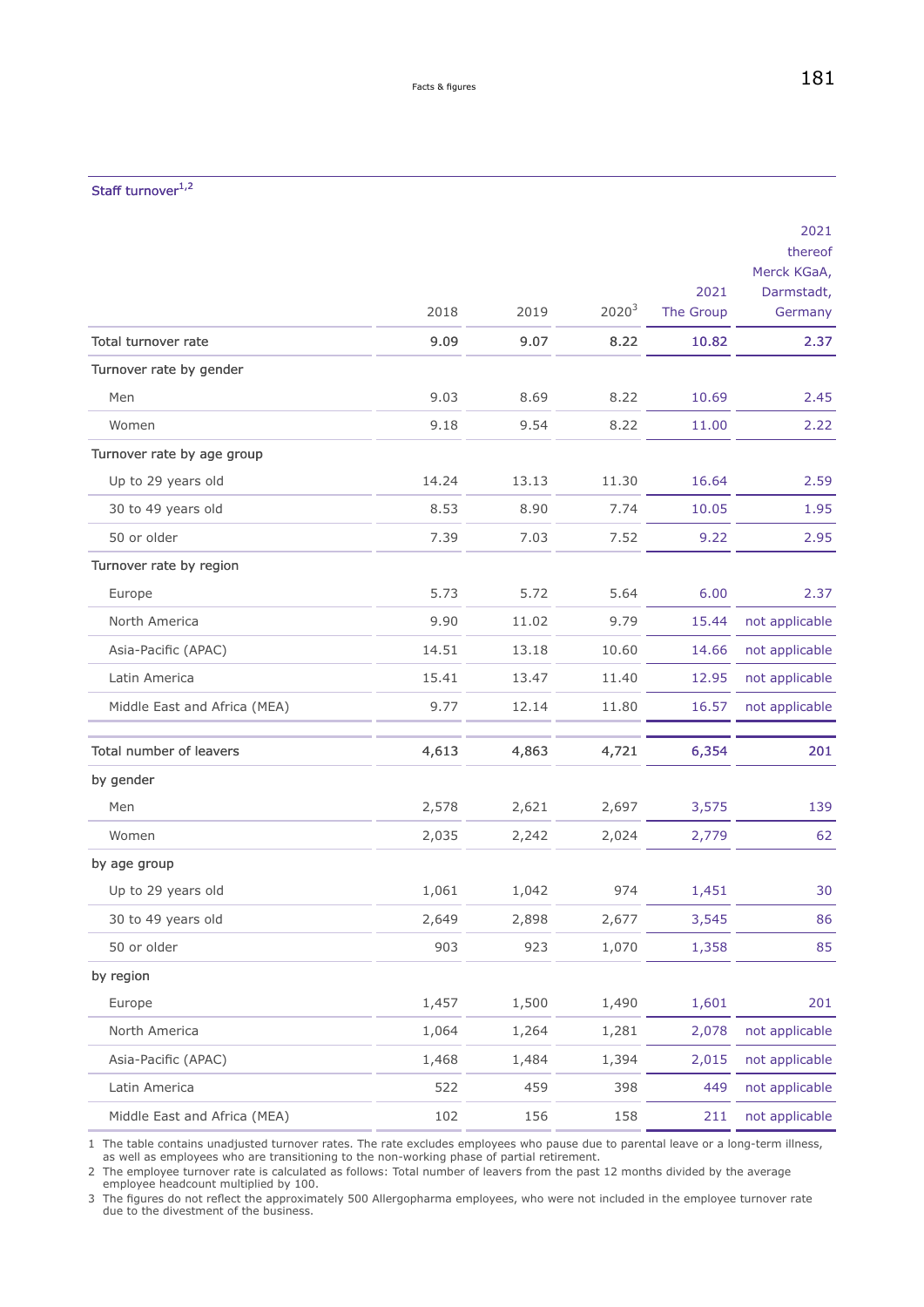|                                                                                  |                     |                     |                     |                   | 2021<br>thereof                      |
|----------------------------------------------------------------------------------|---------------------|---------------------|---------------------|-------------------|--------------------------------------|
|                                                                                  | 2018                | 2019                | 2020                | 2021<br>The Group | Merck KGaA,<br>Darmstadt,<br>Germany |
| Lost Time Injury Rate (LTIR = workplace<br>accidents resulting in missed days of |                     |                     |                     |                   |                                      |
| work per one million hours worked)                                               | 1.2                 | 1.6                 | 1.3                 | 1.2               | 2.5                                  |
| by region                                                                        |                     |                     |                     |                   |                                      |
| Europe                                                                           | 1.8                 | 2.6                 | 2.4                 | 2.1               | 2.5                                  |
| North America                                                                    | 1.1                 | 1.0                 | 0.82                | 1.2               | not<br>applicable                    |
| Asia-Pacific (APAC)                                                              | 0.3                 | 0.2                 | 0.1                 | 0.1               | not<br>applicable                    |
| Latin America                                                                    | 1.5                 | 1.7                 | 0.82                | 0.4               | not<br>applicable                    |
| Middle East and Africa (MEA)                                                     | 0.7                 | 0.0                 | 0.4                 | 0.0               | not<br>applicable                    |
| Number of deaths                                                                 | 0                   | $\pmb{0}$           | $\pmb{0}$           | $\pmb{0}$         | $\bf 0$                              |
| by region                                                                        |                     |                     |                     |                   |                                      |
| Europe                                                                           | 0                   | $\mathsf 0$         | $\,0\,$             | 0                 | $\pmb{0}$                            |
| North America                                                                    | 0                   | 0                   | 0                   | 0                 | not<br>applicable                    |
| Asia-Pacific (APAC)                                                              | 0                   | $\mathsf 0$         | $\mathsf{O}\xspace$ | $\pmb{0}$         | not<br>applicable                    |
| Latin America                                                                    | 0                   | 0                   | 0                   | 0                 | not<br>applicable                    |
| Middle East and Africa (MEA)                                                     | $\mathsf{O}$        | $\mathsf{O}\xspace$ | $\mathsf{O}$        | $\pmb{0}$         | not<br>applicable                    |
| by gender                                                                        |                     |                     |                     |                   |                                      |
| Women                                                                            | $\mathsf{O}\xspace$ | $\mathsf{O}$        | $\mathsf{O}\xspace$ | $\pmb{0}$         | $\pmb{0}$                            |
| Men                                                                              | 0                   | $\mathsf{O}$        | $\mathsf{O}$        | $\pmb{0}$         | $\pmb{0}$                            |
|                                                                                  |                     |                     |                     |                   |                                      |

In 2021, the average length of service for employees Group-wide was 9.5 years (2020: 9.6 years), with 15.7 years (2020: 16.2 years) for employees of Merck KGaA, Darmstadt, Germany.

Work-related accidents<sup>1</sup>

1 Including supervised temporary staff

2 Figure retroactively adjusted

Through the LTIR, we record work-related accidents that involve at least one day of missed work. A workrelated accident is an injury that results from the type of work, in the course of doing said work, and that has no internal cause. Work-related accidents are considered relevant if they occur on the premises, on business trips, during goods transport, as a result of external influences (e.g. natural disasters), or due to criminal acts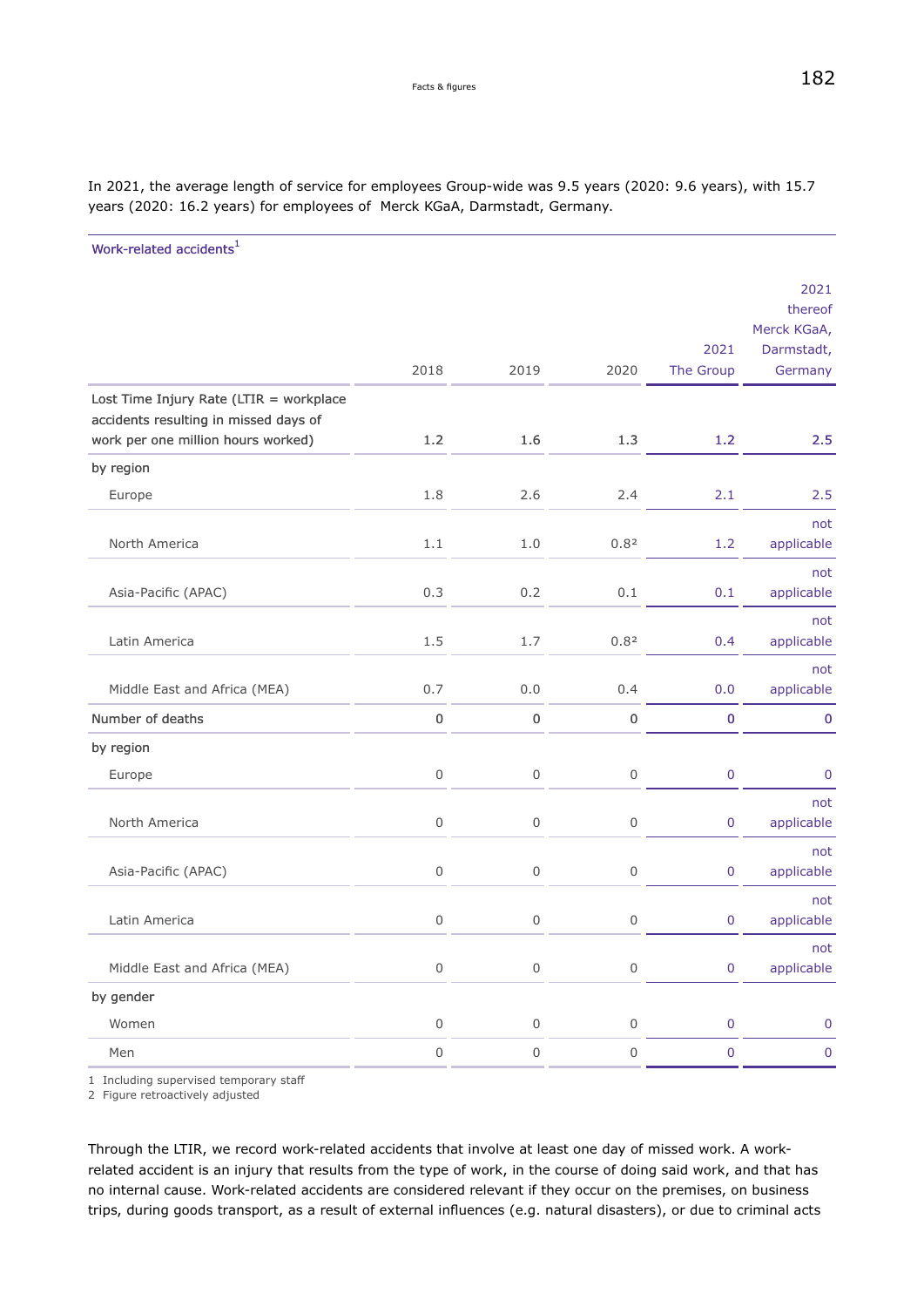<span id="page-18-0"></span>involving personal injury. Commuting accidents and accidents during company sporting activities are not included. First-aid incidents are generally not included in the LTIR since these usually do not result in more than one day of missed work.

We aim to sustainably lower our LTIR to 1.0 by 2025.

The LTIR is the key occupational safety indicator for the Group as a whole. Therefore, we do not publish any other indicators such as workplace accidents, lost days or days of absence. The LTIR is not broken down by gender as this differentiation is not relevant to our strategic planning.

For Merck KGaA, Darmstadt, Germany (about 13% of the employees of the Group), we only report work-related illnesses if these have been certified as an occupational illness by the employers' liability insurance association. In 2021 period, 4 cases of work-induced illness were verified.

### Employees who regularly receive a performance and development evaluation

|                                                                        | $2018^1$ | 2019 | 2020 | 2021<br>The Group <sup>2</sup> | 2021<br>thereof<br>Merck KGaA,<br>Darmstadt,<br>Germany <sup>2</sup> |
|------------------------------------------------------------------------|----------|------|------|--------------------------------|----------------------------------------------------------------------|
| % of employees who receive a<br>performance and development evaluation | 98       | 98   | 98   | 98                             | 100                                                                  |
| by gender                                                              |          |      |      |                                |                                                                      |
| Women                                                                  | 99       | 98   | 98   | 98                             | 100                                                                  |
| Men                                                                    | 98       | 98   | 98   | 98                             | 100                                                                  |
| by employee category                                                   |          |      |      |                                |                                                                      |
| Senior management (Role 6+)                                            | 100      | 100  | 100  | 100                            | 100                                                                  |
| Middle management (Role 4 & 5)                                         | 100      | 100  | 100  | 100                            | 100                                                                  |
| Low management (Role 3)                                                | 100      | 100  | 100  | 100                            | 100                                                                  |
| Other employees (below Role 3)                                         | 98       | 98   | 98   | 98                             | 100                                                                  |

1 In 2018 the position assessment had not yet been carried out for employees of all Sigma-Aldrich legal entities in Germany, or for

employees of Allergopharma. In the facts and figures, these employees are included under "other employees (below Role 3)". 2 Employees whose role level had not yet been recorded in our database by December 31, 2021 are included under "other employees (below Role 3)".

Regular feedback and employee performance evaluations are essential to fairly ranking individual performance and to helping all employees follow their own career path at our company. Our globally uniform Performance and Talent Management Process requires annual feedback meetings and performance assessments. Apart from evaluating employee performance, this helps us to identify individual development opportunities. In Germany, all permanent employees have been participating in the Performance and Talent Management Process since 2013. In 2021, a total of 59,209 employees worldwide were involved in the process. The Performance and Talent Management Process is coordinated via our online platform HR4You.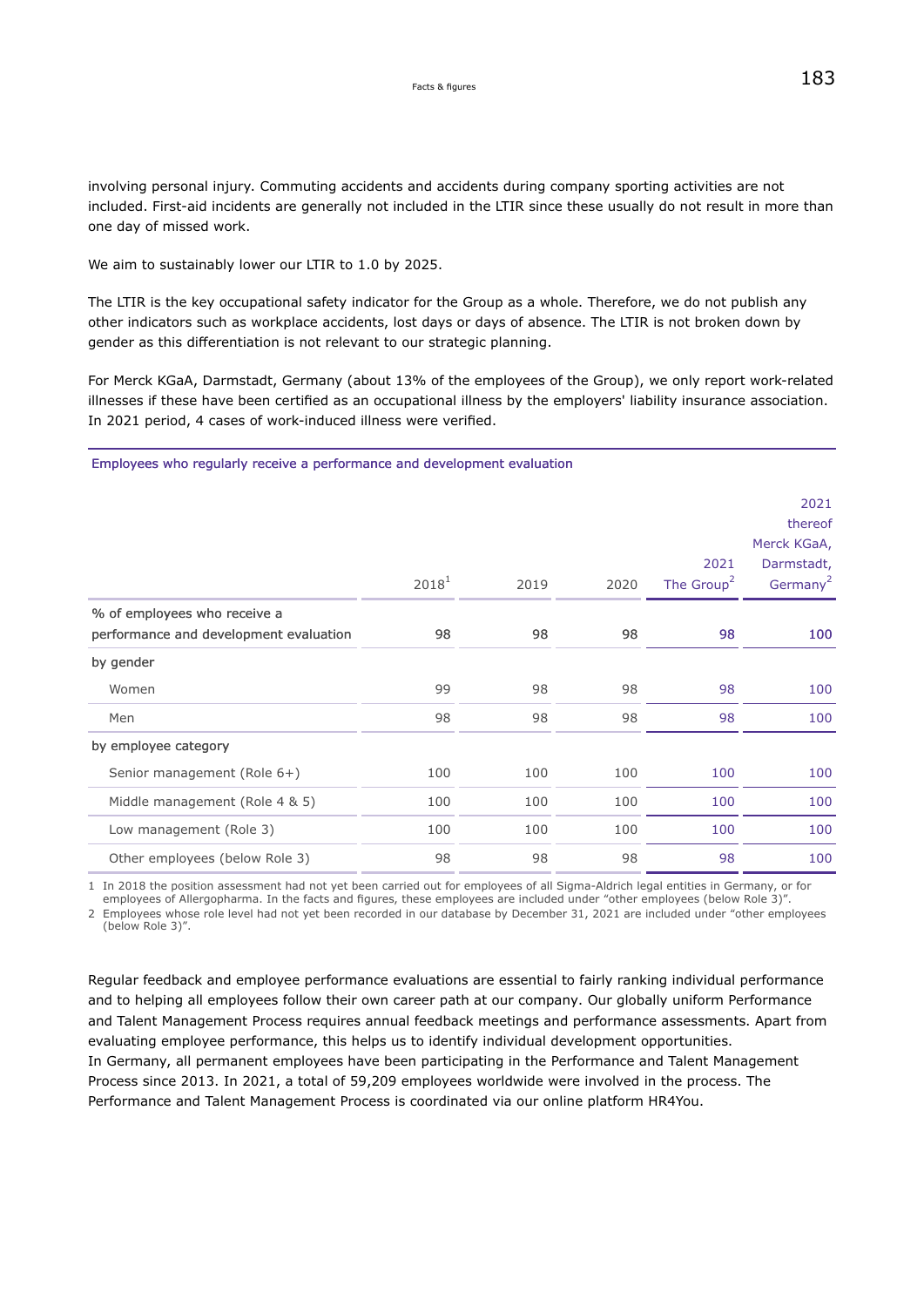| As of Dec. 31                                                        | $2018^1$ | $2019^2$ | 2020 | 2021<br>The Group | 2021<br>thereof<br>Merck KGaA,<br>Darmstadt,<br>Germany |
|----------------------------------------------------------------------|----------|----------|------|-------------------|---------------------------------------------------------|
| Number of nationalities                                              | 136      | 139      | 141  | 142               | 89                                                      |
| Number of nationalities in management<br>positions (Role 4 or above) | 70       | 73       | 75   | 79                | 39                                                      |
| % of non-Germans in management positions<br>(Role 4 or above)        | 64       | 64       | 66   | 66                | 13                                                      |

1 In 2018 the position assessment had not yet been carried out for employees of all Sigma-Aldrich legal entities in Germany, or for employees of Allergopharma.

2 In 2019, the position assessment had not yet been carried out for employees of Versum Materials as well as of Allergopharma.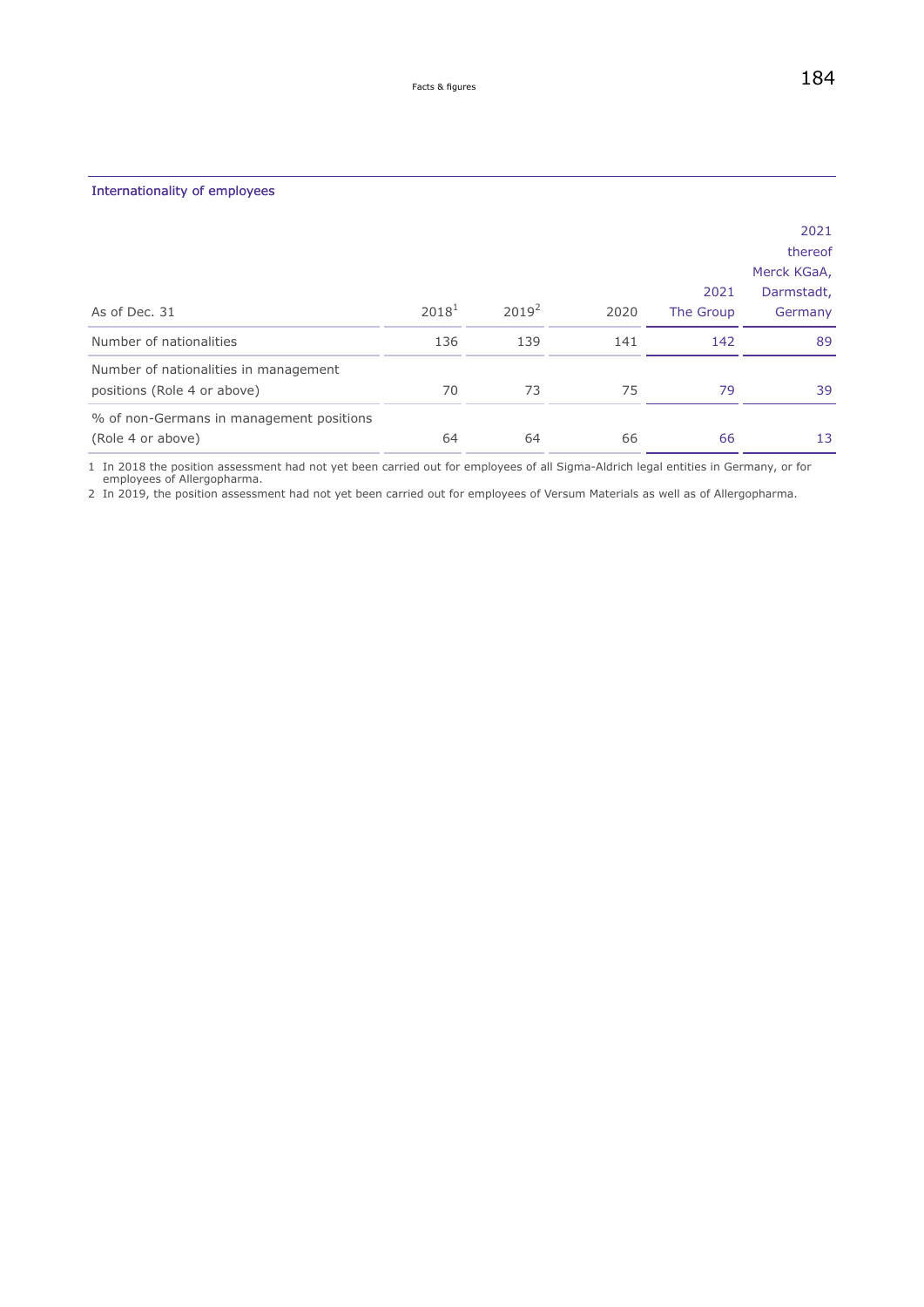# Employee age by region

As of Dec. 31

|                                                 |           |         |            | Europe Merck KGaA, |              |         | Middle East |
|-------------------------------------------------|-----------|---------|------------|--------------------|--------------|---------|-------------|
| Number of                                       |           | North   | (including | Darmstadt,         | Asia-Pacific | Latin   | and Africa  |
| employees                                       | Worldwide | America | Germany)   | Germany            | (APAC)       | America | (MEA)       |
| 2020                                            |           |         |            |                    |              |         |             |
| Up to 29 years                                  |           |         |            |                    |              |         |             |
| old                                             | 8,570     | 1,906   | 3,193      | 1,161              | 2,800        | 472     | 199         |
| thereof women                                   | 4,018     | 825     | 1,525      | 420                | 1,307        | 260     | 101         |
| 30 to 49 years                                  |           |         |            |                    |              |         |             |
| old                                             | 34,974    | 6,615   | 15,416     | 4,458              | 9,669        | 2,323   | 951         |
| thereof women                                   | 15,268    | 2,841   | 7,076      | 1,505              | 3,776        | 1,161   | 414         |
| 50 or older                                     | 14,583    | 4,791   | 7,978      | 2,959              | 1,049        | 592     | 173         |
| thereof women                                   | 5,637     | 1,861   | 3,142      | 839                | 342          | 209     | 83          |
| Average age                                     | 41.7      | 44.4    | 43.1       | 43.4               | 37.0         | 40.7    | 39.1        |
| <b>Total employees</b>                          | 58,127    | 13,312  | 26,587     | 8,578              | 13,518       | 3,387   | 1,323       |
| 2021                                            |           |         |            |                    |              |         |             |
| Up to 29 years                                  |           |         |            |                    |              |         |             |
| old                                             | 9,129     | 2,219   | 3,341      | 1,125              | 2,912        | 482     | 175         |
| thereof women                                   | 4,359     | 961     | 1,598      | 415                | 1,437        | 265     | 98          |
| 30 to 49 years                                  |           |         |            |                    |              |         |             |
| old                                             | 36,157    | 6,939   | 15,653     | 4,288              | 10,260       | 2,404   | 901         |
| thereof women                                   | 15,888    | 2,958   | 7,224      | 1,550              | 4,081        | 1,225   | 400         |
| 50 or older                                     | 15,062    | 4,912   | 8,223      | 2,668              | 1,113        | 643     | 171         |
| thereof women                                   | 5,827     | 1,881   | 3,276      | 824                | 356          | 231     | 83          |
| Average age                                     | 41.6      | 43.9    | 43.1       | 43.1               | 37.1         | 40.8    | 39.7        |
| <b>Total employees</b>                          | 60,348    | 14,070  | 27,217     | 8,081              | 14,285       | 3,529   | 1,247       |
|                                                 |           |         |            |                    |              |         |             |
| Age of youngest employee                        |           |         |            |                    |              |         |             |
| As of Dec. 31                                   |           |         |            | 2018               | 2019         | 2020    | 2021        |
| Age of youngest employee, excluding apprentices |           |         |            | 17                 | 18           | 18      | 18          |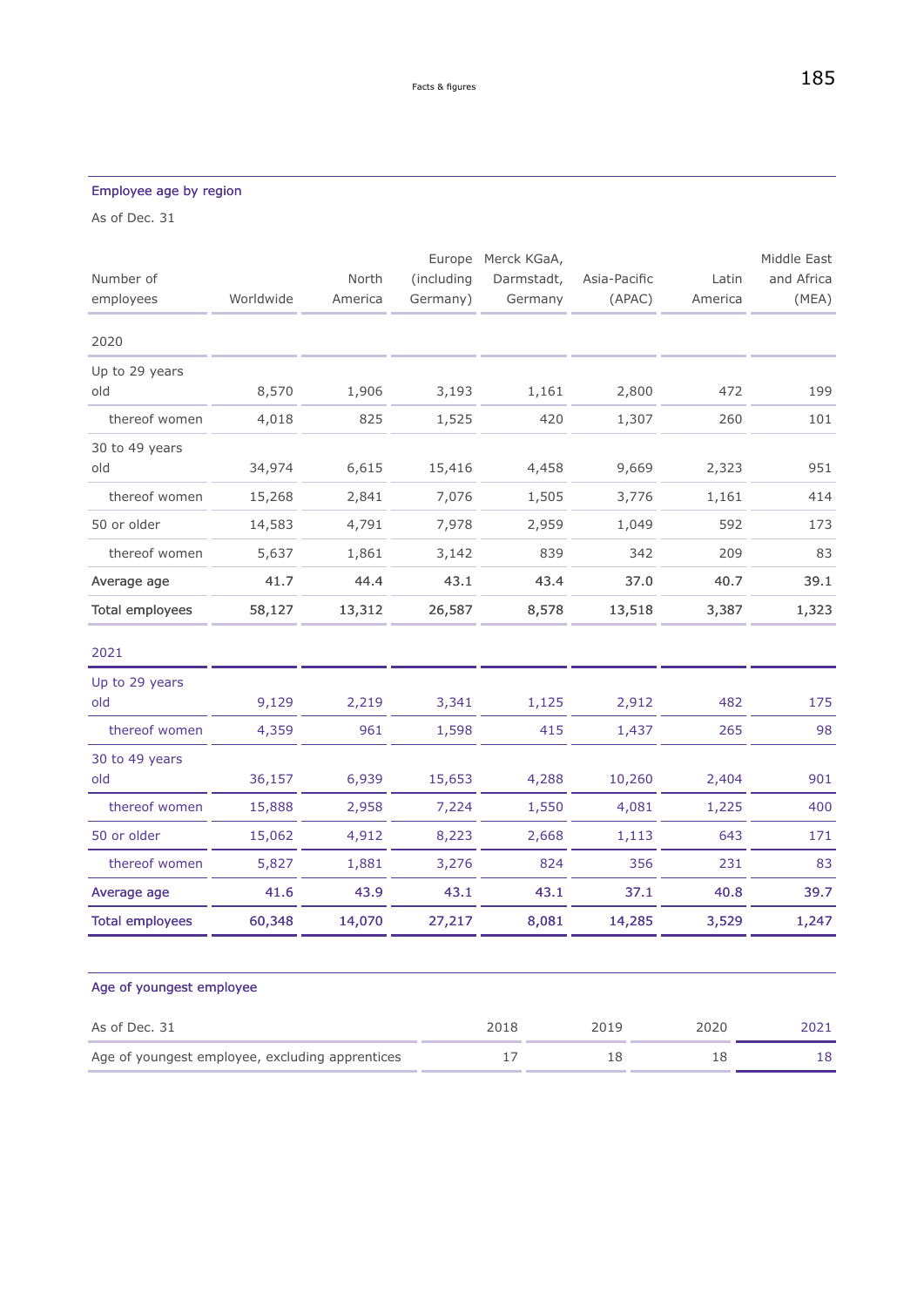## Voluntary insurance benefits (voluntarily introduced and (co-) financed)

|                                                                                     |      |                   |          | 2021<br><b>The</b> | 2021<br>thereof<br>Merck KGaA,<br>Darmstadt, |
|-------------------------------------------------------------------------------------|------|-------------------|----------|--------------------|----------------------------------------------|
| As of Dec. 31                                                                       | 2018 | 2019 <sup>1</sup> | $2020^1$ | Group              | Germany                                      |
| % of employees with healthcare benefits <sup>2</sup>                                | 67   | 68                | 63       | 64                 | $\Omega$                                     |
| % of employees with Group accident insurance <sup>3</sup>                           | 39   | 36                | 41       | 41                 | 3                                            |
| $%$ of employees with life insurance <sup>4</sup>                                   | 58   | 58                | 56       | 59                 | $\Omega$                                     |
| % of employees with disability insurance<br>(short-term and long-term) <sup>5</sup> | 37   | 39                | 39       | 39                 | 0                                            |

1 The figures exclude Versum Materials and Intermolecular since the integration process was still underway at this point of time. For more information, see [report profile.](#page-165-0)

2 Any spend on voluntarily introduced and (co-) financed healthcare benefits for employees and possibly their dependents. Not taking into consideration any mandatory social security cover (mostly covered by an insurance policy).

3 Any spend on voluntarily introduced and (co-) financed accident insurance that pays a defined amount in case of death or disability caused by a work-related accident (not taking into consideration any mandatory social security cover, e.g. workman's compensation).

4 Any spend on voluntarily introduced and (co-) financed life insurance cover that pays a defined amount of money in case of natural death (not accidental).

5 Any spend on voluntarily introduced and (co-) financed insurance cover that disability pays for salary continuation in case of inability to work caused by an insured incident.

All our employees are covered by either statutory or voluntary accident and health insurance. Employees of Merck KGaA, Darmstadt, Germany are covered by statutory insurance as stipulated by the regulations in force in Germany.

We offer a company pension in numerous countries along with various programs for supplemental company pensions and survivor's benefits.

The global benefits listed in the table above are designed to provide additional security to our workforce and their families and to improve their quality of life. Benefits represent voluntarily employer-initiated as well as employer-financed assistance to our workforce in addition to the regular compensation package.

Our benefits offer meaningful choices, where possible, to support a diverse workforce and are sensitive to the needs and customs of the employees who use them, regardless of country, age, family status, interests, or values.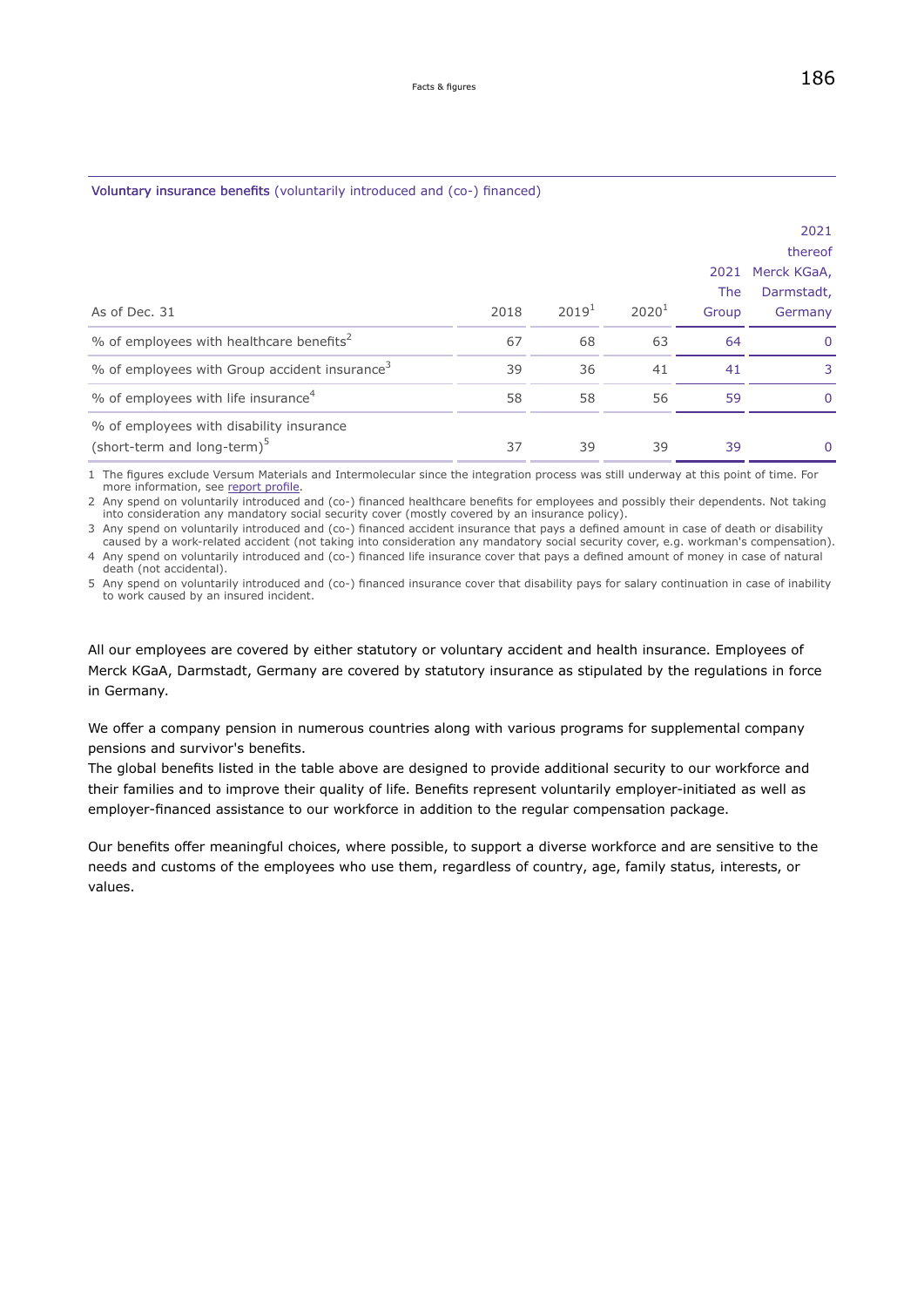<span id="page-22-0"></span>

| Long-term pension obligations and post-employment benefits        |       |       |       |       |  |
|-------------------------------------------------------------------|-------|-------|-------|-------|--|
| $\epsilon$ million                                                | 2018  | 2019  | 2020  | 2021  |  |
| Present value of all defined benefit obligations<br>as of Dec. 31 | 4,719 | 5,644 | 6,352 | 5,995 |  |
| Pension expenses                                                  | 319   | 357   | 408   | 461   |  |

Depending on the legal, economic and fiscal circumstances prevailing in each country, different retirement benefit systems are provided for the employees. Generally, these systems are based on the years of service and salaries of the employees. Pension obligations include both defined benefit and defined contribution plans and comprise both obligations from current pensions and accrued benefits for pensions payable in the future. Further information can be found in the note on Provisions for employee benefits (p. 288-294, No. 33) of our [Annual Report 2021.](https://www.emdgroup.com/investors/reports-and-financials/earnings-materials/2021-q4/en/2021-Q4-Report-EN.pdf)

| Flexible working hours in Germany                              |      |      |      |      |
|----------------------------------------------------------------|------|------|------|------|
| As of Dec. 31                                                  | 2018 | 2019 | 2020 | 2021 |
| % of employees utilizing the "mywork" program<br>working model | 42   | 43   | 48   |      |

In coordination with their teams and supervisors, employees taking advantage of our "mywork" program can choose when and where they work.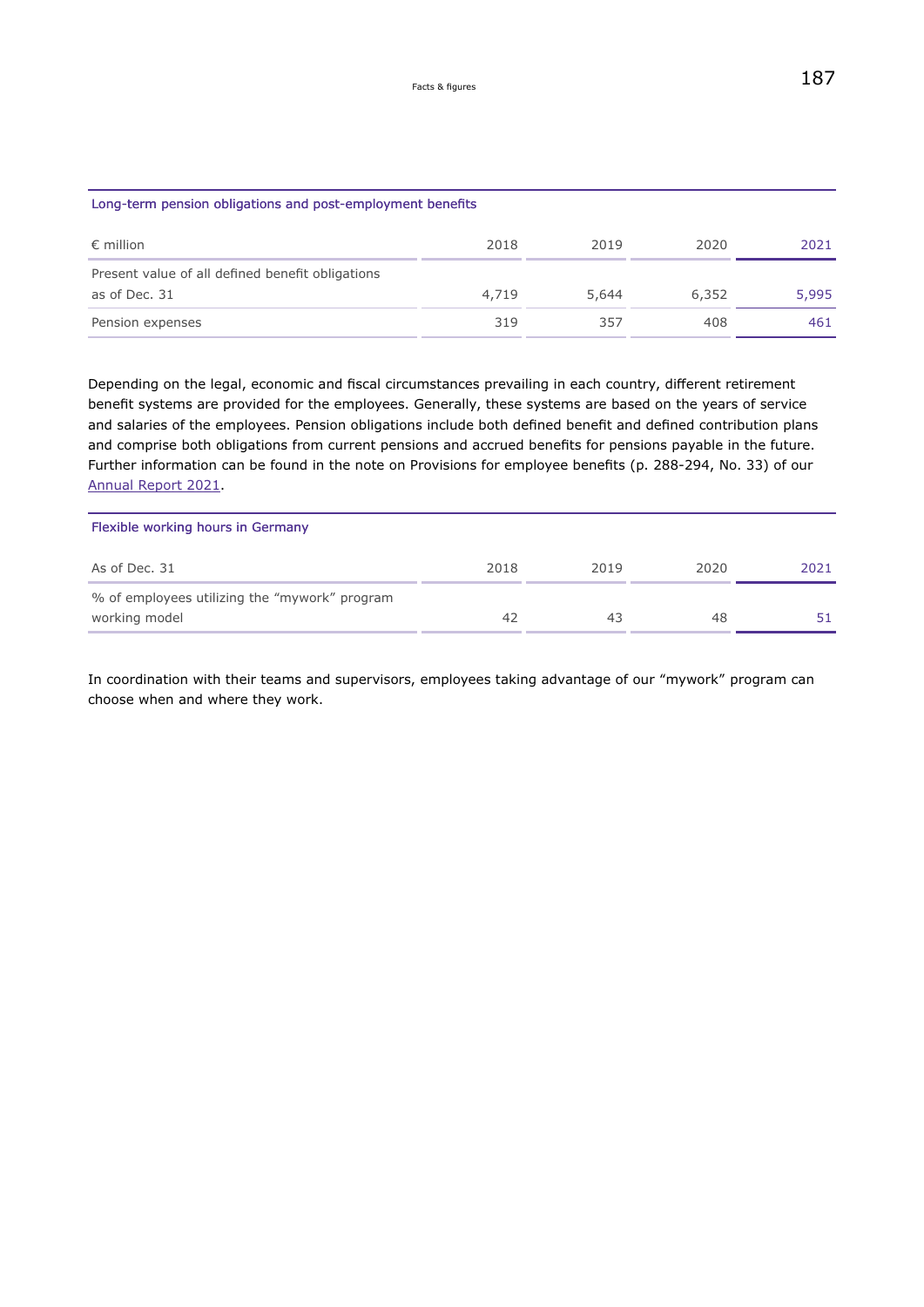## Parental leave<sup>1</sup>

| As of Dec. 31                                                                                       | 2018 | 2019 | 2020  | 2021                       |
|-----------------------------------------------------------------------------------------------------|------|------|-------|----------------------------|
| Number of employees with a right to parental<br>leave                                               | 308  | 375  | 351   | 414                        |
| thereof women (recorded via maternity leave in                                                      |      |      |       |                            |
| the respective year)                                                                                | 188  | 239  | 225   | 255                        |
| thereof men (recorded via special paternity<br>leave in the respective year)                        | 120  | 136  | 126   | 159                        |
| Number of employees who took parental leave <sup>2</sup>                                            | 500  | 542  | 538   | 617                        |
| thereof women                                                                                       | 240  | 248  | 265   | 278                        |
| thereof men                                                                                         | 260  | 294  | 273   | 339                        |
| Number of employees on parental leave who                                                           |      |      |       |                            |
| worked part time during their leave                                                                 | 128  | 164  | 104   | 198                        |
| thereof women                                                                                       | 109  | 140  | 73    | 172                        |
| thereof men                                                                                         | 19   | 24   | 31    | 26                         |
| Number of employees who returned from parental<br>leave <sup>2</sup>                                |      |      |       |                            |
|                                                                                                     | 312  | 536  | 529   | 597                        |
| thereof women                                                                                       | 65   | 243  | 252   | 273                        |
| thereof men                                                                                         | 247  | 293  | 277   | 324                        |
| Return to work rate (%)                                                                             | 62.4 | 98.9 | 98.3  | 96.8                       |
| thereof women                                                                                       | 27.1 | 98.0 | 95.1  | 98.2                       |
| thereof men                                                                                         | 95.0 | 99.7 | 101.5 | 95.6                       |
| Number of employees still working for Merck KGaA,<br>Darmstadt, Germany one year after their return |      |      |       |                            |
| from parental leave                                                                                 | 268  | 496  | 490   | $\overline{\phantom{0}}^3$ |
| thereof women                                                                                       | 26   | 218  | 220   | $\overline{\phantom{0}}^3$ |
| thereof men                                                                                         | 242  | 278  | 270   | $\mathsf{L}^3$             |
| Retention rate (%)                                                                                  | 93.1 | 92.5 | 92.6  | $\overline{3}$             |
| thereof women                                                                                       | 63.4 | 89.7 | 87.3  | $\overline{3}$             |
| thereof men                                                                                         | 97.9 | 94.9 | 97.5  | $\overline{\phantom{0}}^3$ |
|                                                                                                     |      |      |       |                            |

1 Figures pertain only to Merck KGaA, Darmstadt, Germany (which accounted for around 13% in 2021). Figures are calculated on the basis of the data from one entire year, which also includes those employees who took parental leave during the calendar year but who had not yet returned by Dec. 31.

2 Since parental leave can be taken for a period ranging from one month to three years, it is possible for employees to be recorded across a period of up to four calendar years. This explains why the number of employees on parental leave exceeds the number of employees who have a right to it. It also explains why the "Number of employees who returned from parental leave" might exceed the "Number of employees who took parental leave".

3 Figure will be available on December 31, 2022.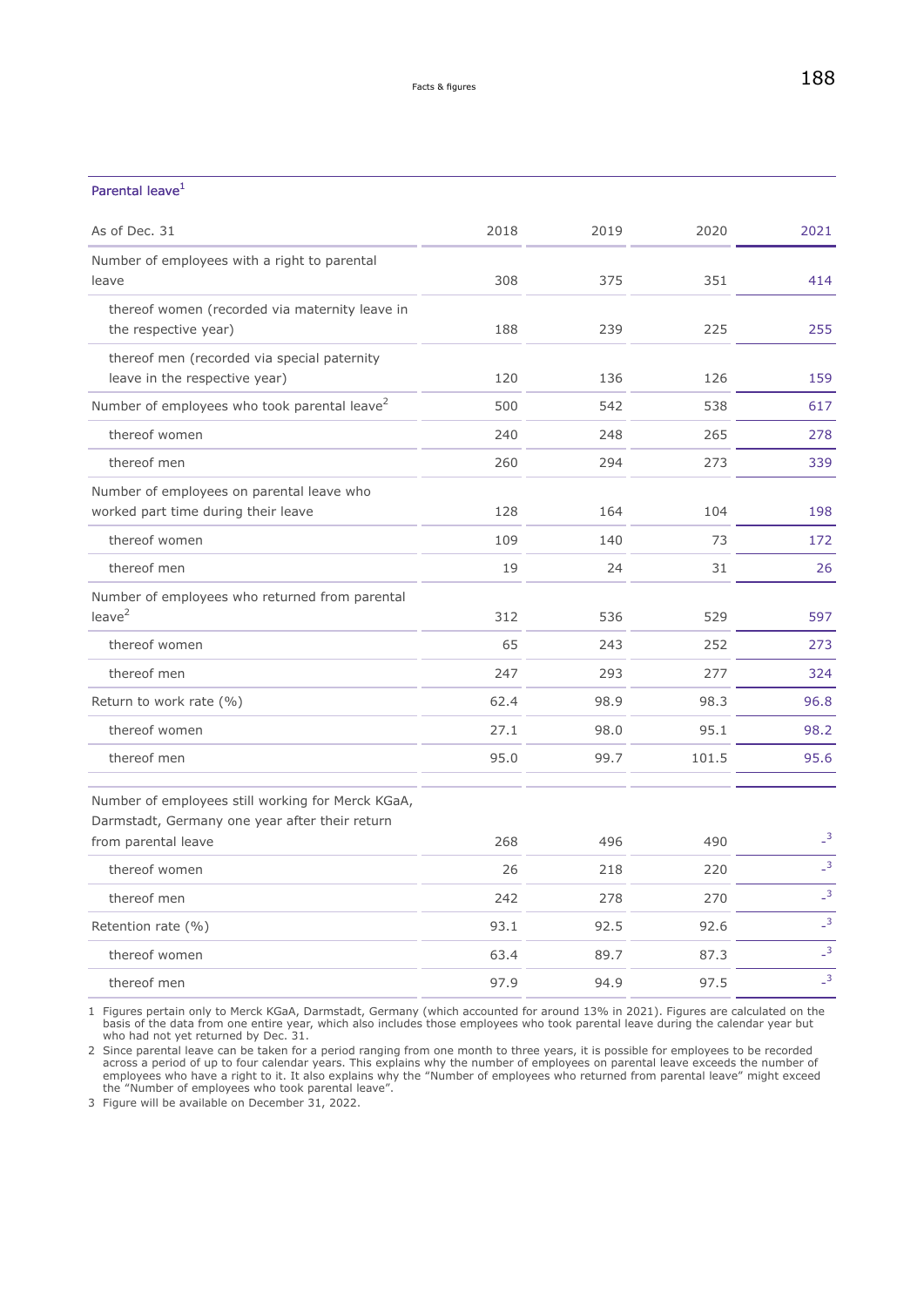## Employees with disabilities<sup>1</sup> (%)

|                             | 2018 |    | ລ0ລ0 |   |
|-----------------------------|------|----|------|---|
| Employees with disabilities |      | 44 |      | U |

1 Only pertains to Merck KGaA, Darmstadt, Germany (which accounted for around 13% of the Group employees in 2021, calculations based on the German Social Code IX - SGB IX).

## Apprentices in Germany

| As of Dec. 31         | 2018 | 2019 |     | 2020   | 2021 |
|-----------------------|------|------|-----|--------|------|
| Number of apprentices | 604  | 589  | 607 | 602    |      |
| % of apprentices      | 4.5  | 4.3  | 4.6 | $-4.1$ |      |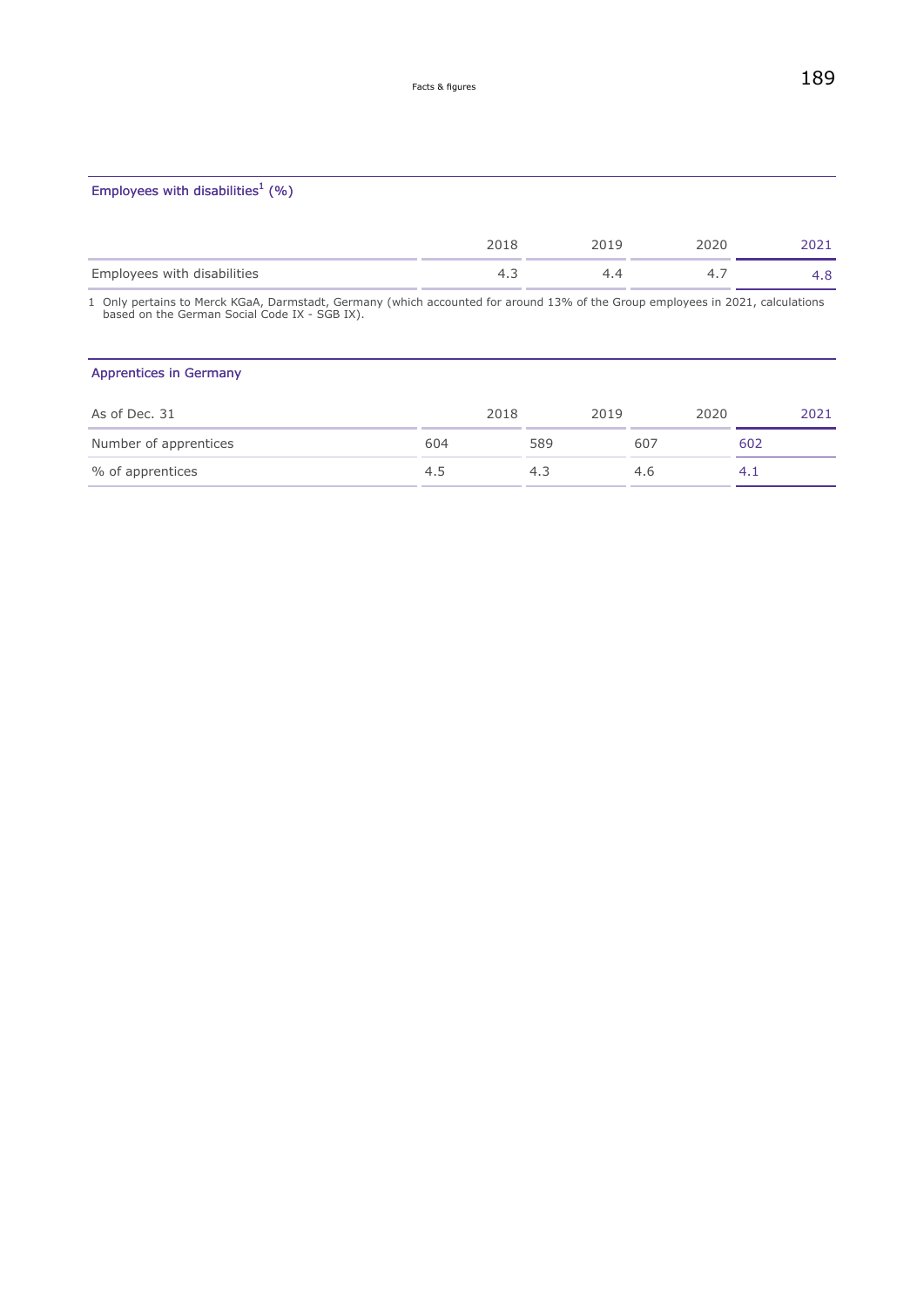# Environment

Total greenhouse gas emissions (Scope 1 and 2 of the GHG Protocol) $^{1,2}$ 

| metric kilotons                                              | 2018 | 2019 | $2020^3$ | 2021<br>The Group | 2021<br>thereof<br>Merck KGaA,<br>Darmstadt,<br>Germany |
|--------------------------------------------------------------|------|------|----------|-------------------|---------------------------------------------------------|
| Total $CO2eq4$ emissions                                     | 636  | 621  | 2,028    | 1,843             | 153                                                     |
| Thereof                                                      |      |      |          |                   |                                                         |
| direct $CO2$ eq emissions (Scope 1)                          | 332  | 341  | 1,706    | 1,522             | 115                                                     |
| indirect CO <sub>2</sub> eq emissions <sup>5</sup> (Scope 2) | 304  | 280  | 322      | 321               | 38                                                      |
| Biogenic CO <sub>2</sub> emissions                           | 13   | 13   | 13       | 15                | $\mathbf 0$                                             |

1 In line with the Greenhouse Gas Protocol, for all previous years greenhouse gas emissions were calculated based on the current corporate structure as of Dec. 31 of the reporting year and retroactively adjusted for acquisitions or divestments of (parts of) companies, or for changes in emission factors (portfolio-adjusted).

2 Baseline for our emission targets is 2020.

3 Includes Versum Materials as of 2020.

 $4$  eq = equivalent

5 The figures presented here have been calculated in accordance with the market-based method.

Our response to the [CDP Climate change](https://www.emdgroup.com/company/responsibility/en/regulations-and-guidelines/programme-response-climate-change.pdf) contains a detailed description of our calculation methods.

We have included the following gases in our calculation of direct and indirect  $CO<sub>2</sub>$ eq emissions:

Direct CO<sub>2</sub> emissions: CO<sub>2</sub>, HFCs, PFCs, CH<sub>4</sub>, N<sub>2</sub>O, NF<sub>3</sub>, SF<sub>6</sub>.

Indirect CO<sub>2</sub> emissions: CO<sub>2</sub>.

In 2021, we emitted 0.09 kg of  $CO<sub>2</sub>$ eq per euro of net sales.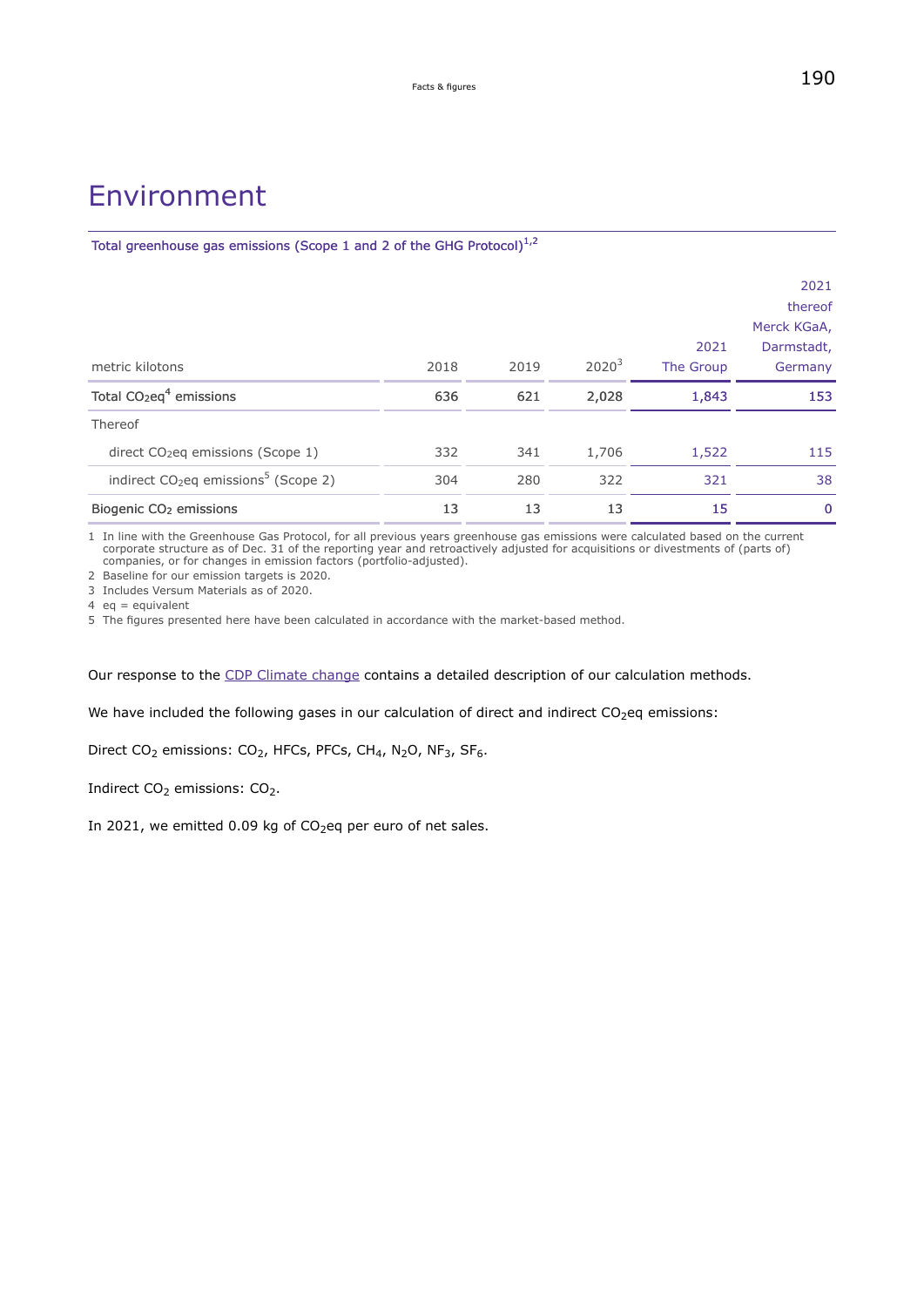<span id="page-26-0"></span>

| Other relevant indirect greenhouse gas emissions (Scope 3 of the GHG Protocol) <sup>1</sup> |             |      |              |              |
|---------------------------------------------------------------------------------------------|-------------|------|--------------|--------------|
| in metric kilotons of $CO_2$ eq <sup>2</sup>                                                | 2018        | 2019 | 2020         | 2021         |
| Total gross other indirect emissions                                                        | 348         | 339  | 5,030        | 5,716        |
| Purchased goods & services (category $1)^3$                                                 | n/a         | n/a  | 3,040        | 3,572        |
| Capital goods (Category 2) <sup>3</sup>                                                     | n/a         | n/a  | 293          | 291          |
| Fuel- and energy-related emissions, not<br>included in Scope 1 or 2 (category 3)            | 131         | 127  | 102          | 143          |
| Upstream transportation & distribution<br>(category $4)^4$                                  | n/a         | n/a  | 264          | $264^5$      |
| Waste generated in operations (category 5)                                                  | 47          | 50   | 85           | 79           |
| Business travel (category 6) <sup>6,7</sup>                                                 | 104         | 87   | 32           | 26           |
| Employee commuting (category 7)                                                             | 66          | 75   | 90           | 94           |
| Upstream leased assets (category $8)^8$                                                     | $\mathbf 0$ | 0    | $\mathbf{0}$ | $\mathbf 0$  |
| Downstream transportation & distribution<br>(category $9)^4$                                | n/a         | n/a  | 8            | $8^5$        |
| Processing of sold products (category $10$ ) <sup>9</sup>                                   | 0           | 0    | $\Omega$     | $\Omega$     |
| Use of sold products (category $11)^4$                                                      | n/a         | n/a  | 1,091        | 1,213        |
| End-of-life treatment of sold products<br>(category $12)^4$                                 | n/a         | n/a  | 23           | $23^{5}$     |
| Downstream leased assets (category 13)                                                      | $\mathbf 0$ | 0    | 2            | 2            |
| Franchises (category 14) <sup>10</sup>                                                      | $\mathbf 0$ | 0    | $\mathbf{0}$ | $\mathbf 0$  |
| Investments (category 15)                                                                   | n/a         | n/a  | 0            | $\mathbf{1}$ |

1 In line with the Greenhouse Gas Protocol, for all previous years greenhouse gas emissions were calculated based on the current corporate structure as of Dec. 31 of the reporting year and retroactively adjusted for acquisitions or divestments of (parts of) companies, or for changes in emission factors (portfolio-adjusted).

2  $eq =$  equivalent

3 The reported figures contain 95-97% of our total spend. The difference stems from smaller sites that are not integrated in our Group-wide purchase volume data. 2020 data are slightly over-reported (approx. 3%) as the currency conversion factor (USD to EUR) from 2021 was used. Non-categorized spends are distributed pro rate to category 1 and 2.

4 Compared to other Scope 3 categories, the screening of the emissions in this category contains more uncertainties. Their impact cannot be estimated more precisely at this time. We are working on improving the accuracy of these data.

5 Due to high efforts for data preparation, we reference 2020 data for 2021.

6 Since 2021, we have applied a new calculation approach for 2021 and 2020. The figure for 2020 was therefore adjusted retrospectively.

7 Air travel, hotel stays, rental car travels, rail travel (German Railway)

8 Already covered under Scope 1 and 2 emissions

9 Our company produces a huge variety of intermediate products for various purposes. Due to their many applications and our customer structure, the associated greenhouse gas emissions cannot be tracked in a reasonable fashion.

10This category is not relevant for us as we do not operate franchises, i.e. businesses operating under a license to sell or distribute another company's goods or services. Out-licensing in the pharmaceutical sector is not regarded as franchising.

Details on the calculation (methodology, assumptions, uncertainties) of the Scope 3 categories can be found in the [Scope 3 document.](https://www.emdgroup.com/company/responsibility/en/regulations-and-guidelines/Scope-3-Emissions-EN.pdf)

Biogenic emissions (Scope 3), if present, are not being recorded.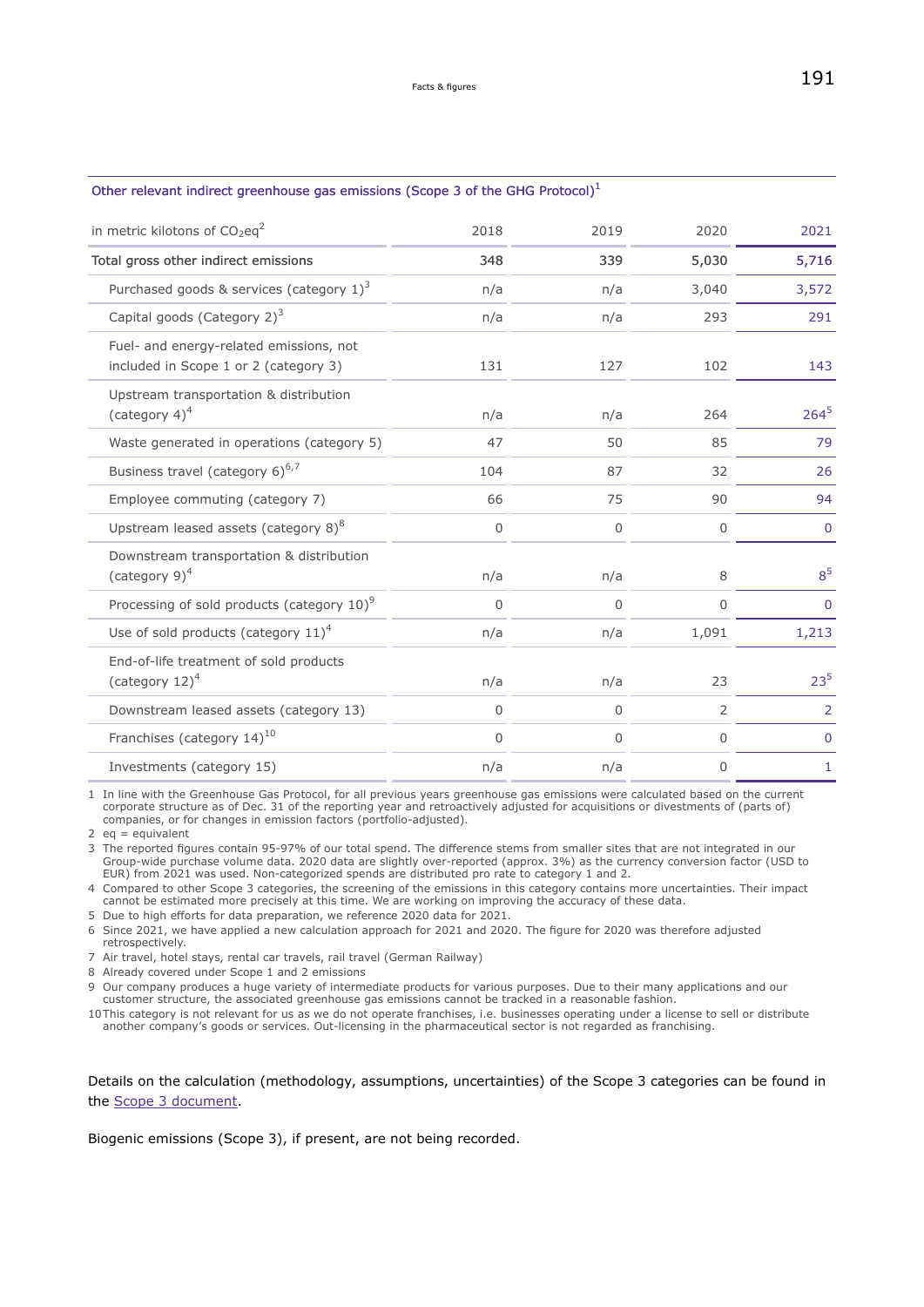| Emissions of ozone-depleting substances       |      |      |      |      |
|-----------------------------------------------|------|------|------|------|
| metric tons                                   | 2018 | 2019 | 2020 | 2021 |
| Total emissions of ozone-depleting substances | 1.5  | 1.0  | 2.2  | 1.5  |
| $CFC-11eq1$                                   | 0.1  | 0.1  |      | 0.1  |

1 CFC-11eq is a unit of measure used to compare the potential of various substances to deplete the ozone. Reference value 1 indicates the potential of CFC-11 to cause the depletion of the ozone layer.

## Substances included: R-12, R-22, R-123, R-141b, R-401a, R-402a, R408a, R-409a, R-502, R-503.

### Source for the emission factors: Montreal Protocol.

| 2018  | 2019  | 2020  | 2021  |
|-------|-------|-------|-------|
| 0.3   | 0.3   | 0.3   | 0.3   |
| 0.3   | 0.3   | 0.2   | 0.3   |
| 0.010 | 0.010 | 0.004 | 0.004 |
| 0.010 | 0.010 | 0.010 | 0.020 |
|       |       |       |       |

The VOC, nitrogen oxide, sulfur dioxide, and dust emissions reported here are attributable to production activities as well as energy generation. These figures do not include emissions from vehicles. Emissions are determined partially based on measurements and partially based on calculations or estimates. Only some sites are required to measure individual parameters.

## Transport of finished goods, by means of transportation

|            | 2018 | 2019 | 2020 | 2021 |
|------------|------|------|------|------|
| % truck    | 74   | 70   | 70   |      |
| % boat     | 14   | 19   | 22   | 21   |
| % airplane | 12   | 11   | 8    | 8    |

The figures contain the volumes of the biggest global distribution centers of our Life Science, Healthcare and Electronics business sectors. These figures pertain to the total weight of transported products and indicate the primary means of transport.

In shipping finished goods from our production sites to the local warehouses of our subsidiaries, we have been working to reduce the use of air shipping in favor of sea freight. This change aims to both reduce costs as well as lower transport-related  $CO<sub>2</sub>$  emissions.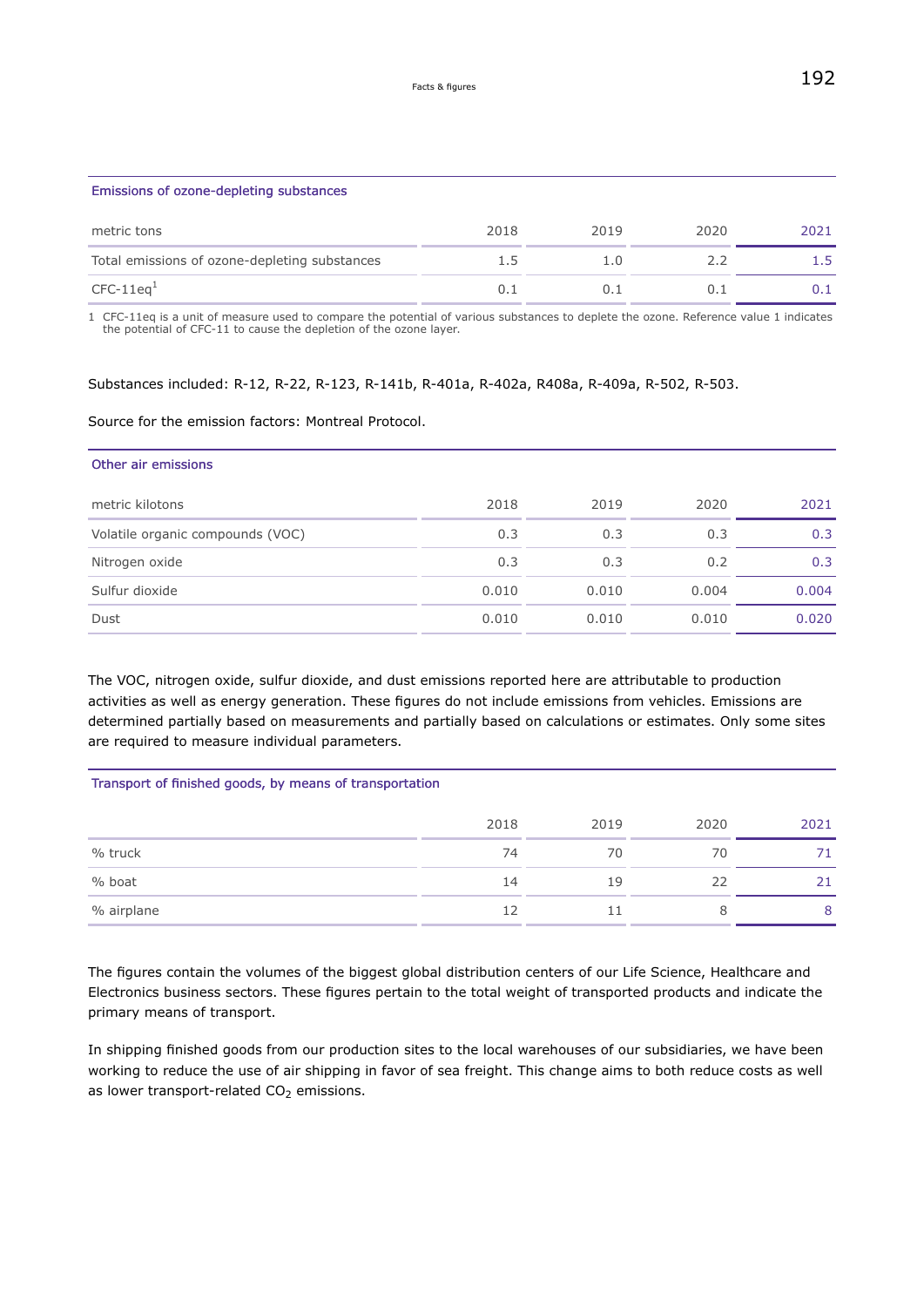# <span id="page-28-0"></span>Energy consumption<sup>1</sup>

|                                                |         |       |       | 2021      | 2021<br>thereof<br>Merck KGaA,<br>Darmstadt, |
|------------------------------------------------|---------|-------|-------|-----------|----------------------------------------------|
| In GWh                                         | 2018    | 2019  | 2020  | The Group | Germany                                      |
| Total energy consumption                       | 2,158   | 2,178 | 2,374 | 2,454     | 628                                          |
| Direct energy consumption                      | 1,261   | 1,288 | 1,266 | 1,318     | 564                                          |
| Natural gas                                    | 1,194   | 1,222 | 1,179 | 1,232     | 556                                          |
| Liquid fossil fuels <sup>2</sup>               | 33      | 33    | 52    | 48        | 8                                            |
| Biomass and self-generated renewable<br>energy | 34      | 33    | 35    | 38        | $\mathbf 0$                                  |
| Indirect energy consumption                    | 897     | 890   | 1,108 | 1,136     | 64                                           |
| Electricity                                    | 749     | 745   | 945   | 958       | 64                                           |
| Steam, heat, cold                              | 148     | 145   | 163   | 178       | $\mathbf 0$                                  |
| Total energy sold                              | 0.0     | 0.1   | 0.2   | 0.1       | 0.0                                          |
| Electricity                                    | 0.0     | 0.1   | 0.2   | 0.1       | 0.0                                          |
| Steam, heat, cold                              | 0.0     | 0.0   | 0.0   | 0.0       | 0.0                                          |
| In TJ                                          |         |       |       |           |                                              |
| Total energy consumption                       | 7,770   | 7,839 | 8,546 | 8,834     | 2,261                                        |
| Direct energy consumption                      | 4,541   | 4,637 | 4,558 | 4,745     | 2,030                                        |
| Natural gas                                    | 4,298   | 4,399 | 4,244 | 4,435     | 2,002                                        |
| Liquid fossil fuels <sup>2</sup>               | 119     | 119   | 187   | 173       | 29                                           |
| Biomass and self-generated renewable<br>energy | 124     | 119   | 126   | 137       | $\mathbf 0$                                  |
| Indirect energy consumption                    | 3,229   | 3,202 | 3,989 | 4,090     | 230                                          |
| Electricity                                    | 2,696   | 2,682 | 3,402 | 3,449     | 230                                          |
| Steam, heat, cold                              | 533     | 520   | 587   | 641       | $\mathbf 0$                                  |
| Total energy sold                              | $0.0\,$ | 0.5   | 0.7   | 0.4       | 0.0                                          |
| Electricity                                    | 0.0     | 0.5   | 0.7   | 0.4       | 0.0                                          |
| Steam, heat, cold                              | 0.0     | 0.0   | 0.0   | 0.0       | 0.0                                          |

1 In line with the Greenhouse Gas Protocol, for all previous years energy consumption has been calculated based on the current corporate structure as of Dec. 31 of the reporting year and retroactively adjusted for acquisitions or divestments of (parts of) companies, or for changes in emission factors (portfolio-adjusted).

2 Light and heavy fuel oil, liquefied petroleum gas (LPG), diesel, biodiesel, gasoline and kerosene

At 15 sites we use photovoltaics to produce power.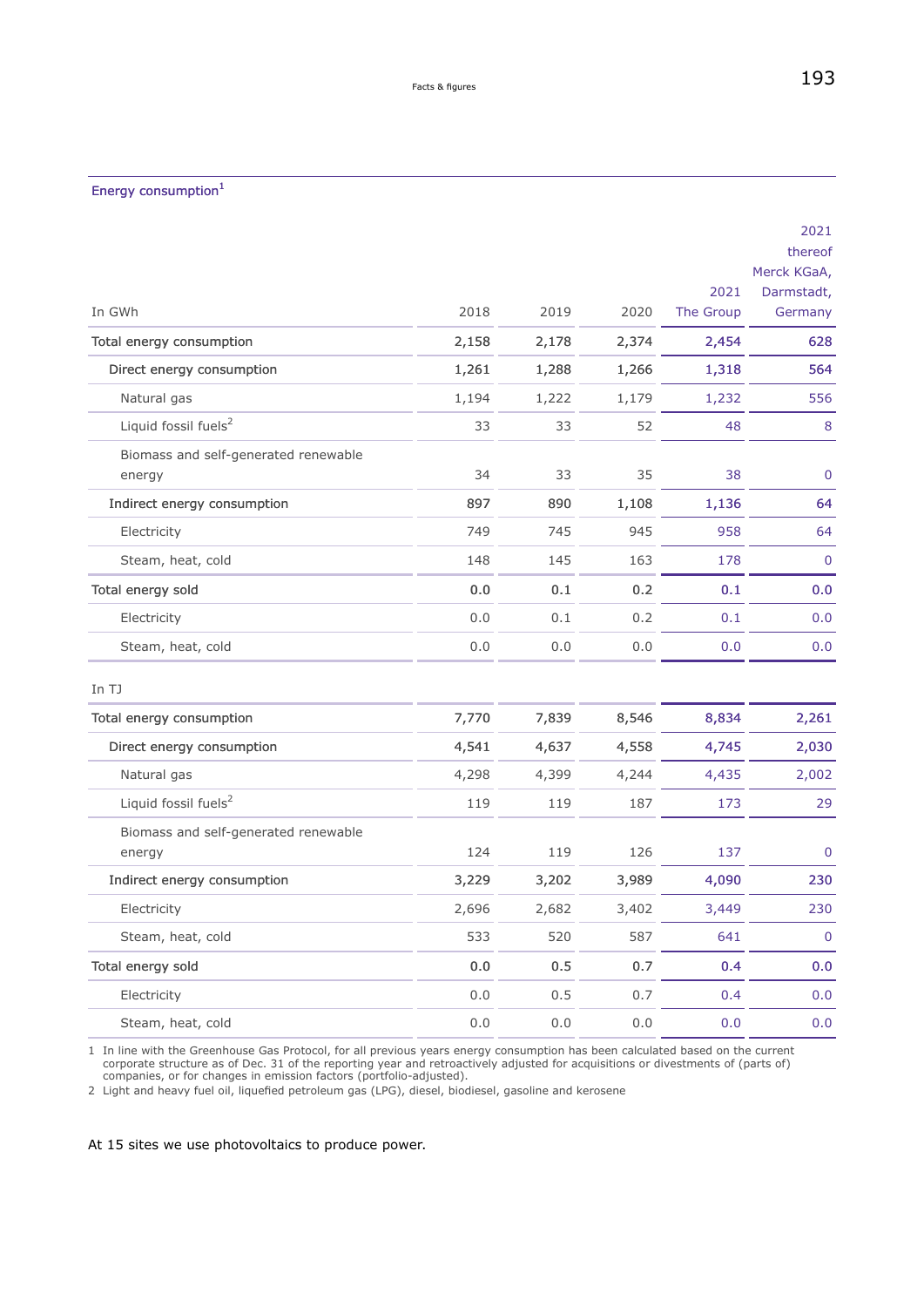We currently only record purchased secondary energy – this is primarily electricity and, to a lesser extent, heat/ steam/cold. Details on the local energy mix, including the respective percentage of primary energy, renewable energy, etc. are not available. Data on local energy efficiency in electricity or heat generation are not available either. Our production sites are located in countries with a widely varying energy mix.

Our Darmstadt and Gernsheim sites in Germany consume the most energy, representing 25% of our Groupwide total. Here, fossil energy (coal, gas, etc.) accounts for approx. 39%, nuclear energy approx. 12% and renewable energies approx. 49% of the energy mix. Renewable energies account for a higher share of electricity generation at production sites in Switzerland, with nuclear energy taking the lead in France. Based on an estimated global energy efficiency of 37% for the conversion and distribution of generated electricity, this results in a primary energy consumption of 2,589 GWh for 2021. Based on an estimated global energy efficiency of 85% for heat/steam/cold, this results in a primary energy consumption of 209 GWh for 2021. This yields a total primary energy consumption of 2,798 GWh for 2021. (The calculation is based on factors stated in the "Manual for energy management in practice - Systematically reducing energy costs" published by DENA, 12/2012.)

In 2021, our energy intensity relative to net sales totaled 0.12 kWh/€.

#### Water withdrawal

|                                       |      |      |       |           | 2021         |
|---------------------------------------|------|------|-------|-----------|--------------|
|                                       |      |      |       | 2021      | Water        |
| millions of $m^3$                     | 2018 | 2019 | 2020  | The Group | stress areas |
| Total water withdrawal                | 14.7 | 14.0 | 14.01 | 13.5      | 0.160        |
| Surface water (rivers, lakes)         | 2.1  | 1.9  | 1.81  | 1.9       | 0.004        |
| Groundwater                           | 7.2  | 6.8  | 6.7   | 6.3       | 0.004        |
| Drinking water (from local suppliers) | 5.3  | 5.2  | 5.41  | 5.2       | 0.150        |
| Rain water and other sources          | 0.05 | 0.05 | 0.061 | 0.06      | 0.003        |

1 Figure retroactively adjusted.

These figures do not include the ground water that we use for safety measures at our Gernsheim site in Germany. Here, the water is fed back directly into natural circulation.

The volume of seawater and produced water withdrawn is not significant and is therefore not reported separately.

| Water reused     |      |      |      |      |
|------------------|------|------|------|------|
| millions of $m3$ | 2018 | 2019 | 2020 | 2021 |
| Water reused     | 24.4 | 23.3 | 22.0 | 23.5 |

The recirculating cooling system at our Darmstadt, Germany facility accounts for the majority of reused water as it allows the water to be re-utilized multiple times. The volume of reused water is thus greater than the total volume of consumed water.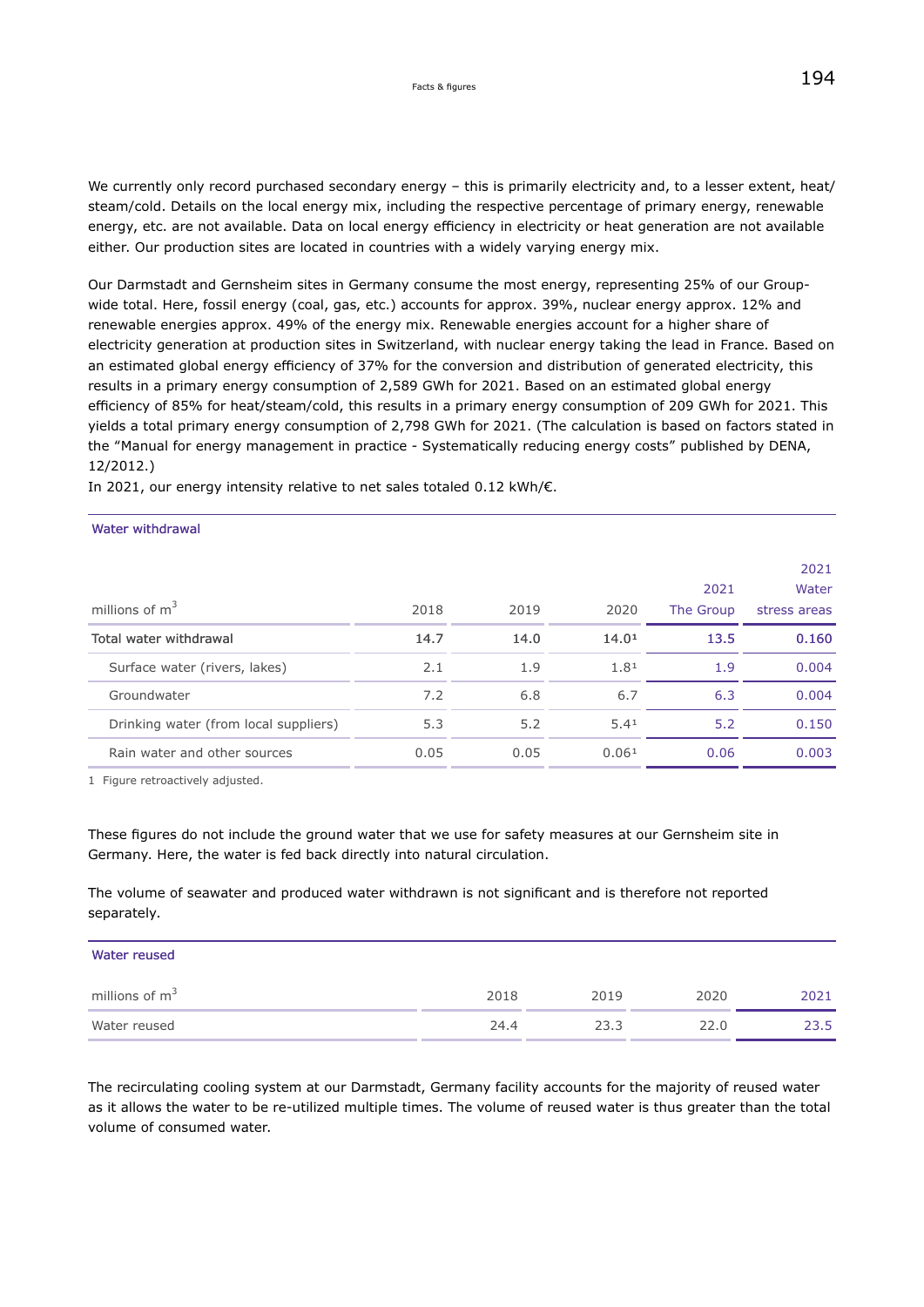|                                                 | 2018 | 2019 | 2020 | 2021<br>The Group | 2021<br>Water<br>stress areas |
|-------------------------------------------------|------|------|------|-------------------|-------------------------------|
| Total wastewater volume (millions<br>of $m^3$ ) | 13.5 | 13.2 | 13.4 | 13.3              | 0.118                         |
| Wastewater discharged directly                  | 9.6  | 9.3  | 9.2  | 9.5               | 0.001                         |
| Wastewater discharged to third<br>parties       | 3.9  | 3.8  | 4.1  | 3.8               | 0.103                         |

The volume of seawater and groundwater discharged is not significant and is therefore not reported separately.

Discrepancies between total wastewater volume and the sum of directly discharged wastewater and wastewater sent to third parties arise from other disposal methods, which, however, only result in minor amounts of wastewater. Direct discharges correspond to the "freshwater" classification of the GRI. Indirect discharges correspond to their "other water" classification.

| Wastewater quality <sup>1</sup>               |       |       |        |       |
|-----------------------------------------------|-------|-------|--------|-------|
|                                               | 2018  | 20192 | 2020   | 2021  |
| Chemical oxygen demand (metric tons of $O2$ ) | 1,509 | 1,568 | 1,4822 | 1,426 |
| Phosphorous (metric tons)                     | 10    | 12    | 15     | 11    |
| Nitrogen (metric tons)                        | 260   | 481   | 291    | 392   |
| Nickel (kg)                                   | 30    | 32    | 30     | 37    |
| Lead $(kq)$                                   | 30    | 34    | 37     | 15    |
| Cadmium (kg)                                  | 6     | 6     | 6      | 3     |
| Mercury (kg)                                  | 0     | 0     | 0      |       |

1 In alignment with [ICCA reporting](https://www.icca-chem.org/) requirements specified by Cefic, we track heavy metal emissions from lead, cadmium, nickel, and mercury.

2 Figure retroactively adjusted.

The wastewater treatment plant at our site in Gernsheim, Germany also treats wastewater from a neighboring municipality. The communal wastewater from this municipality is included in the emissions stated in the table.

Emissions are determined partially based on measurements and partially based on calculations or estimates. Only some sites are required to measure individual parameters.

These figures reflect the wastewater as it is when it leaves our facilities. Some of the substances in the water are then later removed by third-party purification plants before the water is ultimately discharged into the ecosystem.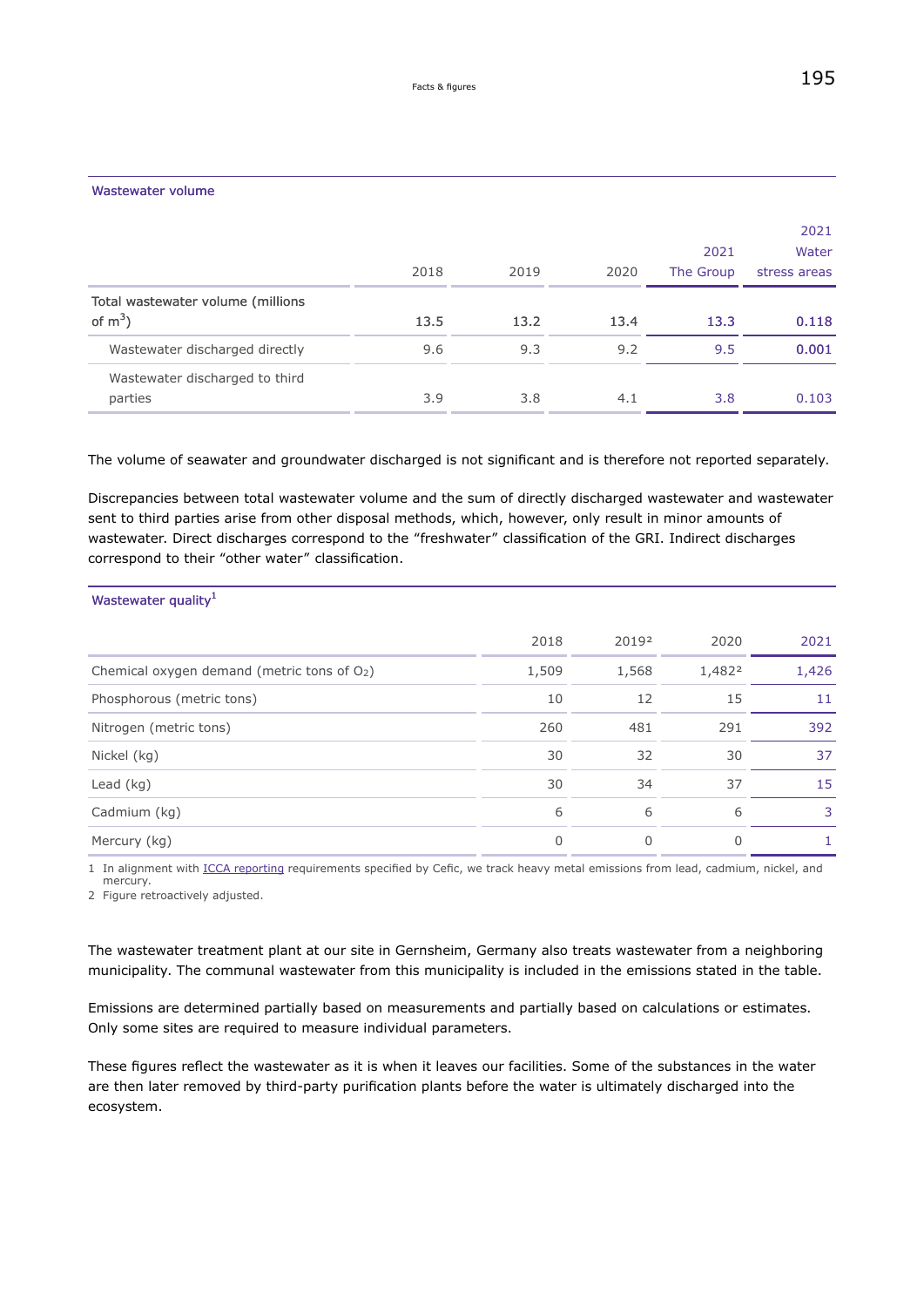### Hazardous and non-hazardous waste

| metric kilotons                           | 2018 | 2019 | 2020             | 2021 |
|-------------------------------------------|------|------|------------------|------|
| Total waste                               | 245  | 244  | 229 <sup>1</sup> | 214  |
| Hazardous waste disposed <sup>2</sup>     | 44   | 44   | 38               | 34   |
| Non-hazardous waste disposed <sup>2</sup> | 54   | 41   | 34               | 33   |
| Hazardous waste recycled <sup>3</sup>     | 75   | 78   | 90 <sup>1</sup>  | 84   |
| Non-hazardous waste recycled <sup>3</sup> | 72   | 81   |                  | 63   |

1 Figure retroactively adjusted.

2 Disposed = incineration (without energy recovery) and landfill

3 Recycled = incineration (with energy recovery) and material recycling

### Exported/Imported hazardous waste

| metric kilotons       | 2018  | 2019  | 2020  | 2021  |
|-----------------------|-------|-------|-------|-------|
| Exported <sup>1</sup> | 4.5   | 4.3   | 4.0   | 4.6   |
| Imported              | 0.000 | 0.000 | 0.000 | 0.000 |

1 Disposal primarily within the EU and the United States.

## In 2021, approx. 4% of hazardous waste was shipped internationally.

### Waste by disposal method

|                               | 2018 | 2019 | 2020             | 2021 |
|-------------------------------|------|------|------------------|------|
| Total waste (metric kilotons) | 245  | 244  | 229 <sup>1</sup> | 214  |
| Disposed waste                | 98   | 85   | 72               | 66   |
| Landfilled waste              | 35   | 26   | 17               | 18   |
| Incinerated waste             | 63   | 59   | 55               | 48   |
| Recycled waste                | 147  | 159  | $157^{1}$        | 148  |
| Material recycling            | 127  | 132  | $133^{1}$        | 124  |
| Waste-to-energy               | 20   | 27   | 24               | 24   |
| Recycling rate (%)            | 60   | 65   | 69               | 69   |

1 Figure retroactively adjusted.

As in previous years, the total waste generated continues to be heavily influenced by the waste from construction and remodeling activities. Construction, excavation and demolition waste accounted for 20% of our waste in 2021. Around 32 metric kilotons of construction, excavation and demolition waste was recycled.

| Significant spills                 |      |      |      |      |
|------------------------------------|------|------|------|------|
|                                    | 2018 | 2019 | 2020 | 2021 |
| Total number of significant spills |      |      |      |      |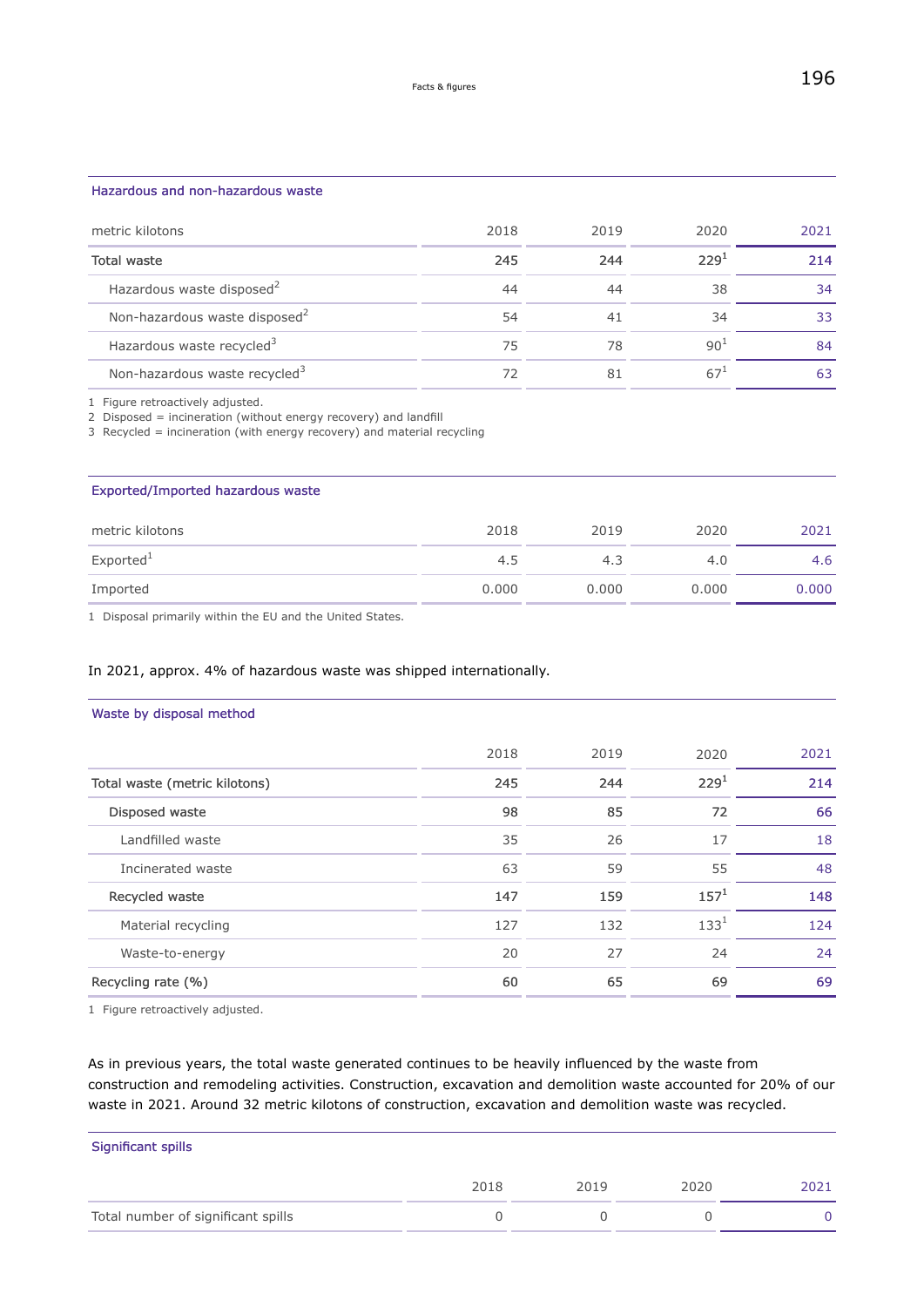# **Community**

| Spending on community engagement |      |      |      |      |
|----------------------------------|------|------|------|------|
| $\epsilon$ million               | 2018 | 2019 | 2020 | 2021 |
| Total spending                   | 35.7 | 46.2 | 53.6 | 43.3 |

We calculate the value of pharmaceutical product donations according to the WHO Guidelines for Medicine Donations; for other product donations, we apply their fair value.

The main reasons for the decline in total spending in 2021 were lower Covid-19-related donations as well as a drop in demand for praziquantel tablets in the affected countries due to Covid-19.

Community engagement spending by region<sup>1</sup>

|                    | Europe | North<br>America | Asia-Pacific<br>(APAC) | Latin<br>America | Middle East and<br>Africa (MEA) |
|--------------------|--------|------------------|------------------------|------------------|---------------------------------|
| 2020               |        |                  |                        |                  |                                 |
| $\epsilon$ million | 15.1   | 5.8              | 4.2                    | 2.6              | 25.9                            |
| $\frac{0}{0}$      | 28     | 11               | 8                      | 5                | 48                              |
| 2021               |        |                  |                        |                  |                                 |
| $\epsilon$ million | 10.8   | 5.0              | 7.2                    | 0.6              | 19.7                            |
| $\%$               | 25     | 12               | 17                     |                  | 45                              |

1 This table presents the regions across the globe in which we support initiatives. For projects that benefit multiple regions, we have calculated the amount per region by dividing the project spending evenly per country.

| Focus of our local community engagement <sup>1</sup> |      |      |      |      |
|------------------------------------------------------|------|------|------|------|
| $\frac{0}{0}$                                        | 2018 | 2019 | 2020 | 2021 |
| Global Health                                        | 34   | 33   | 36   | 33   |
| Broad Minds: Education and culture                   | 42   | 38   | 43   | 45   |
| Sustainable Solutions: Environment                   |      | 3    |      |      |
| Disaster relief                                      |      |      |      |      |
| Other                                                | 20   | 24   | 19   | 18   |

1 Based on number of projects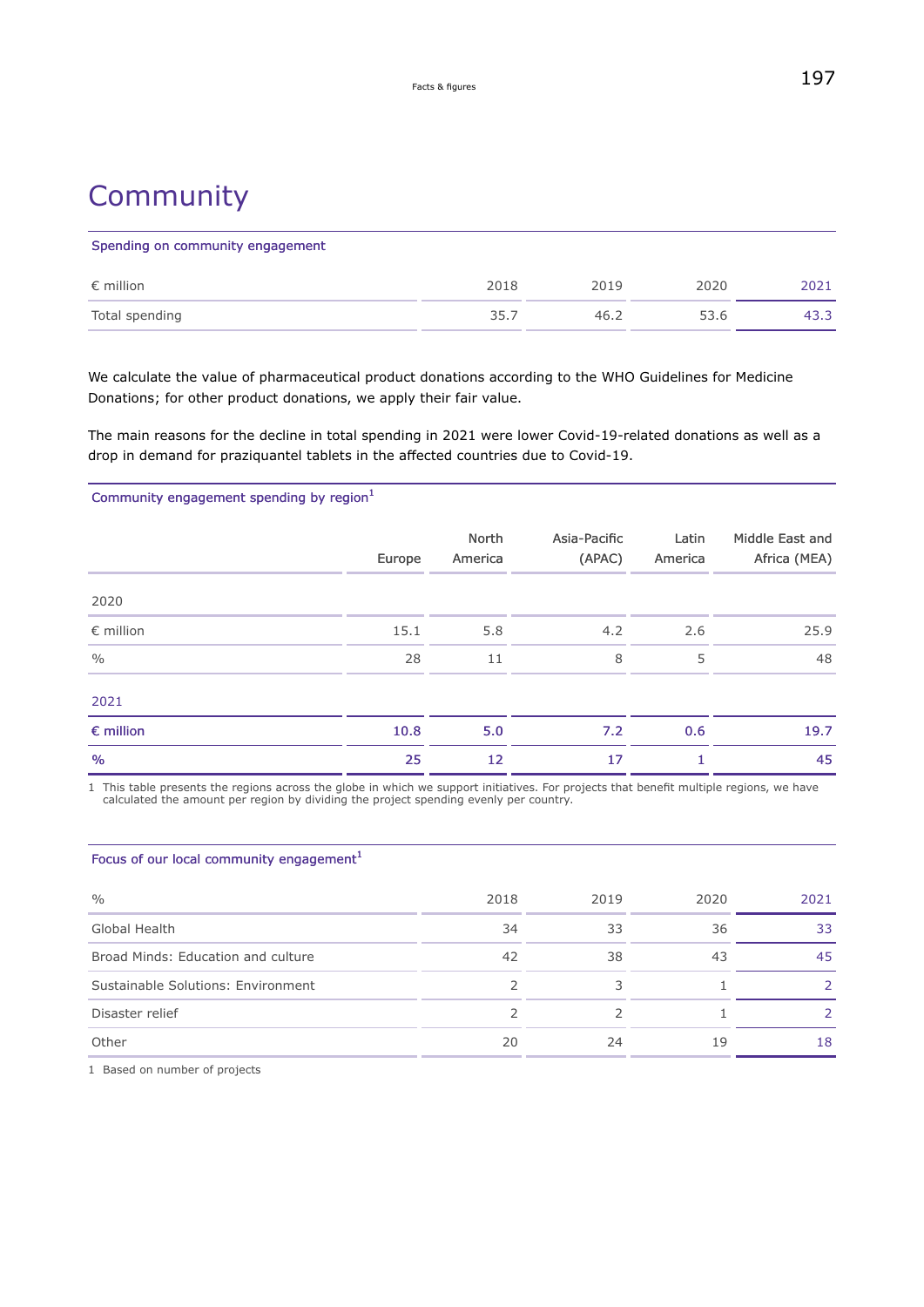| Motivations for our community engagement <sup>1</sup> |      |      |      |      |
|-------------------------------------------------------|------|------|------|------|
| $\frac{0}{0}$                                         | 2018 | 2019 | 2020 | 2021 |
| Charitable activities                                 |      | 6    | 23   | 21   |
| Community investment                                  | 88   | 91   |      | 76.  |
| Commercial initiatives in the community               |      |      |      |      |

1 Based on total spending on all projects

We categorize the motivations for our activities based on the London Benchmarking Group model as well as the guidelines of the Bertelsmann Foundation for corporate social responsibility. Projects that primarily aim to make improvements within the community are classified as community investment.

Initiatives that are predominantly aimed at company-relevant factors such as image or personnel recruitment are classified as commercial initiatives in the community. Charitable activities cover any other projects that benefit a charitable organization, but cannot be listed under either of the other two motivation categories due to missing data or their narrow scope.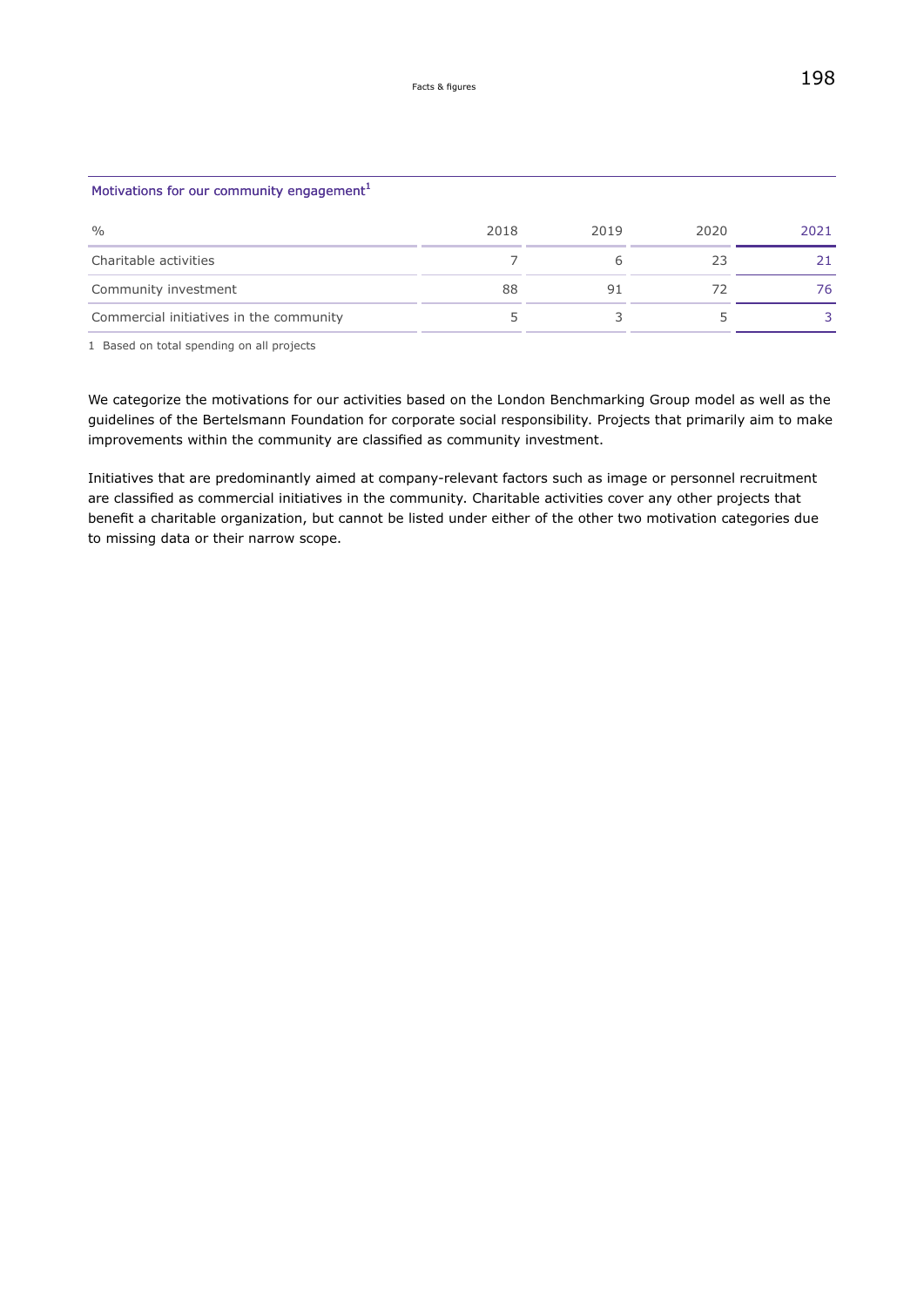# GRI content index

# General disclosures

| <b>GRI Standards and Disclosure Number</b> |                                                                    | Comment                                                                  | Reference                                                                                                                                                                                                                       |
|--------------------------------------------|--------------------------------------------------------------------|--------------------------------------------------------------------------|---------------------------------------------------------------------------------------------------------------------------------------------------------------------------------------------------------------------------------|
|                                            | Organizational profile                                             |                                                                          |                                                                                                                                                                                                                                 |
| $102 - 1$                                  | Name of the organization                                           |                                                                          | Company profile                                                                                                                                                                                                                 |
| $102 - 2$                                  | Activities, brands, products,<br>and services                      |                                                                          | Company profile<br><b>Products &amp; Services</b>                                                                                                                                                                               |
| $102 - 3$                                  | Location of headquarters                                           |                                                                          | <b>Company profile</b>                                                                                                                                                                                                          |
| 102-4                                      | Location of operations                                             |                                                                          | Company profile<br>List of shareholdings                                                                                                                                                                                        |
| $102 - 5$                                  | Ownership and legal form                                           |                                                                          | Company profile                                                                                                                                                                                                                 |
| $102 - 6$                                  | Markets served                                                     |                                                                          | Company profile<br>Macroeconomic and Sector-<br><b>Specific Environment</b>                                                                                                                                                     |
| 102-7                                      | Scale of the organization                                          |                                                                          | Company profile<br><b>Net sales</b><br>Capitalization<br><b>Consolidated Balance Sheet</b>                                                                                                                                      |
| $102 - 8$                                  | Information on employees<br>and other workers                      | Supervised temporary staff is not<br>logged in our employee data system. | Indicators: employees                                                                                                                                                                                                           |
| 102-9                                      | Supply chain                                                       |                                                                          | Sustainable supply chain<br>management<br>Mica supply chain                                                                                                                                                                     |
| 102-10                                     | Significant changes to the<br>organization and its supply<br>chain |                                                                          | Company profile<br>Report profile<br><b>Fundamental Information about</b><br>the Group                                                                                                                                          |
|                                            | 102-11 Precautionary Principle or<br>approach                      |                                                                          | <b>Sustainability strategy</b><br>Patient safety<br><b>Clinical studies</b><br>Plant, process & transport safety<br>Chemical product safety<br><b>Health &amp; safety</b><br><b>Environmental stewardship</b><br>Climate action |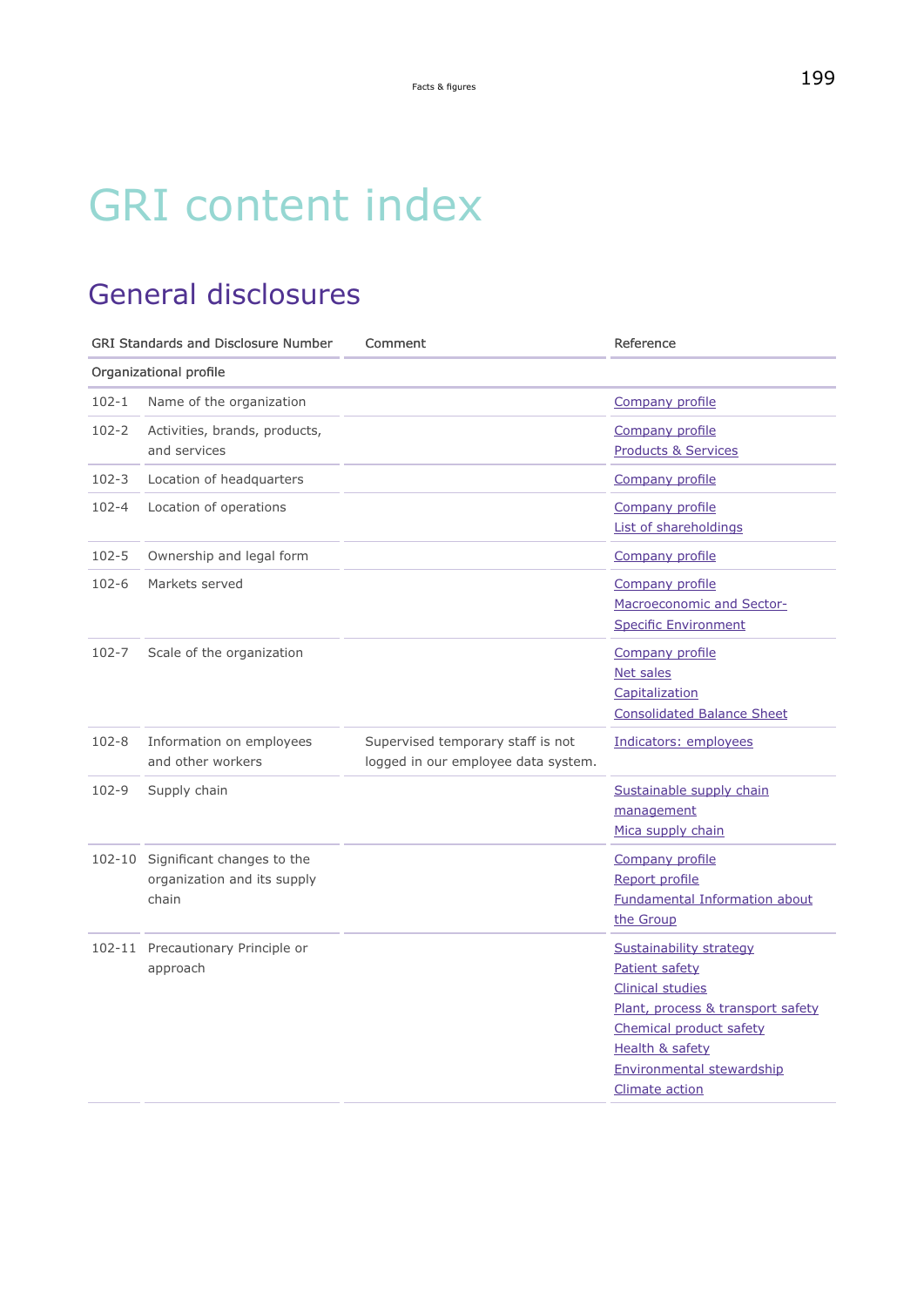|                 | 102-12 External initiatives       | Governance                               |
|-----------------|-----------------------------------|------------------------------------------|
|                 |                                   | Stakeholder dialogue                     |
|                 |                                   | Sustainable Development Goals            |
|                 |                                   | Global health                            |
|                 |                                   | Open innovation sharing                  |
|                 |                                   | Compliance management                    |
|                 |                                   | Human rights                             |
|                 |                                   | Sustainable supply chain                 |
|                 |                                   | management                               |
|                 |                                   | Mica supply chain                        |
|                 |                                   | <b>Clinical studies</b>                  |
|                 |                                   | <b>Environmental stewardship</b>         |
|                 |                                   | Climate action                           |
|                 |                                   | Chemical product safety                  |
|                 |                                   | Diversity, equity & inclusion            |
|                 | 102-13 Membership of associations | Stakeholder dialogue                     |
|                 |                                   | Compliance management                    |
|                 |                                   | Animal welfare                           |
|                 |                                   | <b>Global health</b>                     |
|                 |                                   | <b>Human rights</b>                      |
|                 |                                   | Mica supply chain                        |
|                 |                                   | <b>Clinical studies</b>                  |
|                 |                                   | Plant, process & transport safety        |
|                 |                                   | Diversity, equity & inclusion            |
| <b>Strategy</b> |                                   |                                          |
|                 | 102-14 Statement from senior      | Letter from the CEO                      |
|                 | decision-maker                    |                                          |
|                 | 102-15 Key impacts, risks, and    | Sustainability strategy                  |
|                 | opportunities                     | Materiality analysis                     |
|                 |                                   | <b>Sustainable Development Goals</b>     |
|                 |                                   | <b>Report on Risks and Opportunities</b> |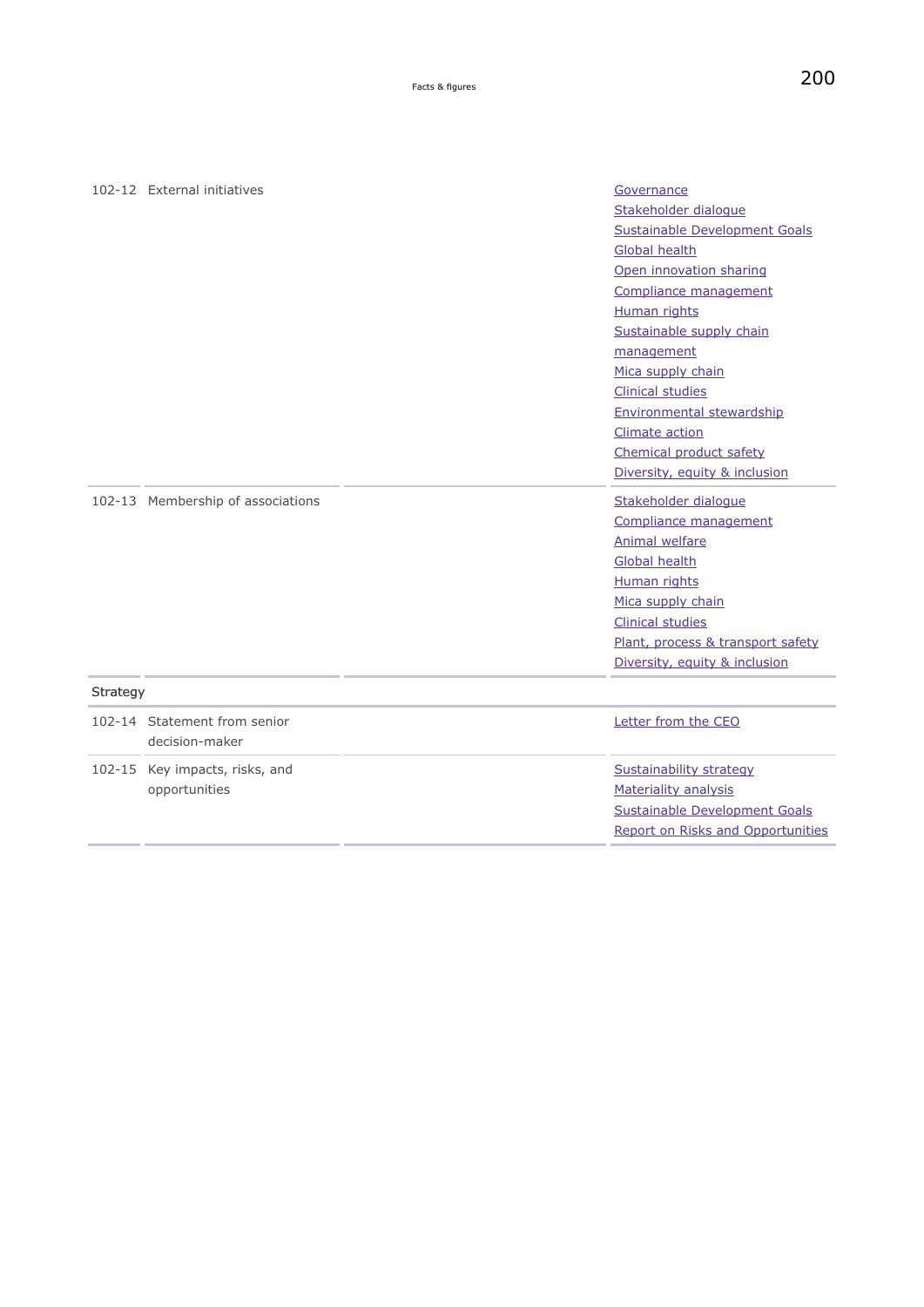### Ethics and integrity

|            | 102-16 Values, principles, standards,<br>and norms of behavior                             | Sustainability strategy<br><b>Animal welfare</b><br>Governance<br>Compliance management<br>Responsible interactions with<br>health systems<br>Human rights<br>Sustainable supply chain<br>management                                                                                                                                                                                          |
|------------|--------------------------------------------------------------------------------------------|-----------------------------------------------------------------------------------------------------------------------------------------------------------------------------------------------------------------------------------------------------------------------------------------------------------------------------------------------------------------------------------------------|
|            |                                                                                            | Sustainable Development Goals<br><b>Bioethics</b><br>Digital ethics<br><b>Clinical studies</b><br>Product-related crime<br>Plant, process & transport safety<br>Chemical product safety<br><b>Attractive employer</b><br>Diversity, equity & inclusion<br>Leading & developing employees<br>Health & safety<br><b>Environmental stewardship</b><br><b>Climate action</b><br>Waste & recycling |
|            | 102-17 Mechanisms for advice and<br>concerns about ethics                                  | Compliance management<br>Responsible interactions with<br>health systems<br>Human rights<br><b>Bioethics</b><br>Digital ethics<br><b>Clinical studies</b><br><b>Animal welfare</b><br>Diversity, equity & inclusion<br>Health & safety<br>Indicators: business ethics                                                                                                                         |
| Governance |                                                                                            |                                                                                                                                                                                                                                                                                                                                                                                               |
|            | 102-18 Governance structure                                                                | Sustainability strategy<br>Management<br><b>Statement on Corporate</b><br>Governance                                                                                                                                                                                                                                                                                                          |
|            | 102-19 Delegating authority                                                                | Sustainability strategy<br><b>Statement on Corporate</b><br>Governance                                                                                                                                                                                                                                                                                                                        |
|            | 102-20 Executive-level responsibility<br>for economic, environmental,<br>and social topics | Sustainability strategy<br>Environmental stewardship<br>Compliance management<br>Diversity, equity & inclusion<br><b>Attractive employer</b>                                                                                                                                                                                                                                                  |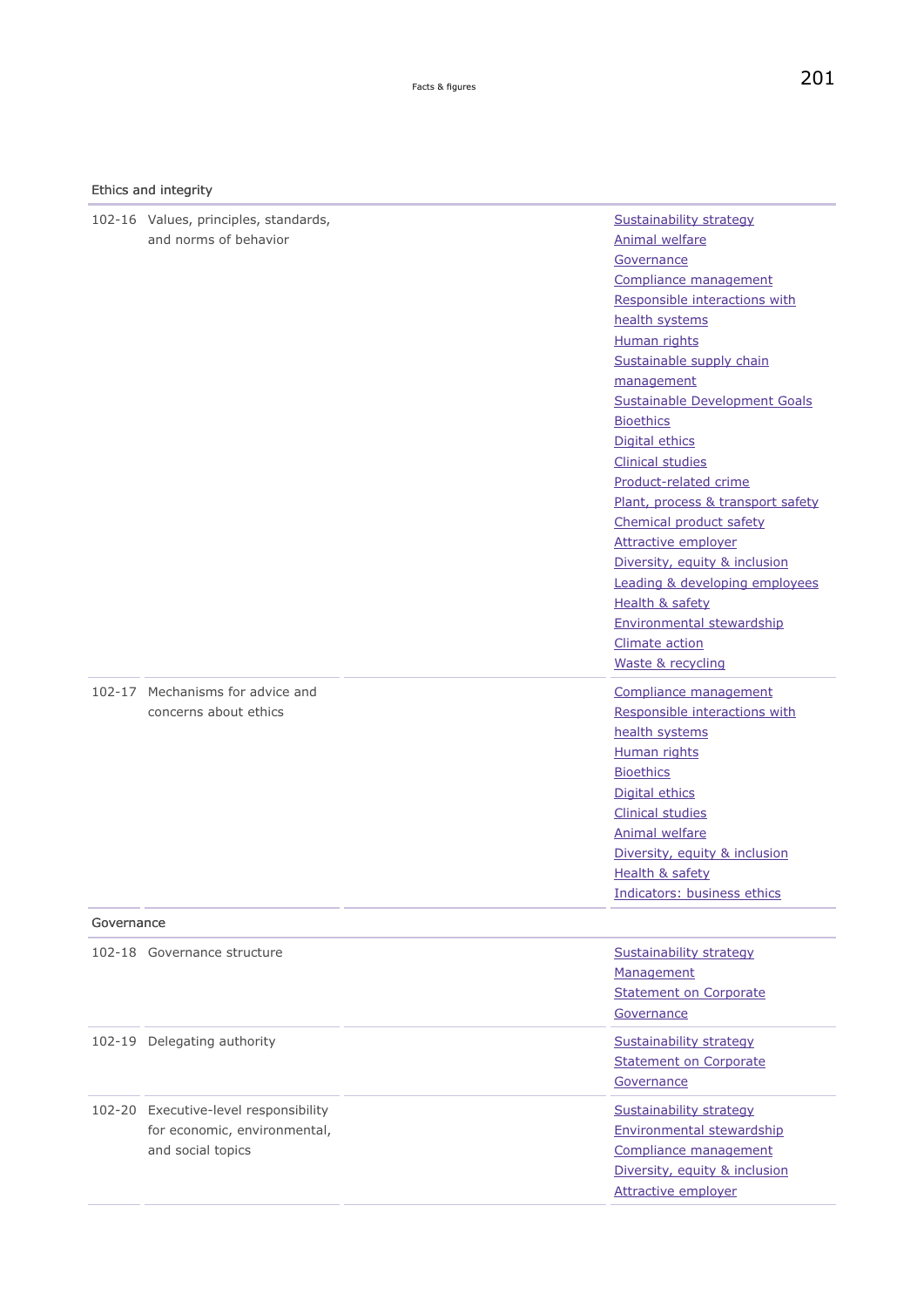| 102-21 Consulting stakeholders on   | <b>Sustainability strategy</b>  |
|-------------------------------------|---------------------------------|
| economic, environmental,            | Stakeholder dialogue            |
| and social topics                   | <b>Materiality analysis</b>     |
|                                     | Global health                   |
|                                     |                                 |
|                                     | <b>Bioethics</b>                |
|                                     | Digital ethics                  |
|                                     | Responsible interactions with   |
|                                     | health systems                  |
| 102-22 Composition of the highest   | Management                      |
| governance body and its             | <b>Statement on Corporate</b>   |
| committees                          | Governance                      |
|                                     | The Executive Board             |
|                                     | <b>The Supervisory Board</b>    |
|                                     | Objectives of the Supervisory   |
|                                     | Board with respect to its       |
|                                     |                                 |
|                                     | composition                     |
| 102-23 Chair of the highest         | Management                      |
| governance body                     | <b>Statement on Corporate</b>   |
|                                     | Governance                      |
| 102-24 Nominating and selecting the | Diversity, equity & inclusion   |
| highest governance body             | Management                      |
|                                     | <b>Statement on Corporate</b>   |
|                                     | Governance                      |
|                                     | Gender quota                    |
|                                     | Diversity policy                |
|                                     |                                 |
|                                     | Objectives of the Supervisory   |
|                                     | Board with respect to its       |
|                                     | composition                     |
| 102-25 Conflicts of interest        | Compliance management           |
|                                     | Responsible interactions with   |
|                                     | health systems                  |
|                                     | Information on corporate        |
|                                     | governance practices            |
| 102-26 Role of highest governance   | Sustainability strategy         |
| body in setting purpose,            | Values and compliance           |
| values, and strategy                | Report of the Supervisory Board |
|                                     |                                 |
| 102-27 Collective knowledge of      | Sustainability strategy         |
| highest governance body             | The Executive Board             |
|                                     | <b>Statement on Corporate</b>   |
|                                     | Governance                      |
| 102-28 Evaluating the highest       | <b>Board of Partners</b>        |
| governance body's                   | <b>The Supervisory Board</b>    |
| performance                         | <b>Articles of Association</b>  |
|                                     | <b>Statement on Corporate</b>   |
|                                     | Governance                      |
|                                     |                                 |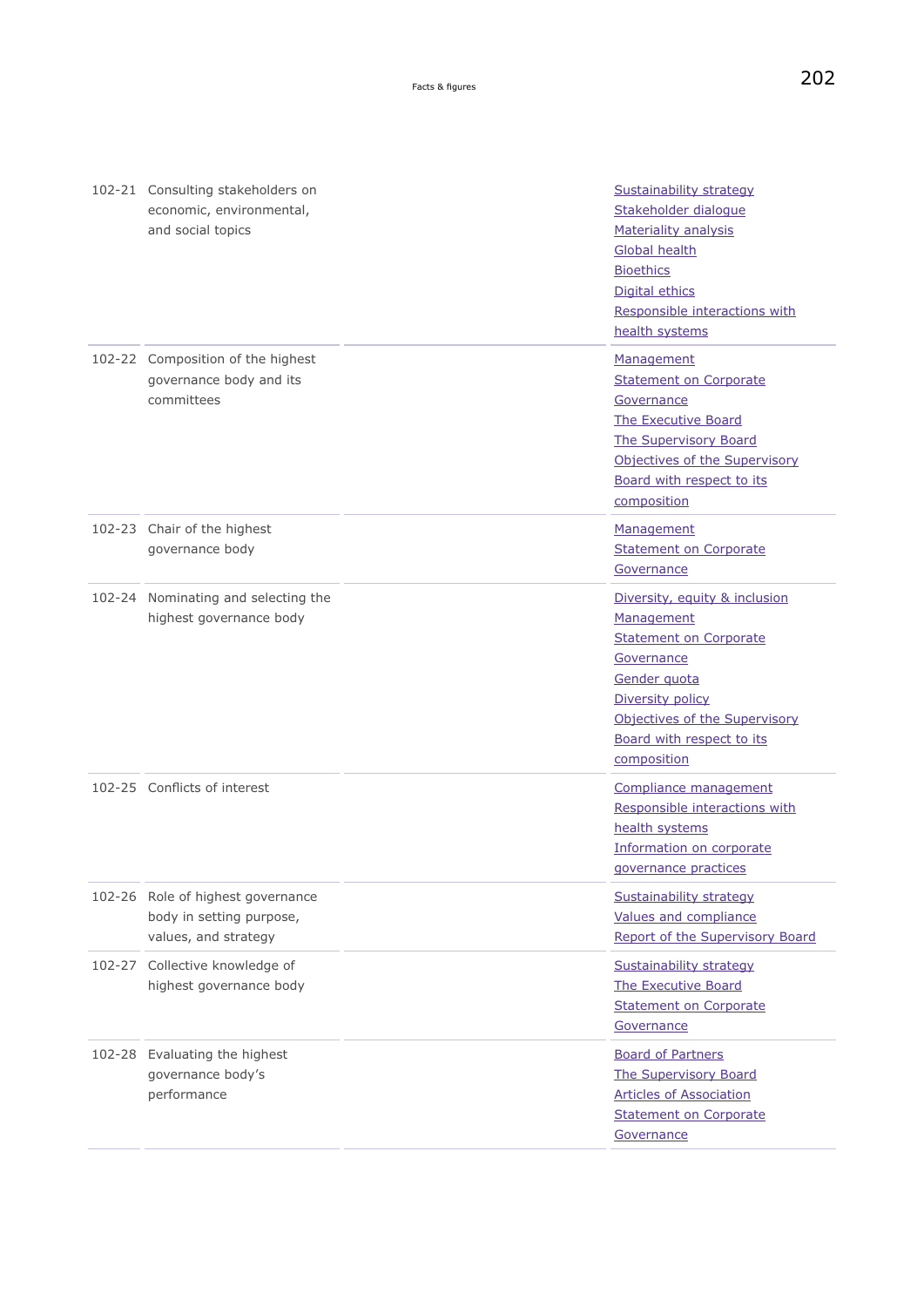|        | 102-29 Identifying and managing<br>economic, environmental,<br>and social impacts |                                                                                                                                                                                                                                                                                                                                                  | <b>Sustainability strategy</b><br>Materiality analysis<br>Compliance management<br>Report on Risks and Opportunities<br><b>Statement on Corporate</b><br>Governance |
|--------|-----------------------------------------------------------------------------------|--------------------------------------------------------------------------------------------------------------------------------------------------------------------------------------------------------------------------------------------------------------------------------------------------------------------------------------------------|---------------------------------------------------------------------------------------------------------------------------------------------------------------------|
|        | 102-30 Effectiveness of risk<br>management processes                              |                                                                                                                                                                                                                                                                                                                                                  | <b>Sustainability strategy</b><br>Compliance management<br><b>Report on Risks and Opportunities</b><br>Report of the Supervisory Board                              |
|        | 102-31 Review of economic,<br>environmental, and social<br>topics                 |                                                                                                                                                                                                                                                                                                                                                  | Sustainability strategy<br>Compliance management<br>Report on Risks and Opportunities<br>Report of the Supervisory Board                                            |
|        | 102-32 Highest governance body's<br>role in sustainability reporting              |                                                                                                                                                                                                                                                                                                                                                  | Report profile                                                                                                                                                      |
|        | 102-33 Communicating critical<br>concerns                                         |                                                                                                                                                                                                                                                                                                                                                  | Compliance management<br>Values and compliance                                                                                                                      |
|        | 102-34 Nature and total number of<br>critical concerns                            | Due to the sensitive nature of critical<br>concerns, these figures are only for<br>internal use (except where external<br>reporting is legally required).<br>Significant additions to or changes in<br>the risk register are disclosed in due<br>course to the Executive Board on an<br>ad hoc basis, as per stipulations in<br>the risk policy. | Compliance management<br>Indicators: business ethics<br>Values and compliance                                                                                       |
|        | 102-35 Remuneration policies                                                      |                                                                                                                                                                                                                                                                                                                                                  | <b>Compensation report</b>                                                                                                                                          |
|        | 102-36 Process for determining<br>remuneration                                    |                                                                                                                                                                                                                                                                                                                                                  | <b>Attractive employer</b><br><b>Compensation report</b>                                                                                                            |
| 102-37 | Stakeholders' involvement in<br>remuneration                                      |                                                                                                                                                                                                                                                                                                                                                  | <b>Attractive employer</b><br>Compensation report<br><b>Voting results Annual General</b><br>Meeting 2021                                                           |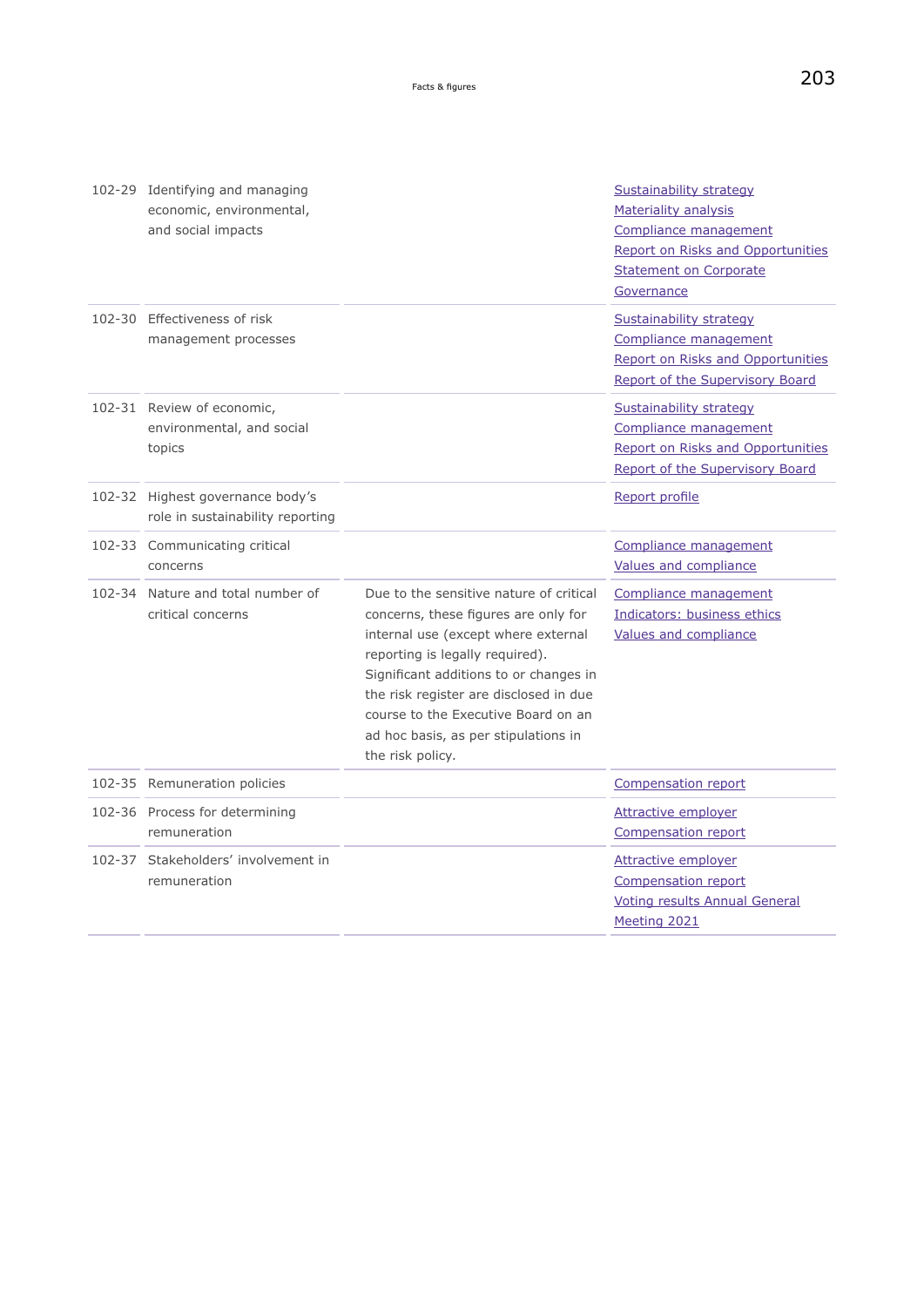| 102-38 Annual total compensation<br>ratio                        | Competitive salaries and additional<br>benefits not only increase our<br>attractiveness as an employer; they<br>also motivate our people and build<br>loyalty to the company. The<br>compensation we offer is based on<br>market analyses in the relevant field<br>and the value of the respective<br>position, and the employee's skill set<br>and performance. Our Global<br>Rewards Policy defines the framework<br>for compensation and benefits across<br>the entire Group. As far as possible,<br>we strive to offer all our employees<br>comparable compensation structures.<br>Furthermore, we monitor compliance<br>with minimum standards. We do not<br>consider the information required<br>under GRI 102-38 and GRI 102-39 to<br>be relevant to assessing the fairness<br>of our compensation structures. | <b>Attractive employer</b> |
|------------------------------------------------------------------|-----------------------------------------------------------------------------------------------------------------------------------------------------------------------------------------------------------------------------------------------------------------------------------------------------------------------------------------------------------------------------------------------------------------------------------------------------------------------------------------------------------------------------------------------------------------------------------------------------------------------------------------------------------------------------------------------------------------------------------------------------------------------------------------------------------------------|----------------------------|
| 102-39 Percentage increase in annual<br>total compensation ratio | Competitive salaries and additional<br>benefits not only increase our<br>attractiveness as an employer; they<br>also motivate our people and build<br>loyalty to the company. The<br>compensation we offer is based on<br>market analyses in the relevant field<br>and the value of the respective<br>position, and the employee's skill set<br>and performance. Our Global<br>Rewards Policy defines the framework<br>for compensation and benefits across<br>the entire Group. As far as possible,<br>we strive to offer all our employees<br>comparable compensation structures.<br>Furthermore, we monitor compliance<br>with minimum standards. We do not<br>consider the information required<br>under GRI 102-38 and GRI 102-39 to<br>be relevant to assessing the fairness<br>of our compensation structures. | <b>Attractive employer</b> |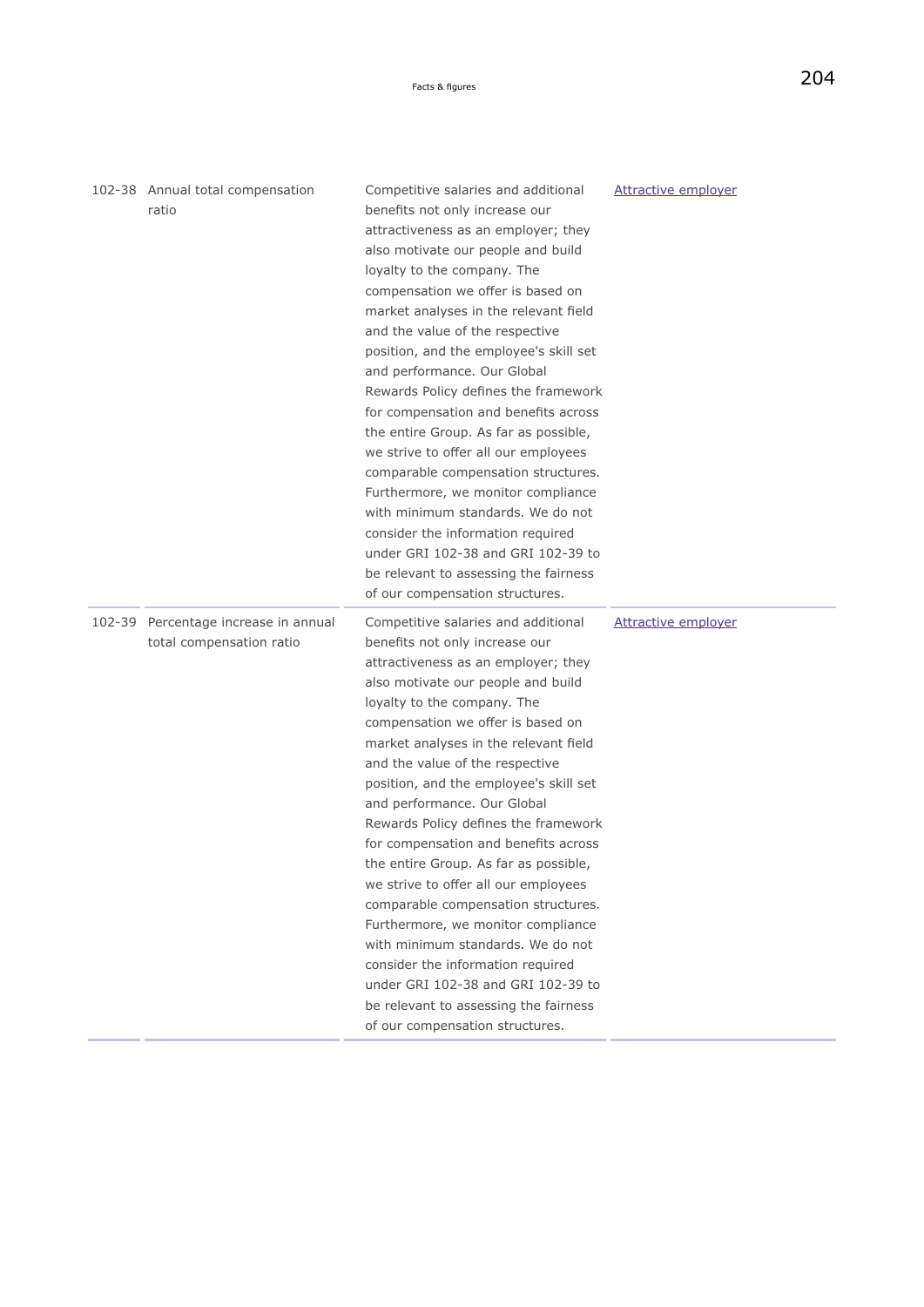#### Stakeholder engagement

| 102-40 List of stakeholder groups                                            | Stakeholder dialogue                                                                                        |
|------------------------------------------------------------------------------|-------------------------------------------------------------------------------------------------------------|
| 102-41 Collective bargaining<br>agreements                                   | <b>Attractive employer</b>                                                                                  |
| 102-42 Identifying and selecting<br>stakeholders                             | Stakeholder dialogue                                                                                        |
| 102-43 Approach to stakeholder<br>engagement                                 | Stakeholder dialogue<br>Materiality analysis<br><b>Attractive employer</b><br>Diversity, equity & inclusion |
| 102-44 Key topics and concerns<br>raised                                     | Materiality analysis<br><b>Bioethics</b><br>Digital ethics                                                  |
| Reporting practice                                                           |                                                                                                             |
| 102-45 Entities included in the<br>consolidated financial<br>statements      | Report profile<br>Company profile<br>Notes to the Consolidated<br><b>Financial Statements</b>               |
| 102-46 Defining report content and<br>topic Boundaries                       | <b>Materiality analysis</b><br>Report profile                                                               |
| 102-47 List of material topics                                               | <b>Materiality analysis</b>                                                                                 |
| 102-48 Restatements of information                                           | Report profile                                                                                              |
| 102-49 Changes in reporting                                                  | Materiality analysis<br>Report profile                                                                      |
| 102-50 Reporting period                                                      | Report profile                                                                                              |
| 102-51 Date of most recent report                                            | Report profile                                                                                              |
| 102-52 Reporting cycle                                                       | Report profile                                                                                              |
| 102-53 Contact point for questions<br>regarding the report                   | Report profile                                                                                              |
| 102-54 Claims of reporting in<br>accordance with the GRI<br><b>Standards</b> | <b>GRI Content Index</b><br>Report profile                                                                  |
| 102-55 GRI content index                                                     | <b>GRI Content Index</b>                                                                                    |
| 102-56 External assurance                                                    | Report profile<br><b>Assurance Report</b>                                                                   |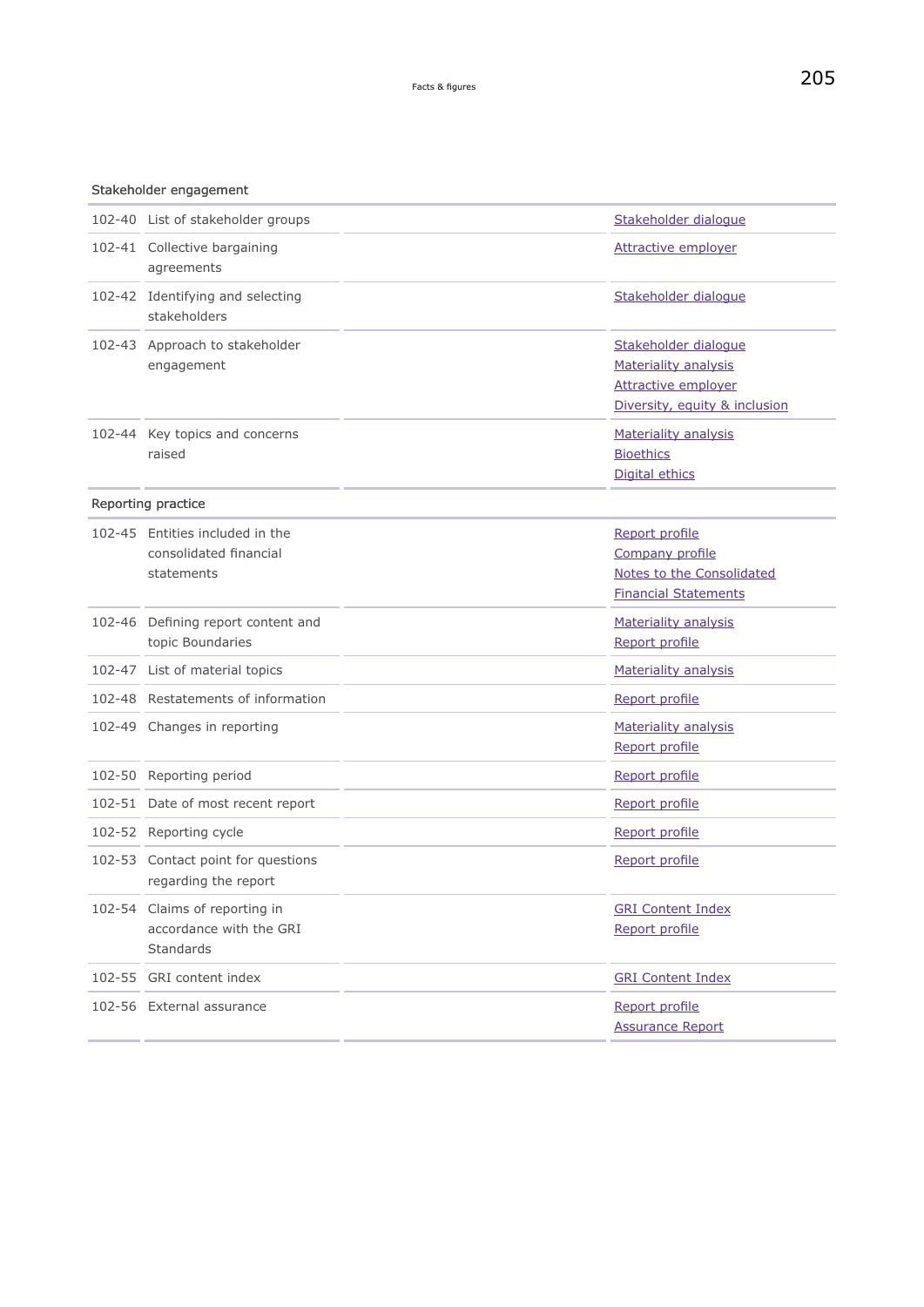# Economic Standards

<span id="page-41-0"></span>

| <b>GRI Standards and Disclosure Number</b> |                                                                                      | Comment                                                                                                                                                         | Reference                                                                                                                                                                                                          |
|--------------------------------------------|--------------------------------------------------------------------------------------|-----------------------------------------------------------------------------------------------------------------------------------------------------------------|--------------------------------------------------------------------------------------------------------------------------------------------------------------------------------------------------------------------|
| <b>GRI 201: ECONOMIC PERFORMANCE 2016</b>  |                                                                                      |                                                                                                                                                                 |                                                                                                                                                                                                                    |
| $103 - 1$                                  | Explanation of the material topic<br>and its Boundary                                |                                                                                                                                                                 | Company profile<br><b>Statement on Corporate</b>                                                                                                                                                                   |
| $103 - 2$                                  | The management approach and its<br>components                                        |                                                                                                                                                                 | Governance<br>Economic performance<br><b>Pension schemes</b>                                                                                                                                                       |
| $103 - 3$                                  | Evaluation of the management<br>approach                                             |                                                                                                                                                                 | Report on Risks and Opportunities                                                                                                                                                                                  |
| $201 - 1$                                  | Direct economic value generated<br>and distributed                                   |                                                                                                                                                                 | Indicators: employees<br>Indicators: economics<br>Indicators: community<br>Community engagement<br>Consolidated income statement<br>Consolidated cash flow statement<br>Operating activities<br>Personnel expenses |
| $201 - 2$                                  | Financial implications and other<br>risks and opportunities due to<br>climate change | We report in detail on various<br>aspects of climate change as<br>part of our participation in the<br>CDP (formerly known as the<br>Carbon Disclosure Project). | Climate action<br>Water management<br>CDP Climate change<br><b>CDP Water security</b><br><b>Report on Risks and Opportunities</b>                                                                                  |
| $201 - 3$                                  | Defined benefit plan obligations and<br>other retirement plans                       |                                                                                                                                                                 | Indicators: employees<br>Pension schemes                                                                                                                                                                           |
| $201 - 4$                                  | Financial assistance received from<br>government                                     |                                                                                                                                                                 | Accounting: Property, plant and<br>equipment<br>Research and development costs                                                                                                                                     |
|                                            | GRI 202: MARKET PRESENCE 2016                                                        |                                                                                                                                                                 |                                                                                                                                                                                                                    |
| $103 - 1$                                  | Explanation of the material topic<br>and its Boundary                                |                                                                                                                                                                 | <b>Attractive employer</b>                                                                                                                                                                                         |
| $103 - 2$                                  | The management approach and its<br>components                                        |                                                                                                                                                                 |                                                                                                                                                                                                                    |
| $103 - 3$                                  | Evaluation of the management<br>approach                                             |                                                                                                                                                                 |                                                                                                                                                                                                                    |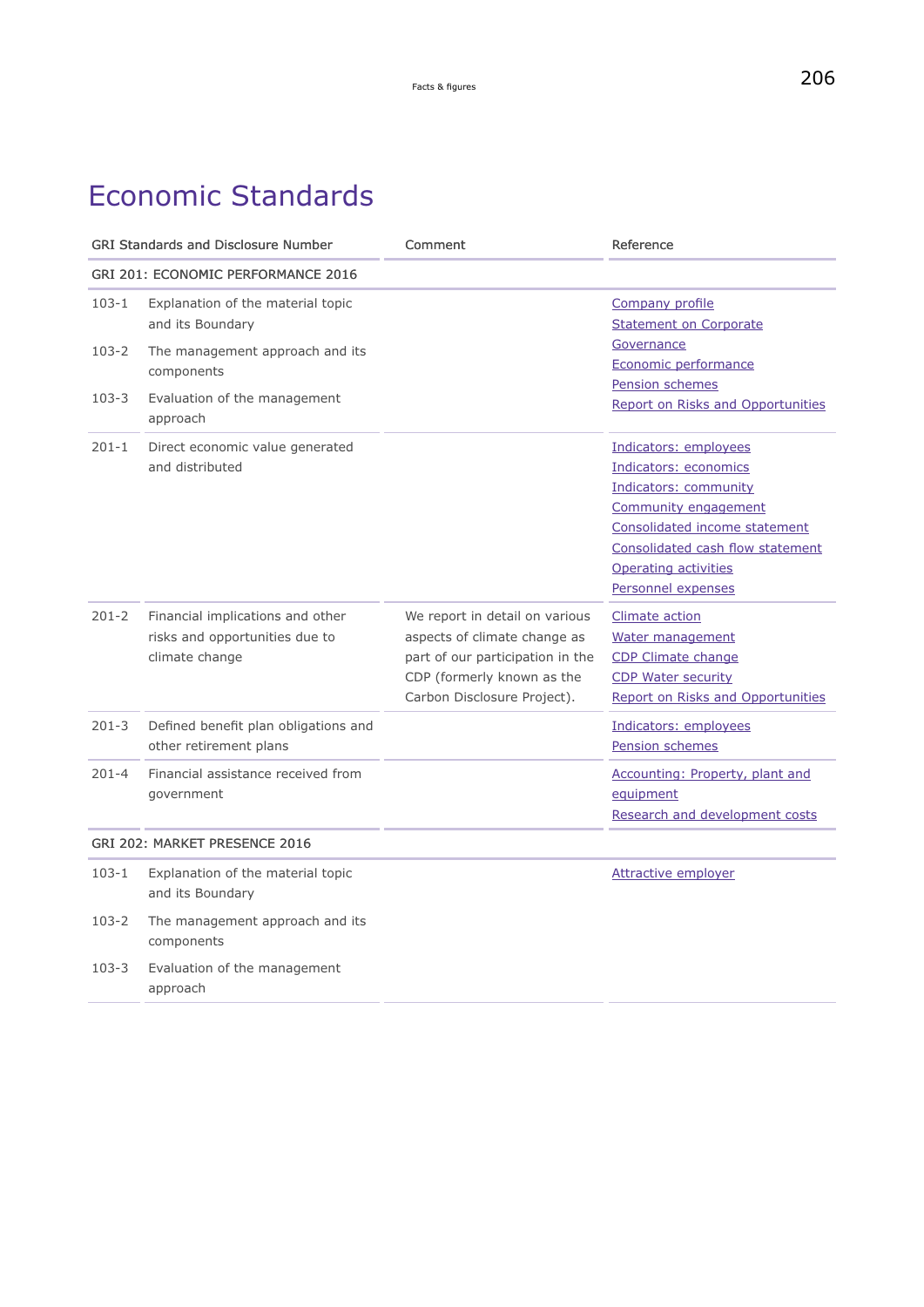| $202 - 1$ | Ratios of standard entry level wage<br>by gender compared to local<br>minimum wage | This indicator is not relevant to Attractive employer<br>us, which is why we do not<br>collect data on the ratio of the<br>standard entry level wage<br>compared to local minimum<br>wage. Our Global Rewards<br>Policy applies to all our<br>subsidiaries worldwide and<br>guarantees a systematic<br>compensation structure. Both<br>base pay and short-term<br>variable compensation are<br>oriented to the median base<br>pay of the relevant reference<br>market. Our pay brackets are<br>reviewed on an annual basis<br>and reflect market conditions.<br>We adhere to local minimum<br>wage levels. |                                                                                                             |
|-----------|------------------------------------------------------------------------------------|------------------------------------------------------------------------------------------------------------------------------------------------------------------------------------------------------------------------------------------------------------------------------------------------------------------------------------------------------------------------------------------------------------------------------------------------------------------------------------------------------------------------------------------------------------------------------------------------------------|-------------------------------------------------------------------------------------------------------------|
| $202 - 2$ | Proportion of senior management<br>hired from the local community                  | We promote both the<br>recruitment of local employees<br>and their international<br>deployment at all hierarchical<br>levels. We do not record the<br>proportion of local managers,<br>as this is not relevant for the<br>strategic personnel<br>management of our company.                                                                                                                                                                                                                                                                                                                                | <b>Attractive employer</b>                                                                                  |
|           | GRI 203: INDIRECT ECONOMIC IMPACTS 2016                                            |                                                                                                                                                                                                                                                                                                                                                                                                                                                                                                                                                                                                            |                                                                                                             |
| $103 - 1$ | Explanation of the material topic<br>and its Boundary                              |                                                                                                                                                                                                                                                                                                                                                                                                                                                                                                                                                                                                            | <b>Global health</b><br>Prices of medicines                                                                 |
| 103-2     | The management approach and its<br>components                                      |                                                                                                                                                                                                                                                                                                                                                                                                                                                                                                                                                                                                            | <b>Health capacity &amp; awareness</b>                                                                      |
| $103 - 3$ | Evaluation of the management<br>approach                                           |                                                                                                                                                                                                                                                                                                                                                                                                                                                                                                                                                                                                            |                                                                                                             |
| $203 - 1$ | Infrastructure investments and<br>services supported                               |                                                                                                                                                                                                                                                                                                                                                                                                                                                                                                                                                                                                            | <b>Global health</b><br><b>Health capacity &amp; awareness</b><br>Mica supply chain<br>Community engagement |
| $203 - 2$ | Significant indirect economic<br>impacts                                           |                                                                                                                                                                                                                                                                                                                                                                                                                                                                                                                                                                                                            | Prices of medicines<br><b>Health capacity &amp; awareness</b><br>Community engagement                       |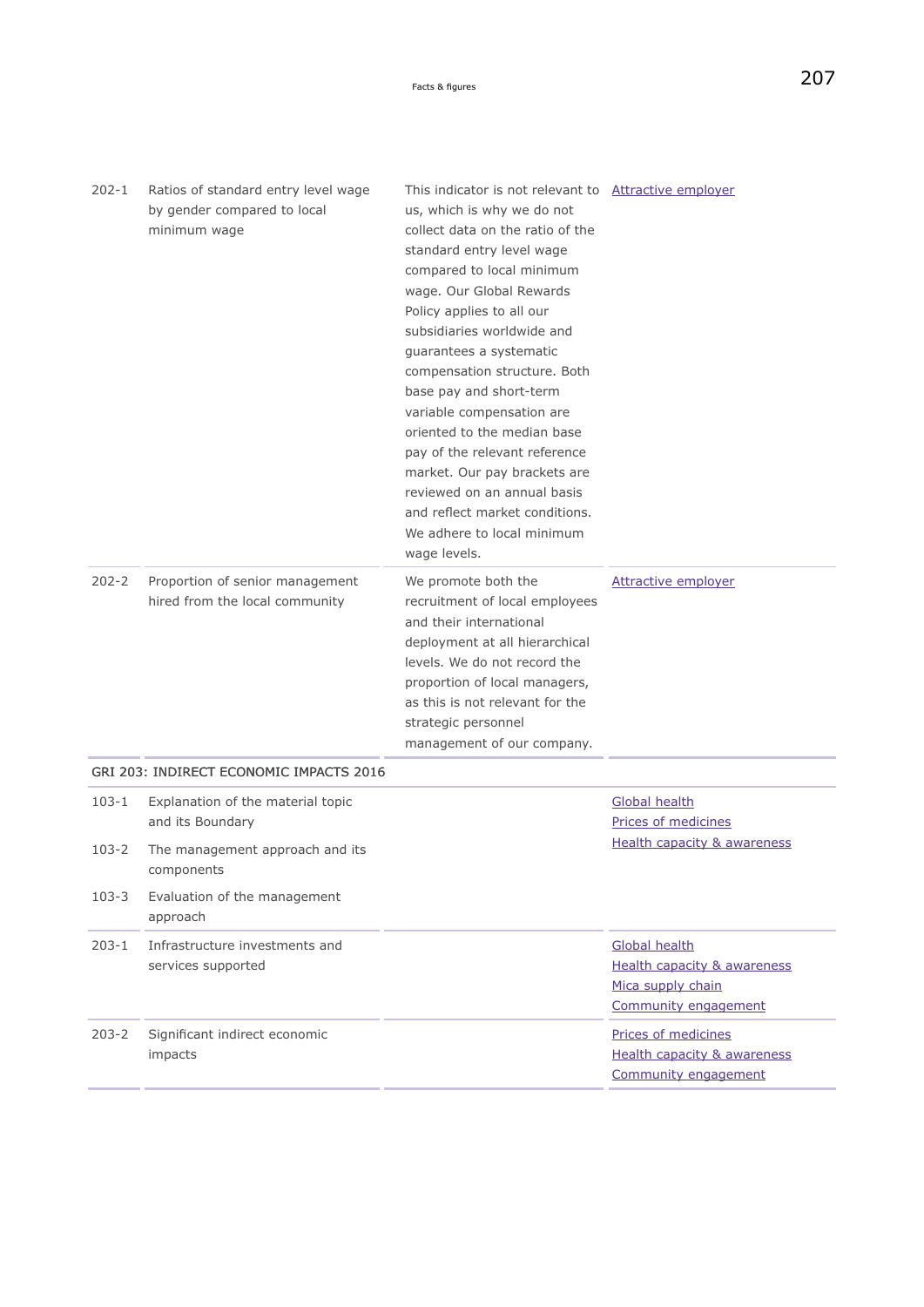### GRI 204: PROCUREMENT PRACTICES 2016

| $103 - 1$ | Explanation of the material topic<br>and its Boundary                          |                                                                                                                                                                                                                                                                           | Sustainable supply chain<br>management                                                                             |
|-----------|--------------------------------------------------------------------------------|---------------------------------------------------------------------------------------------------------------------------------------------------------------------------------------------------------------------------------------------------------------------------|--------------------------------------------------------------------------------------------------------------------|
| $103 - 2$ | The management approach and its<br>components                                  |                                                                                                                                                                                                                                                                           | Mica supply chain<br><b>Human rights</b>                                                                           |
| $103 - 3$ | Evaluation of the management<br>approach                                       |                                                                                                                                                                                                                                                                           |                                                                                                                    |
| $204 - 1$ | Proportion of spending on local<br>suppliers                                   | We have no internal guidelines<br>stipulating that preference be<br>given to local vendors in<br>allocating contracts and<br>therefore do not collect this<br>type of data.<br>In some countries, local laws<br>require contracts to be<br>awarded to regional suppliers. | Sustainable supply chain<br>management                                                                             |
|           | GRI 205: ANTI-CORRUPTION 2016                                                  |                                                                                                                                                                                                                                                                           |                                                                                                                    |
| $103 - 1$ | Explanation of the material topic<br>and its Boundary                          |                                                                                                                                                                                                                                                                           | Compliance management<br>Sustainable supply chain                                                                  |
| $103 - 2$ | The management approach and its<br>components                                  |                                                                                                                                                                                                                                                                           | management<br>Values and compliance                                                                                |
| $103 - 3$ | Evaluation of the management<br>approach                                       |                                                                                                                                                                                                                                                                           |                                                                                                                    |
| $205 - 1$ | Operations assessed for risks<br>related to corruption                         |                                                                                                                                                                                                                                                                           | Compliance management<br>Indicators: business ethics<br>Values and compliance<br>Report on Risks and Opportunities |
| $205 - 2$ | Communication and training about<br>anti-corruption policies and<br>procedures |                                                                                                                                                                                                                                                                           | Compliance management<br>Indicators: business ethics                                                               |
| $205 - 3$ | Confirmed incidents of corruption<br>and actions taken                         | As applicable, we report on<br>risks from litigation and legal<br>proceedings in our Report on<br>Risks and Opportunities.                                                                                                                                                | Compliance management<br>Indicators: business ethics<br><b>Report on Risks and Opportunities</b>                   |
|           |                                                                                |                                                                                                                                                                                                                                                                           |                                                                                                                    |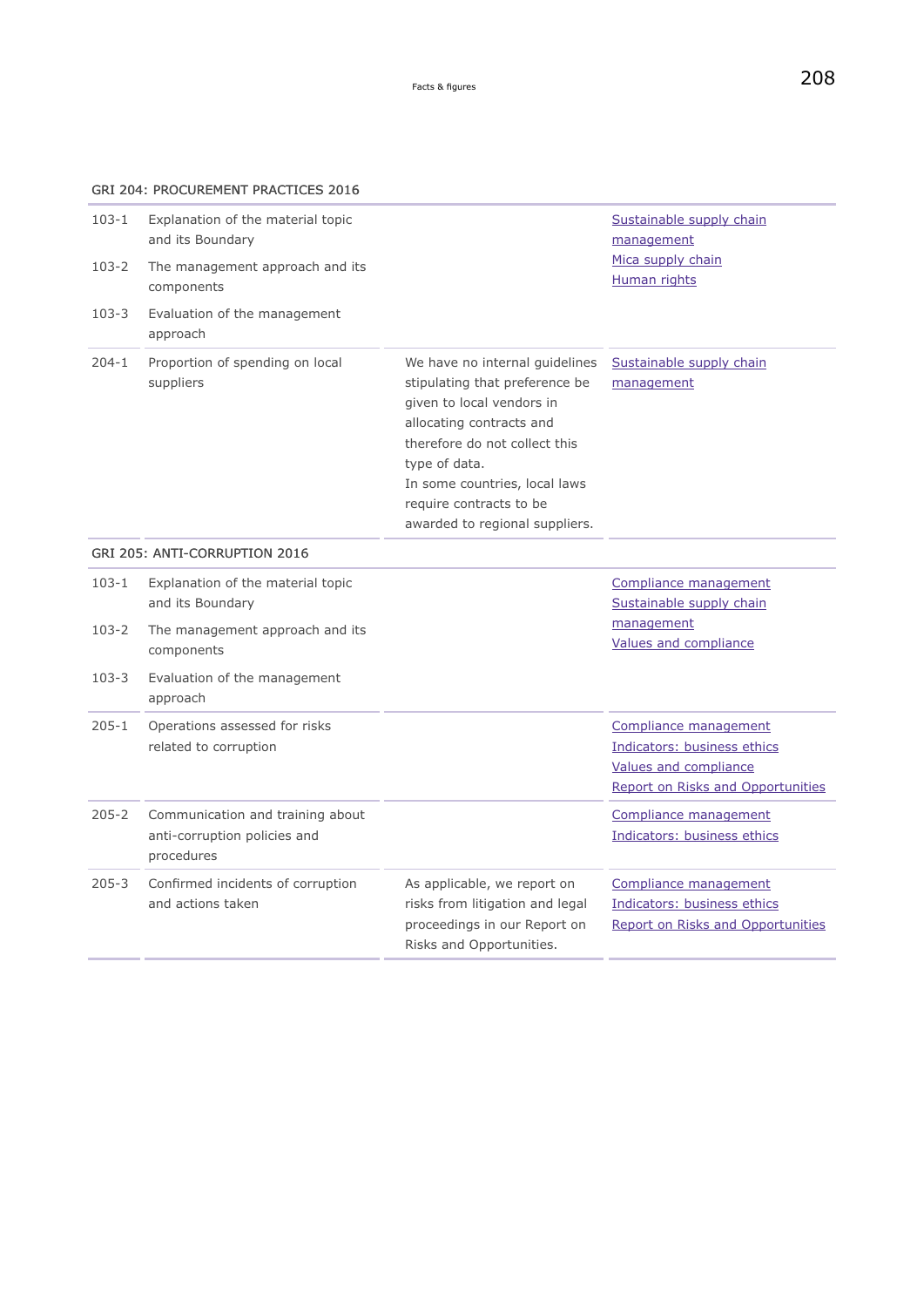### GRI 206: ANTI-COMPETITIVE BEHAVIOR 2016

| $103 - 1$                                                                        | Explanation of the material topic                                                     |  | Compliance management         |
|----------------------------------------------------------------------------------|---------------------------------------------------------------------------------------|--|-------------------------------|
|                                                                                  | and its Boundary                                                                      |  | Responsible interactions with |
| $103 - 2$                                                                        | The management approach and its<br>components                                         |  | health systems                |
| 103-3                                                                            | Evaluation of the management<br>approach                                              |  |                               |
| $206 - 1$                                                                        | Legal actions for anti-competitive<br>behavior, anti-trust, and monopoly<br>practices |  | Indicators: business ethics   |
| <b>Additional material topics</b><br>TECHNOLOGY (Suctainable Innovation and P&D) |                                                                                       |  |                               |

|           | TECHNOLOGY (Sustainable Innovation and R&D)           |                                        |  |  |
|-----------|-------------------------------------------------------|----------------------------------------|--|--|
| $103 - 1$ | Explanation of the material topic<br>and its Boundary | Sustainable innovation &<br>technology |  |  |
| 103-2     | The management approach and its<br>components         |                                        |  |  |
| 103-3     | Evaluation of the management<br>approach              |                                        |  |  |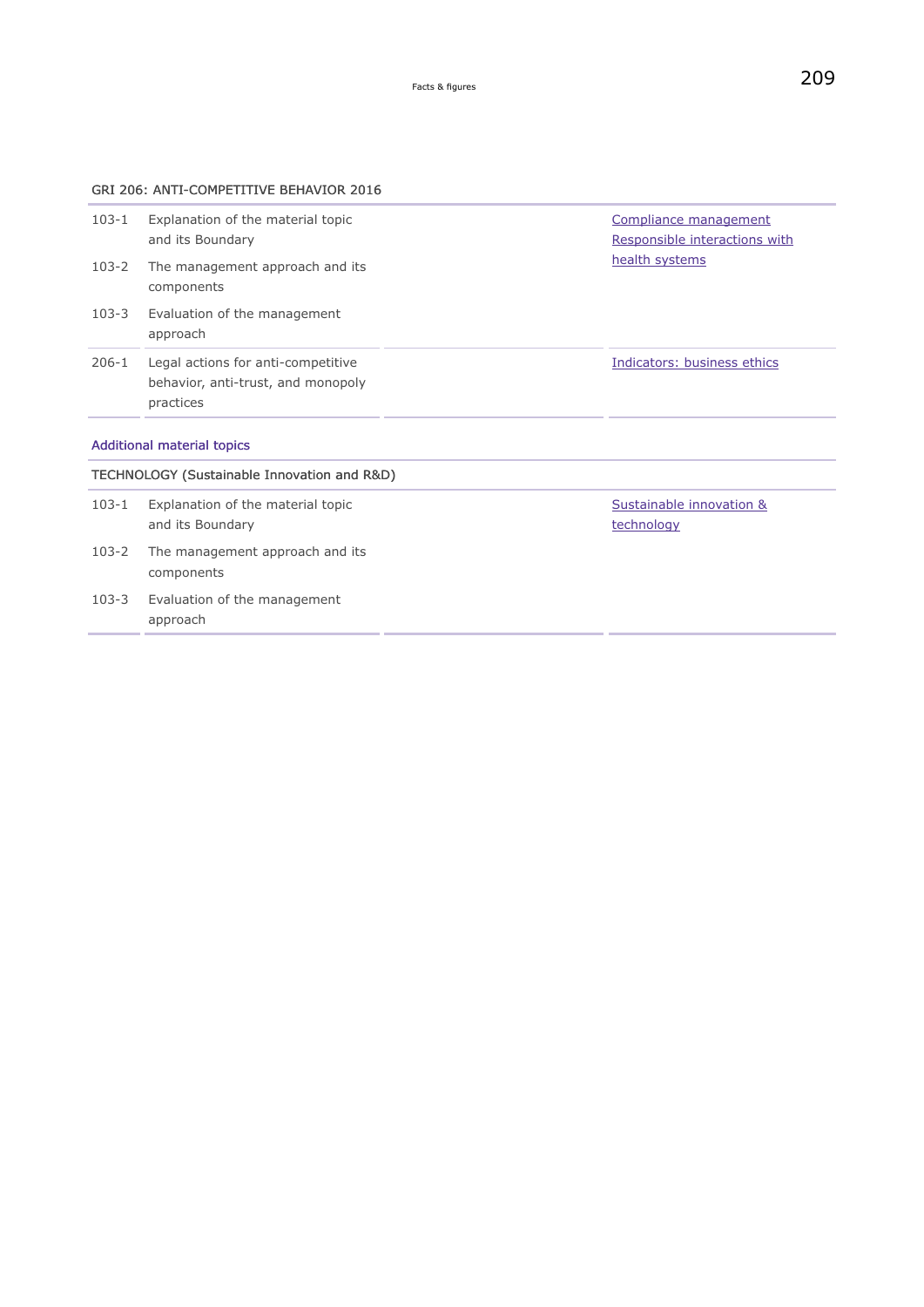# Environmental Standards

| <b>GRI Standards and Disclosure Number</b> |                                                       | Comment                                                                                                                                                                                                                                                                                                                                                                                                                                                                                                                                                                                         | Reference                        |
|--------------------------------------------|-------------------------------------------------------|-------------------------------------------------------------------------------------------------------------------------------------------------------------------------------------------------------------------------------------------------------------------------------------------------------------------------------------------------------------------------------------------------------------------------------------------------------------------------------------------------------------------------------------------------------------------------------------------------|----------------------------------|
|                                            | GRI 301: MATERIALS 2016                               |                                                                                                                                                                                                                                                                                                                                                                                                                                                                                                                                                                                                 |                                  |
| $103 - 1$                                  | Explanation of the material topic<br>and its Boundary | We only record the weight of<br>the raw materials that are                                                                                                                                                                                                                                                                                                                                                                                                                                                                                                                                      | Sustainable products & packaging |
| $103 - 2$                                  | The management approach and its<br>components         | directly used in our<br>pharmaceuticals and<br>chemicals, which came to 400                                                                                                                                                                                                                                                                                                                                                                                                                                                                                                                     |                                  |
| $103 - 3$                                  | Evaluation of the management<br>approach              | metric kilotons in 2021 (2020:<br>387 metric kilotons).<br>Additionally, we utilize<br>operating supplies and<br>packaging materials, such as<br>folding boxes, glass bottles<br>and ampules.                                                                                                                                                                                                                                                                                                                                                                                                   |                                  |
| $301 - 1$                                  | Materials used by weight or volume                    | We only record the weight of<br>the raw materials that are<br>directly used in our<br>pharmaceuticals and<br>chemicals, which came to 400<br>metric kilotons in 2021 (2020:<br>387 metric kilotons).<br>Additionally, we utilize<br>operating supplies and<br>packaging materials, such as<br>folding boxes, glass bottles<br>and ampules.                                                                                                                                                                                                                                                      | Sustainable products & packaging |
| $301 - 2$                                  | Recycled input materials used                         | In all our endeavors, we<br>attempt to efficiently utilize<br>materials and recycle as much<br>as possible. Where feasible, we<br>use recycled materials (in<br>packaging, for instance.)<br>Overall, our company<br>considers material<br>consumption to be a major<br>concern. There are few<br>opportunities to use recycled<br>material in our production<br>processes because our<br>business model puts us at the<br>start of the value chain. We<br>therefore do not collect such<br>data at Group level. Individual<br>data and measures are<br>reported in the respective<br>chapters. | Sustainable products & packaging |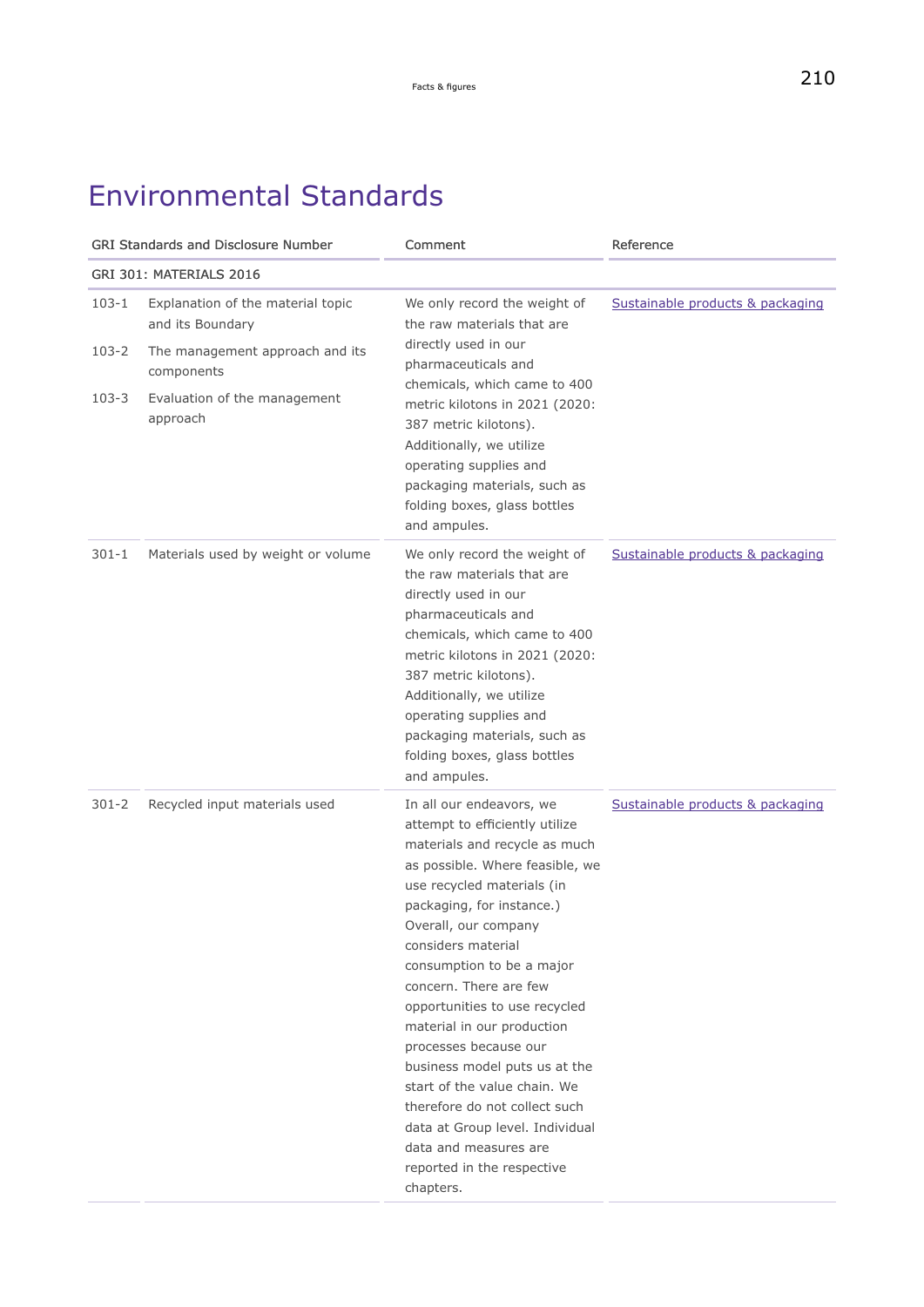Owing to the multitude of products we supply and the

<span id="page-46-0"></span>301-3 Reclaimed products and their packaging materials

|           |                                                               | minimal comparability of our<br>various initiatives, we do not<br>collect quantitative data at the<br>Group level. The individual<br>measures taken by our various<br>businesses are reported in the<br>respective chapters.                                                       |                                                           |
|-----------|---------------------------------------------------------------|------------------------------------------------------------------------------------------------------------------------------------------------------------------------------------------------------------------------------------------------------------------------------------|-----------------------------------------------------------|
|           | <b>GRI 302: ENERGY 2016</b>                                   |                                                                                                                                                                                                                                                                                    |                                                           |
| $103 - 1$ | Explanation of the material topic<br>and its Boundary         |                                                                                                                                                                                                                                                                                    | <b>Climate action</b><br><b>Environmental stewardship</b> |
| 103-2     | The management approach and its<br>components                 |                                                                                                                                                                                                                                                                                    | Sustainable products & packaging                          |
| $103 - 3$ | Evaluation of the management<br>approach                      |                                                                                                                                                                                                                                                                                    |                                                           |
| 302-1     | Energy consumption within the<br>organization                 |                                                                                                                                                                                                                                                                                    | Climate action<br>Indicators: environment                 |
| $302 - 2$ | Energy consumption outside of the<br>organization             | To date, we have not been<br>tracking energy consumption<br>outside our organization, but<br>we are working to create more<br>transparency on our Scope 3<br>emissions. Going forward, we<br>will also make efforts to track<br>energy consumption outside of<br>our organization. | <b>Climate action</b><br>Indicators: environment          |
| $302 - 3$ | Energy intensity                                              |                                                                                                                                                                                                                                                                                    | <b>Climate action</b><br>Indicators: environment          |
| $302 - 4$ | Reduction of energy consumption                               |                                                                                                                                                                                                                                                                                    | <b>Climate action</b><br>Indicators: environment          |
| $302 - 5$ | Reductions in energy requirements<br>of products and services |                                                                                                                                                                                                                                                                                    | Sustainable products & packaging                          |
|           | GRI 303: WATER AND EFFLUENTS 2018                             |                                                                                                                                                                                                                                                                                    |                                                           |
| $103 - 1$ | Explanation of the material topic<br>and its Boundary         |                                                                                                                                                                                                                                                                                    | Water management<br><b>Environmental stewardship</b>      |
| 103-2     | The management approach and its<br>components                 |                                                                                                                                                                                                                                                                                    |                                                           |
| $103 - 3$ | Evaluation of the management<br>approach                      |                                                                                                                                                                                                                                                                                    |                                                           |
| $303 - 1$ | Interactions with water as a shared<br>resource               |                                                                                                                                                                                                                                                                                    | Water management                                          |
| 303-2     | Management of water discharge-<br>related impacts             |                                                                                                                                                                                                                                                                                    | Water management                                          |

[Sustainable products & packaging](#page-74-0)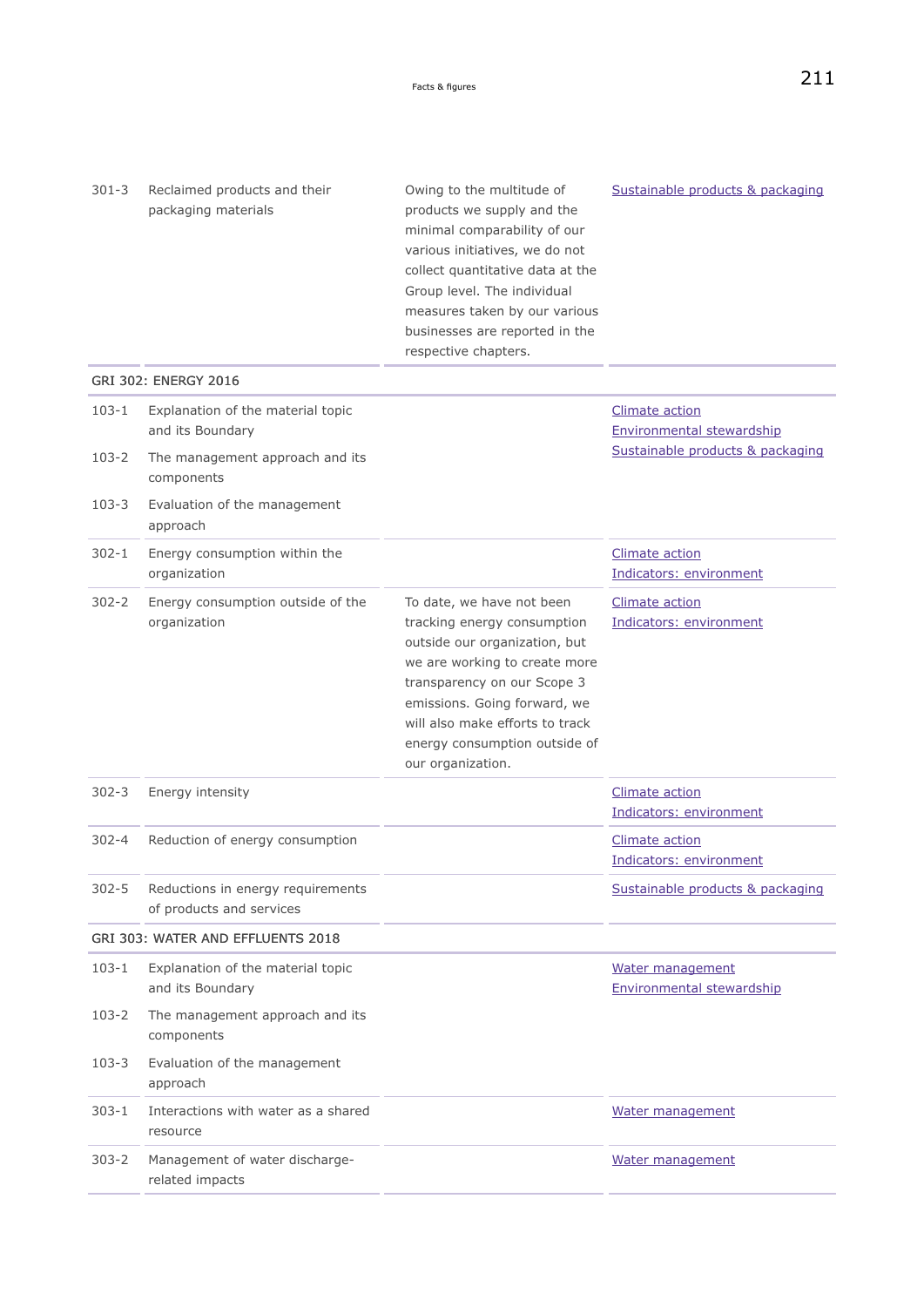| $303 - 3$ | Water withdrawal                                                                                                                                      | The amount of seawater and<br>produced water withdrawn is<br>not significant and is therefore<br>not reported separately.                                                                                                                                                                                                                                                                                                                                                                                    | Water management<br>Indicators: environment                   |
|-----------|-------------------------------------------------------------------------------------------------------------------------------------------------------|--------------------------------------------------------------------------------------------------------------------------------------------------------------------------------------------------------------------------------------------------------------------------------------------------------------------------------------------------------------------------------------------------------------------------------------------------------------------------------------------------------------|---------------------------------------------------------------|
| $303 - 4$ | Water discharge                                                                                                                                       | The volume of seawater and<br>groundwater discharged is not<br>significant and is therefore not<br>reported separately.                                                                                                                                                                                                                                                                                                                                                                                      | Water management<br>Indicators: environment                   |
| $303 - 5$ | Water consumption<br>GRI 304: BIODIVERSITY 2016                                                                                                       | Most of the water we use in<br>our production streams is<br>released back into aquatic<br>ecosystems through direct or<br>indirect discharges.<br>Evaporation processes are not<br>a material part of our<br>manufacturing operations. At<br>individual manufacturing sites,<br>we incorporate small amounts<br>of water into our products. We<br>are working to implement<br>systems to track this. Because<br>we lack the capacity for water<br>storage, such information is<br>irrelevant to our company. | Water management                                              |
| $103 - 1$ | Explanation of the material topic<br>and its Boundary                                                                                                 |                                                                                                                                                                                                                                                                                                                                                                                                                                                                                                              | Environmental stewardship<br>Sustainable products & packaging |
| 103-2     | The management approach and its<br>components                                                                                                         |                                                                                                                                                                                                                                                                                                                                                                                                                                                                                                              |                                                               |
| 103-3     | Evaluation of the management<br>approach                                                                                                              |                                                                                                                                                                                                                                                                                                                                                                                                                                                                                                              |                                                               |
| $304 - 1$ | Operational sites owned, leased,<br>managed in, or adjacent to,<br>protected areas and areas of high<br>biodiversity value outside protected<br>areas | Our land use planning takes<br>biodiversity impacts into<br>account, with appropriate<br>protective measures being<br>taken on a case-by-case basis.                                                                                                                                                                                                                                                                                                                                                         | Environmental stewardship                                     |
| $304 - 2$ | Significant impacts of activities,<br>products, and services on<br>biodiversity                                                                       |                                                                                                                                                                                                                                                                                                                                                                                                                                                                                                              | <b>Environmental stewardship</b>                              |
| $304 - 3$ | Habitats protected or restored                                                                                                                        |                                                                                                                                                                                                                                                                                                                                                                                                                                                                                                              | Environmental stewardship                                     |
| 304-4     | IUCN Red List species and national<br>conservation list species with<br>habitats in areas affected by<br>operations                                   | Our land use planning takes<br>biodiversity impacts into<br>account, with appropriate<br>protective measures being<br>taken on a case-by-case basis.                                                                                                                                                                                                                                                                                                                                                         | <b>Environmental stewardship</b>                              |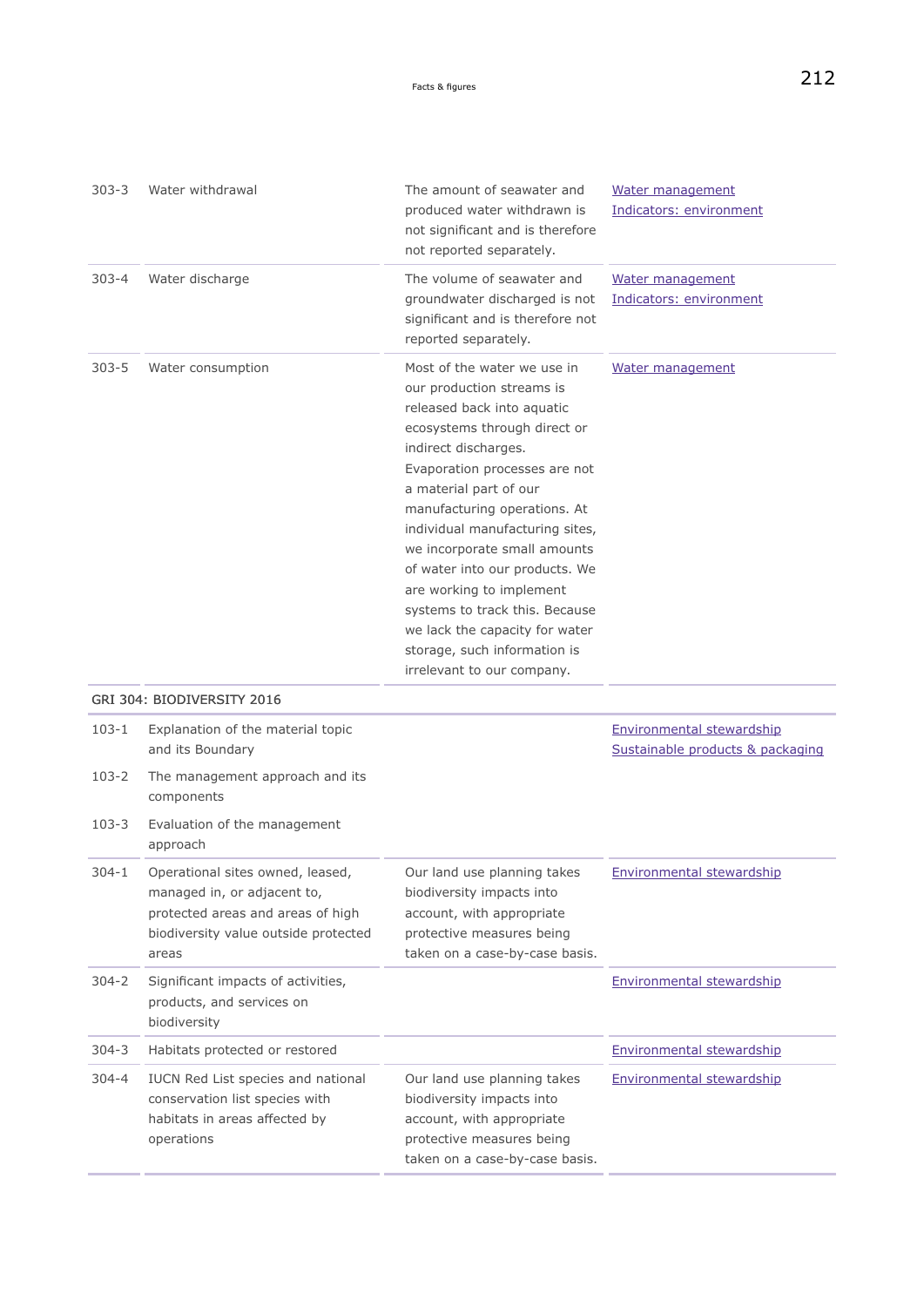### GRI 305: EMISSIONS 2016

| $103 - 1$ | Explanation of the material topic<br>and its Boundary                                                 | <b>Climate action</b><br><b>Environmental stewardship</b>                                           |
|-----------|-------------------------------------------------------------------------------------------------------|-----------------------------------------------------------------------------------------------------|
| $103 - 2$ | The management approach and its<br>components                                                         |                                                                                                     |
| $103 - 3$ | Evaluation of the management<br>approach                                                              |                                                                                                     |
| $305 - 1$ | Direct (Scope 1) GHG emissions                                                                        | <b>Climate action</b><br>Indicators: environment                                                    |
| $305 - 2$ | Energy indirect (Scope 2) GHG                                                                         | <b>Climate action</b><br>Indicators: environment                                                    |
| $305 - 3$ | Other indirect (Scope 3) GHG<br>emissions                                                             | <b>Climate action</b><br>Indicators: environment<br>CDP Climate change                              |
| $305 - 4$ | GHG emissions intensity                                                                               | <b>Climate action</b><br>Indicators: environment                                                    |
| $305 - 5$ | Reduction of GHG emissions                                                                            | Climate action<br>Sustainable products & packaging<br>Indicators: environment<br>CDP Climate change |
| $305 - 6$ | Emissions of ozone-depleting<br>substances (ODS)                                                      | Indicators: environment                                                                             |
| $305 - 7$ | Nitrogen oxides $(NOX)$ , sulfur oxides<br>(SO <sub>x</sub> ), and other significant air<br>emissions | Indicators: environment                                                                             |
|           | <b>GRI 306: WASTE 2020</b>                                                                            |                                                                                                     |
| $103 - 1$ | Explanation of the material topic<br>and its Boundary                                                 | Waste & recycling<br><b>Environmental stewardship</b>                                               |
| $103 - 2$ | The management approach and its<br>components                                                         |                                                                                                     |
| $103 - 3$ | Evaluation of the management<br>approach                                                              |                                                                                                     |
| $306 - 1$ | Waste generation and significant<br>waste-related impacts                                             | Waste & recycling                                                                                   |
| $306 - 2$ | Management of significant waste-<br>related impacts                                                   | Waste & recycling                                                                                   |
| $306 - 3$ | Waste generated                                                                                       | Waste & recycling                                                                                   |
| $306 - 4$ | Waste diverted from disposal                                                                          | Indicators: environment                                                                             |
| $306 - 5$ | Waste directed to disposal                                                                            | Waste & recycling<br>Indicators: environment                                                        |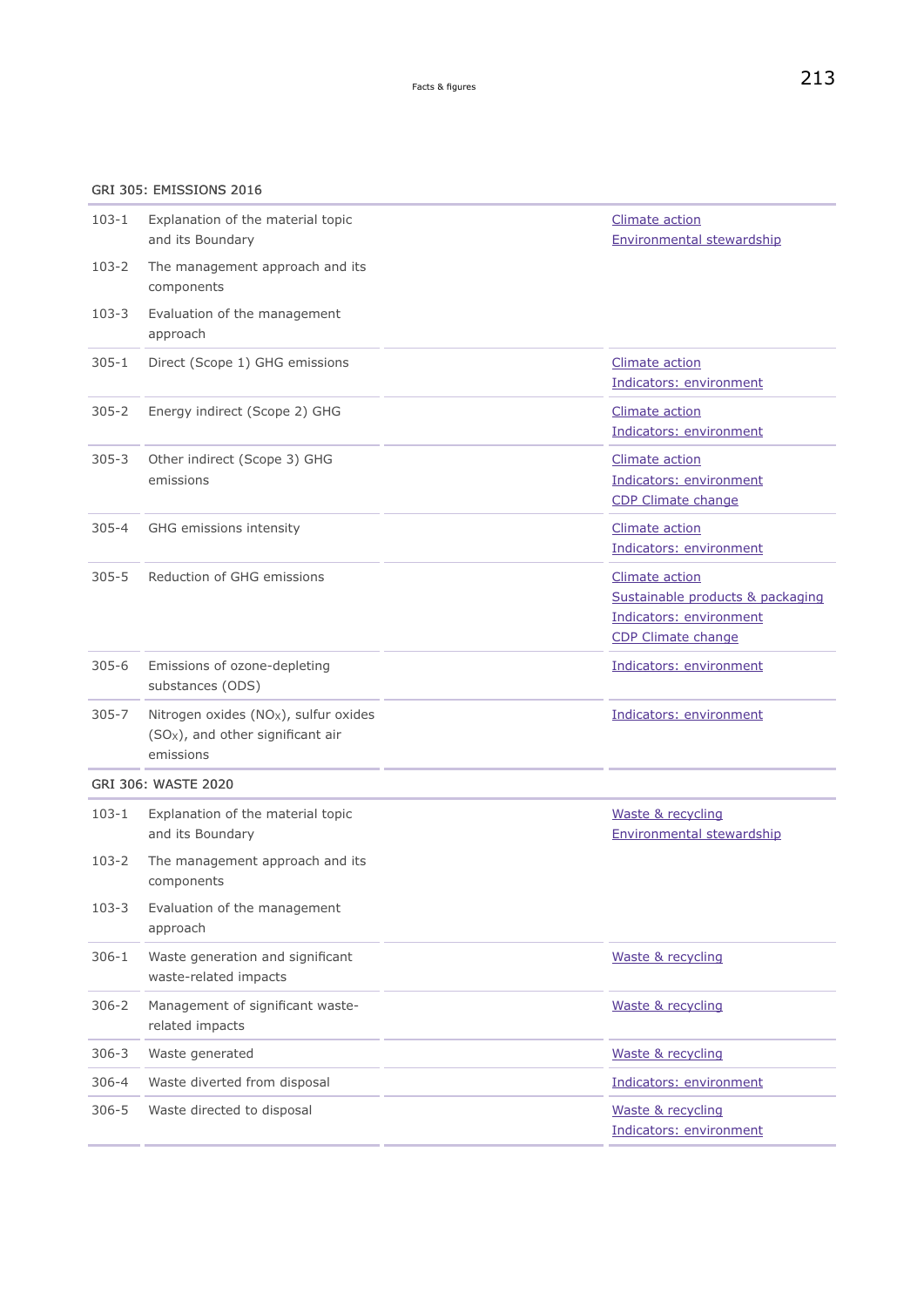<span id="page-49-0"></span>GRI 307: ENVIRONMENTAL COMPLIANCE 2016

| Explanation of the material topic<br>and its Boundary<br>The management approach and its<br>components<br>Evaluation of the management<br>approach<br>Non-Compliance with environmental<br>laws and regulations<br>GRI 308: SUPPLIER ENVIRONMENTAL ASSESSMENT 2016 | Environmental stewardship<br>Environmental stewardship      |
|--------------------------------------------------------------------------------------------------------------------------------------------------------------------------------------------------------------------------------------------------------------------|-------------------------------------------------------------|
|                                                                                                                                                                                                                                                                    |                                                             |
|                                                                                                                                                                                                                                                                    |                                                             |
|                                                                                                                                                                                                                                                                    |                                                             |
|                                                                                                                                                                                                                                                                    |                                                             |
|                                                                                                                                                                                                                                                                    |                                                             |
| Explanation of the material topic<br>and its Boundary                                                                                                                                                                                                              | Sustainable supply chain<br>management                      |
| The management approach and its<br>components                                                                                                                                                                                                                      | Mica supply chain                                           |
| Evaluation of the management<br>approach                                                                                                                                                                                                                           |                                                             |
| New suppliers that were screened<br>using environmental criteria                                                                                                                                                                                                   | Sustainable supply chain<br>management                      |
| Negative environmental impacts in                                                                                                                                                                                                                                  | Sustainable supply chain<br>management<br>Mica supply chain |
|                                                                                                                                                                                                                                                                    | the supply chain and actions taken                          |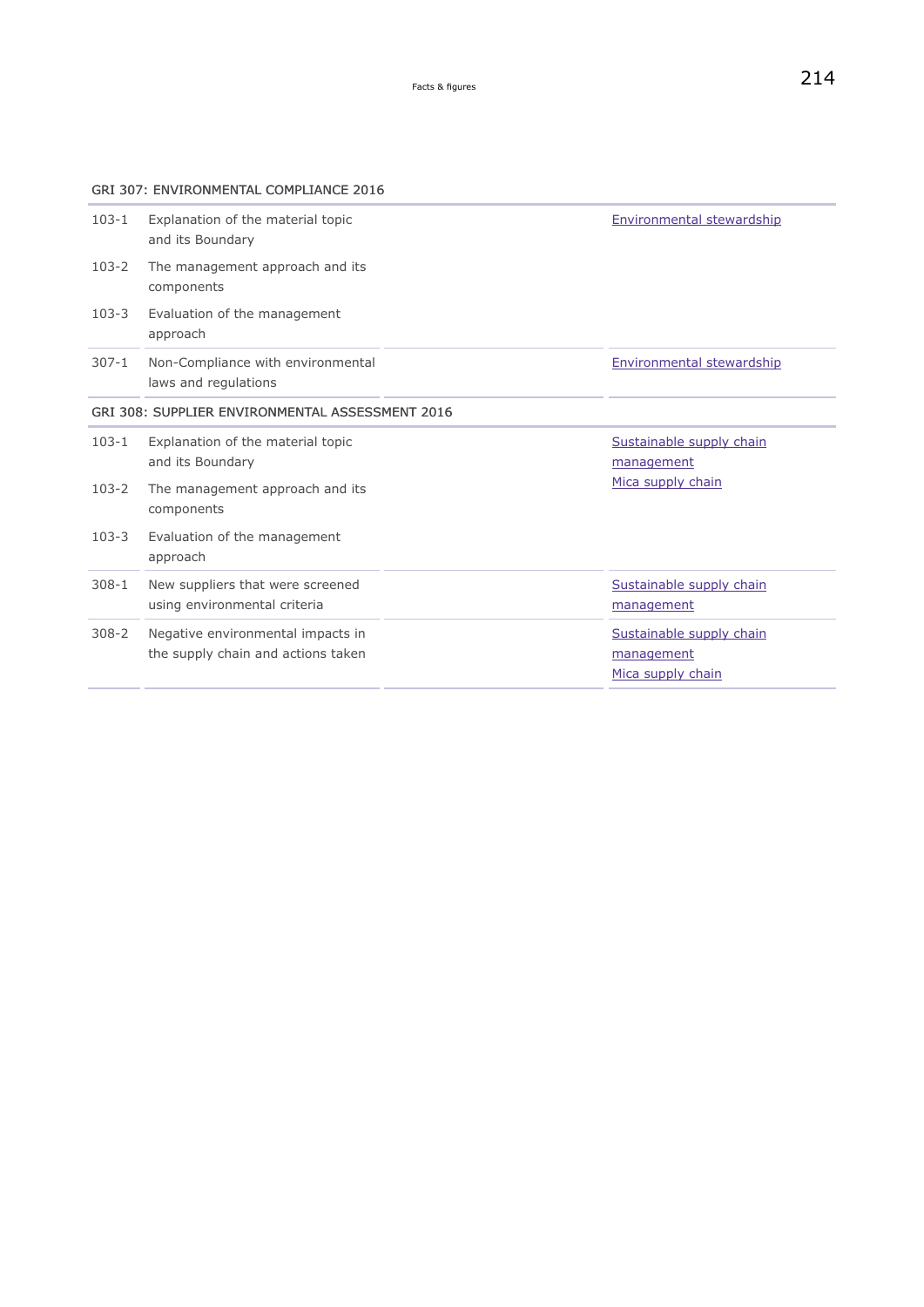# Social Standards

| <b>GRI Standards and Disclosure Number</b> |                                                                                                             | Comment                                                                                                                                                                                                                       | Reference                                                       |
|--------------------------------------------|-------------------------------------------------------------------------------------------------------------|-------------------------------------------------------------------------------------------------------------------------------------------------------------------------------------------------------------------------------|-----------------------------------------------------------------|
|                                            | GRI 401: EMPLOYMENT 2016                                                                                    |                                                                                                                                                                                                                               |                                                                 |
| $103 - 1$                                  | Explanation of the material<br>topic and its Boundary                                                       |                                                                                                                                                                                                                               | <b>Attractive employer</b><br><b>Human rights</b>               |
| 103-2                                      | The management approach<br>and its components                                                               |                                                                                                                                                                                                                               |                                                                 |
| $103 - 3$                                  | Evaluation of the<br>management approach                                                                    |                                                                                                                                                                                                                               |                                                                 |
| $401 - 1$                                  | New employee hires and<br>employee turnover                                                                 |                                                                                                                                                                                                                               | Indicators: employees                                           |
| $401 - 2$                                  | Benefits provided to full-time<br>employees that are not<br>provided to temporary or<br>part-time employees | Part-time employees receive the<br>same eligibility for employee benefits<br>as full-time workers. Employees with<br>temporary contracts, however, are<br>not entitled to all company benefits,<br>such as a company pension. | <b>Attractive employer</b>                                      |
| $401 - 3$                                  | Parental leave                                                                                              |                                                                                                                                                                                                                               | Attractive employer<br>Indicators: employees                    |
|                                            | GRI 402: LABOR/MANAGEMENT RELATIONS 2016                                                                    |                                                                                                                                                                                                                               |                                                                 |
| $103 - 1$                                  | Explanation of the material<br>topic and its Boundary                                                       |                                                                                                                                                                                                                               | Attractive employer                                             |
| 103-2                                      | The management approach<br>and its components                                                               |                                                                                                                                                                                                                               |                                                                 |
| $103 - 3$                                  | Evaluation of the<br>management approach                                                                    |                                                                                                                                                                                                                               |                                                                 |
| 402-1                                      | Minimum notice periods<br>regarding operational<br>changes                                                  | The regulations on periods of notice<br>vary worldwide. We apply the rules<br>that are in force locally. There is no<br>need for us to track periods of notice<br>at Group level.                                             |                                                                 |
|                                            | GRI 403: OCCUPATIONAL HEALTH AND SAFETY 2018                                                                |                                                                                                                                                                                                                               |                                                                 |
| $103 - 1$                                  | Explanation of the material<br>topic and its Boundary                                                       | The disclosures under GRI 403<br>pertain to our employees as well as                                                                                                                                                          | <b>Health &amp; safety</b><br>Plant, process & transport safety |
| $103 - 2$                                  | The management approach<br>and its components                                                               | supervised temporary staff. They do<br>not include employees of contractors.                                                                                                                                                  |                                                                 |
| $103 - 3$                                  | Evaluation of the<br>management approach                                                                    |                                                                                                                                                                                                                               |                                                                 |
|                                            |                                                                                                             |                                                                                                                                                                                                                               |                                                                 |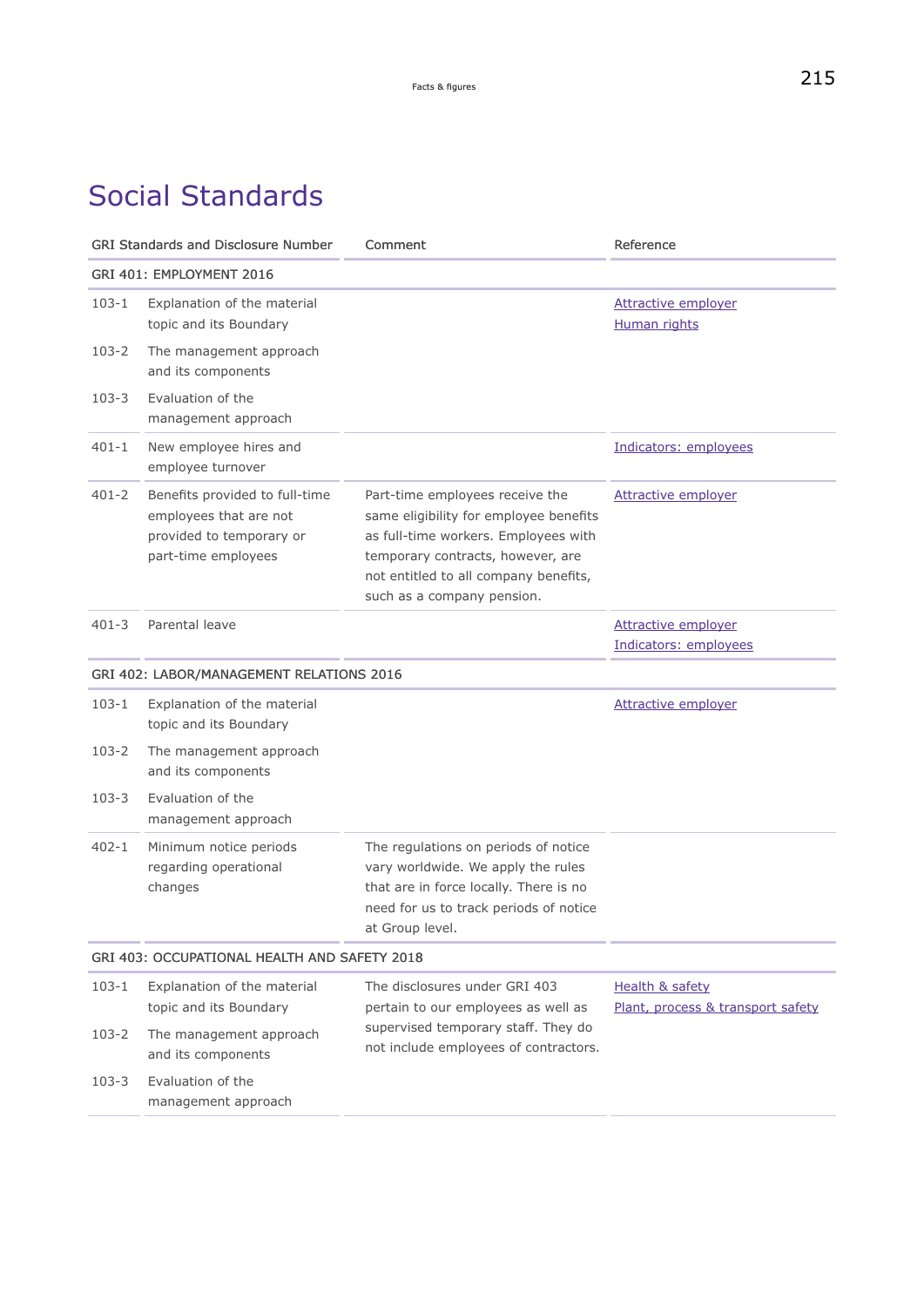| $403 - 1$ | Occupational health and<br>safety management system                                                                    |                                                                                                                                                                                                                                                                                                                                                                                                                                                                                                                                                                                                                                                                                                                                                                                                                                                                                                                  | <b>Health &amp; safety</b>                                                    |
|-----------|------------------------------------------------------------------------------------------------------------------------|------------------------------------------------------------------------------------------------------------------------------------------------------------------------------------------------------------------------------------------------------------------------------------------------------------------------------------------------------------------------------------------------------------------------------------------------------------------------------------------------------------------------------------------------------------------------------------------------------------------------------------------------------------------------------------------------------------------------------------------------------------------------------------------------------------------------------------------------------------------------------------------------------------------|-------------------------------------------------------------------------------|
| $403 - 2$ | Hazard identification, risk<br>assessment, and incident<br>investigation                                               |                                                                                                                                                                                                                                                                                                                                                                                                                                                                                                                                                                                                                                                                                                                                                                                                                                                                                                                  | Health & safety<br>Plant, process & transport safety                          |
| $403 - 3$ | Occupational health services                                                                                           |                                                                                                                                                                                                                                                                                                                                                                                                                                                                                                                                                                                                                                                                                                                                                                                                                                                                                                                  | Health & safety                                                               |
| 403-4     | Worker participation,<br>consultation, and<br>communication on<br>occupational health and<br>safety                    | Occupational health and safety<br>committees are required by law in<br>Germany. All employees of Merck<br>KGaA, Darmstadt, Germany are<br>therefore represented by such<br>committees, which operate at site<br>level. They account for around 13%<br>of our total workforce. The majority<br>of sites outside Germany also have<br>health and safety committees to<br>represent their employees. The<br>organization of these committees is<br>the responsibility of our individual<br>sites. Health and safety issues are<br>governed Group-wide by our EHS<br>Policy. The organizational<br>implementation of this policy is the<br>responsibility of our individual sites<br>and is subject to local laws and<br>regulations. Merck KGaA, Darmstadt,<br>Germany, which accounts for<br>approximately 13% of our total<br>workforce, has company agreements<br>in place on occupational health and<br>safety. | Health & safety                                                               |
| $403 - 5$ | Worker training on<br>occupational health and<br>safety                                                                |                                                                                                                                                                                                                                                                                                                                                                                                                                                                                                                                                                                                                                                                                                                                                                                                                                                                                                                  | Health & safety<br>Plant, process & transport safety                          |
| $403 - 6$ | Promotion of worker health                                                                                             |                                                                                                                                                                                                                                                                                                                                                                                                                                                                                                                                                                                                                                                                                                                                                                                                                                                                                                                  | Health & safety                                                               |
| 403-7     | Prevention and mitigation of<br>occupational health and<br>safety impacts directly linked<br>by business relationships |                                                                                                                                                                                                                                                                                                                                                                                                                                                                                                                                                                                                                                                                                                                                                                                                                                                                                                                  | Health & safety<br>Human rights<br>Plant, process & transport safety          |
| $403 - 8$ | Workers covered by an<br>occupational health and<br>safety management system                                           |                                                                                                                                                                                                                                                                                                                                                                                                                                                                                                                                                                                                                                                                                                                                                                                                                                                                                                                  | Health & safety                                                               |
| 403-9     | Work-related injuries                                                                                                  | We have identified the lost time<br>injury rate (LTIR) as a key<br>performance indicator for our<br>company.                                                                                                                                                                                                                                                                                                                                                                                                                                                                                                                                                                                                                                                                                                                                                                                                     | Health & safety<br>Plant, process & transport safety<br>Indicators: employees |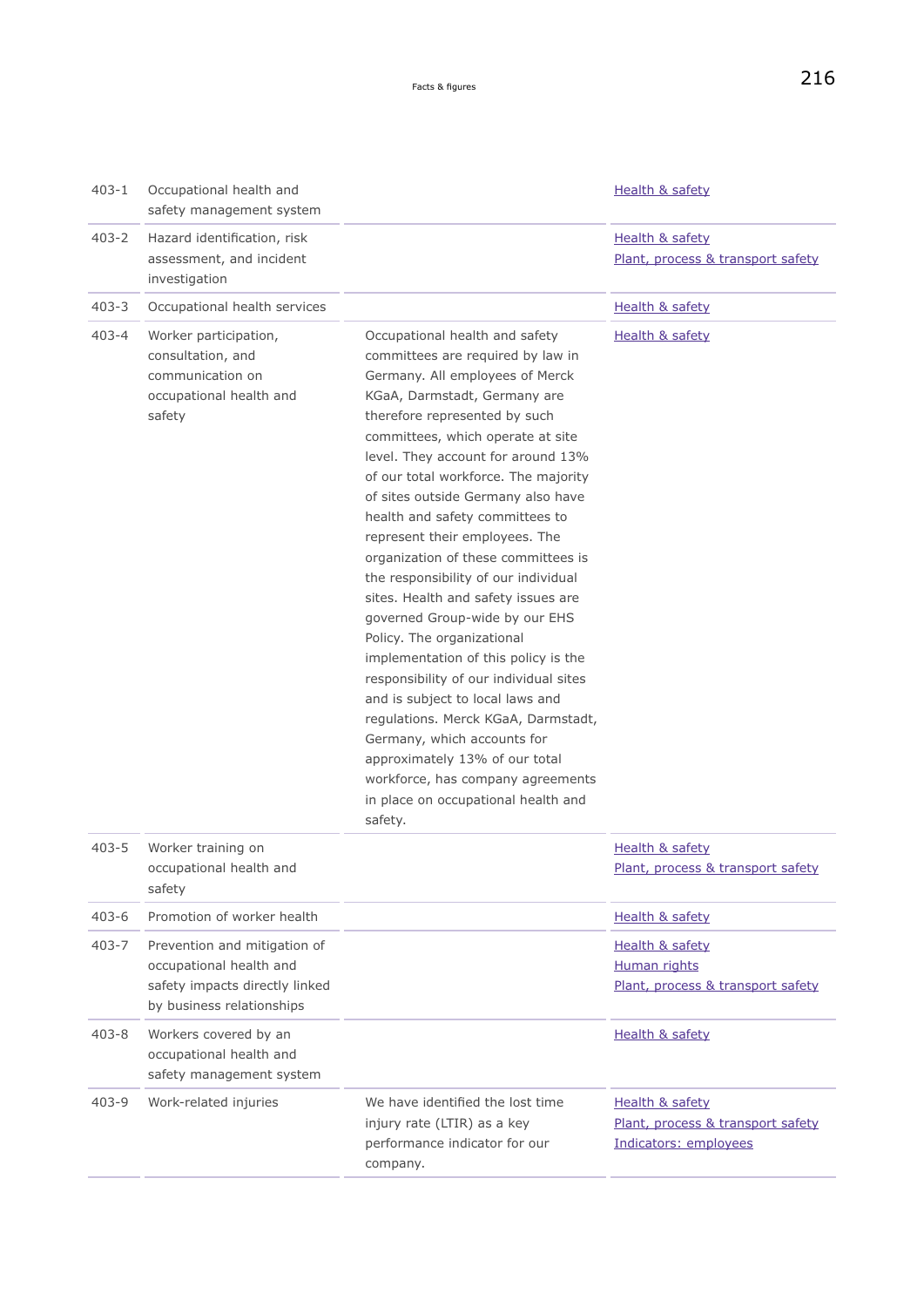regarding types of work-related

403-10 Work-related ill health **At Group level, we do not collect data** [Health & safety](#page-133-0)

[Plant, process & transport safety](#page-154-0)

|           |                                                                                               | illnesses or fatalities resulting from<br>work-related illnesses. As deemed<br>necessary, our sites may collect data<br>on the incidence of occupational<br>illness.                                                    | Indicators: employees                                                                                                                                                                                                                              |
|-----------|-----------------------------------------------------------------------------------------------|-------------------------------------------------------------------------------------------------------------------------------------------------------------------------------------------------------------------------|----------------------------------------------------------------------------------------------------------------------------------------------------------------------------------------------------------------------------------------------------|
|           | <b>GRI 404: TRAINING AND EDUCATION 2016</b>                                                   |                                                                                                                                                                                                                         |                                                                                                                                                                                                                                                    |
| $103 - 1$ | Explanation of the material<br>topic and its Boundary                                         |                                                                                                                                                                                                                         | Diversity, equity & inclusion<br>Leading & developing employees                                                                                                                                                                                    |
| $103 - 2$ | The management approach<br>and its components                                                 |                                                                                                                                                                                                                         |                                                                                                                                                                                                                                                    |
| $103 - 3$ | Evaluation of the<br>management approach                                                      |                                                                                                                                                                                                                         |                                                                                                                                                                                                                                                    |
| 404-1     | Average hours of training per<br>year per employee                                            | We do not keep track of the average<br>hours our employees spend on<br>vocational training and continuing<br>education because this indicator does<br>not have any bearing on the quality<br>or success of our efforts. |                                                                                                                                                                                                                                                    |
| $404 - 2$ | Programs for upgrading<br>employee skills and transition<br>assistance programs               |                                                                                                                                                                                                                         | Sustainable supply chain<br>management<br>Human rights<br>Product-related crime<br>Plant, process & transport safety<br>Leading & developing employees<br><b>Attractive employer</b><br>Diversity, equity & inclusion<br>Environmental stewardship |
| $404 - 3$ | Percentage of employees<br>receiving regular performance<br>and career development<br>reviews |                                                                                                                                                                                                                         | Leading & developing employees<br>Indicators: employees                                                                                                                                                                                            |
|           | GRI 405: DIVERSITY AND EQUAL OPPORTUNITY 2016                                                 |                                                                                                                                                                                                                         |                                                                                                                                                                                                                                                    |
| 103-1     | Explanation of the material<br>topic and its Boundary                                         |                                                                                                                                                                                                                         | Diversity, equity & inclusion<br><b>Attractive employer</b>                                                                                                                                                                                        |
| $103 - 2$ | The management approach<br>and its components                                                 |                                                                                                                                                                                                                         | Objectives of the Supervisory<br>Board with respect to its<br>composition                                                                                                                                                                          |
| $103 - 3$ | Evaluation of the<br>management approach                                                      |                                                                                                                                                                                                                         |                                                                                                                                                                                                                                                    |
|           |                                                                                               |                                                                                                                                                                                                                         |                                                                                                                                                                                                                                                    |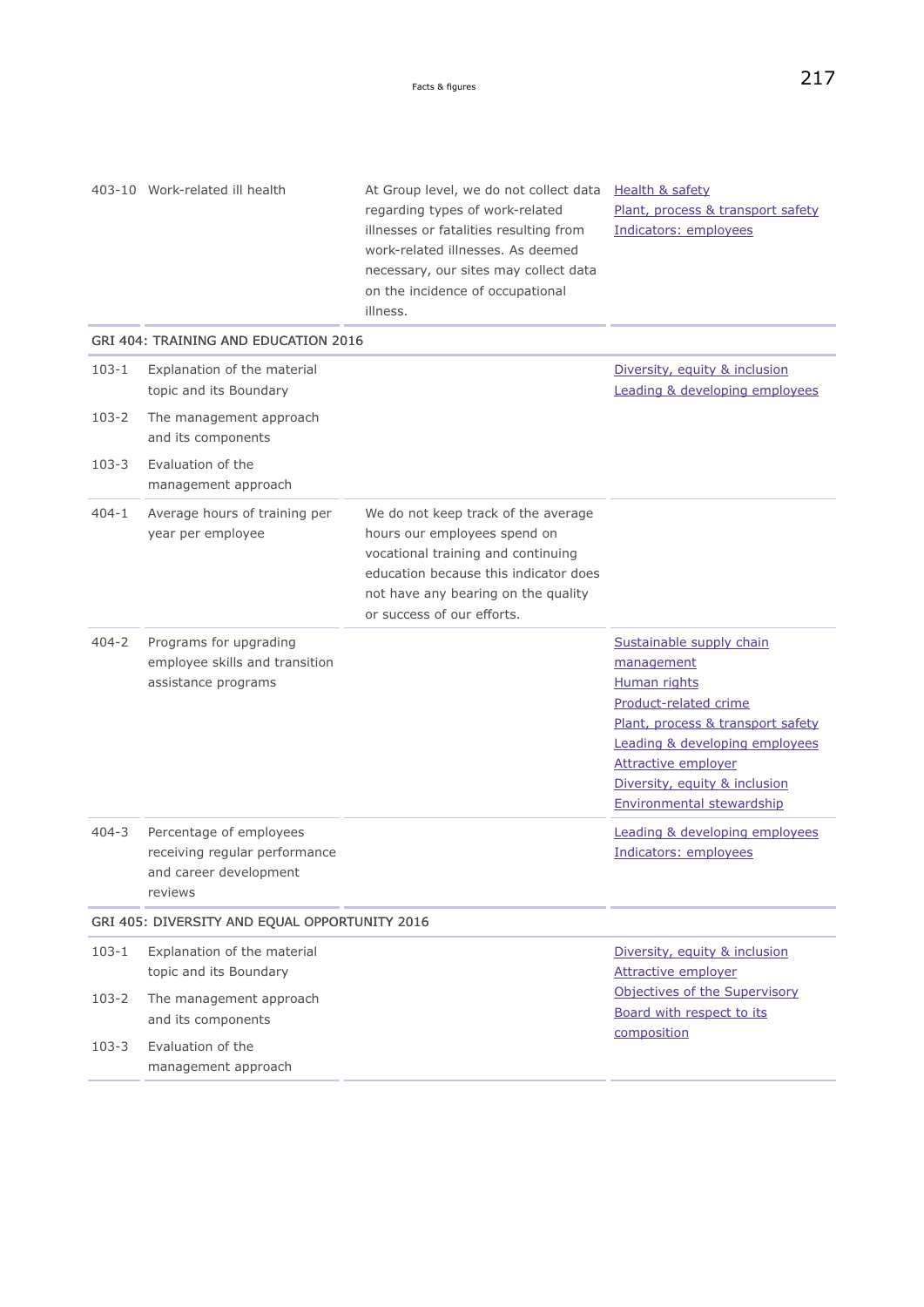<span id="page-53-0"></span>

| $405 - 1$ | Diversity of governance<br>bodies and employees                                                                         |                                                                                                                                                                                                                                                                                                                                                                                                                                                                                                                                                  | Diversity, equity & inclusion<br>Indicators: employees                                                                                        |
|-----------|-------------------------------------------------------------------------------------------------------------------------|--------------------------------------------------------------------------------------------------------------------------------------------------------------------------------------------------------------------------------------------------------------------------------------------------------------------------------------------------------------------------------------------------------------------------------------------------------------------------------------------------------------------------------------------------|-----------------------------------------------------------------------------------------------------------------------------------------------|
|           |                                                                                                                         |                                                                                                                                                                                                                                                                                                                                                                                                                                                                                                                                                  | The Executive Board<br>The Supervisory Board<br>Objectives of the Supervisory<br>Board with respect to its<br>composition<br>Diversity policy |
| $405 - 2$ | Ratio of basic salary and<br>remuneration of women to<br>men                                                            | As a basic principle, our<br>compensation systems and processes<br>do not distinguish between women<br>and men. The salaries we offer are<br>predicated on the respective job<br>description and are based on our<br>Global Job Catalog, which has fixed<br>salary bands that are identical for<br>men and women. Variable salary<br>components that fall under<br>performance-based compensation are<br>paid on the basis of whether mutually<br>agreed targets have been achieved. A<br>performance management system<br>governs this process. | <b>Attractive employer</b><br>Diversity, equity & inclusion                                                                                   |
|           | GRI 406: NON-DISCRIMINATION 2016                                                                                        |                                                                                                                                                                                                                                                                                                                                                                                                                                                                                                                                                  |                                                                                                                                               |
| $103 - 1$ | Explanation of the material<br>topic and its Boundary                                                                   |                                                                                                                                                                                                                                                                                                                                                                                                                                                                                                                                                  | Diversity, equity & inclusion<br><b>Attractive employer</b>                                                                                   |
| $103 - 2$ | The management approach<br>and its components                                                                           |                                                                                                                                                                                                                                                                                                                                                                                                                                                                                                                                                  |                                                                                                                                               |
| $103 - 3$ | Evaluation of the<br>management approach                                                                                |                                                                                                                                                                                                                                                                                                                                                                                                                                                                                                                                                  |                                                                                                                                               |
| $406 - 1$ | Incidents of discrimination<br>and corrective actions taken                                                             |                                                                                                                                                                                                                                                                                                                                                                                                                                                                                                                                                  | Diversity, equity & inclusion<br>Indicators: business ethics                                                                                  |
|           |                                                                                                                         | GRI 407: FREEDOM OF ASSOCIATION AND COLLECTIVE BARGAINING 2016                                                                                                                                                                                                                                                                                                                                                                                                                                                                                   |                                                                                                                                               |
| $103 - 1$ | Explanation of the material<br>topic and its Boundary                                                                   |                                                                                                                                                                                                                                                                                                                                                                                                                                                                                                                                                  | Sustainable supply chain<br>management                                                                                                        |
| $103 - 2$ | The management approach<br>and its components                                                                           |                                                                                                                                                                                                                                                                                                                                                                                                                                                                                                                                                  | Human rights<br><b>Attractive employer</b>                                                                                                    |
| $103 - 3$ | Evaluation of the<br>management approach                                                                                |                                                                                                                                                                                                                                                                                                                                                                                                                                                                                                                                                  |                                                                                                                                               |
| $407 - 1$ | Operations and suppliers in<br>which the right to freedom of<br>association and collective<br>bargaining may be at risk |                                                                                                                                                                                                                                                                                                                                                                                                                                                                                                                                                  | Sustainable supply chain<br>management<br><b>Human rights</b>                                                                                 |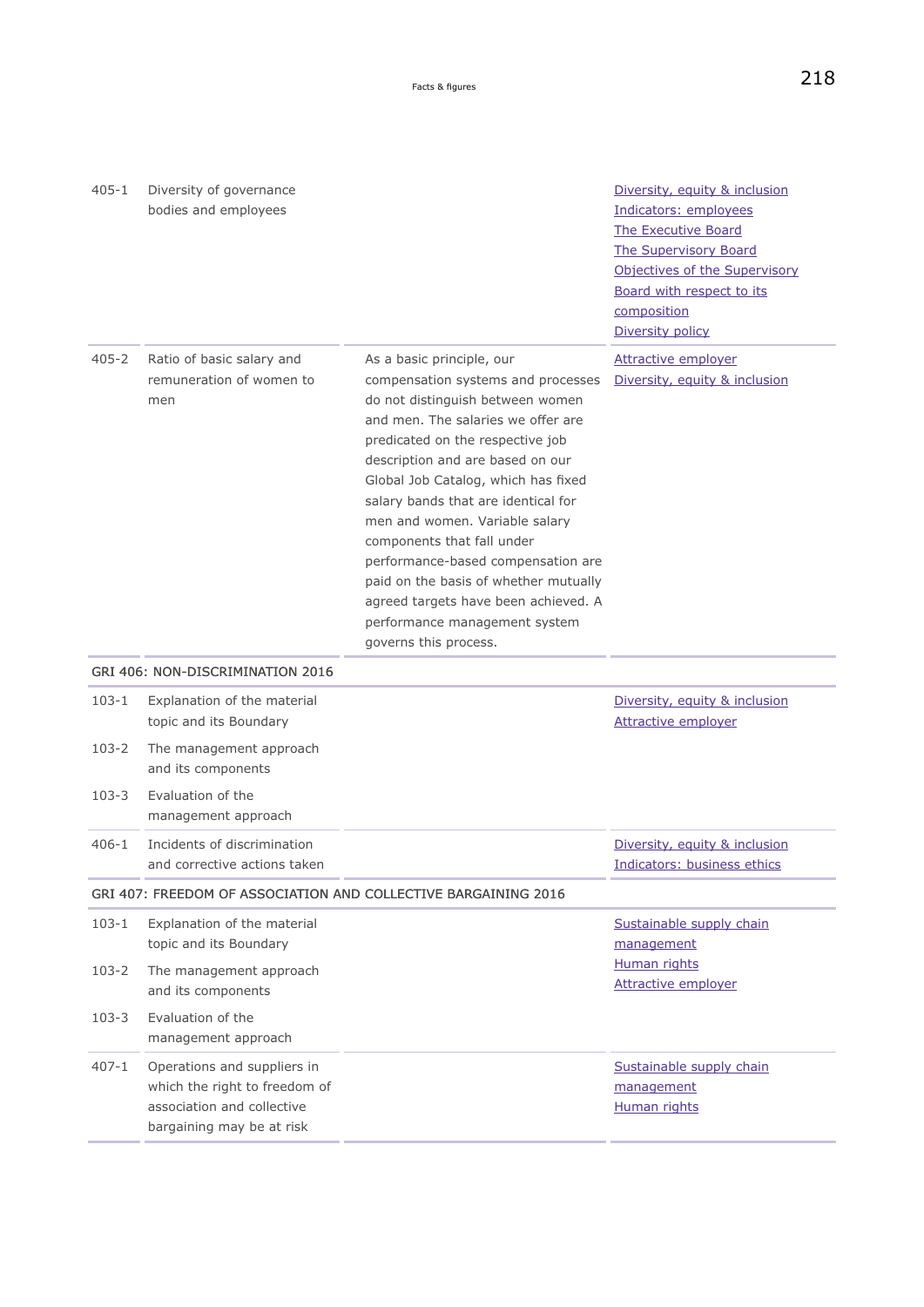| $103 - 1$ | Explanation of the material<br>topic and its Boundary                                          |                                                                                                                                                                                                                                                                                                                                                                                                      | Sustainable supply chain<br>management                                      |
|-----------|------------------------------------------------------------------------------------------------|------------------------------------------------------------------------------------------------------------------------------------------------------------------------------------------------------------------------------------------------------------------------------------------------------------------------------------------------------------------------------------------------------|-----------------------------------------------------------------------------|
| $103 - 2$ | The management approach<br>and its components                                                  |                                                                                                                                                                                                                                                                                                                                                                                                      | Mica supply chain<br><b>Human rights</b>                                    |
| $103 - 3$ | Evaluation of the<br>management approach                                                       |                                                                                                                                                                                                                                                                                                                                                                                                      | <b>Attractive employer</b>                                                  |
| $408 - 1$ | Operations and suppliers at<br>significant risk for incidents of<br>child labor                |                                                                                                                                                                                                                                                                                                                                                                                                      | Sustainable supply chain<br>management<br>Human rights<br>Mica supply chain |
|           | GRI 409: FORCED OR COMPULSORY LABOR 2016                                                       |                                                                                                                                                                                                                                                                                                                                                                                                      |                                                                             |
| $103 - 1$ | Explanation of the material<br>topic and its Boundary                                          |                                                                                                                                                                                                                                                                                                                                                                                                      | Sustainable supply chain<br>management                                      |
| $103 - 2$ | The management approach<br>and its components                                                  |                                                                                                                                                                                                                                                                                                                                                                                                      | Mica supply chain<br><b>Human rights</b><br><b>Attractive employer</b>      |
| $103 - 3$ | Evaluation of the<br>management approach                                                       |                                                                                                                                                                                                                                                                                                                                                                                                      |                                                                             |
| 409-1     | Operations and suppliers at<br>significant risk for incidents of<br>forced or compulsory labor |                                                                                                                                                                                                                                                                                                                                                                                                      | Sustainable supply chain<br>management<br>Mica supply chain<br>Human rights |
|           | <b>GRI 410: SECURITY PRACTICES 2016</b>                                                        |                                                                                                                                                                                                                                                                                                                                                                                                      |                                                                             |
| $103 - 1$ | Explanation of the material<br>topic and its Boundary                                          |                                                                                                                                                                                                                                                                                                                                                                                                      | Human rights<br>Sustainable supply chain                                    |
| $103 - 2$ | The management approach<br>and its components                                                  |                                                                                                                                                                                                                                                                                                                                                                                                      | management                                                                  |
| $103 - 3$ | Evaluation of the<br>management approach                                                       |                                                                                                                                                                                                                                                                                                                                                                                                      |                                                                             |
| $410 - 1$ | Security personnel trained in<br>human rights policies or<br>procedures                        | We are currently formalizing our<br>processes for security-relevant<br>assessments as part of our Security<br>Governance framework. Going<br>forward, we will be integrating<br>human rights aspects even more<br>strongly into security-relevant<br>processes, for instance training<br>courses for security staff. To this end,<br>we will use the newly established<br>Security Academy platform. | <b>Human rights</b>                                                         |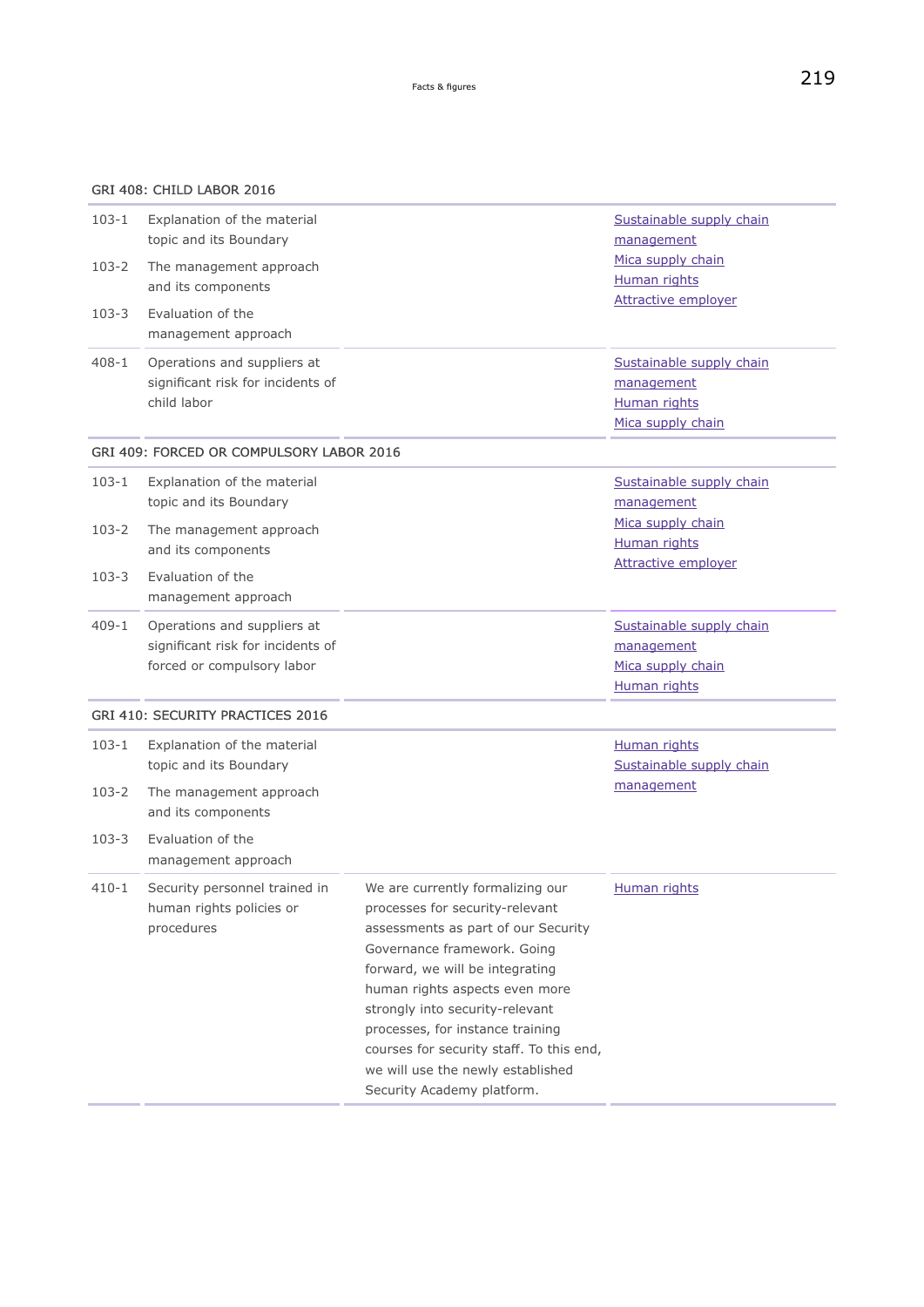### GRI 412: HUMAN RIGHTS ASSESSMENT 2016

| $103 - 1$ | Explanation of the material<br>topic and its Boundary                                                                                  | Human rights<br><b>Attractive employer</b>                  |
|-----------|----------------------------------------------------------------------------------------------------------------------------------------|-------------------------------------------------------------|
| $103 - 2$ | The management approach<br>and its components                                                                                          |                                                             |
| $103 - 3$ | Evaluation of the<br>management approach                                                                                               |                                                             |
| $412 - 1$ | Operations that have been<br>subject to human rights<br>reviews or impact<br>assessments                                               | <b>Human rights</b><br>Indicators: business ethics          |
| $412 - 2$ | Employee training on human<br>rights policies or procedures                                                                            | Human rights                                                |
| $412 - 3$ | Significant investment<br>agreements and contracts<br>that include human rights<br>clauses or that underwent<br>human rights screening | Human rights                                                |
|           | GRI 414: SUPPLIER SOCIAL ASSESSMENT 2016                                                                                               |                                                             |
| $103 - 1$ | Explanation of the material<br>topic and its Boundary                                                                                  | Sustainable supply chain<br>management                      |
| $103 - 2$ | The management approach<br>and its components                                                                                          | Mica supply chain<br><b>Human rights</b>                    |
| $103 - 3$ | Evaluation of the<br>management approach                                                                                               |                                                             |
| $414 - 1$ | New suppliers that were<br>screened using social criteria                                                                              | Sustainable supply chain<br>management                      |
| $414 - 2$ | Negative social impacts in the<br>supply chain and actions<br>taken                                                                    | Sustainable supply chain<br>management<br>Mica supply chain |
|           | GRI 415: PUBLIC POLICY 2016                                                                                                            |                                                             |
| $103 - 1$ | Explanation of the material<br>topic and its Boundary                                                                                  | Stakeholder dialogue                                        |
| $103 - 2$ | The management approach<br>and its components                                                                                          |                                                             |
| $103 - 3$ | Evaluation of the<br>management approach                                                                                               |                                                             |
| $415 - 1$ | Political contributions                                                                                                                | Stakeholder dialogue                                        |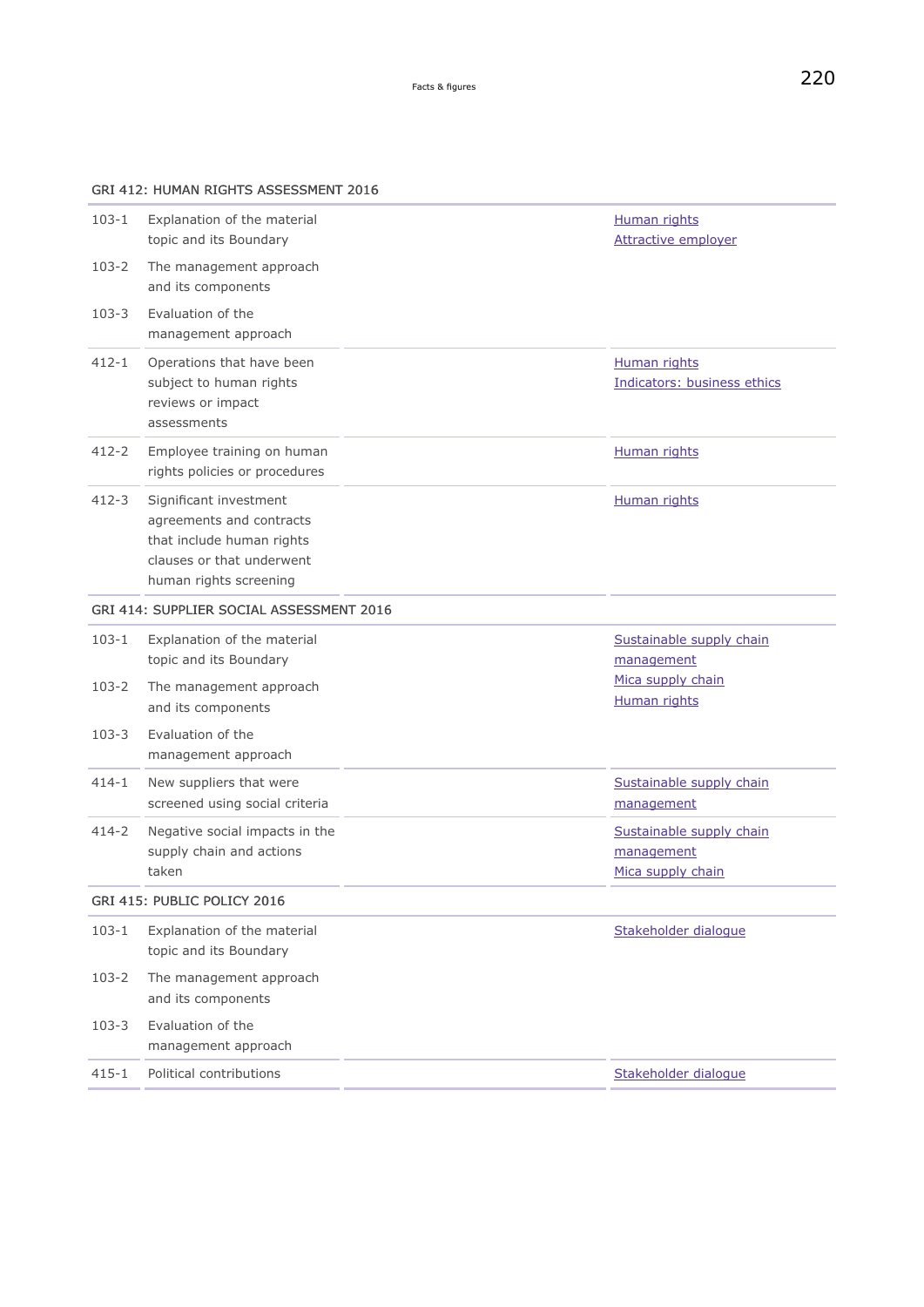### GRI 416: CUSTOMER HEALTH AND SAFETY 2016

| $103 - 1$ | Explanation of the material<br>topic and its Boundary                                                  |                                                                                                                                                                                                                                                                                                                                                                        | <b>Clinical studies</b><br>Patient safety                                               |
|-----------|--------------------------------------------------------------------------------------------------------|------------------------------------------------------------------------------------------------------------------------------------------------------------------------------------------------------------------------------------------------------------------------------------------------------------------------------------------------------------------------|-----------------------------------------------------------------------------------------|
| 103-2     | The management approach<br>and its components                                                          |                                                                                                                                                                                                                                                                                                                                                                        | Product-related crime<br>Chemical product safety<br>Sustainable products & packaging    |
| $103 - 3$ | Evaluation of the<br>management approach                                                               |                                                                                                                                                                                                                                                                                                                                                                        | Report on Risks and Opportunities                                                       |
| $416 - 1$ | Assessment of the health and<br>safety impacts of product and<br>service categories                    |                                                                                                                                                                                                                                                                                                                                                                        | Chemical product safety                                                                 |
| $416 - 2$ | Incidents of non-compliance<br>concerning the health and<br>safety impacts of products<br>and services | As applicable, we report on risks from<br>litigation and legal proceedings in our<br>Report on Risks and Opportunities.                                                                                                                                                                                                                                                | <b>Clinical studies</b><br>Chemical product safety<br>Report on Risks and Opportunities |
|           | GRI 417: MARKETING AND LABELING 2016                                                                   |                                                                                                                                                                                                                                                                                                                                                                        |                                                                                         |
| $103 - 1$ | Explanation of the material<br>topic and its Boundary                                                  |                                                                                                                                                                                                                                                                                                                                                                        | Compliance management<br>Responsible interactions with                                  |
| 103-2     | The management approach<br>and its components                                                          |                                                                                                                                                                                                                                                                                                                                                                        | health systems<br>Patient safety<br>Chemical product safety                             |
| $103 - 3$ | Evaluation of the<br>management approach                                                               |                                                                                                                                                                                                                                                                                                                                                                        |                                                                                         |
| $417 - 1$ | Requirements for product and<br>service information and<br>labeling                                    | All pharmaceuticals are subject to<br>reporting and notification<br>requirements, which we fulfill. In line<br>with the statutory requirements, we<br>provide our customers with easily<br>accessible and relevant information<br>on the safe handling and use of our<br>chemical products. We report on the<br>individual requirements in the<br>respective chapters. | Patient safety<br>Chemical product safety                                               |
| $417 - 2$ | Incidents of non-compliance<br>concerning product and<br>service information and<br>labeling           |                                                                                                                                                                                                                                                                                                                                                                        | Patient safety<br>Chemical product safety<br><b>Report on Risks and Opportunities</b>   |
| $417 - 3$ | Incidents of non-compliance<br>concerning marketing<br>communications                                  | As applicable, we report on risks from Report on Risks and Opportunities<br>litigation and legal proceedings in our<br>Report on Risks and Opportunities.                                                                                                                                                                                                              |                                                                                         |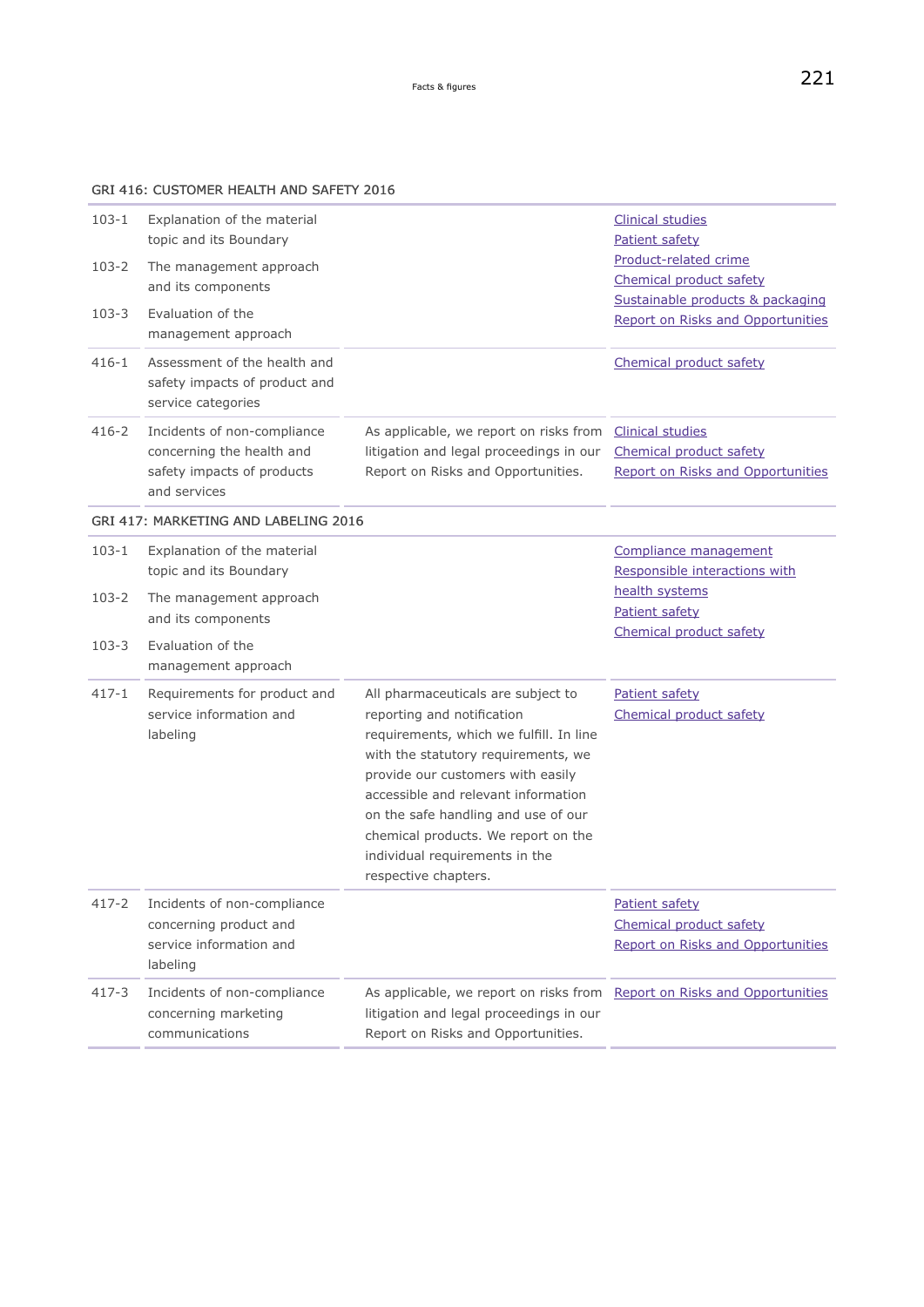### GRI 418: CUSTOMER PRIVACY 2016

| $103 - 1$ | Explanation of the material<br>topic and its Boundary                                                 |                                                                                                                                                           | Data protection & privacy<br><b>Clinical studies</b>                                |
|-----------|-------------------------------------------------------------------------------------------------------|-----------------------------------------------------------------------------------------------------------------------------------------------------------|-------------------------------------------------------------------------------------|
| $103 - 2$ | The management approach<br>and its components                                                         |                                                                                                                                                           |                                                                                     |
| $103 - 3$ | Evaluation of the<br>management approach                                                              |                                                                                                                                                           |                                                                                     |
| $418 - 1$ | Substantiated complaints<br>concerning breaches of<br>customer privacy and losses<br>of customer data |                                                                                                                                                           | Data protection & privacy<br><b>Clinical studies</b><br>Indicators: business ethics |
|           | GRI 419: SOCIOECONOMIC Compliance 2016                                                                |                                                                                                                                                           |                                                                                     |
| $103 - 1$ | Explanation of the material<br>topic and its Boundary                                                 |                                                                                                                                                           | Compliance management<br>Report on Risks and Opportunities                          |
| $103 - 2$ | The management approach<br>and its components                                                         |                                                                                                                                                           |                                                                                     |
| $103 - 3$ | Evaluation of the<br>management approach                                                              |                                                                                                                                                           |                                                                                     |
| $419 - 1$ | Non-compliance with laws<br>and regulations in the social<br>and economic area                        | As applicable, we report on risks from Report on Risks and Opportunities<br>litigation and legal proceedings in our<br>Report on Risks and Opportunities. |                                                                                     |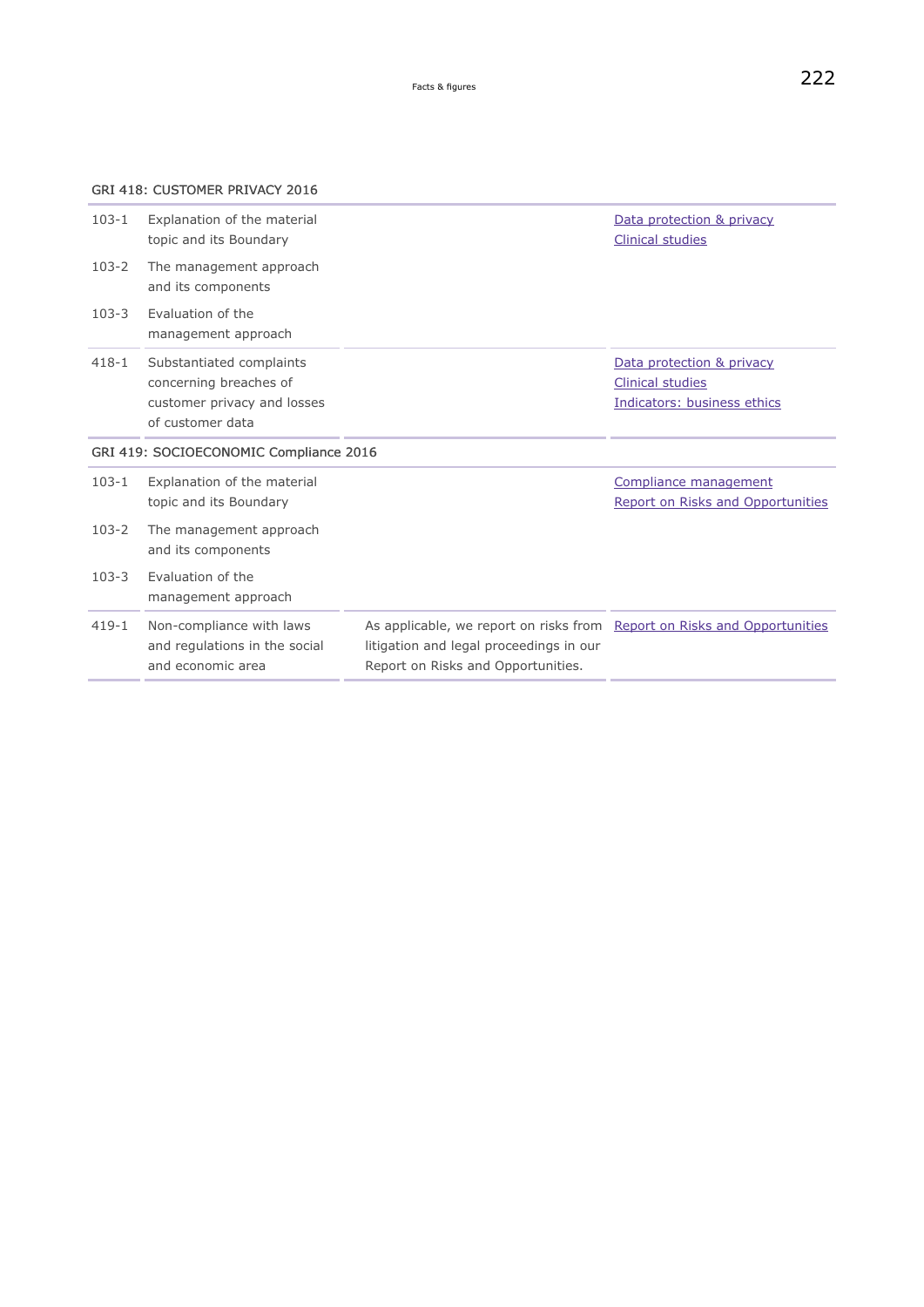### Additional material topics

| ETHICAL CONDUCT (bioethics, digital ethics, clinical studies, animal welfare) |                                                       |  |                                                               |
|-------------------------------------------------------------------------------|-------------------------------------------------------|--|---------------------------------------------------------------|
| $103 - 1$                                                                     | Explanation of the material<br>topic and its Boundary |  | <b>Animal welfare</b><br><b>Bioethics</b>                     |
| 103-2                                                                         | The management approach<br>and its components         |  | Digital ethics<br><b>Clinical studies</b>                     |
| $103 - 3$                                                                     | Evaluation of the<br>management approach              |  |                                                               |
|                                                                               | <b>HEALTH FOR ALL</b>                                 |  |                                                               |
| $103 - 1$                                                                     | Explanation of the material<br>topic and its Boundary |  | <b>Global health</b><br>Open innovation sharing               |
| 103-2                                                                         | The management approach<br>and its components         |  | Prices of medicines<br><b>Health capacity &amp; awareness</b> |
| $103 - 3$                                                                     | Evaluation of the<br>management approach              |  |                                                               |
|                                                                               | PRODUCT SAFETY AND QUALITY: product-related crime     |  |                                                               |
| $103 - 1$                                                                     | Explanation of the material<br>topic and its Boundary |  | Product-related crime                                         |
| $103-2$                                                                       | The management approach<br>and its components         |  |                                                               |
| $103 - 3$                                                                     | Evaluation of the<br>management approach              |  |                                                               |
|                                                                               | <b>COMMUNITY ENGAGEMENT</b>                           |  |                                                               |
| $103 - 1$                                                                     | Explanation of the material<br>topic and its Boundary |  | Community engagement                                          |
| $103 - 2$                                                                     | The management approach<br>and its components         |  |                                                               |
| $103 - 3$                                                                     | Evaluation of the<br>management approach              |  |                                                               |
|                                                                               | <b>ATTRACTIVE EMPLOYER</b>                            |  |                                                               |
| $103 - 1$                                                                     | Explanation of the material<br>topic and its Boundary |  | <b>Attractive employer</b>                                    |
| 103-2                                                                         | The management approach<br>and its components         |  |                                                               |
| $103 - 3$                                                                     | Evaluation of the<br>management approach              |  |                                                               |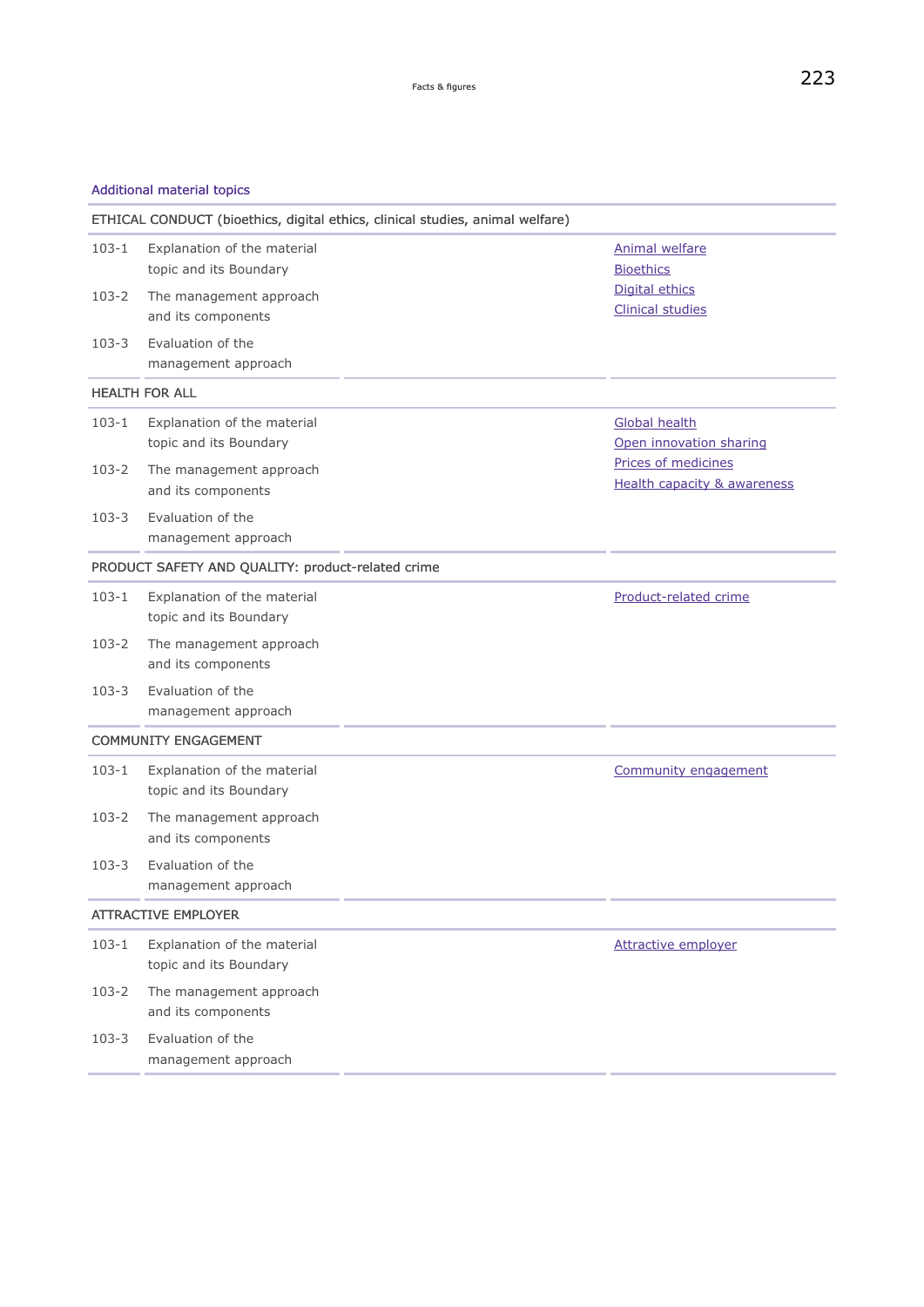# <span id="page-59-0"></span>SASB index

## SASB disclosure 2021

In 2021, we integrated our Sustainability Accounting Standards Board [\(SASB\)](https://www.sasb.org/) disclosures into our Sustainability Report in 2021. In addition to our disclosures pursuant to the SASB standard "Biotechnology & Pharmaceuticals", we reported our information for the "Medical Equipment & Supplies" and "Semiconductors" industries for the first time. We thus cover our three business sectors now. With our voluntary SASB disclosures, we want to meet the increasing demands of our investors and other stakeholders. The reported data provide transparent, financially material and meaningful information on sustainability. To meet the evolving interests and requirements of our stakeholders in the future as well, we will continuously develop and expand our SASB reporting.

The SASB disclosures were not part of the [limited assurance engagement](https://hippo.nexxar.com/pagenotfound) conducted by an independent auditor for our 2021 Sustainability Report.

### Biotechnology & Pharmaceuticals

|                | Safety of Clinical Trial Participants                                                                                                                                                                                |                                                                                                           |
|----------------|----------------------------------------------------------------------------------------------------------------------------------------------------------------------------------------------------------------------|-----------------------------------------------------------------------------------------------------------|
| HC-BP-210a.1   | Discussion, by world region, of management<br>process for ensuring quality and patient safety<br>during clinical trials                                                                                              | <b>Clinical studies</b><br>R&D: Positions & Policies (Healthcare)                                         |
| $HC-BP-210a.2$ | Number of FDA Sponsor Inspections related to<br>clinical trial management and<br>pharmacovigilance that resulted in: (1)<br>Voluntary Action Indicated (VAI) and (2)<br>Official Action Indicated (OAI)              | There were no FDA Good Clinical Practice (GCP)<br>sponsor inspections related to clinical trials in 2021. |
|                | HC-BP-210a.3 Total amount of monetary losses as a result of Not reported<br>legal proceedings associated with clinical trials<br>in developing countries                                                             |                                                                                                           |
|                | <b>Access to Medicines</b>                                                                                                                                                                                           |                                                                                                           |
| HC-BP-240a.1   | Description of actions and initiatives to<br>promote access to health care products for<br>priority diseases and in priority countries as<br>defined by the Access to Medicine Index                                 | Global health<br>Prices of medicines                                                                      |
| HC-BP-240a.2   | List of products on the WHO List of<br>Prequalified Medicinal Products as part of its<br>Prequalification of Medicines Programme (PQP)                                                                               | Currently there is no product on the list.                                                                |
|                | <b>Affordability &amp; Pricing</b>                                                                                                                                                                                   |                                                                                                           |
| HC-BP-240b.1   | Number of settlements of Abbreviated New<br>Drug Application (ANDA) litigation that<br>involved payments and/or provisions to delay<br>bringing an authorized generic product to<br>market for a defined time period | Not reported                                                                                              |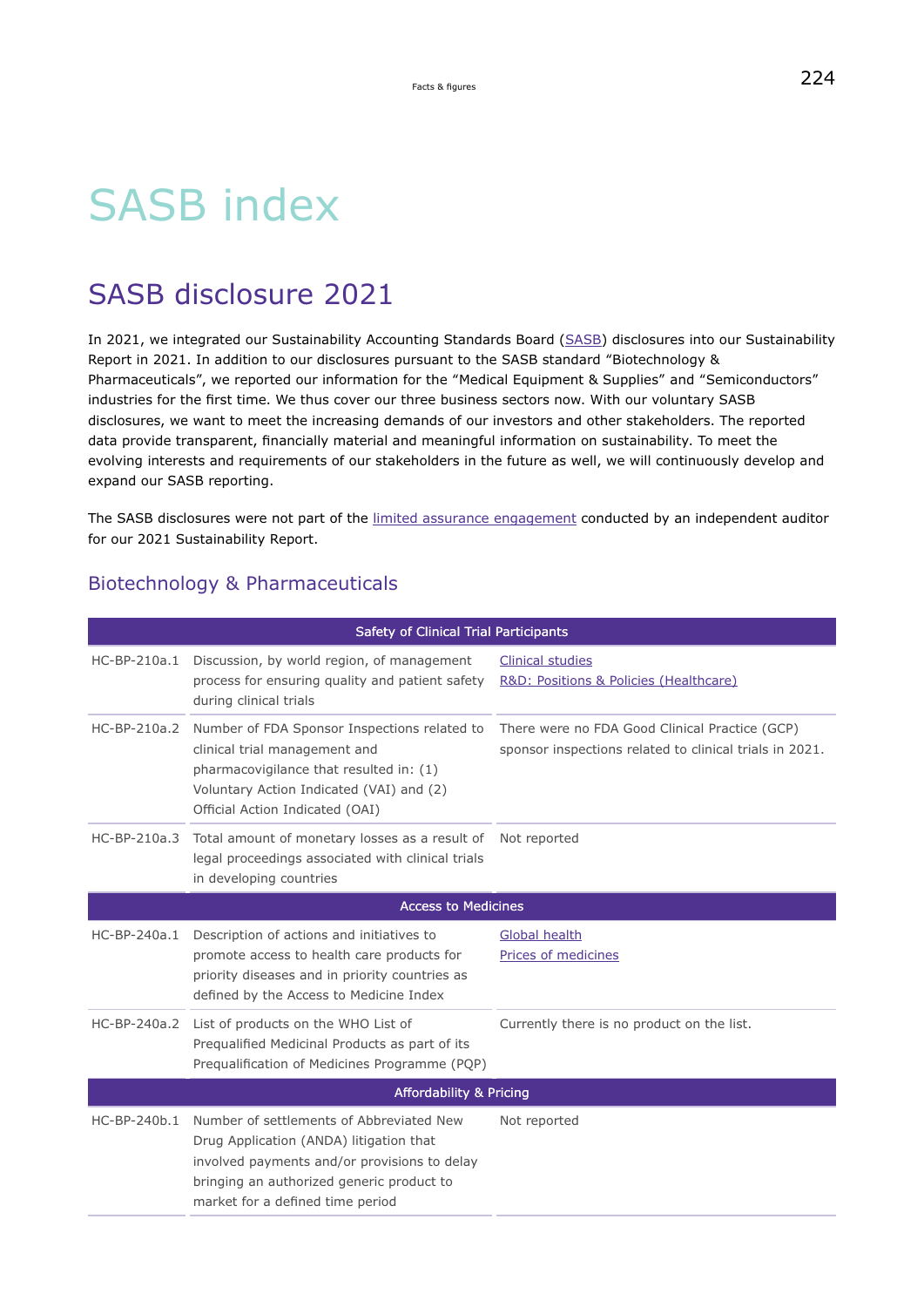HC-BP-240b.2 Percentage change in: (1) average list price and (2) average net price across U.S. product portfolio compared to previous year The following overview shows the percentage change in the average list price (WAC) of our Healthcare US product portfolio compared to the previous year: See also: [Prices of medicines](#page-94-0) HC-BP-240b.3 Percentage change in: (1) list price and (2) net price of product with largest increase compared to previous year We only report the percentage change in average list price across our U.S. product portfolio. The largest increase compared with the previous year amounted to 7.4% (Gonal- $f^{\circledR}$  and Ovidrel $^{\circledR}$ ). ◆ Rebif<sup>®</sup>: 7.1 %  $M$ Mavenclad®: 7.3 % Bavencio<sup>®</sup>: 3.1 % Gonal- $f^{\circledR}$ : 7.4 % ◆ Cetrotide<sup>®</sup>: 7.3 % ◆ Ovidrel<sup>®</sup>: 7.4 % ◆ Serostim<sup>®</sup>: 7.3 % Saizen®:  $6.4%$ 

|              | <b>Drug Safety</b>                                                                                                                   |                                                                                                                                                                                                                                                                                                                                                                                                                                                                                                                                                                                                                                                                                              |  |
|--------------|--------------------------------------------------------------------------------------------------------------------------------------|----------------------------------------------------------------------------------------------------------------------------------------------------------------------------------------------------------------------------------------------------------------------------------------------------------------------------------------------------------------------------------------------------------------------------------------------------------------------------------------------------------------------------------------------------------------------------------------------------------------------------------------------------------------------------------------------|--|
| HC-BP-250a.1 | List of products listed in the Food and Drug<br>Administration's (FDA) MedWatch Safety Alerts<br>for Human Medical Products database | Safety information and adverse event reporting<br>program (FDA website)<br>Adverse event reporting system (FAERS) public<br>dashboard (FDA website)                                                                                                                                                                                                                                                                                                                                                                                                                                                                                                                                          |  |
| HC-BP-250a.2 | Number of fatalities associated with products<br>as reported in the FDA Adverse Event<br>Reporting System                            | Adverse event reporting system (FAERS) public<br>dashboard (FDA website)                                                                                                                                                                                                                                                                                                                                                                                                                                                                                                                                                                                                                     |  |
| HC-BP-250a.3 | Number of recalls issued, total units recalled                                                                                       | In 2021 we had three drug product recalls in total.<br>None of these recalls was global; they affected<br>individual countries only. None of the recalls was<br>related to the USA. None of the recalls was related<br>to serious injury or fatality, all were either Class II<br>or III. According to our internal policies, any recall<br>type is reported and discussed with the relevant<br>national regulatory authority, including the U.S.<br>FDA. All recall processes are managed under a<br>Global Standard Procedure "Product Recall and<br>Withdrawal Management" which is applied worldwide<br>for medicinal products (pharmaceutical prescription,<br>biological) and devices. |  |
|              | HC-BP-250a.4 Total amount of product accepted for take-<br>back, reuse, or disposal                                                  | We do not take back products for reuse. In line with<br>legal requirements in each country we take back<br>products for disposal.                                                                                                                                                                                                                                                                                                                                                                                                                                                                                                                                                            |  |
| HC-BP-250a.5 | Number of FDA enforcement actions taken in<br>response to violations of current Good<br>Manufacturing Practices (cGMP), by type      | We had no such FDA enforcement actions in 2021.                                                                                                                                                                                                                                                                                                                                                                                                                                                                                                                                                                                                                                              |  |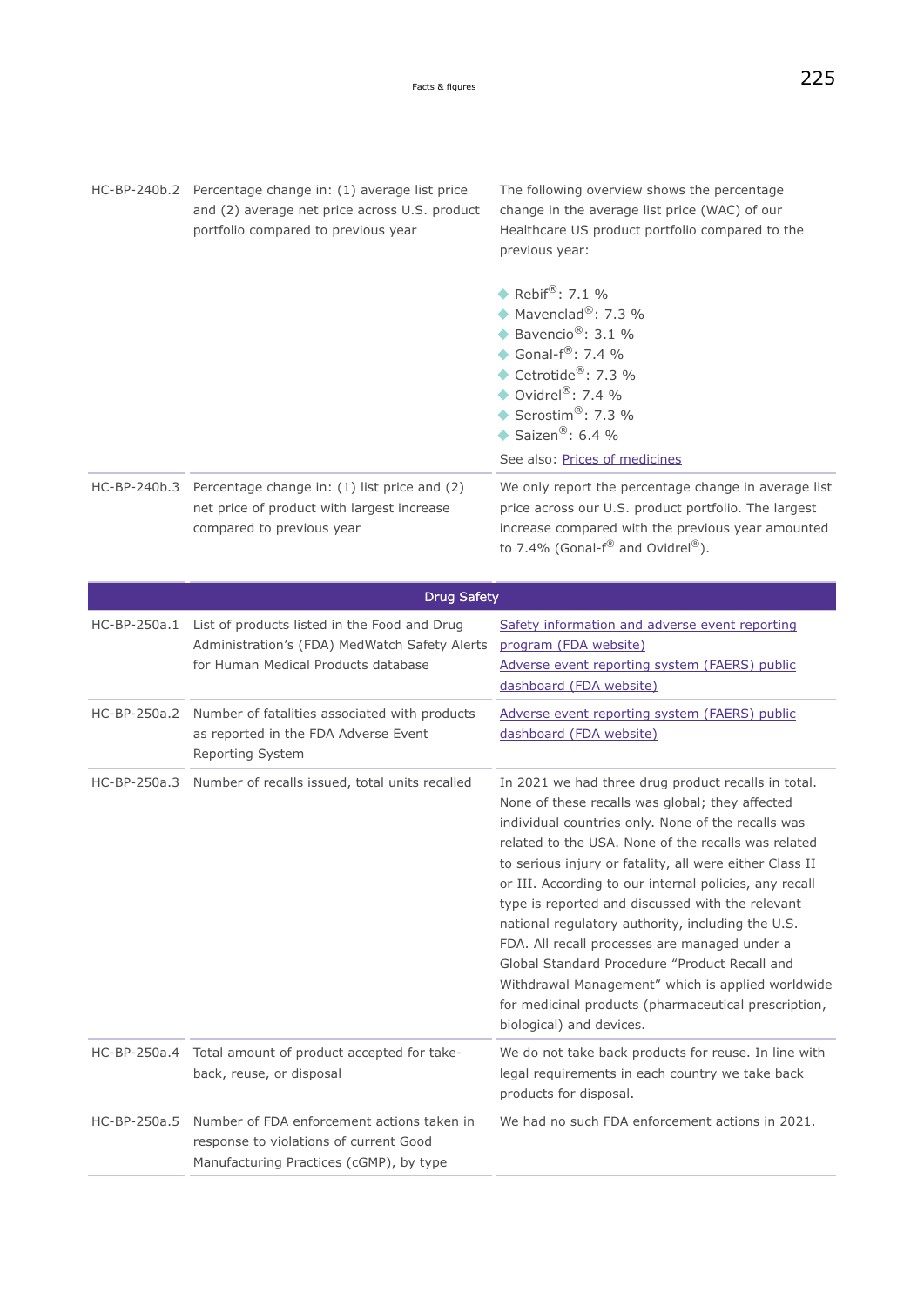|                | <b>Counterfeit Drugs</b>                                                                                                                                    |                                                                                                                                                                                                                                                                                                                                                                                                                                                                                                                                                                                                                                                                                                                                                                                                                                                                                             |
|----------------|-------------------------------------------------------------------------------------------------------------------------------------------------------------|---------------------------------------------------------------------------------------------------------------------------------------------------------------------------------------------------------------------------------------------------------------------------------------------------------------------------------------------------------------------------------------------------------------------------------------------------------------------------------------------------------------------------------------------------------------------------------------------------------------------------------------------------------------------------------------------------------------------------------------------------------------------------------------------------------------------------------------------------------------------------------------------|
| HC-BP-260a.1   | Description of methods and technologies used<br>to maintain traceability of products throughout<br>the supply chain and prevent counterfeiting              | Product-related crime                                                                                                                                                                                                                                                                                                                                                                                                                                                                                                                                                                                                                                                                                                                                                                                                                                                                       |
| HC-BP-260a.2   | Discussion of process for alerting customers<br>and business partners of potential or known<br>risks associated with counterfeit products                   | We have implemented processes and procedures to<br>ensure that all suspected counterfeit medicines are<br>assessed by a team of experts. The scope of any<br>notification that we provide is the outcome of<br>strategic alignment between relevant functions (e.g.<br>Medical, Procurement, Legal, Quality, Corporate<br>Security, Regulatory Affairs, Communications).<br>Levels of details and format of any notification,<br>including the HA information and collaboration,<br>dedicated patient communication,<br>information/awareness communication to<br>distributors, pharmacies, physicians etc. about the<br>presence of counterfeit or diverted products in the<br>market, is decided on a case-by-case basis in<br>accordance with the identified risks and taking into<br>account corporate, legal and regulatory<br>responsibilities.<br>See also:<br>Product-related crime |
| HC-BP-260a.3   | Number of actions that led to raids, seizure,<br>arrests, and/or filing of criminal charges<br>related to counterfeit products                              | Product-related crime                                                                                                                                                                                                                                                                                                                                                                                                                                                                                                                                                                                                                                                                                                                                                                                                                                                                       |
|                | <b>Ethical Marketing</b>                                                                                                                                    |                                                                                                                                                                                                                                                                                                                                                                                                                                                                                                                                                                                                                                                                                                                                                                                                                                                                                             |
| HC-BP-270a.1   | Total amount of monetary losses as a result of<br>legal proceedings associated with false<br>marketing claims                                               | Not reported                                                                                                                                                                                                                                                                                                                                                                                                                                                                                                                                                                                                                                                                                                                                                                                                                                                                                |
| HC-BP-270a.2   | Description of code of ethics governing<br>promotion of off-label use of products                                                                           | Responsible interactions with health systems                                                                                                                                                                                                                                                                                                                                                                                                                                                                                                                                                                                                                                                                                                                                                                                                                                                |
|                | Employee Recruitment, Development & Retention                                                                                                               |                                                                                                                                                                                                                                                                                                                                                                                                                                                                                                                                                                                                                                                                                                                                                                                                                                                                                             |
| $HC-BP-330a.1$ | Discussion of talent recruitment and retention<br>efforts for scientists and research and<br>development personnel                                          | Leading and developing employees<br><b>Attractive Enployer</b><br>Diversity, equity and inclusion                                                                                                                                                                                                                                                                                                                                                                                                                                                                                                                                                                                                                                                                                                                                                                                           |
| HC-BP-330a.2   | (1) Voluntary and (2) involuntary turnover<br>rate for: (a) executives/senior managers, (b)<br>mid-level managers, (c) professionals, and (d)<br>all others | Indicators: employees                                                                                                                                                                                                                                                                                                                                                                                                                                                                                                                                                                                                                                                                                                                                                                                                                                                                       |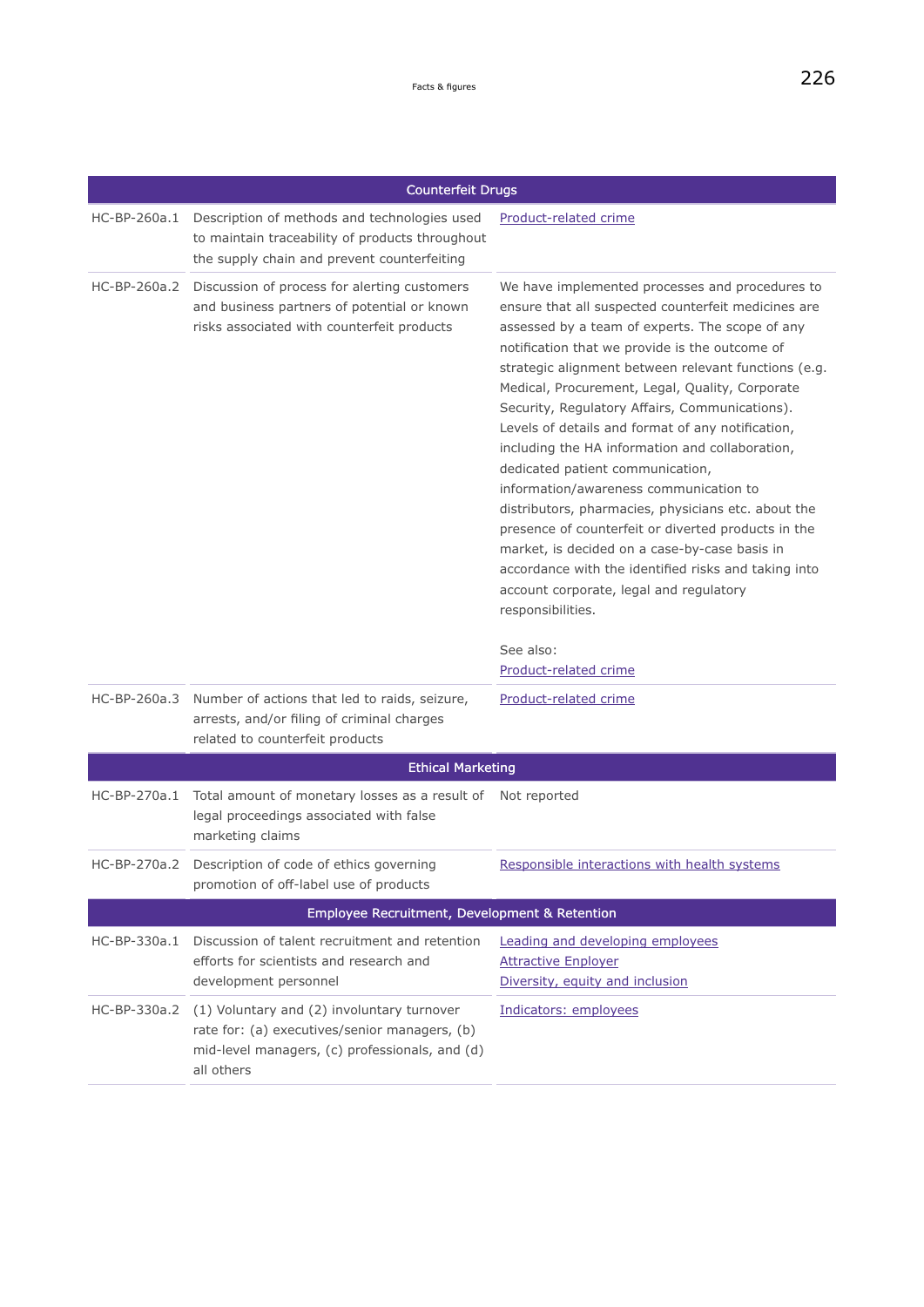|              | <b>Supply Chain Management</b>                                                                                                                                                                                                                                                   |                                                                                                                                                                                                                                                                                                                                                                                                                                                                            |
|--------------|----------------------------------------------------------------------------------------------------------------------------------------------------------------------------------------------------------------------------------------------------------------------------------|----------------------------------------------------------------------------------------------------------------------------------------------------------------------------------------------------------------------------------------------------------------------------------------------------------------------------------------------------------------------------------------------------------------------------------------------------------------------------|
| HC-BP-430a.1 | Percentage of (1) entity's facilities and (2) Tier<br>I suppliers' facilities participating in the Rx-360<br>International Pharmaceutical Supply Chain<br>Consortium audit program or equivalent third-<br>party audit programs for integrity of supply<br>chain and ingredients | Our Healthcare business sector does not participate<br>in the Rx-360 International Pharmaceutical Supply<br>Chain Consortium. However, our facilities are<br>frequently audited by the respective health<br>authorities of the countries in which we distribute<br>our healthcare products.                                                                                                                                                                                |
|              |                                                                                                                                                                                                                                                                                  | As a major supplier to the pharmaceutical industry,<br>our Life Science business sector participates in the<br>Rx-360 audit program.                                                                                                                                                                                                                                                                                                                                       |
|              |                                                                                                                                                                                                                                                                                  | Regarding our supplier base, we have access to<br>sustainability audits and assessments of our<br>suppliers through our membership in the industry<br>initiatives "Together for Sustainability" (TfS) and<br>"Pharmaceutical Supply Chain Initiative" (PSCI).                                                                                                                                                                                                              |
|              |                                                                                                                                                                                                                                                                                  | See also:<br>Sustainable supply chain managament                                                                                                                                                                                                                                                                                                                                                                                                                           |
|              | <b>Business Ethics</b>                                                                                                                                                                                                                                                           |                                                                                                                                                                                                                                                                                                                                                                                                                                                                            |
| HC-BP-510a.1 | Total amount of monetary losses as a result of<br>legal proceedings associated with corruption<br>and bribery                                                                                                                                                                    | Not reported                                                                                                                                                                                                                                                                                                                                                                                                                                                               |
|              | HC-BP-510a.2 Description of code of ethics governing<br>interactions with health care professionals                                                                                                                                                                              | Our Code of Conduct presents and explains our<br>company's values and our ethical integrity standards<br>(e.g. "We cannot be bribed, and we do not offer<br>bribes", "We make our cooperation with healthcare<br>partners transparent", among many others). It is<br>complemented by our Global Anti-Corruption Policy,<br>which stipulates that all business activities must be<br>conducted in line with legally applicable anti-<br>corruption standards.               |
|              |                                                                                                                                                                                                                                                                                  | Specifically, with regard to our interactions with<br>healthcare professionals, our Healthcare Ethical<br>Guiding Principles address the topic through our<br>"Responsible Interactions" and "Safeguard<br>Independence" principles. These general governance<br>documents are complemented by more than 20<br>standards and policies, together with procedural and<br>guidance documents covering multiple interactions<br>and engagements with healthcare professionals. |
|              |                                                                                                                                                                                                                                                                                  | See also:<br>Responsible interactions with health systems<br>Compliance management                                                                                                                                                                                                                                                                                                                                                                                         |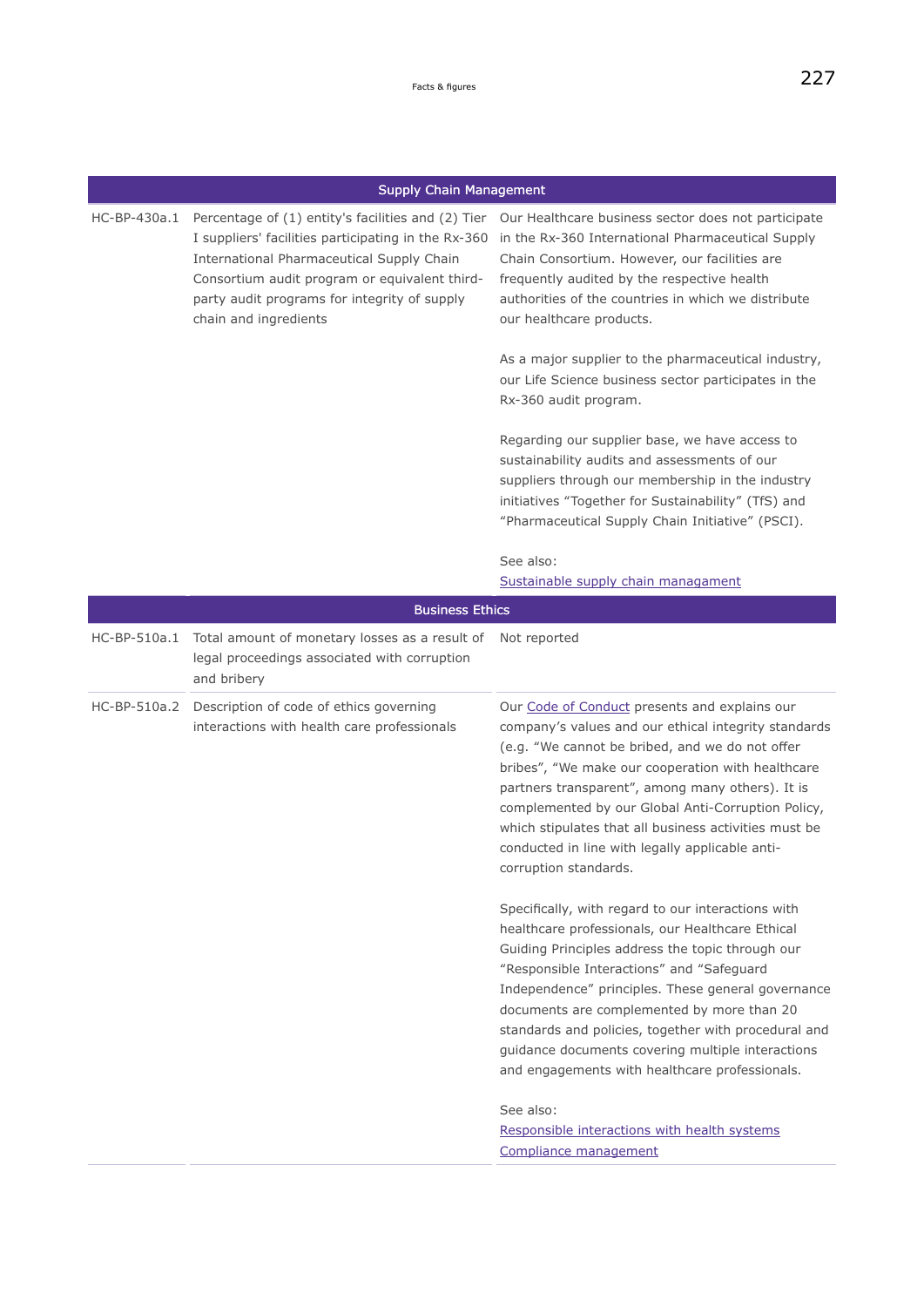<span id="page-63-0"></span>

|               | <b>Activity metrics</b>                                                              |                                                                                                                                                                                                                                                  |  |
|---------------|--------------------------------------------------------------------------------------|--------------------------------------------------------------------------------------------------------------------------------------------------------------------------------------------------------------------------------------------------|--|
| $HC-BP-000.A$ | Number of patients treated                                                           | In 2021, our Healthcare medicines were used to<br>treat around 92 million patients. Additionally, we<br>donated 182 million praziguantel tablets, enough to<br>treat schistosomiasis in 73 million school-aged<br>children in 2021.<br>See also: |  |
|               |                                                                                      | <b>Global Health</b>                                                                                                                                                                                                                             |  |
| $HC-BP-000.B$ | Number of drugs (1) in portfolio and (2) in<br>research and development (Phases 1-3) | Healthcare portfolio<br>Research & Development (Healthcare)<br>Healthcare pipeline                                                                                                                                                               |  |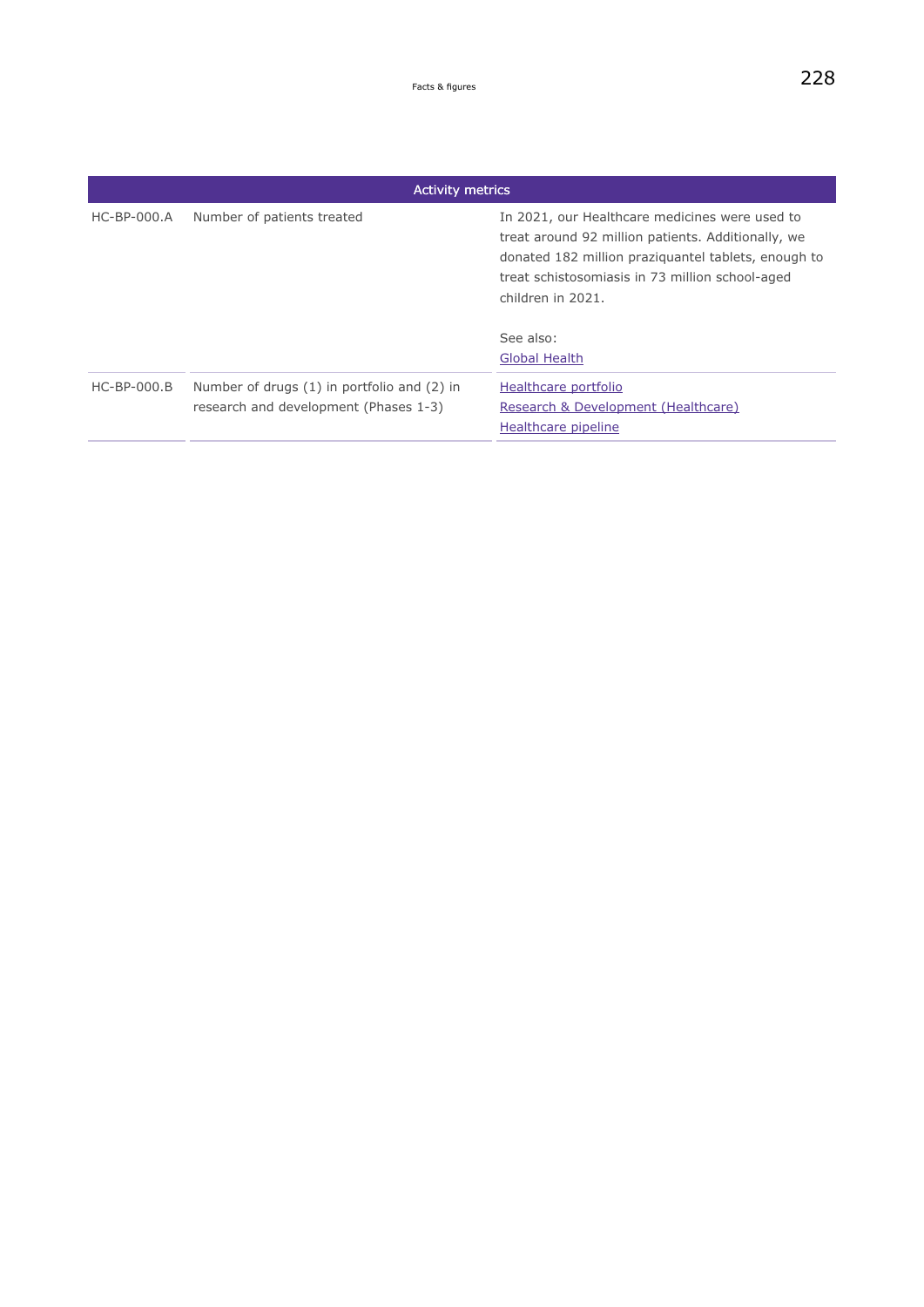## Medical Equipment & Supplies

|                    | <b>Affordability &amp; Pricing</b>                                                                                                     |                                                                                                                                                                                                                                                                                                                                                                                                                                        |
|--------------------|----------------------------------------------------------------------------------------------------------------------------------------|----------------------------------------------------------------------------------------------------------------------------------------------------------------------------------------------------------------------------------------------------------------------------------------------------------------------------------------------------------------------------------------------------------------------------------------|
| HC-<br>MS-240a.1   | Ratio of weighted average rate of net price<br>increases (for all products) to the annual<br>increase in the U.S. Consumer Price Index | Not reported                                                                                                                                                                                                                                                                                                                                                                                                                           |
| HC-<br>MS-240a.2   | Description of how price information for each<br>product is disclosed to customers or to their<br>agents                               | Life Science portfolio                                                                                                                                                                                                                                                                                                                                                                                                                 |
|                    | <b>Product Safety</b>                                                                                                                  |                                                                                                                                                                                                                                                                                                                                                                                                                                        |
| HC-<br>MS-250a.1   | Number of recalls issued, total units recalled                                                                                         | We conduct monthly reviews of key performance<br>quality indicators which include a review of multiple<br>quality metrics including number of recalls.<br>Quarterly trends are evaluated and reported through<br>management reviews.<br>In 2021, there were three recalls for our Life Science<br>business:<br>US - FDA Class II (43 units recalled)<br>US - FDA Class III (20 units recalled)<br>UK- HPRA notified (1 batch impacted) |
| HC-<br>MS-250a.2   | List of products listed in the FDA's MedWatch<br>Safety Alerts for Human Medical Products<br>database                                  | In 2021, there were no Life Science products listed<br>in the FDA's MedWatch Safety Alerts for Human<br>Medical Products database.                                                                                                                                                                                                                                                                                                     |
| $HC-$<br>MS-250a.3 | Number of fatalities related to products as<br>reported in the FDA Manufacturer and User<br>Facility Device Experience database        | In 2021, there were no fatalities related to our Life<br>Science products reported to the FDA Manufacturer<br>and User Facility Device Experience database.                                                                                                                                                                                                                                                                            |
| HC-<br>MS-250a.4   | Number of FDA enforcement actions taken in<br>response to violations of current Good<br>Manufacturing Practices (cGMP), by type        | Life Science received three U.S. FDA 483 forms in<br>2021.                                                                                                                                                                                                                                                                                                                                                                             |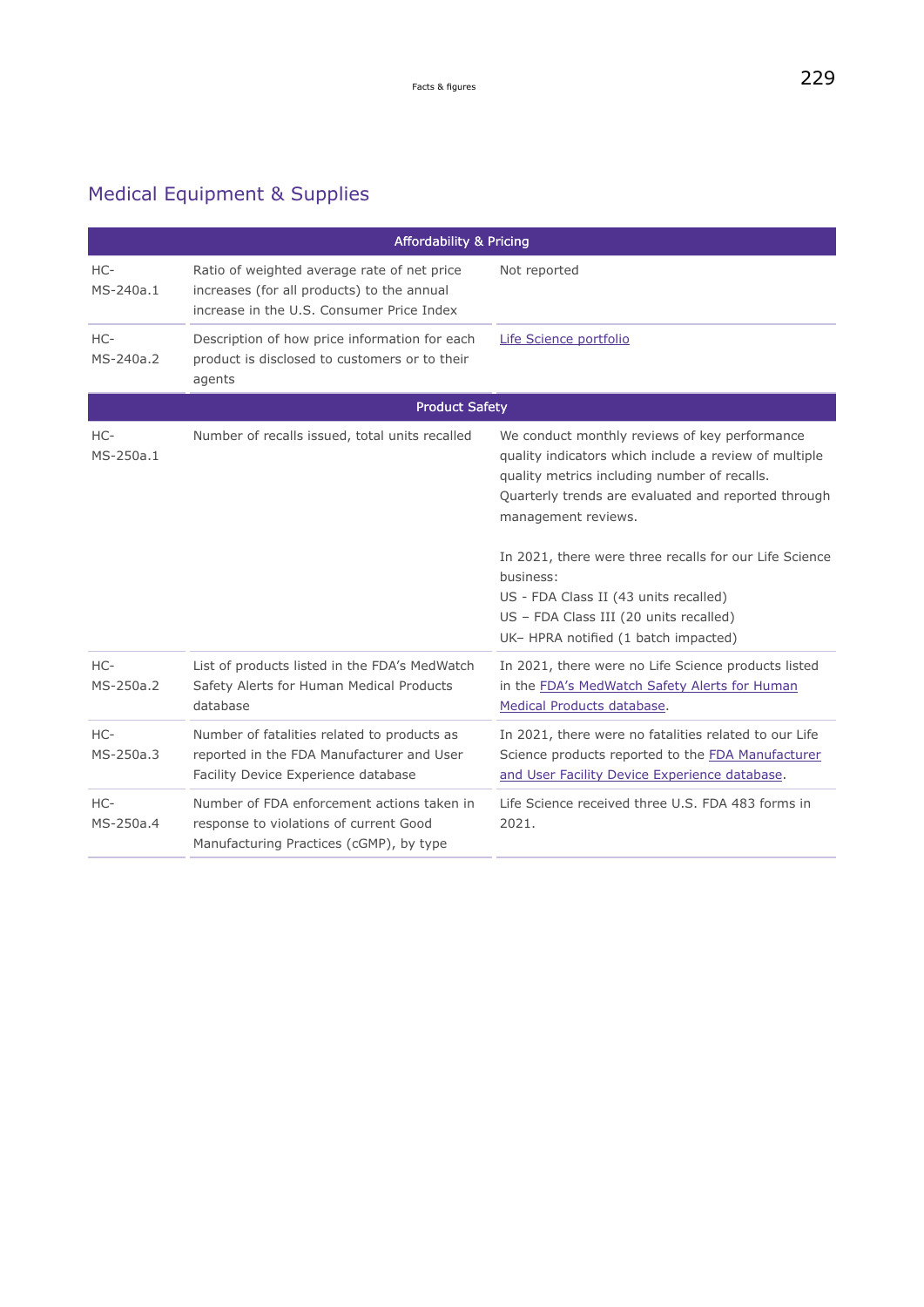|                  | <b>Ethical Marketing</b>                                                                                                                                                             |                                                                                                                                                                                                                                                                                                                                                                                                                                                                                                                                                                                                                                                                                                                                                                                                                                                                                                                                                                                                                                                                                                                                                                                                       |
|------------------|--------------------------------------------------------------------------------------------------------------------------------------------------------------------------------------|-------------------------------------------------------------------------------------------------------------------------------------------------------------------------------------------------------------------------------------------------------------------------------------------------------------------------------------------------------------------------------------------------------------------------------------------------------------------------------------------------------------------------------------------------------------------------------------------------------------------------------------------------------------------------------------------------------------------------------------------------------------------------------------------------------------------------------------------------------------------------------------------------------------------------------------------------------------------------------------------------------------------------------------------------------------------------------------------------------------------------------------------------------------------------------------------------------|
| HC-<br>MS-270a.1 | Total amount of monetary losses as a result of Not reported<br>legal proceedings associated with false<br>marketing claims                                                           |                                                                                                                                                                                                                                                                                                                                                                                                                                                                                                                                                                                                                                                                                                                                                                                                                                                                                                                                                                                                                                                                                                                                                                                                       |
| HC-<br>MS-270a.2 | Description of code of ethics governing<br>promotion of off-label use of products                                                                                                    | Before any products can be purchased from our Life<br>Science platform, we use a customer screening<br>process to guard against the purchase of our<br>products for illegal purposes. Core steps of this<br>process cover data sourcing, hazard assessment,<br>safe-use/risk assessment and labels/safety data<br>sheets. Besides our own process, we cooperate with<br>responsible authorities in the U.S. (FBI and the<br>Bureau of Alcohol, Tobacco, Firearms and Explosives,<br>ATF), as well as international authorities (Interpol).<br>If we become aware that any of our Life Science<br>products is used beyond our marketed intention, we<br>evaluate the situation to determine whether to<br>continue sales or not. Proper use of our products is<br>included in our Terms and Conditions under "Use of<br>Products".                                                                                                                                                                                                                                                                                                                                                                     |
|                  |                                                                                                                                                                                      | See also:<br>Chemical product safety                                                                                                                                                                                                                                                                                                                                                                                                                                                                                                                                                                                                                                                                                                                                                                                                                                                                                                                                                                                                                                                                                                                                                                  |
|                  | Product Design & Lifecycle Management                                                                                                                                                |                                                                                                                                                                                                                                                                                                                                                                                                                                                                                                                                                                                                                                                                                                                                                                                                                                                                                                                                                                                                                                                                                                                                                                                                       |
| HC-<br>MS-410a.1 | Discussion of process to assess and manage<br>environmental and human health<br>considerations associated with chemicals in<br>products, and meet demand for sustainable<br>products | We assess environmental, human health, and<br>further sustainability aspects of chemical products<br>that we are sourcing and/or producing and selling.<br>Furthermore, we screen our entire Life Science<br>portfolio against growing demands arising from<br>external stakeholders. For example, in alignment<br>with the European Chemicals Strategy for<br>Sustainability (CSS) we work towards a more<br>sustainable product portfolio. Our Product<br>Stewardship Council drives the transformation of<br>existing products by considering appropriate<br>measures like the substitution of chemical<br>substances. Regarding future products, the selection<br>of benign substance alternatives is done during<br>ideation and early R&D through our Design for<br>Sustainability program. In support of this, we have<br>developed a tool which monitors latest chemical<br>regulations. Besides flagging banned substances, it<br>also flags substances that are already considered<br>critical but not yet regulated. In addition to this,<br>experts of the Chemicals Regulations teams are<br>directly consulted for further insights and advice.<br>See also:<br>Chemical product safety |

### [Sustainable products & packaging](#page-74-0)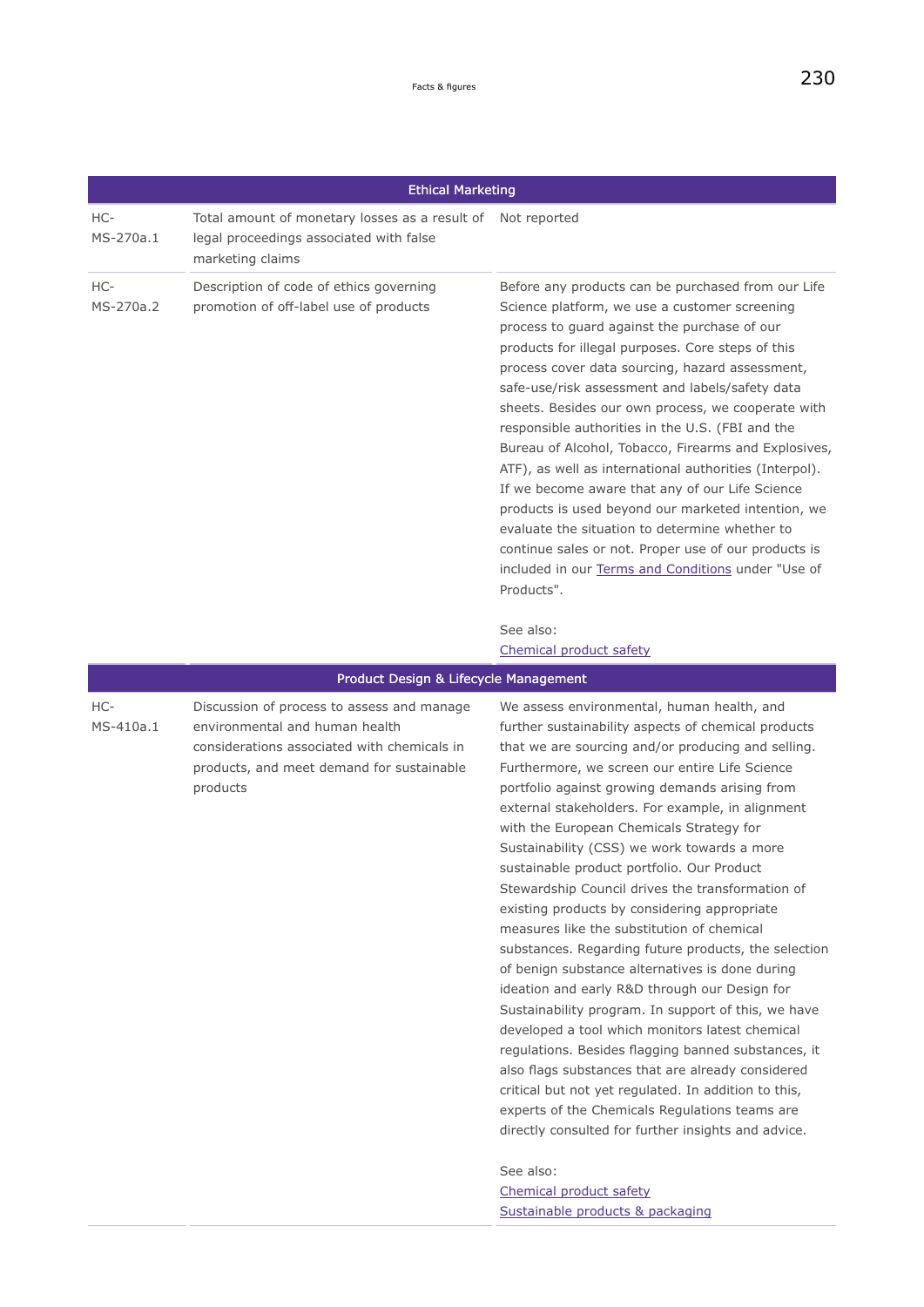| HC-<br>MS-410a.2 | Total amount of products accepted for take-<br>back and reused, recycled, or donated, broken<br>down by: (1) devices and equipment and (2)<br>supplies                | Since 2013, we have been partnering with Seeding<br>Labs, a non-profit organization dedicated to<br>equipping scientists in resource-limited countries<br>with scientific equipment and support. In 2021, we<br>donated 1,626 items of scientific equipment valued<br>at more than \$360,000.                                                                                                                                                                                                                                                                               |
|------------------|-----------------------------------------------------------------------------------------------------------------------------------------------------------------------|-----------------------------------------------------------------------------------------------------------------------------------------------------------------------------------------------------------------------------------------------------------------------------------------------------------------------------------------------------------------------------------------------------------------------------------------------------------------------------------------------------------------------------------------------------------------------------|
|                  |                                                                                                                                                                       | See also:<br>Sustainable products and packaging<br><b>Sustainability and Social Business Innovation</b>                                                                                                                                                                                                                                                                                                                                                                                                                                                                     |
|                  | <b>Supply Chain Management</b>                                                                                                                                        |                                                                                                                                                                                                                                                                                                                                                                                                                                                                                                                                                                             |
| HC-<br>MS-430a.1 | Percentage of (1) entity's facilities and (2) Tier<br>I suppliers' facilities participating in third-party<br>audit programs for manufacturing and product<br>quality | As a major supplier to the pharmaceutical industry,<br>our Life Science business participates in the Rx-360<br>audit program. The Life Science facilities are<br>regularly audited by customers and respective<br>health authorities for regulated products.<br>(1) Rx-360 audit programs are conducted across the<br>Life Science business on a multi-year cycle with<br>approximately 15% of our manufacturing facilities<br>audited annually.<br>(2) Approximately 5% of our tier 1 supplier facilities<br>participated in third party audit programs such as<br>Rx-360. |
| HC-<br>MS-430a.2 | Description of efforts to maintain traceability<br>within the distribution chain                                                                                      | Product safety (Life Science)<br>Quality & regulatory management (Life Science)                                                                                                                                                                                                                                                                                                                                                                                                                                                                                             |
| HC-<br>MS-430a.3 | Description of the management of risks<br>associated with the use of critical materials                                                                               | Sustainable supply chain management                                                                                                                                                                                                                                                                                                                                                                                                                                                                                                                                         |

|                         | <b>Business Ethics</b>                                                                                       |                                                                           |
|-------------------------|--------------------------------------------------------------------------------------------------------------|---------------------------------------------------------------------------|
| HC-<br>MS-510a.1        | Total amount of monetary losses as a result of<br>legal proceedings associated with bribery or<br>corruption | Not reported                                                              |
| HC-<br>MS-510a.2        | Description of code of ethics governing<br>interactions with health care professionals                       | Responsible interactions with healthcare systems<br>Compliance management |
| <b>Activity metrics</b> |                                                                                                              |                                                                           |
| <b>HC-MS-000.A</b>      | Number of units sold by product category                                                                     | Not reported                                                              |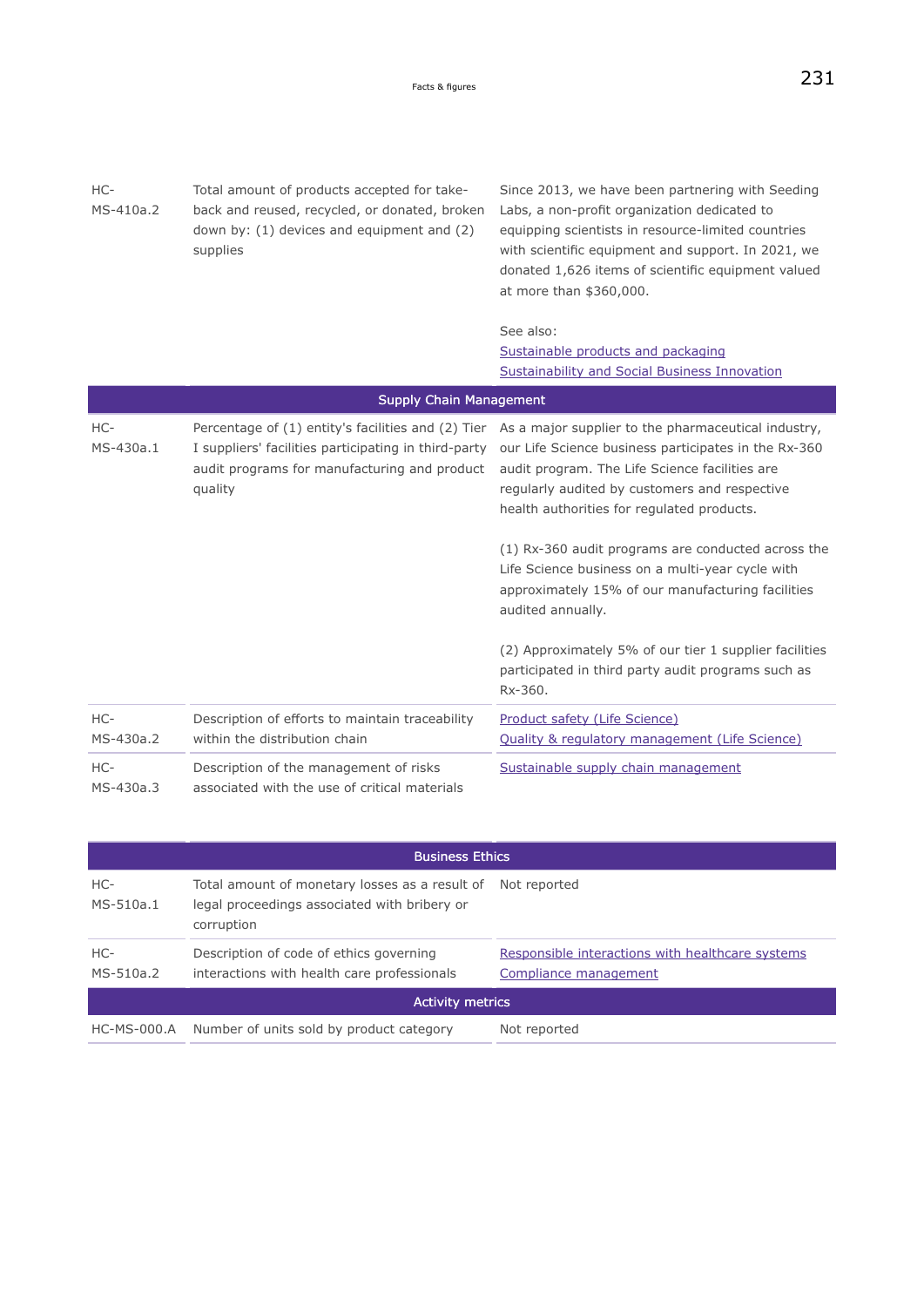### <span id="page-67-0"></span>Semiconductors

|              | <b>Greenhouse Gas Emissions</b>                                                                                                                                                              |                                               |
|--------------|----------------------------------------------------------------------------------------------------------------------------------------------------------------------------------------------|-----------------------------------------------|
| TC-SC-110a.1 | (1) Gross global Scope 1 emissions                                                                                                                                                           | Indicators: environment                       |
|              | (2) amount of total emissions from<br>perfluorinated compounds                                                                                                                               | Not reported                                  |
|              | TC-SC-110a.2 Discussion of long-term and short-term<br>strategy or plan to manage Scope 1 emissions,<br>emissions reduction targets, and an analysis of<br>performance against those targets | <b>Climate action</b>                         |
|              | <b>Energy Management in Manufacturing</b>                                                                                                                                                    |                                               |
| TC-SC-130a.1 | (1) Total energy consumed                                                                                                                                                                    | Indicators: environment                       |
|              | (2) percentage grid electricity                                                                                                                                                              | Not reported                                  |
|              | (3) percentage renewable                                                                                                                                                                     | Indicators: environment                       |
|              | <b>Water Management</b>                                                                                                                                                                      |                                               |
| TC-SC-140a.1 | (1) Total water withdrawn                                                                                                                                                                    | Indicators: environment                       |
|              | (2) total water consumed, percentage of each<br>in regions with High or Extremely High<br><b>Baseline Water Stress</b>                                                                       | Water management<br><b>CDP Water security</b> |
|              | <b>Waste Management</b>                                                                                                                                                                      |                                               |
| TC-SC-150a.1 | Amount of hazardous waste from<br>manufacturing, percentage recycled                                                                                                                         | Indicators: environment                       |
|              | <b>Employee Health &amp; Safety</b>                                                                                                                                                          |                                               |
| TC-SC-320a.1 | Description of efforts to assess, monitor, and<br>reduce exposure of employees to human<br>health hazards                                                                                    | <b>Health and safety</b>                      |
| TC-SC-320a.2 | Total amount of monetary losses as a result of<br>legal proceedings associated with employee<br>health and safety violations                                                                 | Not reported                                  |
|              | Recruiting & Managing a Global & Skilled Workforce                                                                                                                                           |                                               |
| TC-SC-330a.1 | Percentage of employees that are (1) foreign<br>nationals and                                                                                                                                | Indicators: employees                         |
|              | (2) located offshore                                                                                                                                                                         | Indicators: employees                         |
|              | Product Lifecycle Management                                                                                                                                                                 |                                               |
| TC-SC-410a.1 | Percentage of products by revenue that<br>contain IEC 62474 declarable substances                                                                                                            | Not reported                                  |
| TC-SC-410a.2 | Processor energy efficiency at a system-level<br>for: (1) servers,                                                                                                                           | Not applicable                                |
|              | (2) desktops, and                                                                                                                                                                            | Not applicable                                |
|              | (3) laptops                                                                                                                                                                                  | Not applicable                                |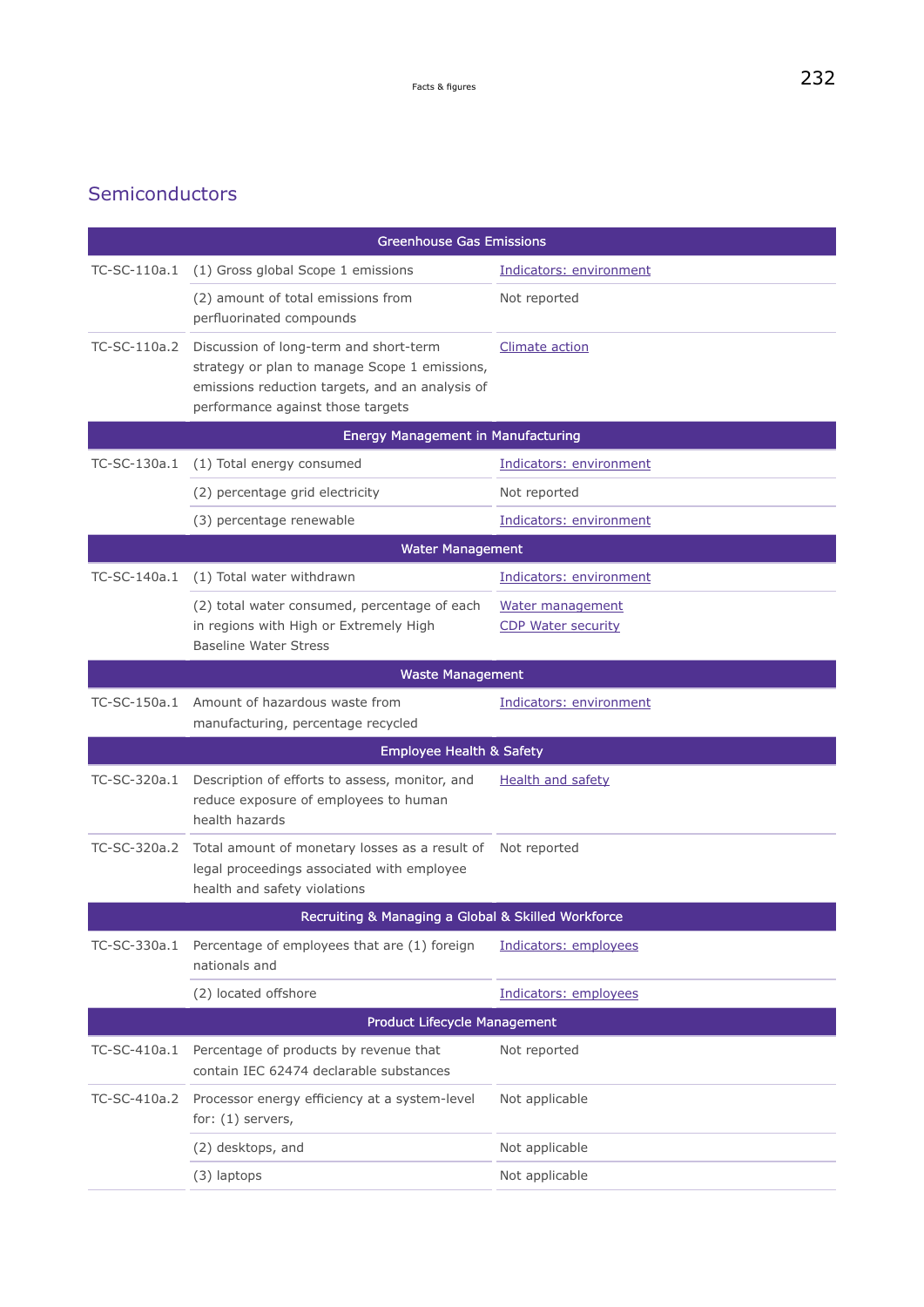| <b>Materials Sourcing</b> |                                                                                                                                            |                                                                           |  |
|---------------------------|--------------------------------------------------------------------------------------------------------------------------------------------|---------------------------------------------------------------------------|--|
| TC-SC-440a.1              | Description of the management of risks<br>associated with the use of critical materials                                                    | Research & Development (Electronics)<br>Report on risks and opportunities |  |
|                           | <b>Intellectual Property Protection &amp; Competitive Behavior</b>                                                                         |                                                                           |  |
| TC-SC-520a.1              | Total amount of monetary losses as a result of Not reported<br>legal proceedings associated with anti-<br>competitive behavior regulations |                                                                           |  |
|                           | <b>Activity metrics</b>                                                                                                                    |                                                                           |  |
| <b>TC-SC-000.A</b>        | Total production                                                                                                                           | Not reported                                                              |  |
| $TC-SC-000.B$             | Percentage of production from owned facilities                                                                                             | Not reported                                                              |  |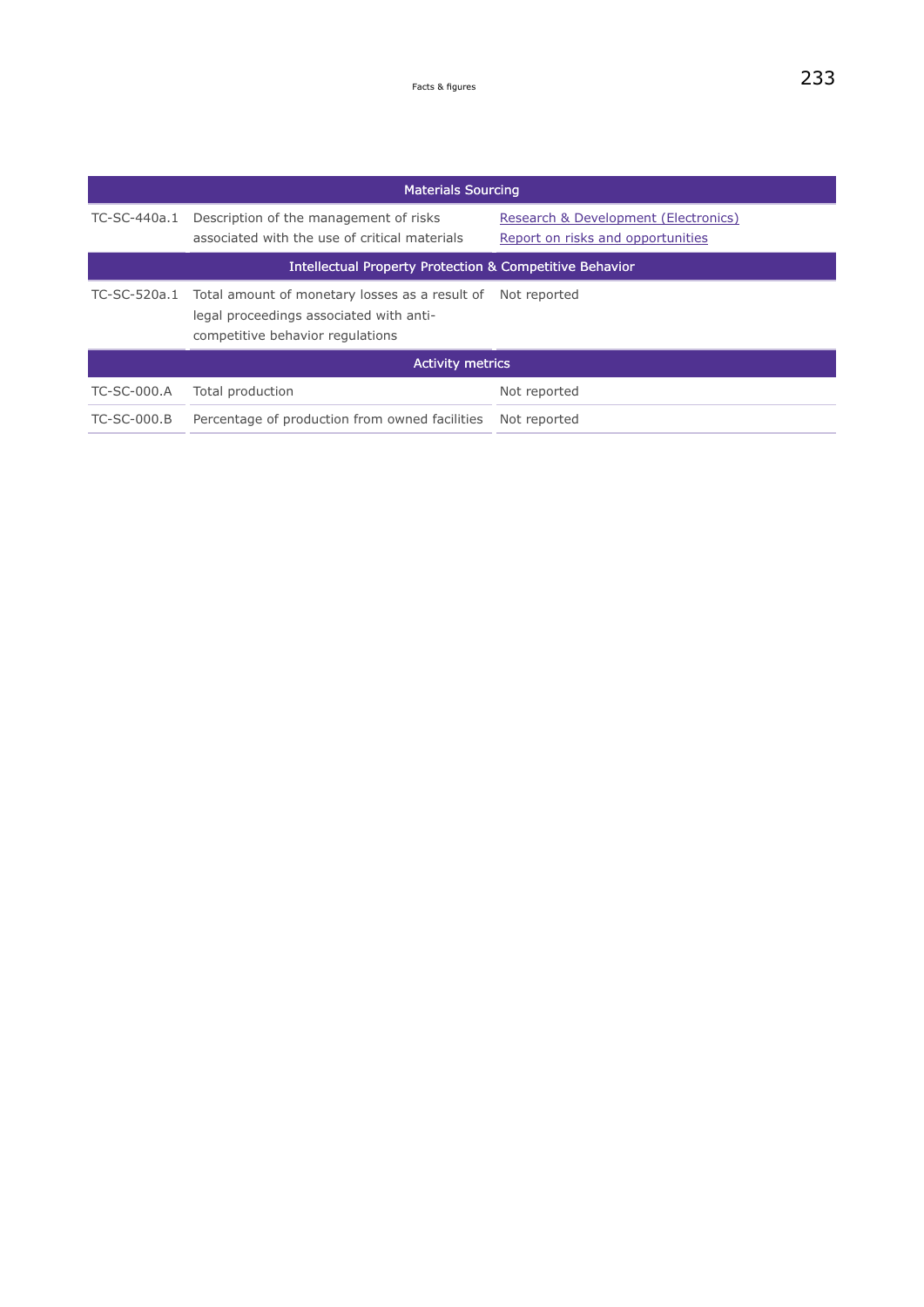# TCFD index

# TCFD disclosure 2021

Established in 2015, the Task Force on Climate-related Financial Disclosures [\(TCFD\)](https://www.fsb-tcfd.org/) aims to develop consistent, comparable and accurate climate-related financial risk disclosures. Companies can use this data to provide information to investors, lenders, insurers, and other stakeholders, allowing them to assess and analyze climate-related risks and opportunities. We use the recommendations of the TCFD for our climate-related reporting on governance, strategy, risk management, and metrics.

The TCFD reporting was not part of the [limited assurance engagement](https://hippo.nexxar.com/pagenotfound) conducted by an independent auditor for our 2021 Sustainability Report.

For the first time in 2021, we are taking into account the requirements of the TCFD in our sustainability reporting. Our TCFD disclosure is based on our responses to the [CDP 2021 climate change questionnaire.](https://www.emdgroup.com/company/responsibility/en/regulations-and-guidelines/CDP%20Climate%202021.pdf) Going forward, we plan to continue expanding our quantitative disclosures on climate-related topics as we increasingly integrate the TCFD recommendations into our businesses.

### Governance

| <b>TCFD</b> core elements                                                                     | Required information                                                                       | CDP climate change<br>questionnaire<br>2021 reference |
|-----------------------------------------------------------------------------------------------|--------------------------------------------------------------------------------------------|-------------------------------------------------------|
| Disclose the organization's<br>governance around climate-<br>related risks and opportunities. | A. Executive Board's oversight of climate-related risks<br>and opportunities.              | C1.1a(p.3)<br>C1.1b(p.4)<br>C2.2(p.8)                 |
|                                                                                               | B. Management's role in assessing and managing<br>climate related risks and opportunities. | C1.2a(p.5)                                            |
| <b>Related Chapters</b>                                                                       | Sustainability Strategy<br><b>Climate Action</b>                                           |                                                       |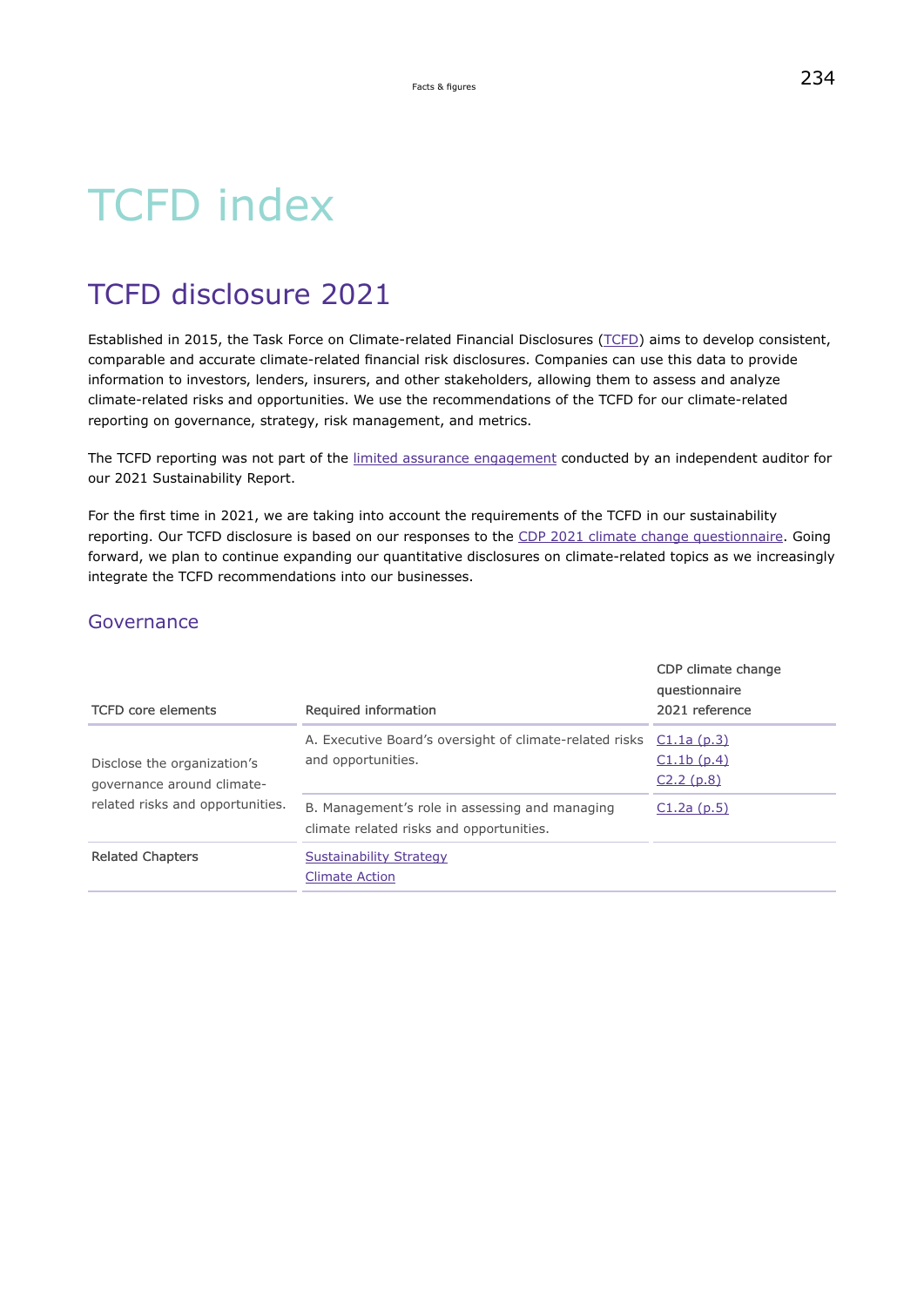### <span id="page-70-0"></span>**Strategy**

| <b>TCFD</b> core elements                                                                                                                                                                                     | Required information                                                                                         | CDP climate change<br>questionnaire<br>2021 reference |
|---------------------------------------------------------------------------------------------------------------------------------------------------------------------------------------------------------------|--------------------------------------------------------------------------------------------------------------|-------------------------------------------------------|
| Disclose the actual and<br>potential impacts of climate<br>related risks and opportunities<br>on the organization's<br>businesses, strategy, and<br>financial planning where such<br>information is material. | A. Description of climate-related opportunities and<br>risks.                                                | C2.1a(p.8)<br>C2.2(p.8)<br>C2.3a (p.13)               |
|                                                                                                                                                                                                               | B. Impact of climate-related risks on the<br>organization's businesses, strategy, and financial<br>planning. | C3.3(p.26)<br>$C3.4a$ (p.30)                          |
|                                                                                                                                                                                                               | C. Resilience of the organization's strategy.                                                                | $C3.2b$ (p.26)                                        |
| <b>Related Chapters</b>                                                                                                                                                                                       | <b>Sustainability Strategy</b><br><b>Climate Action</b>                                                      |                                                       |

### Risk management

| <b>TCFD</b> core elements                                                                    | Required information                                                                                                                                             | CDP climate change<br>questionnaire<br>2021 reference |
|----------------------------------------------------------------------------------------------|------------------------------------------------------------------------------------------------------------------------------------------------------------------|-------------------------------------------------------|
| Disclose how the organization<br>identifies, assesses, and<br>manages climate-related risks. | A. Organization's processes for identifying and<br>assessing climate-related risks.                                                                              | C2.2(p.8)<br>C2.2a(p.10)                              |
|                                                                                              | B. Organization's processes for managing climate-<br>related risks.                                                                                              | C2.2(p.8)                                             |
|                                                                                              | C. Integration of processes for identifying, assessing,<br>and managing climate-related risks are integrated<br>into the organization's overall risk management. | C2.2(p.8)                                             |
| <b>Related Chapters</b>                                                                      | <b>Compliance Management</b>                                                                                                                                     |                                                       |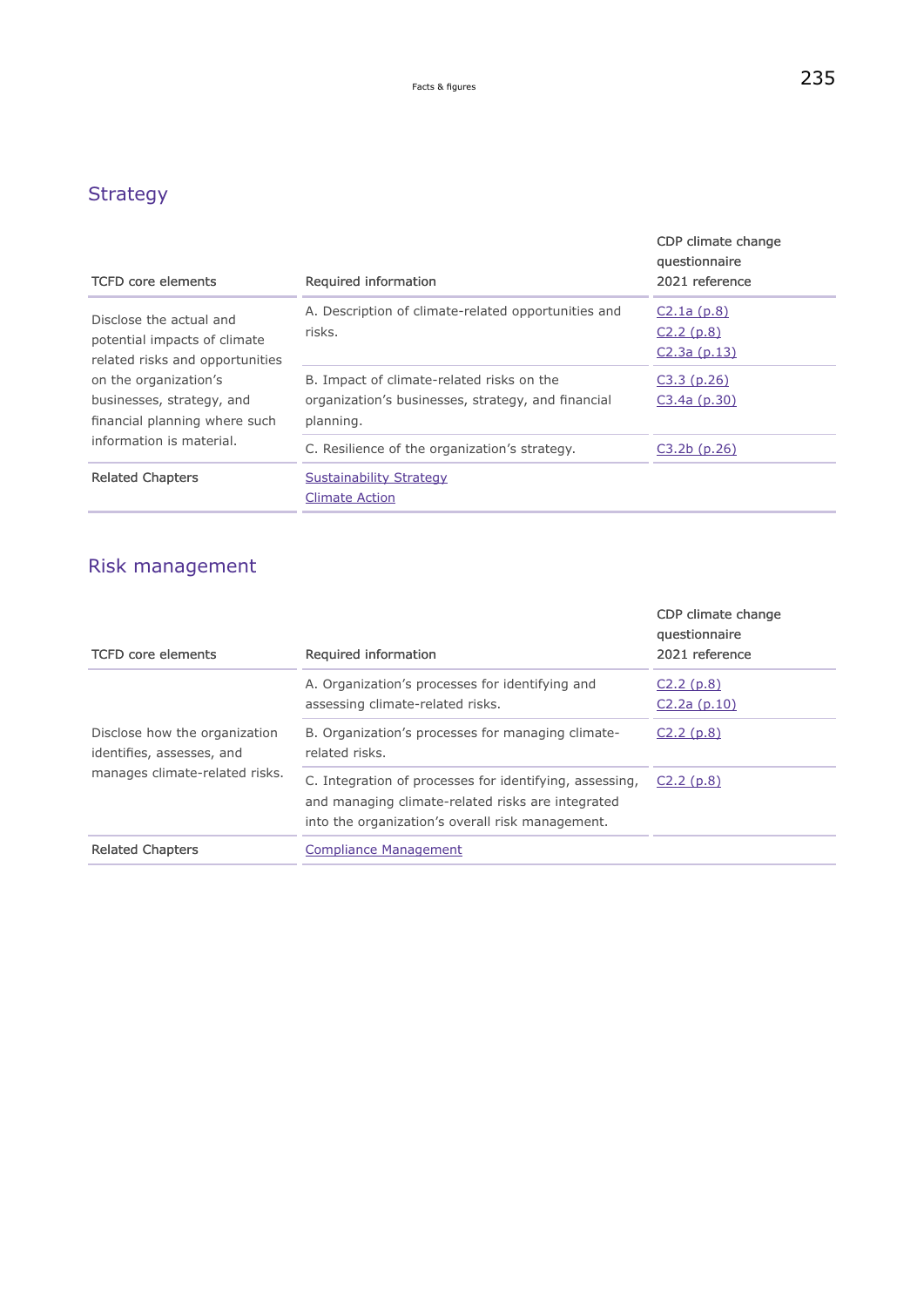### Metrics and targets

| <b>TCFD</b> core elements                                                                                                                                   | Required information                                                                                                                                | CDP climate change<br>questionnaire<br>2021 reference          |
|-------------------------------------------------------------------------------------------------------------------------------------------------------------|-----------------------------------------------------------------------------------------------------------------------------------------------------|----------------------------------------------------------------|
| Disclose the metrics and targets<br>used to assess and manage<br>relevant climate-related risks<br>and opportunities where such<br>information is material. | A. Metrics used by the organization to assess climate-<br>related risks and opportunities in line with its strategy<br>and risk management process. | C4.1 (p.30)<br>C4.2(p.34)<br>C5(p.41)<br>C7 (p.54)<br>C8(p.58) |
|                                                                                                                                                             | B. Disclose of Scope 1, Scope 2, and, Scope 3<br>greenhouse gas (GHG) emissions, and the related<br>risks.                                          | C6.1(p.42)<br>C6.3(p.43)<br>C6.5(p.45)<br>C7 (p.54)            |
|                                                                                                                                                             | C. Targets used by the organization to manage<br>climate-related risks and opportunities and<br>performance against targets.                        | C4.1(p.30)<br>C <sub>4</sub> .1a (p.30)<br>C4.2(p.34)          |
| <b>Related Chapters</b>                                                                                                                                     | <b>Climate Action</b><br><b>Environmental Stewardship</b><br><b>Water Management</b><br>Waste & Recycling                                           |                                                                |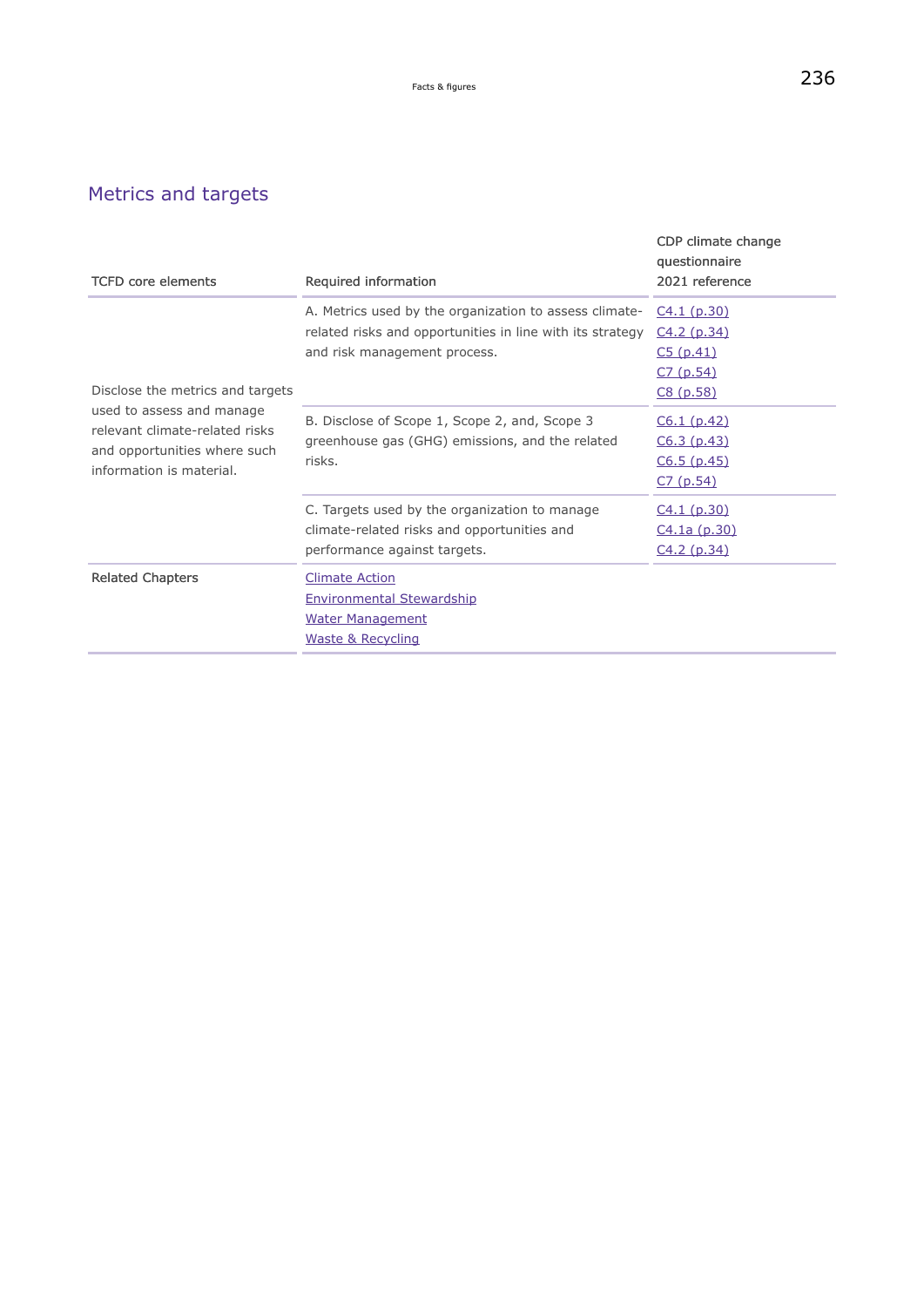## Global Compact CoP

## 2021 UN Global Compact Communication on Progress

We have been a participant in the United Nations Global Compact since 2005. As a signatory to the initiative, we have committed ourselves to its ten principles, which cover key UN conventions on human rights, labor, environment, and anti-corruption. At the same time, the UN Global Compact calls on all participating companies to work to implement these principles within their own sphere of influence.

The following table summarizes the key actions we took in 2021 to advance the principles of the Global Compact.



This is our **Communication on Progress** in implementing the Ten Principles of the **United Nations Global Compact and** supporting broader UN goals.

We welcome feedback on its contents.

Link: [www.unglobalcompact.org](https://www.unglobalcompact.org/)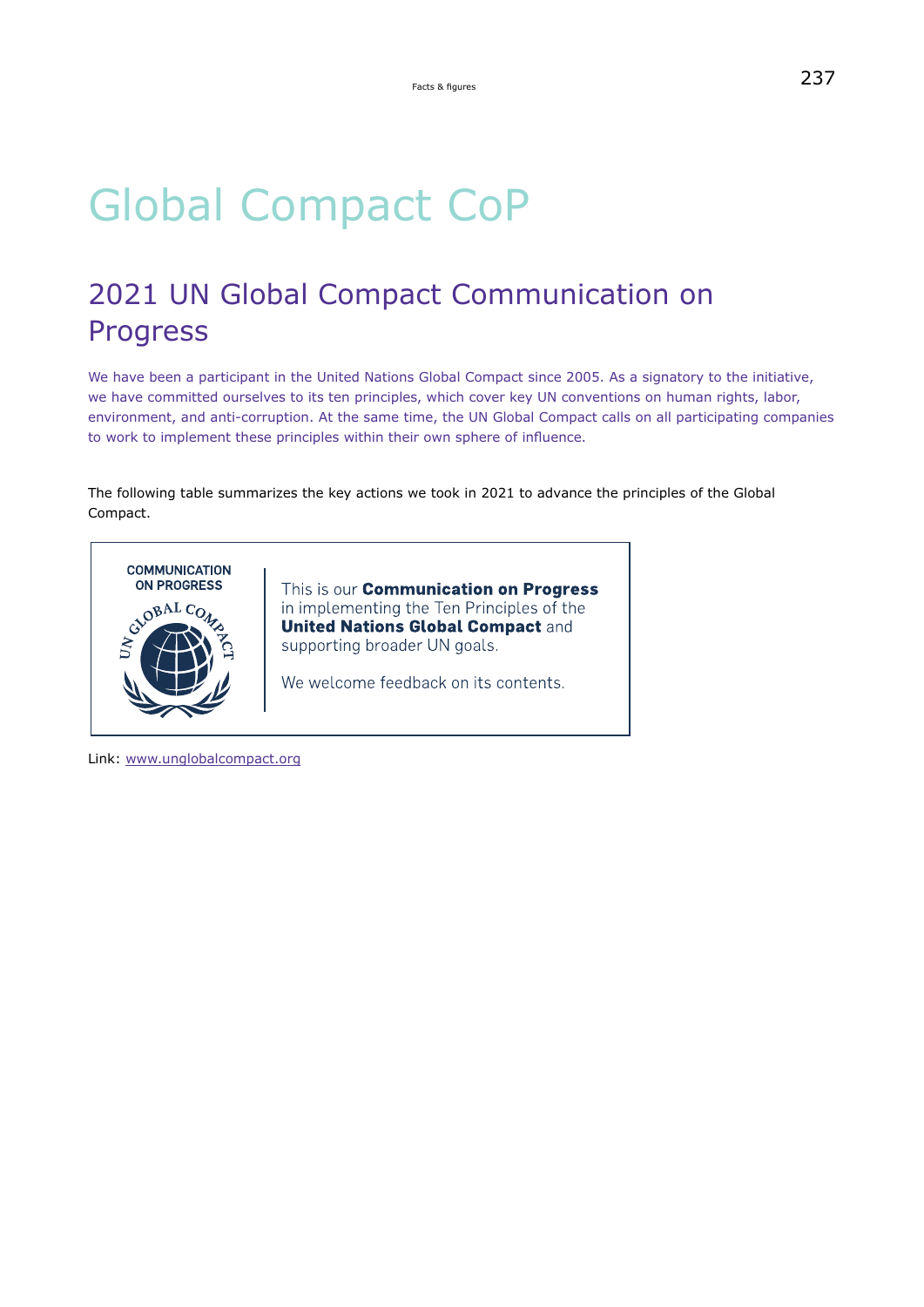| ۰.<br>۰, |
|----------|
|----------|

| <b>UNGC principles</b>                                                                                                                                            | Key actions in 2021                                                                                                                                                                                                                                                                                                                                                                                                                                                                                                                                                                                                                                                                                                                                                                                                                                | Relevant GRI Link<br>disclosures  |                                                                                                                      |
|-------------------------------------------------------------------------------------------------------------------------------------------------------------------|----------------------------------------------------------------------------------------------------------------------------------------------------------------------------------------------------------------------------------------------------------------------------------------------------------------------------------------------------------------------------------------------------------------------------------------------------------------------------------------------------------------------------------------------------------------------------------------------------------------------------------------------------------------------------------------------------------------------------------------------------------------------------------------------------------------------------------------------------|-----------------------------------|----------------------------------------------------------------------------------------------------------------------|
| Human rights                                                                                                                                                      |                                                                                                                                                                                                                                                                                                                                                                                                                                                                                                                                                                                                                                                                                                                                                                                                                                                    |                                   |                                                                                                                      |
| Principle 1:<br>Businesses should<br>support and respect<br>the protection of<br>internationally<br>proclaimed human<br>rights.                                   | Incorporated human rights and modern slavery into<br>our "EHS StartUp!" training for new EHS managers<br>Offered e-learning courses on our Human Rights<br>Charter and Social and Labor Standards Policy,<br>targeted to all managing directors and senior leaders<br>reporting directly to the Executive Board<br>Conducted webinars within the scope of the Security<br>Academy meetings on human rights and modern<br>slavery<br>Formalized review process to ensure fulfillment of<br>safety-relevant human rights aspects at our sites<br>through security audits<br>Participated in "TfS Talks" by sharing our conflict<br>minerals approach<br>Adopted and published the Code of Digital Ethics<br>Offered a free-of-charge and anonymous<br>whistleblowing channel, our compliance hotline, to<br>report potential human rights violations | $103 - 2, 412 - 1,$<br>$412 - 2$  | Compliance<br>management<br>Human rights                                                                             |
| Principle 2:<br>Businesses should<br>make sure that they<br>are not complicit in<br>human rights<br>abuses.                                                       | Supported the development of a training platform<br>concept on sustainability management within the<br>scope of our <b>TfS</b> membership<br>Conducted internal and external audits of suppliers<br>on sustainability topics and collected self-reported<br>information<br>Chaired the Responsible Mica Initiative                                                                                                                                                                                                                                                                                                                                                                                                                                                                                                                                 | $412-3, 414-1,$<br>$414 - 2$      | Compliance<br>management<br>Sustainable<br>supply chain<br>management<br>Mica supply<br>chain<br><b>Human rights</b> |
| Labor standards                                                                                                                                                   |                                                                                                                                                                                                                                                                                                                                                                                                                                                                                                                                                                                                                                                                                                                                                                                                                                                    |                                   |                                                                                                                      |
| Principle 3:<br><b>Businesses should</b><br>uphold the freedom<br>of association and<br>the effective<br>recognition of the<br>right to collective<br>bargaining. | Conducted internal audits on workplace matters<br>covered in our Human Rights Charter, which are<br>specified in more detail in our Social and Labor<br>Standards Policy<br>Regularly included local employee representatives in<br>company decision-making<br>◆ Formalized review process to ensure fulfillment of<br>safety-relevant human rights aspects at the sites<br>through security audits                                                                                                                                                                                                                                                                                                                                                                                                                                                | $102 - 41, 402 - 1,$<br>$407 - 1$ | Compliance<br><u>management</u><br><b>Human rights</b><br><b>Attractive</b><br>employer                              |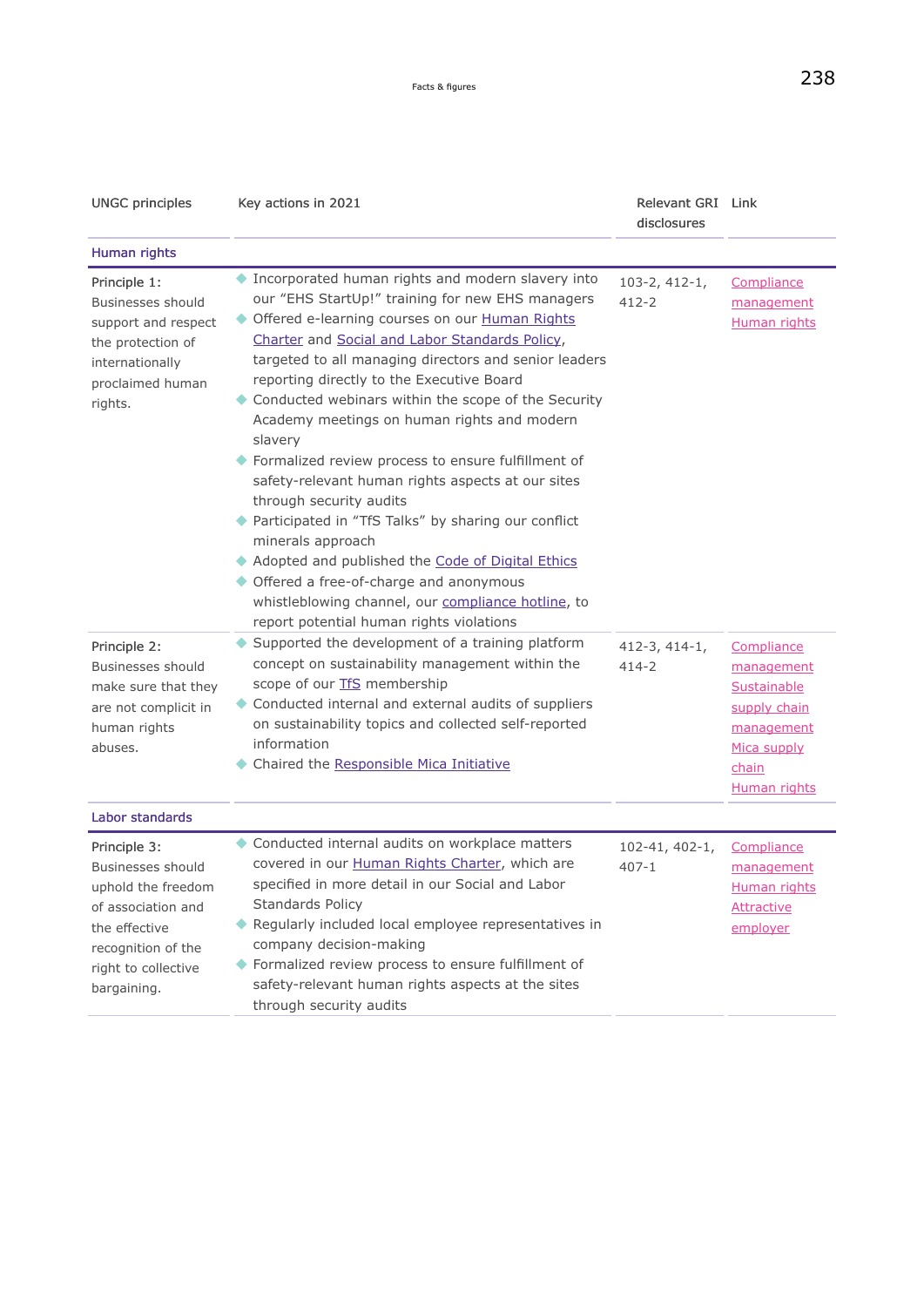<span id="page-74-0"></span>

| <b>UNGC principles</b>                                                                                                                 | Key actions in 2021                                                                                                                                                                                                                                                                                                                                                                                                                                                                                                                                                                                                                                                                                                                                                                                                                                                                                                                                                                                                                                                                                                                                                                                                           | Relevant GRI Link<br>disclosures                                                                    |                                                                                                   |
|----------------------------------------------------------------------------------------------------------------------------------------|-------------------------------------------------------------------------------------------------------------------------------------------------------------------------------------------------------------------------------------------------------------------------------------------------------------------------------------------------------------------------------------------------------------------------------------------------------------------------------------------------------------------------------------------------------------------------------------------------------------------------------------------------------------------------------------------------------------------------------------------------------------------------------------------------------------------------------------------------------------------------------------------------------------------------------------------------------------------------------------------------------------------------------------------------------------------------------------------------------------------------------------------------------------------------------------------------------------------------------|-----------------------------------------------------------------------------------------------------|---------------------------------------------------------------------------------------------------|
| Principle 4:<br>Businesses should<br>support the<br>elimination of all<br>forms of forced and<br>compulsory labor.                     | Conducted internal audits on workplace matters<br>covered in our Human Rights Charter, which are<br>specified in more detail in our Social and Labor<br>Standards Policy<br>◆ Published on our website the UK Modern Slavery<br>Statement and our Australia Modern Slavery<br>Statement, both endorsed by our Executive Board<br>Incorporated human rights and modern slavery into<br>our "EHS StartUp!" training for new EHS managers<br>Conducted webinars within the scope of our Security<br>Academy meetings on human rights and modern<br>slavery                                                                                                                                                                                                                                                                                                                                                                                                                                                                                                                                                                                                                                                                       | $409 - 1$                                                                                           | Compliance<br>management<br>Human rights<br><b>Attractive</b><br>employer                         |
| Principle 5:<br>Businesses should<br>support the effective<br>abolition of child<br>labor.                                             | Conducted internal audits on workplace matters<br>covered in our Human Rights Charter, which are<br>specified in more detail in our Social and Labor<br><b>Standards Policy</b><br>Chaired the Responsible Mica Initiative<br>Conducted internal and external audits of suppliers<br>on sustainability topics and collected self-reported<br>information                                                                                                                                                                                                                                                                                                                                                                                                                                                                                                                                                                                                                                                                                                                                                                                                                                                                      | $408 - 1$                                                                                           | Compliance<br>management<br>Mica supply<br>chain<br><b>Human rights</b><br>Attractive<br>employer |
| Principle 6:<br>Businesses should<br>support the<br>elimination of<br>discrimination in<br>respect of<br>employment and<br>occupation. | Refocused our Diversity, Equity and Inclusion (DE&I)<br>strategy on the following priority areas: gender<br>parity, culture and ethnicity as well as inclusion<br>Defined new DE&I targets for 2030: Achieve gender<br>parity in leadership positions (2021: 36%); increase<br>the proportion of colleagues in U.S. leadership teams<br>who are members of underrepresented racial and<br>ethnic groups (2021: 21%); increase the global<br>share of nationals from Asia, Latin America, and MEA<br>in leadership positions to 30% (2021: 16%)<br>Conducted a pay equity analysis<br>Joined the UN Target Gender Equality Programme<br>>Integrated the inclusion concept into our Human<br>Resources programs and processes<br>Launched a tool to support the use of gender-neutral<br>language in job advertisements<br>Ran a pilot project in the United States: Increased<br>bonuses for successful referrals of qualified diverse<br>candidates.<br>◆ Offered trainings on unconscious bias Group-wide<br>◆ Fostered diverse talent through mentoring,<br>sponsoring and talent programs<br>Supported numerous local and global employee<br>networks on diversity, equity & inclusion<br>Collaborated with Disability: IN | $102 - 8$ , 202-1,<br>$202 - 2, 401 - 1,$<br>$401-3, 404-1,$<br>$404 - 3, 405 - 1,$<br>405-2, 406-1 | Diversity,<br>equity &<br><u>inclusion</u><br><b>Attractive</b><br>employer                       |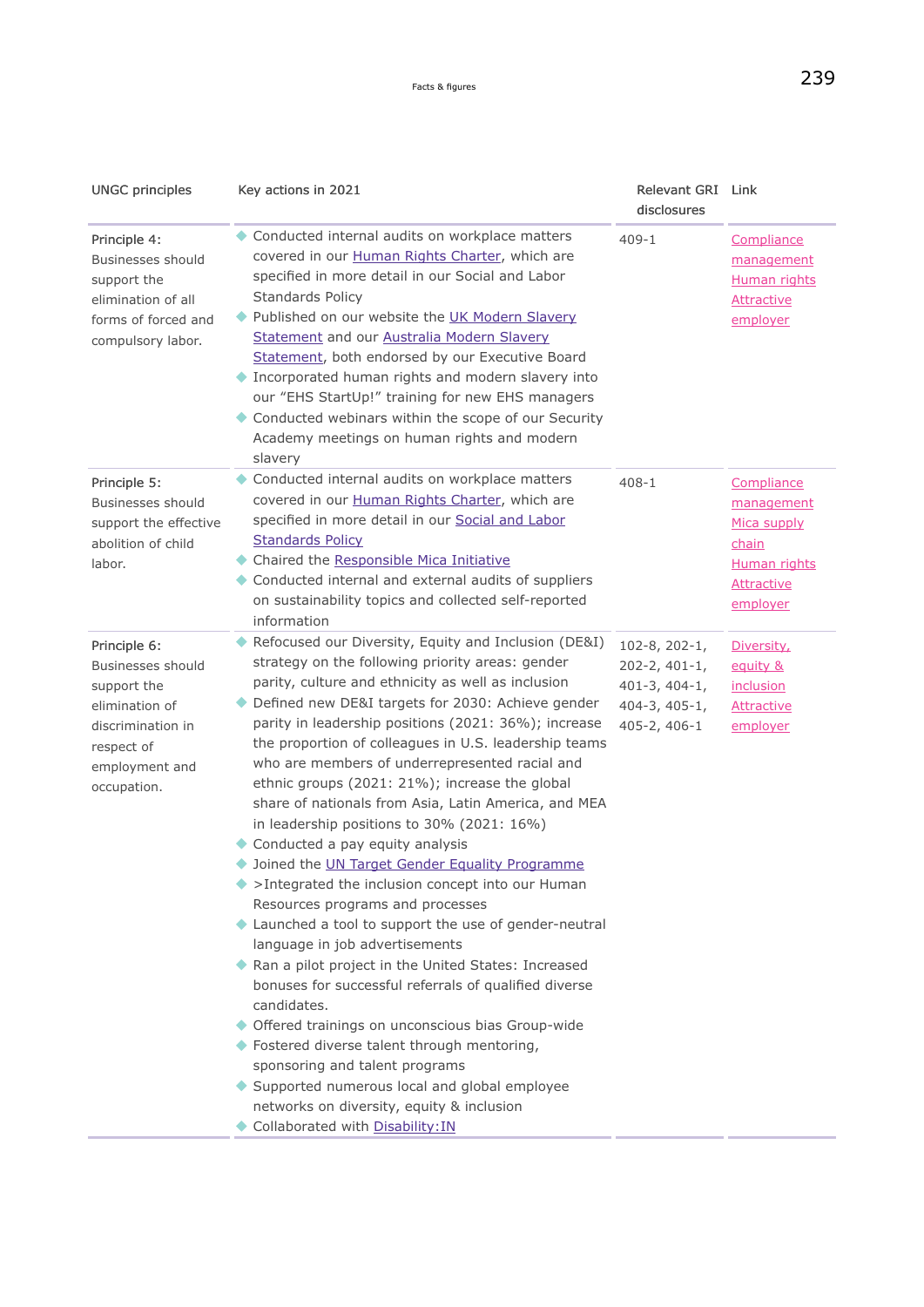| <b>UNGC principles</b>                                                                                                      | Key actions in 2021                                                                                                                                                                                                                                                                                                                                                                                                                                                                                                                                                                                                                                                                                                                                                                                                                                                                                                                                                                                                                                                                                                                                                                                                                                                                                                                                                                                                                                                                           | Relevant GRI Link<br>disclosures                                                                      |                                                                                                                                                                                                        |
|-----------------------------------------------------------------------------------------------------------------------------|-----------------------------------------------------------------------------------------------------------------------------------------------------------------------------------------------------------------------------------------------------------------------------------------------------------------------------------------------------------------------------------------------------------------------------------------------------------------------------------------------------------------------------------------------------------------------------------------------------------------------------------------------------------------------------------------------------------------------------------------------------------------------------------------------------------------------------------------------------------------------------------------------------------------------------------------------------------------------------------------------------------------------------------------------------------------------------------------------------------------------------------------------------------------------------------------------------------------------------------------------------------------------------------------------------------------------------------------------------------------------------------------------------------------------------------------------------------------------------------------------|-------------------------------------------------------------------------------------------------------|--------------------------------------------------------------------------------------------------------------------------------------------------------------------------------------------------------|
| <b>Environmental stewardship</b>                                                                                            |                                                                                                                                                                                                                                                                                                                                                                                                                                                                                                                                                                                                                                                                                                                                                                                                                                                                                                                                                                                                                                                                                                                                                                                                                                                                                                                                                                                                                                                                                               |                                                                                                       |                                                                                                                                                                                                        |
| Principle 7:<br><b>Businesses should</b><br>support a<br>precautionary<br>approach to<br>environmental<br>challenges.       | ◆ Passed third-party ISO 14001:2015 audits at 13 sites<br>◆ Performed 51 internal EHS audits, with all audited<br>sites being rated as "good" or "satisfactory".<br>Achieved a 9% reduction of our CO <sub>2</sub> emissions<br>(Scope 1 and Scope 2) in comparison with the<br>baseline year 2020 amid operating business growth,<br>thereby contributing to our target to lower CO2<br>emissions (Scope 1 and Scope 2) by 50% by 2030<br>compared with 2020.<br>Sourced 30% of our purchased electricity from<br>renewable energies (2020: 27%), thereby<br>contributing to our target to cover 80% of our<br>purchased electricity with renewables by 2030.<br>Signed a renewable energy virtual power purchase<br>agreement in the United States<br>Applied to join the Science Based Targets Initiative<br>Set new water management target: By 2025, lower<br>the Water Intensity Score by 10% compared with the<br>baseline year 2020.<br>Expanded the central wastewater treatment plant at<br>the Darmstadt site (expansion to include a fourth<br>purification stage).<br>Worked towards shrinking the environmental<br>footprint of our waste by 5% by 2025, as measured<br>by our waste scoring system, as compared with the<br>baseline year 2016. In 2021, we achieved a 5.6%<br>reduction (2020: 4.6%)<br>Took measures to ensure product safety (for instance<br>REACH, GHS), plant and process safety, and<br>transport and warehouse safety (such as internal<br>EHS audits) | $201 - 2, 301 - 1,$<br>$302 - 1, 303 - 1,$<br>$305 - 1, 305 - 2,$<br>$305 - 3, 305 - 6,$<br>$305 - 7$ | Safety of<br>chemical<br>products<br>Plant, process<br>and transport<br>safety<br>Environmental<br>stewardship<br>Climate<br><u>protection</u><br><b>Waste and</b><br>recycling<br>Water<br>management |
| Principle 8:<br><b>Businesses should</b><br>undertake initiatives<br>to promote greater<br>environmental<br>responsibility. | Introduced bulk packaging designs for a subset of<br>our Durapore® and Millipore Express® filter<br>cartridges<br>Commercialized greener alternative products such as<br>Cyrene™, our Stericup E filtration system and our<br>microplastic-free functional filler RonaFlair<br>Utilized reusable and recyclable packaging, which we<br>also offer to our customers<br>Offered sustainable mobility options to employees<br>(such as "Jobticket" public transit passes and shared<br>bicycles)<br>Installed at our global headquarters an extensive<br>electric vehicle charging infrastructure, part of which<br>is available to our employees for their own personal<br>use                                                                                                                                                                                                                                                                                                                                                                                                                                                                                                                                                                                                                                                                                                                                                                                                                  | $301 - 308$                                                                                           | Sustainable<br><b>Products and</b><br>Packaging<br>Climate<br>protection                                                                                                                               |